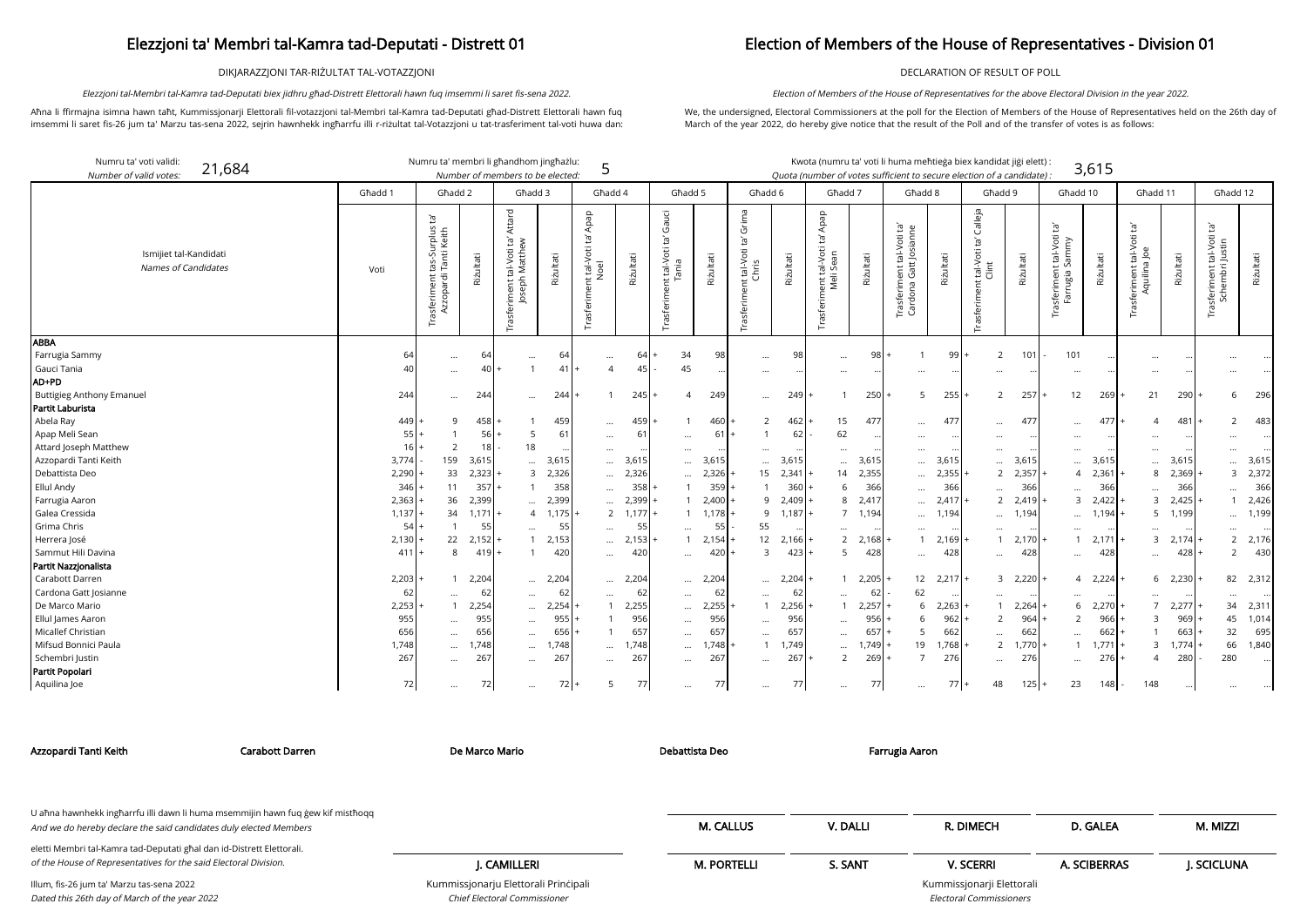DIKJARAZZJONI TAR-RIŻULTAT TAL-VOTAZZJONI

Aħna li ffirmajna isimna hawn taħt, Kummissjonarji Elettorali fil-votazzjoni tal-Membri tal-Kamra tad-Deputati għad-Distrett Elettorali hawn fuq imsemmi li saret fis-26 jum ta' Marzu tas-sena 2022, sejrin hawnhekk ingħarrfu illi r-riżultat tal-Votazzjoni u tat-trasferiment tal-voti huwa dan:

Elezzjoni tal-Membri tal-Kamra tad-Deputati biex jidhru għad-Distrett Elettorali hawn fuq imsemmi li saret fis-sena 2022.

## Election of Members of the House of Representatives - Division 01

DECLARATION OF RESULT OF POLL

We, the undersigned, Electoral Commissioners at the poll for the Election of Members of the House of Representatives held on the 26th day of March of the year 2022, do hereby give notice that the result of the Poll and of the transfer of votes is as follows:

Election of Members of the House of Representatives for the above Electoral Division in the year 2022.

| didat jiği elett): |       |
|--------------------|-------|
| of a candidate) :  | 3,615 |

| ۰  | . . |  |
|----|-----|--|
|    | . . |  |
|    |     |  |
| ۰. |     |  |

| Numru ta' voti validi:<br>Number of valid votes: | 21,684                                        |         | Numru ta' membri li għandhom jingħażlu:                                              |             | Number of members to be elected:                                          |         |                        |           |                                                 |              |                |           |                          |           |                                                                      |            | Kwota (numru ta' voti li huma meħtieġa biex kandidat jiġi elett) :<br>Quota (number of votes sufficient to secure election of a candidate): |           |                                                                          | 3,615       |                                       |             |                                                          |           |
|--------------------------------------------------|-----------------------------------------------|---------|--------------------------------------------------------------------------------------|-------------|---------------------------------------------------------------------------|---------|------------------------|-----------|-------------------------------------------------|--------------|----------------|-----------|--------------------------|-----------|----------------------------------------------------------------------|------------|---------------------------------------------------------------------------------------------------------------------------------------------|-----------|--------------------------------------------------------------------------|-------------|---------------------------------------|-------------|----------------------------------------------------------|-----------|
|                                                  |                                               | Ghadd 1 | Għadd 2                                                                              |             | Għadd 3                                                                   |         | Ghadd 4                |           | Għadd 5                                         |              | Għadd 6        |           | Ghadd 7                  |           | Għadd 8                                                              |            | Ghadd 9                                                                                                                                     |           | Għadd 10                                                                 |             | Ghadd 11                              |             | Ghadd 12                                                 |           |
|                                                  | Ismijiet tal-Kandidati<br>Names of Candidates | Voti    | irplus<br>Keith<br>Φ<br>n B<br>S<br>$\overline{5}$ $\overline{2}$<br>sferim<br>Azzop | ਰੋਂ<br>Riżu | $\overline{\phantom{a}}$<br>ى<br>nt tal-Voti<br>:ph Matth<br>Œ<br>$\circ$ | π<br>ζİ | Φ<br>$\frac{1}{10}$ ol | Riżultati | <u>'ਹ</u><br>tal-Voti<br>ania<br>$\overline{ }$ | āť<br>Riżult | tal-V<br>Chris | Rizultati | ent tal-Vot<br>Meli Sean | Riżultati | ρ<br>Έ<br>tal-Voti<br>ent tal-<br>Gatt Jo<br>Trasferime<br>Cardona ( | άi<br>Riżu | еjа<br>tal-Voti<br>Clint                                                                                                                    | Ë<br>Riżu | ್<br>Voti<br>≥<br>$\frac{1}{2}$<br>ىپ<br>ರ<br>ינות<br>בחול<br>לשי<br>ு ஈ | аťі<br>Rizu | $\overline{\sigma}$<br>÷<br>這<br>∵⊏ ≼ | tati<br>Riz | Ĭā'<br>tal-Voti<br>I Justin<br>;feriment t<br>Schembri J | Riżultati |
| Calleja Clint                                    |                                               | 66      | $\cdots$                                                                             |             | $\cdots$                                                                  | $66$ +  |                        | $69 +$    |                                                 |              | $\cdots$       | 70        | $\cdots$                 | 70        | $\cdots$                                                             | 70         | 70                                                                                                                                          |           | $\cdots$                                                                 |             | $\cdots$                              |             |                                                          |           |
| Kandidat Indipendenti<br>Apap Noel               |                                               | 29      |                                                                                      |             |                                                                           |         | 29                     |           |                                                 |              |                |           |                          |           |                                                                      |            |                                                                                                                                             |           |                                                                          |             |                                       |             |                                                          |           |
|                                                  | Poloz li mhumiex trasferibbli.                |         | $\cdots$<br>$\cdots$                                                                 |             | $\cdots$                                                                  | 29      | 11                     | $12+$     | $\cdots$                                        |              |                | 14        | $\cdots$                 |           | $\cdots$<br>$\cdots$                                                 |            |                                                                                                                                             | $19+$     | $\cdots$<br>45                                                           | - 64        | $\cdots$<br>80                        | 144         |                                                          | 149       |
|                                                  | TOTAL:                                        | 21,684  |                                                                                      | 21,684      |                                                                           | 21,684  |                        | 21,684    |                                                 | 21,684       |                | 21,684    |                          | 21,684    |                                                                      | 21,684     |                                                                                                                                             | 21,684    |                                                                          | 21,684      |                                       | 21,684      |                                                          | 21,684    |

| Azzopardi Tanti Keith                                                                      | Carabott Darren                                                                 | De Marco Mario                                                       | Debattista Deo     |          | Farrugia Aaron                                              |              |            |
|--------------------------------------------------------------------------------------------|---------------------------------------------------------------------------------|----------------------------------------------------------------------|--------------------|----------|-------------------------------------------------------------|--------------|------------|
| And we do hereby declare the said candidates duly elected Members                          | U ahna hawnhekk ingharrfu illi dawn li huma msemmijin hawn fuq gew kif misthoqq |                                                                      | <b>M. CALLUS</b>   | V. DALLI | R. DIMECH                                                   | D. GALEA     | M. MIZZI   |
| eletti Membri tal-Kamra tad-Deputati għal dan id-Distrett Elettorali.                      |                                                                                 |                                                                      |                    |          |                                                             |              |            |
| of the House of Representatives for the said Electoral Division.                           |                                                                                 | I. CAMILLERI                                                         | <b>M. PORTELLI</b> | S. SANT  | <b>V. SCERRI</b>                                            | A. SCIBERRAS | J. SCICLUN |
| Illum, fis-26 jum ta' Marzu tas-sena 2022<br>Dated this 26th day of March of the year 2022 |                                                                                 | Kummissjonarju Elettorali Principali<br>Chief Electoral Commissioner |                    |          | Kummissjonarji Elettorali<br><b>Electoral Commissioners</b> |              |            |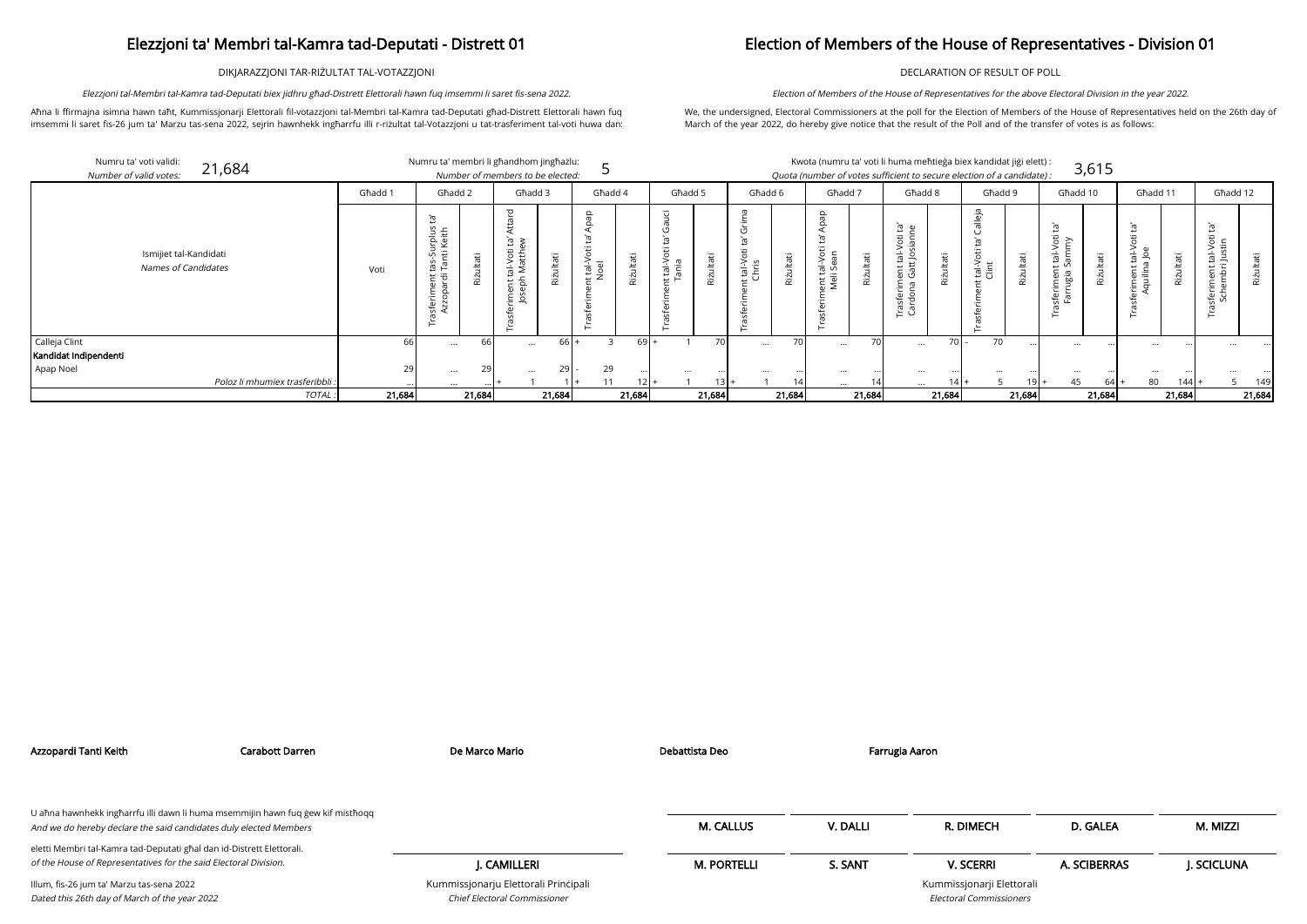DIKJARAZZJONI TAR-RIŻULTAT TAL-VOTAZZJONI

Aħna li ffirmajna isimna hawn taħt, Kummissjonarji Elettorali fil-votazzjoni tal-Membri tal-Kamra tad-Deputati għad-Distrett Elettorali hawn fuq imsemmi li saret fis-26 jum ta' Marzu tas-sena 2022, sejrin hawnhekk ingħarrfu illi r-riżultat tal-Votazzjoni u tat-trasferiment tal-voti huwa dan:

Elezzjoni tal-Membri tal-Kamra tad-Deputati biex jidhru għad-Distrett Elettorali hawn fuq imsemmi li saret fis-sena 2022.

### Election of Members of the House of Representatives - Division 01

DECLARATION OF RESULT OF POLL

We, the undersigned, Electoral Commissioners at the poll for the Election of Members of the House of Representatives held on the 26th day of March of the year 2022, do hereby give notice that the result of the Poll and of the transfer of votes is as follows:

Election of Members of the House of Representatives for the above Electoral Division in the year 2022.

| Numru ta' voti validi:<br>21,684<br>Number of valid votes. |                                                              |           | Numru ta' membri li għandhom jingħażlu:                 |           | Number of members to be elected:                    |           | 5                                           |           |                                                 |                 |                                                     |            | Kwota (numru ta' voti li huma meħtieġa biex kandidat jiġi elett) :<br>Quota (number of votes sufficient to secure election of a candidate). |                   |                                                                                     |           |                                                                        |               |                                                            | 3,615     |                                                |
|------------------------------------------------------------|--------------------------------------------------------------|-----------|---------------------------------------------------------|-----------|-----------------------------------------------------|-----------|---------------------------------------------|-----------|-------------------------------------------------|-----------------|-----------------------------------------------------|------------|---------------------------------------------------------------------------------------------------------------------------------------------|-------------------|-------------------------------------------------------------------------------------|-----------|------------------------------------------------------------------------|---------------|------------------------------------------------------------|-----------|------------------------------------------------|
|                                                            | Ghadd 13                                                     |           | Għadd 14                                                |           | Ghadd 15                                            |           | Għadd 16                                    |           | Għadd 17                                        |                 | Ghadd 18                                            |            | Għadd 19                                                                                                                                    |                   | Għadd 20                                                                            |           | Ghadd 21                                                               |               | Għadd 22                                                   |           |                                                |
| Ismijiet tal-Kandidati<br>Names of Candidates              | nuel<br>Ē,<br>Trasferiment tal-Voti<br>Buttigieg Anthony Ema | Rizultati | $\bar{\Xi}$<br>$\Xi$<br>nt tal-Voti<br>Andy<br>rasferim | Riżultati | ję,<br>rasferiment tal-Voti t<br>Sammut Hili Davina | Riżultati | Abela<br>Ĭg<br>tal-Voti<br>Ray<br>Trasferim | Riżultati | `ra<br>sferiment tal-Voti<br>Micallef Christian | Riżultati       | $\Xi$<br>īg<br>tal-Voti<br>iment<br>mel<br>Trasferi | Riżultati  | Galea<br>Ĭā,<br>tal-Voti<br>essida<br>anti<br>Cre<br>rasferi                                                                                | Riżultati         | Mifsud<br>$\mathbb{E}^1$<br>l-Voti ta<br>i Paula<br>ment tal-<br>Bonnici<br>Trasfer | Riżultati | Ĭā,<br>-Surplus<br>tas-Surpli<br>tt Darren<br>Carabott<br>Trasferiment | Riżultati     | Å<br>'n,<br>riment tas-Surplus t<br>Marco Mario<br>Trasfer | Riżultati | Ismijiet tal-Kandidati<br>Names of Elected Can |
| <b>ABBA</b>                                                |                                                              |           |                                                         |           |                                                     |           |                                             |           |                                                 |                 |                                                     |            |                                                                                                                                             |                   |                                                                                     |           |                                                                        |               |                                                            |           |                                                |
| Farrugia Sammy<br>Gauci Tania                              | $\ddotsc$                                                    |           |                                                         |           | $\ddotsc$                                           |           |                                             |           | $\cdots$                                        |                 | $\ddotsc$                                           |            | $\cdots$                                                                                                                                    |                   |                                                                                     |           | $\cdots$                                                               |               | $\cdots$                                                   | $\ddots$  |                                                |
| AD+PD                                                      |                                                              |           |                                                         |           | $\ddotsc$                                           |           |                                             |           | $\cdots$                                        |                 |                                                     |            |                                                                                                                                             |                   | $\cdots$                                                                            |           | $\cdots$                                                               |               | $\cdots$                                                   |           |                                                |
| <b>Buttigieg Anthony Emanuel</b>                           | 296                                                          |           |                                                         |           |                                                     |           |                                             |           |                                                 |                 |                                                     |            |                                                                                                                                             |                   |                                                                                     |           |                                                                        |               |                                                            |           |                                                |
| Partit Laburista                                           |                                                              |           | $\cdots$                                                |           | $\ddotsc$                                           |           |                                             |           | $\cdots$                                        |                 | $\ddotsc$                                           |            | $\cdots$                                                                                                                                    |                   | $\cdots$                                                                            |           | $\cdots$                                                               |               | $\cdots$                                                   |           |                                                |
| Abela Ray                                                  | 11                                                           | 494       | 36                                                      | $530+$    | 32                                                  | 562       | 562                                         |           | $\cdots$                                        |                 | $\ddotsc$                                           |            | $\cdots$                                                                                                                                    |                   | $\cdots$                                                                            |           | $\cdots$                                                               |               |                                                            |           |                                                |
| Apap Meli Sean                                             |                                                              |           |                                                         |           |                                                     |           |                                             |           | $\cdots$                                        |                 |                                                     |            |                                                                                                                                             |                   | $\cdots$                                                                            |           | $\cdots$                                                               |               | $\cdots$                                                   |           |                                                |
| Attard Joseph Matthew                                      | $\cdots$                                                     |           | $\cdots$                                                | $\cdots$  | $\cdots$                                            |           | $\cdots$                                    |           | $\cdots$                                        |                 | $\cdots$                                            | $\ddotsc$  | $\cdots$                                                                                                                                    |                   | $\cdots$                                                                            |           | $\cdots$                                                               | $\cdot \cdot$ | $\cdots$                                                   |           |                                                |
| Azzopardi Tanti Keith                                      | $\ddotsc$                                                    | 3.615     | $\cdots$                                                | 3,615     | $\cdots$                                            | 3,615     | $\cdots$                                    | 3,615     | $\cdots$                                        | 3,615           |                                                     | 3,615      | $\cdots$                                                                                                                                    | 3,615             | $\ddotsc$                                                                           | 3,615     | $\cdots$                                                               | 3,615         |                                                            | 3.615     | Azzopardi Tanti Keith                          |
| Debattista Deo                                             | 11                                                           | 2,383     | 78                                                      | $2,461$ + |                                                     | 78 2,539  | 335                                         | 2,874     |                                                 | 1 2,875         | 9                                                   | 2,884      | 562                                                                                                                                         | 3,446             | 12                                                                                  | 3,458     | 11                                                                     | 3,469         | $\overline{7}$                                             |           | 3,476 IV Debattista Deo                        |
| <b>Ellul Andy</b>                                          | 3                                                            | 369       | 369                                                     |           | $\cdots$                                            |           | $\cdots$                                    |           | $\cdots$                                        |                 | $\cdots$                                            |            | $\cdots$                                                                                                                                    |                   | $\cdots$                                                                            |           | $\cdots$                                                               |               | $\cdots$                                                   |           |                                                |
| Farrugia Aaron                                             | 12                                                           | 2,438     | 98                                                      | $2,536$ + | 81                                                  | 2,617     | 62                                          | 2,679     | $\mathbf{3}$                                    | 2,682           | $\overline{2}$                                      | 2,684      | 522                                                                                                                                         | $3,206 +$         | 15                                                                                  | 3,221     | 8                                                                      | 3,229         | $\overline{7}$                                             |           | 3,236 V Farrugia Aaron                         |
| Galea Cressida                                             | 12                                                           | 1,211     | 70                                                      | 1,281     |                                                     | 166 1,447 | 86                                          | 1,533     |                                                 | $2 \quad 1,535$ |                                                     | 1,540<br>5 | 1,540                                                                                                                                       |                   | $\cdots$                                                                            |           | $\cdots$                                                               | $\cdot \cdot$ | $\cdots$                                                   |           |                                                |
| Grima Chris                                                | $\cdots$                                                     |           | $\cdots$                                                |           |                                                     |           | $\cdots$                                    |           | $\cdots$                                        |                 | $\cdots$                                            |            | $\cdots$                                                                                                                                    |                   | $\cdots$                                                                            |           | $\cdots$                                                               |               | $\cdots$                                                   |           |                                                |
| Herrera José                                               | 9                                                            | 2,185     | 44                                                      | $2,229$ + | 83                                                  | 2,312     | 50                                          | 2,362     | 5 <sup>1</sup>                                  | 2,367           | $\overline{4}$                                      | 2,371      | 328                                                                                                                                         | $2,699 +$         | 13                                                                                  | 2,712     | 9                                                                      | 2,721         | $\overline{2}$                                             | 2,723     |                                                |
| Sammut Hili Davina                                         | 3                                                            | 433       | 32                                                      | 465       | 465                                                 |           |                                             |           | $\cdots$                                        | $\cdots$        | $\cdots$                                            | $\cdots$   | $\cdots$                                                                                                                                    |                   | $\cdots$                                                                            |           | $\cdots$                                                               |               | $\cdots$                                                   |           |                                                |
| Partit Nazzjonalista                                       |                                                              |           |                                                         |           |                                                     |           |                                             |           |                                                 |                 |                                                     |            |                                                                                                                                             |                   |                                                                                     |           |                                                                        |               |                                                            |           |                                                |
| Carabott Darren                                            | 25                                                           | 2,337     | $\cdots$                                                | $2,337$ + | $\overline{1}$                                      | 2,338     | 5                                           | 2,343     | 241                                             | 2,584           | 523                                                 | 3,107      |                                                                                                                                             | $8 \quad 3,115$ + | 1,021                                                                               | 4,136     | 521                                                                    | 3,615         |                                                            |           | 3,615 II Carabott Darren                       |
| Cardona Gatt Josianne                                      | $\cdots$                                                     |           | $\cdots$                                                |           | $\cdots$                                            |           |                                             |           | $\cdots$                                        |                 | $\ddotsc$                                           | $\ddotsc$  | $\cdots$                                                                                                                                    |                   |                                                                                     |           | $\cdots$                                                               | $\cdot \cdot$ | $\cdots$                                                   |           |                                                |
| De Marco Mario                                             | 22                                                           | 2,333     | 2                                                       | 2,335     | $\cdots$                                            | 2,335     | $\mathbf{1}$                                | 2,336     | 135                                             | 2,471           | 261                                                 | 2,732      |                                                                                                                                             | $3 \quad 2,735$ + | 1,260                                                                               | 3,995     | $\cdots$                                                               | 3,995         | 380                                                        |           | 3,615 III De Marco Mario                       |
| Ellul James Aaron                                          | 14                                                           | 1,028     | $\cdots$                                                | $1,028$ + | $7^{\circ}$                                         | 1,035     | $\cdots$                                    | 1,035     | 139                                             | 1,174           | 1,174                                               | $\cdots$   | $\cdots$                                                                                                                                    |                   | $\cdots$                                                                            |           | $\cdots$                                                               |               | $\cdots$                                                   |           |                                                |
| Micallef Christian                                         | 10                                                           | 705       | $\cdots$                                                | $705$ +   |                                                     | 706       | $\overline{2}$                              | 708       | 708                                             |                 | $\cdots$                                            | $\cdots$   | $\cdots$                                                                                                                                    |                   | $\cdots$                                                                            |           | $\cdots$                                                               |               | $\cdots$                                                   |           |                                                |
| Mifsud Bonnici Paula                                       | 39                                                           | 1,879     | $\mathbf{1}$                                            | $1,880$ + | $5^{\circ}$                                         | 1,885     | $\mathbf{1}$                                | 1,886     | 165                                             | $2,051$ +       | 330                                                 | $2,381$ +  | 23                                                                                                                                          | $2,404 -$         | 2,404                                                                               |           | $\cdots$                                                               |               |                                                            | $\cdots$  |                                                |

| Numru ta' voti validi:<br>21,684<br>Number of valid votes: |                                                                               |           | Numru ta' membri li ghandhom jinghazlu:              |           | Number of members to be elected:                                            |                   | 5                                             |                 |                                                              |           |                                                           |                 | " Kwota (numru ta' voti li huma meħtieġa biex kandidat jiġi elett)<br>Quota (number of votes sufficient to secure election of a candidate): |                   |                                                           |           |                                                                        |                  |                                                                   | 3,615     |                                                              |
|------------------------------------------------------------|-------------------------------------------------------------------------------|-----------|------------------------------------------------------|-----------|-----------------------------------------------------------------------------|-------------------|-----------------------------------------------|-----------------|--------------------------------------------------------------|-----------|-----------------------------------------------------------|-----------------|---------------------------------------------------------------------------------------------------------------------------------------------|-------------------|-----------------------------------------------------------|-----------|------------------------------------------------------------------------|------------------|-------------------------------------------------------------------|-----------|--------------------------------------------------------------|
|                                                            | Ghadd 13                                                                      |           | Għadd 14                                             |           | Ghadd 15                                                                    |                   | Għadd 16                                      |                 | Ghadd 17                                                     |           | Għadd 18                                                  |                 | Għadd 19                                                                                                                                    |                   | Għadd 20                                                  |           | Għadd 21                                                               |                  | Għadd 22                                                          |           |                                                              |
| Ismijiet tal-Kandidati<br><b>Names of Candidates</b>       | Emanuel<br>$\tilde{E}$<br>tal-Voti<br>≽<br>Trasferiment t<br>Buttigieg Anthon | Riżultati | $\Xi$<br>Ĭā,<br>nent tal-Voti 1<br>Andy<br>Trasferim | Riżultati | $\Xi^{\prime}$<br>avina<br>tal-Voti<br>$\cap$<br>rasferiment<br>Sammut Hill | Riżultati         | Abela<br>'n,<br>tal-Voti<br>Ray<br>asferiment | Riżultati       | Ē,<br>tal-Voti<br>hristian<br>끝 운<br>isferimer<br>Micallef ( | Riżultati | $\Xi$<br>Ĭď<br>tal-Voti<br>Aaron<br>James<br>Trasferiment | Riżultati       | Galea<br>Ĭd,<br>tal-Voti<br>essida<br>្ត ដូ<br>Trasferim                                                                                    | Riżultati         | Mifsud<br>ē,<br>Trasferiment tal-Voti ta<br>Bonnici Paula | Riżultati | $\Xi$<br>urplus<br>Ten<br>ร.<<br>Dari<br>Trasferiment ta<br>Carabott I | Riżultati        | ൧ഀ<br>Ğ,<br>nent tas-Surplus t<br>Marco Mario<br>iment<br>Trasfer | Riżultati | Ismijiet tal-Kandidati Eletti<br>Names of Elected Candidates |
| <b>ABBA</b>                                                |                                                                               |           |                                                      |           |                                                                             |                   |                                               |                 |                                                              |           |                                                           |                 |                                                                                                                                             |                   |                                                           |           |                                                                        |                  |                                                                   |           |                                                              |
| Farrugia Sammy                                             | $\cdots$                                                                      |           | $\ddotsc$                                            |           | $\cdots$                                                                    |                   | $\ddotsc$                                     | $\cdot \cdot$   | $\cdots$                                                     |           | $\cdots$                                                  | $\ddotsc$       | $\cdots$                                                                                                                                    |                   | $\cdots$                                                  | $\cdots$  | $\cdots$                                                               |                  | $\cdots$                                                          |           |                                                              |
| Gauci Tania                                                | $\cdots$                                                                      |           | $\cdots$                                             |           | $\cdots$                                                                    |                   | $\cdots$                                      | $\cdot \cdot$   | $\cdots$                                                     |           | $\cdots$                                                  |                 | $\cdots$                                                                                                                                    |                   | $\cdots$                                                  |           |                                                                        |                  | $\cdots$                                                          |           |                                                              |
| <b>AD+PD</b>                                               |                                                                               |           |                                                      |           |                                                                             |                   |                                               |                 |                                                              |           |                                                           |                 |                                                                                                                                             |                   |                                                           |           |                                                                        |                  |                                                                   |           |                                                              |
| <b>Buttigieg Anthony Emanuel</b>                           | 296                                                                           |           | $\cdots$                                             |           | $\cdots$                                                                    |                   | $\ddotsc$                                     | $\cdot \cdot$   | $\cdots$                                                     |           |                                                           |                 |                                                                                                                                             |                   | $\cdots$                                                  |           |                                                                        |                  | $\cdots$                                                          |           |                                                              |
| Partit Laburista                                           |                                                                               |           |                                                      |           |                                                                             |                   |                                               |                 |                                                              |           |                                                           |                 |                                                                                                                                             |                   |                                                           |           |                                                                        |                  |                                                                   |           |                                                              |
| Abela Ray                                                  | 11                                                                            | 494       | 36                                                   | 530       | 32                                                                          | 562               | 562                                           | $\cdot \cdot$   | $\cdots$                                                     |           | $\cdots$                                                  |                 | $\cdots$                                                                                                                                    |                   | $\cdots$                                                  | $\cdots$  | $\cdots$                                                               |                  | $\cdots$                                                          |           |                                                              |
| Apap Meli Sean                                             |                                                                               | $\cdots$  | $\cdots$                                             |           |                                                                             |                   | $\cdots$                                      | $\cdot \cdot$   |                                                              |           | $\cdots$                                                  |                 | $\cdots$                                                                                                                                    |                   | $\cdots$                                                  |           | $\cdots$                                                               |                  | $\cdots$                                                          |           |                                                              |
| Attard Joseph Matthew                                      | $\cdots$                                                                      | $\ddotsc$ | $\cdots$                                             |           | $\cdots$                                                                    | $\cdots$          | $\cdots$                                      | $\cdot \cdot$   | $\cdots$                                                     |           | $\cdots$                                                  |                 | $\cdots$                                                                                                                                    |                   | $\cdots$                                                  | $\ddotsc$ | $\cdots$                                                               | ٠.               | $\cdots$                                                          |           |                                                              |
| Azzopardi Tanti Keith                                      |                                                                               | 3,615     | $\cdots$                                             | 3,615     | $\cdots$                                                                    | 3,615             | $\cdots$                                      | 3,615           | $\cdots$                                                     | 3,615     | $\cdots$                                                  | 3,615           | $\cdots$                                                                                                                                    | 3,615             | $\cdots$                                                  | 3,615     | $\cdots$                                                               | 3,615            | $\cdots$                                                          | 3,615     | Azzopardi Tanti Keith                                        |
| Debattista Deo                                             | 11                                                                            | 2,383     |                                                      | 78 2,461  |                                                                             | 78 2,539          | 335                                           | $2,874$ +       | $\overline{1}$                                               | $2,875$ + | 9                                                         | 2,884           | 562                                                                                                                                         | 3,446             | 12                                                        | 3,458     |                                                                        | $11 \quad 3,469$ |                                                                   |           | 7 3,476 IV Debattista Deo                                    |
| Ellul Andy                                                 | 3                                                                             | 369       | 369                                                  |           |                                                                             |                   | $\ldots$                                      |                 | $\cdots$                                                     |           | $\cdots$                                                  |                 | $\cdots$                                                                                                                                    |                   | $\cdots$                                                  |           | $\cdots$                                                               |                  | $\cdots$                                                          |           |                                                              |
| Farrugia Aaron                                             | 12                                                                            | 2,438     | 98                                                   | 2,536     | 81                                                                          | 2,617             | 62                                            | $2,679 +$       | 3                                                            | $2,682$ + |                                                           | 2 2,684         | 522                                                                                                                                         | 3,206             | 15                                                        | 3,221     | 8                                                                      | 3,229            |                                                                   |           | 7 3,236 V Farrugia Aaron                                     |
| Galea Cressida                                             | 12                                                                            | 1,211     | 70                                                   | 1,281     | 166                                                                         | 1,447             | 86                                            | $1,533 +$       | $\overline{2}$                                               | $1,535$ + |                                                           | 5 1,540         | 1,540                                                                                                                                       |                   | $\ldots$                                                  | $\ddotsc$ | $\cdots$                                                               |                  | $\cdots$                                                          |           |                                                              |
| Grima Chris                                                |                                                                               |           | $\cdots$                                             |           | $\cdots$                                                                    |                   | $\cdots$                                      |                 | $\cdots$                                                     |           | $\cdots$                                                  |                 |                                                                                                                                             |                   | $\cdots$                                                  |           |                                                                        |                  | $\cdots$                                                          |           |                                                              |
| Herrera José                                               | 9                                                                             | 2,185     | 44                                                   | 2,229     | 83                                                                          | $2,312$ +         | 50                                            | $2,362 +$       | 5                                                            | $2,367$ + |                                                           | 4 2,371         | 328                                                                                                                                         | 2,699             | 13                                                        | 2,712     | 9                                                                      | 2,721            |                                                                   | 2 2,723   |                                                              |
| Sammut Hili Davina                                         | 3                                                                             | 433       | 32                                                   | 465       | 465                                                                         | $\cdots$          | $\cdots$                                      | $\cdots$        | $\cdots$                                                     | $\cdots$  | $\cdots$                                                  | $\ddotsc$       | $\cdots$                                                                                                                                    |                   | $\ldots$                                                  | $\cdots$  | $\cdots$                                                               | ٠.               | $\cdots$                                                          |           |                                                              |
| Partit Nazzjonalista                                       |                                                                               |           |                                                      |           |                                                                             |                   |                                               |                 |                                                              |           |                                                           |                 |                                                                                                                                             |                   |                                                           |           |                                                                        |                  |                                                                   |           |                                                              |
| Carabott Darren                                            | 25                                                                            | 2,337     | $\cdots$                                             | 2,337     |                                                                             | $1 \quad 2,338$ + |                                               | $5 \quad 2,343$ | 241                                                          | 2,584     |                                                           | $523$ $3,107$ + |                                                                                                                                             | $8 \quad 3.115 +$ | 1,021                                                     | 4,136     |                                                                        | 521 3,615        |                                                                   |           | 3,615 II Carabott Darren                                     |
| Cardona Gatt Josianne                                      | $\cdots$                                                                      |           | $\cdots$                                             |           |                                                                             | $\cdots$          | $\cdots$                                      |                 | $\cdots$                                                     |           |                                                           |                 | $\cdots$                                                                                                                                    |                   | $\cdots$                                                  | $\cdots$  | $\cdots$                                                               |                  | $\cdots$                                                          |           |                                                              |
| De Marco Mario                                             | 22                                                                            | 2,333     | $2^{\circ}$                                          | 2,335     | $\cdots$                                                                    | $2,335$ +         | - 1                                           | $2,336 +$       | 135                                                          | $2,471$ + | 261                                                       | $2,732 +$       |                                                                                                                                             | $3 \quad 2,735$ + | 1,260                                                     | 3,995     | $\cdots$                                                               | 3,995            | 380                                                               |           | 3,615 III De Marco Mario                                     |
| Ellul James Aaron                                          | 14                                                                            | 1,028     | $\cdots$                                             | 1,028     |                                                                             | 7 1,035           | $\cdots$                                      | 1,035           | 139                                                          | 1,174     | 1,174                                                     | $\ddotsc$       | $\cdots$                                                                                                                                    |                   | $\cdots$                                                  |           | $\cdots$                                                               |                  | $\cdots$                                                          |           |                                                              |
| Micallef Christian                                         | 10 <sup>°</sup>                                                               | 705       | $\cdots$                                             | 705       |                                                                             | $706 +$           | 2                                             | 708             | 708                                                          |           | $\cdots$                                                  |                 |                                                                                                                                             |                   | $\cdots$                                                  |           | $\cdots$                                                               |                  | $\cdots$                                                          |           |                                                              |
| Mifsud Bonnici Paula                                       | 39                                                                            | 1,879     | $\overline{1}$                                       | 1,880     |                                                                             | 5 1,885           |                                               | 1,886           | 165                                                          | $2,051$ + | 330                                                       | $2,381 +$       | 23                                                                                                                                          | 2,404             | 2,404                                                     | $\cdots$  | $\cdots$                                                               | $\ddotsc$        | $\cdots$                                                          |           |                                                              |
| Schembri Justin                                            |                                                                               |           | $\cdots$                                             |           | $\cdots$                                                                    | $\cdots$          | $\ldots$                                      | $\ldots$        | $\cdots$                                                     |           | $\cdots$                                                  |                 | $\cdots$                                                                                                                                    |                   | $\cdots$                                                  | $\cdots$  | $\cdots$                                                               |                  | $\cdots$                                                          |           |                                                              |
| Partit Popolari                                            |                                                                               |           |                                                      |           |                                                                             |                   |                                               |                 |                                                              |           |                                                           |                 |                                                                                                                                             |                   |                                                           |           |                                                                        |                  |                                                                   |           |                                                              |
| Aquilina Joe                                               | $\cdots$                                                                      | $\cdots$  | $\cdots$                                             |           | $\cdots$                                                                    | $\cdots$          | $\cdots$                                      | $\cdots$        | $\cdots$                                                     |           | $\cdots$                                                  | $\cdots$        |                                                                                                                                             |                   | $\cdots$                                                  | $\cdots$  | $\cdots$                                                               |                  | $\cdots$                                                          |           |                                                              |

Partit Popolari

Azzopardi Tanti Keith Carabott Darren De Marco Mario Debattista Deo Farrugia Aaron

Kummissjonarju Elettorali Prinċipali Chief Electoral Commissioner

Kummissjonarji Elettorali Electoral Commissioners

| U aħna hawnhekk ingħarrfu illi dawn li huma msemmijin hawn fuq ġew kif mistħoqq<br>And we do hereby declare the said candidates duly elected Members                                                                                                                                                                               |                                                                                                                                                                                                                               | <b>M. CALLUS</b>   | V. DALLI | R. DIMECH                                                                                                     | D. GALEA     | M. MIZZI   |
|------------------------------------------------------------------------------------------------------------------------------------------------------------------------------------------------------------------------------------------------------------------------------------------------------------------------------------|-------------------------------------------------------------------------------------------------------------------------------------------------------------------------------------------------------------------------------|--------------------|----------|---------------------------------------------------------------------------------------------------------------|--------------|------------|
| eletti Membri tal-Kamra tad-Deputati għal dan id-Distrett Elettorali.                                                                                                                                                                                                                                                              |                                                                                                                                                                                                                               |                    |          |                                                                                                               |              |            |
| of the House of Representatives for the said Electoral Division.                                                                                                                                                                                                                                                                   | I. CAMILLERI                                                                                                                                                                                                                  | <b>M. PORTELLI</b> | S. SANT  | <b>V. SCERRI</b>                                                                                              | A. SCIBERRAS | I. SCICLUN |
| $\mathbf{u}$ $\mathbf{v}$ $\mathbf{v}$ $\mathbf{v}$ $\mathbf{v}$ $\mathbf{v}$ $\mathbf{v}$ $\mathbf{v}$ $\mathbf{v}$ $\mathbf{v}$ $\mathbf{v}$ $\mathbf{v}$ $\mathbf{v}$ $\mathbf{v}$ $\mathbf{v}$ $\mathbf{v}$ $\mathbf{v}$ $\mathbf{v}$ $\mathbf{v}$ $\mathbf{v}$ $\mathbf{v}$ $\mathbf{v}$ $\mathbf{v}$ $\mathbf{v}$ $\mathbf{$ | the company of the company of the company of the company of the company of the company of the company of the company of the company of the company of the company of the company of the company of the company of the company |                    |          | the company of the control of the first state of the first state of the first state of the first state of the |              |            |

Illum, fis-26 jum ta' Marzu tas-sena 2022 Dated this 26th day of March of the year 2022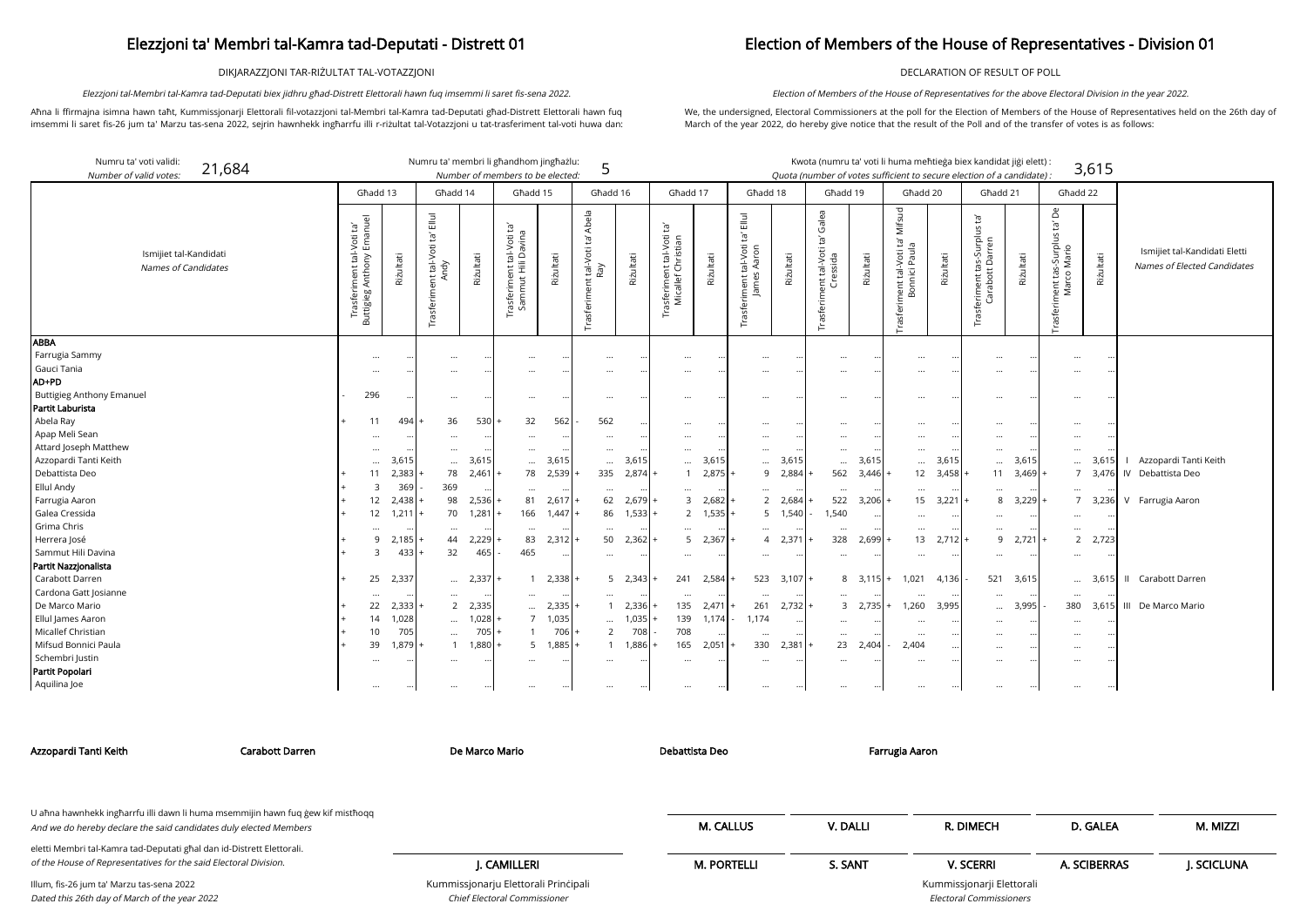DIKJARAZZJONI TAR-RIŻULTAT TAL-VOTAZZJONI

Aħna li ffirmajna isimna hawn taħt, Kummissjonarji Elettorali fil-votazzjoni tal-Membri tal-Kamra tad-Deputati għad-Distrett Elettorali hawn fuq imsemmi li saret fis-26 jum ta' Marzu tas-sena 2022, sejrin hawnhekk ingħarrfu illi r-riżultat tal-Votazzjoni u tat-trasferiment tal-voti huwa dan:

Elezzjoni tal-Membri tal-Kamra tad-Deputati biex jidhru għad-Distrett Elettorali hawn fuq imsemmi li saret fis-sena 2022.

## Election of Members of the House of Representatives - Division 01

DECLARATION OF RESULT OF POLL

We, the undersigned, Electoral Commissioners at the poll for the Election of Members of the House of Representatives held on the 26th day of March of the year 2022, do hereby give notice that the result of the Poll and of the transfer of votes is as follows:

Election of Members of the House of Representatives for the above Electoral Division in the year 2022.

| Number of valid votes:             | Numru ta' voti validi:<br>21,684              |                                                                                                                      |           | Numru ta' membri li għandhom jingħażlu:                    |           | Number of members to be elected:                                                                             |           |                                  |           |                                                                        |           |                                                   |           |                                                   |           | Kwota (numru ta' voti li huma meħtieġa biex kandidat jiġi elett) :<br>Quota (number of votes sufficient to secure election of a candidate): |           |                                                                            |                    |                                                     | 3,615     |
|------------------------------------|-----------------------------------------------|----------------------------------------------------------------------------------------------------------------------|-----------|------------------------------------------------------------|-----------|--------------------------------------------------------------------------------------------------------------|-----------|----------------------------------|-----------|------------------------------------------------------------------------|-----------|---------------------------------------------------|-----------|---------------------------------------------------|-----------|---------------------------------------------------------------------------------------------------------------------------------------------|-----------|----------------------------------------------------------------------------|--------------------|-----------------------------------------------------|-----------|
|                                    |                                               | Ghadd 13                                                                                                             |           | Għadd 14                                                   |           | Ghadd 15                                                                                                     |           | Ghadd 16                         |           | Ghadd 17                                                               |           | Ghadd 18                                          |           | Ghadd 19                                          |           | Ghadd 20                                                                                                                                    |           | Ghadd 21                                                                   |                    | Ghadd 22                                            |           |
|                                    | Ismijiet tal-Kandidati<br>Names of Candidates | $\overline{a}$<br>ia,<br>⊐<br>öť<br>ய<br>$\frac{1}{10}$<br>$\overline{c}$<br>ïГ.<br><b>bo</b><br>Φ<br>. in<br>uttigi | Rizultati | $\overline{m}$<br>ᢛ<br>Φ<br>$\circ$<br>$V$ -let<br>ġ<br>۲ŕ | Riżultati | Ē,<br>öÜ<br>$\frac{1}{2}$<br>$\frac{1}{16}$<br>≏<br>ଌ<br>본 토<br>$\overline{u}$<br>∵⊏<br>Φ<br>Ε<br>nes<br>San | Riżultati | $\frac{a}{b}$<br>tal-Voti<br>Ray | Riżultati | $\overline{c}$<br>tal-Voti<br>nristian<br>ਦ ਹੋ<br>sferimer<br>Micallef | Rizultati | Ξ<br>룹<br>tal-Voti<br>능.<br>◅<br>ent<br>$\bar{e}$ | Riżultati | $\frac{e}{a}$<br>Φ<br>$\circ$<br>ത<br>ੌ<br>言<br>ب | Riżultati | 꽁<br>≐<br>é<br>-Voti<br>Paul<br>ig<br>$\frac{1}{2}$<br>$\overline{\mathsf{r}}$<br>ω                                                         | Rizultati | Jurply<br>$\cup$<br>යි<br>$\overline{u}$<br>abot<br>abot<br>erime<br>Carat | Riżultati          | Φ<br>$\Omega$<br>모.<br>이<br>$\sqrt{ }$<br>ent<br>ιŠ | Riżultati |
| Calleja Clint                      |                                               | $\cdots$                                                                                                             |           | $\cdots$                                                   |           | $\cdots$                                                                                                     |           | $\cdots$                         |           | $\cdots$                                                               |           | $\cdots$                                          |           | $\cdots$                                          |           | $\cdots$                                                                                                                                    |           | $\cdots$                                                                   |                    |                                                     |           |
| Kandidat Indipendenti<br>Apap Noel |                                               |                                                                                                                      |           |                                                            |           |                                                                                                              |           |                                  |           |                                                                        |           |                                                   |           |                                                   |           |                                                                                                                                             |           |                                                                            |                    |                                                     |           |
|                                    | Poloz li mhumiex trasferibbli : +             | $\cdots$<br>125                                                                                                      | 274       | $\cdots$<br>8                                              | $282$ +   | $\cdots$<br>11                                                                                               | $293 +$   | $\cdots$<br>20                   | 313       | $\cdots$<br>17                                                         | $330+$    | $\cdots$<br>40                                    | $370 +$   | $\cdots$<br>94                                    | 464       | $\cdots$<br>83                                                                                                                              | 547       | 493                                                                        | $\cdot$ .<br>1,040 | 364                                                 | 1,404     |
|                                    | TOTAL                                         |                                                                                                                      | 21,684    |                                                            | 21,684    |                                                                                                              | 21,684    |                                  | 21,684    |                                                                        | 21,684    |                                                   | 21,684    |                                                   | 21,684    |                                                                                                                                             | 21,684    |                                                                            | 21,684             |                                                     | 21,684    |

|                                                 | kandidat jiģi elett) :<br>on of a candidate) : |                                                | 3,615           |                                                              |
|-------------------------------------------------|------------------------------------------------|------------------------------------------------|-----------------|--------------------------------------------------------------|
| Ghadd 21                                        |                                                | Ghadd 22                                       |                 |                                                              |
| Trasferiment tas-Surplus ta'<br>Carabott Darren | Rizultati                                      | Trasferiment tas-Surplus ta' De<br>Marco Mario | Rizultati       | Ismijiet tal-Kandidati Eletti<br>Names of Elected Candidates |
|                                                 | $\ddot{\phantom{0}}$                           |                                                |                 |                                                              |
|                                                 | $\cdots$                                       |                                                |                 |                                                              |
| 493                                             | 1,040<br>21,684                                | 364<br>$^{+}$                                  | 1,404<br>21,684 |                                                              |
|                                                 |                                                |                                                |                 |                                                              |

| CH                           | D. GALEA     | M. MIZZI    |
|------------------------------|--------------|-------------|
| RI                           | A. SCIBERRAS | J. SCICLUNA |
| rji Elettorali<br>missioners |              |             |

| Azzopardi Tanti Keith                                                                      | Carabott Darren                                                                 | De Marco Mario                                                              | Debattista Deo     | Farrugia Aaron |                                                      |              |             |
|--------------------------------------------------------------------------------------------|---------------------------------------------------------------------------------|-----------------------------------------------------------------------------|--------------------|----------------|------------------------------------------------------|--------------|-------------|
| And we do hereby declare the said candidates duly elected Members                          | U aħna hawnhekk ingħarrfu illi dawn li huma msemmijin hawn fuq gew kif mistħoqq |                                                                             | <b>M. CALLUS</b>   | V. DALLI       | R. DIMECH                                            | D. GALEA     | M. MIZZI    |
| eletti Membri tal-Kamra tad-Deputati għal dan id-Distrett Elettorali.                      |                                                                                 |                                                                             |                    |                |                                                      |              |             |
| of the House of Representatives for the said Electoral Division.                           |                                                                                 | J. CAMILLERI                                                                | <b>M. PORTELLI</b> | S. SANT        | <b>V. SCERRI</b>                                     | A. SCIBERRAS | J. SCICLUNA |
| Illum, fis-26 jum ta' Marzu tas-sena 2022<br>Dated this 26th day of March of the year 2022 |                                                                                 | Kummissjonarju Elettorali Principali<br><b>Chief Electoral Commissioner</b> |                    |                | Kummissjonarji Elettorali<br>Electoral Commissioners |              |             |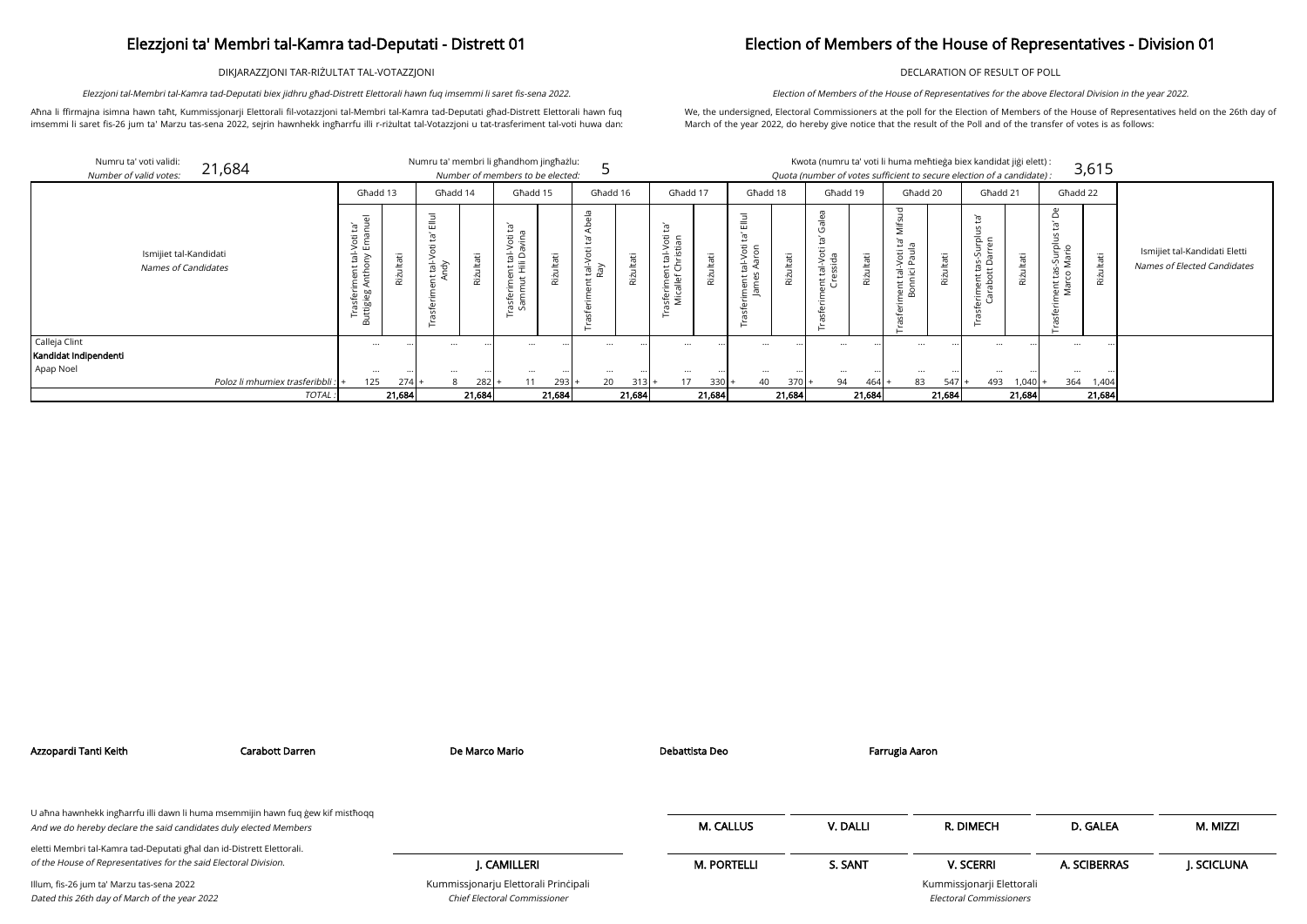DIKJARAZZJONI TAR-RIŻULTAT TAL-VOTAZZJONI

Aħna li ffirmajna isimna hawn taħt, Kummissjonarji Elettorali fil-votazzjoni tal-Membri tal-Kamra tad-Deputati għad-Distrett Elettorali hawn fuq imsemmi li saret fis-26 jum ta' Marzu tas-sena 2022, sejrin hawnhekk ingħarrfu illi r-riżultat tal-Votazzjoni u tat-trasferiment tal-voti huwa dan:

22,816 Numru ta' membri li għandhom jingħażlu: Kwota (numru ta' voti li huma meħtieġa biex kan

Elezzjoni tal-Membri tal-Kamra tad-Deputati biex jidhru għad-Distrett Elettorali hawn fuq imsemmi li saret fis-sena 2022.

### Election of Members of the House of Representatives - Division 02

DECLARATION OF RESULT OF POLL

We, the undersigned, Electoral Commissioners at the poll for the Election of Members of the House of Representatives held on the 26th day of March of the year 2022, do hereby give notice that the result of the Poll and of the transfer of votes is as follows:

Election of Members of the House of Representatives for the above Electoral Division in the year 2022.

| didat jiği elett):        |       |
|---------------------------|-------|
| rf <i>a candidate</i> ) : | 3,803 |

arji Elettorali Electoral Commissioners

| Numru ta' voti validi:<br>Number of valid votes. | 22,816                                        |         | Numru ta' membri li għandhom jingħażlu:                           |                 | Number of members to be elected:                                                 |           | 5                                              |           |                                               |           |                                                  |           | Kwota (numru ta' voti li huma meħtieġa biex kandidat jiġi elett) :<br>Quota (number of votes sufficient to secure election of a candidate) |           |                                                 |           |                                                                             |           |                                                            | 3,803     |                                                 |               |                                                 |           |
|--------------------------------------------------|-----------------------------------------------|---------|-------------------------------------------------------------------|-----------------|----------------------------------------------------------------------------------|-----------|------------------------------------------------|-----------|-----------------------------------------------|-----------|--------------------------------------------------|-----------|--------------------------------------------------------------------------------------------------------------------------------------------|-----------|-------------------------------------------------|-----------|-----------------------------------------------------------------------------|-----------|------------------------------------------------------------|-----------|-------------------------------------------------|---------------|-------------------------------------------------|-----------|
|                                                  |                                               | Għadd 1 | Għadd 2                                                           |                 | Għadd 3                                                                          |           | Għadd 4                                        |           | Ghadd 5                                       |           | Għadd 6                                          |           | Ghadd 7                                                                                                                                    |           | Ghadd 8                                         |           | Għadd 9                                                                     |           | Għadd 10                                                   |           | Għadd 11                                        |               | Għadd 12                                        |           |
|                                                  | Ismijiet tal-Kandidati<br>Names of Candidates | Voti    | $\tilde{E}$<br>tas-Surplus<br>Robert<br>Trasferiment t<br>Abela F | Rizultati       | Įą,<br>S<br>$\frac{1}{\Omega}$<br>tas-Sur<br>Stepher<br>ent<br>Spiteri<br>sferim | Riżultati | $\Xi$<br>Trasferiment tal-Voti<br>Chircop Jane | Rizultati | Trasferiment tal-Voti ta'<br>Daccache Antoine | Rizultati | Magro<br>ē,<br>nt tal-Voti<br>Romina<br>rasferim | Riżultati | -Voti ta'<br>Angel<br>$nt$ tal-<br>rasferiment tal-<br>Camilleri Jesrit <i>I</i>                                                           | Riżultati | Apap<br>$\Xi$<br>Trasferiment tal-Voti<br>Edgar | Riżultati | Cassar<br>ē,<br>$\overline{\sigma}$<br>Trasferiment tal-Voti<br>Delia Edwar | Riżultati | $\overline{c}$<br>asferiment tal-Voti t<br>Bezzina Malcolm | Rizultati | Grech<br>`g<br>nt tal-Voti<br>Mark<br>Trasferim | Riżultati     | Borg<br>nt tal-Voti ta' l<br>Doris<br>Trasferim | Riżultati |
| ABBA<br>Camilleri Jesrit Angel                   |                                               | 68      |                                                                   | 69              |                                                                                  | 70        | $\cdots$                                       | 70        | 14                                            | 84        | 37                                               | 121       | 121                                                                                                                                        |           | $\cdots$                                        |           | $\ddotsc$                                                                   |           | $\cdots$                                                   |           | $\ddotsc$                                       |               |                                                 |           |
| Daccache Antoine                                 |                                               | 29      |                                                                   | 30 <sup>1</sup> | $\overline{2}$                                                                   | 32        | $\cdots$                                       | 32        | 32                                            |           | $\cdots$                                         |           | $\cdots$                                                                                                                                   |           | $\cdots$                                        | $\cdots$  | $\ddotsc$                                                                   |           | $\cdots$                                                   |           | $\ddotsc$                                       | $\cdot \cdot$ |                                                 |           |
| Magro Romina                                     |                                               | 37      |                                                                   | 38 l            |                                                                                  | 39        | $\cdots$                                       | 39        | 6                                             |           | 45                                               |           | $\cdots$                                                                                                                                   |           | $\cdots$                                        | $\cdots$  | $\cdots$                                                                    |           | $\cdots$                                                   |           | $\ldots$                                        | $\cdots$      |                                                 |           |
| AD+PD                                            |                                               |         |                                                                   |                 |                                                                                  |           |                                                |           |                                               |           |                                                  |           |                                                                                                                                            |           |                                                 |           |                                                                             |           |                                                            |           |                                                 |               |                                                 |           |
| Mallia Mario                                     |                                               | 311     | 3                                                                 | 314             | 10                                                                               | 324       | $\overline{2}$                                 | 326       | $\mathbf{1}$                                  | 327       | $\mathbf{1}$                                     | 328       | 15                                                                                                                                         | 343       | 14                                              | 357       |                                                                             | 358       | 3                                                          | 361       |                                                 | 361           | 4                                               | 365       |
| Partit Laburista                                 |                                               |         |                                                                   |                 |                                                                                  |           |                                                |           |                                               |           |                                                  |           |                                                                                                                                            |           |                                                 |           |                                                                             |           |                                                            |           |                                                 |               |                                                 |           |
| Abela Carmelo [Charlie]                          |                                               | 267     | 497                                                               | 764             | $\overline{2}$                                                                   | 766       | $\cdots$                                       | 766       | $\cdots$                                      | 766       | $\mathbf 1$                                      | 767       |                                                                                                                                            | 768       | 4                                               | $772$  +  | -6                                                                          | 778       | $\cdots$                                                   | 778       | 19                                              | 797           | $\ddotsc$                                       | 797       |
| Abela Robert                                     |                                               | 11,694  | 7,891                                                             | 3,803           | $\cdots$                                                                         | 3,803     |                                                | 3,803     | $\cdots$                                      | 3,803     | $\cdots$                                         | 3,803     | $\cdots$                                                                                                                                   | 3,803     | $\cdots$                                        | 3,803     | $\cdots$                                                                    | 3,803     | $\cdots$                                                   | 3,803     | $\ddotsc$                                       | 3,803         |                                                 | 3,803     |
| Agius Chris                                      |                                               | 576     | 620                                                               | 1,196           | $\overline{7}$                                                                   | 1,203     | $\cdots$                                       | 1,203     | $\cdots$                                      | 1,203     | $\cdots$                                         | 1,203     | $\cdots$                                                                                                                                   | 1,203     |                                                 | 1,204     | 11                                                                          | 1,215     | $\cdots$                                                   | 1,215     | 5                                               | 1,220         |                                                 | 1,221     |
| Bedingfield Glenn                                |                                               | 337     | 502                                                               | 839             | 5                                                                                | 844       | $\cdots$                                       | 84        |                                               | 844       | $\cdots$                                         | 844       | $\cdots$                                                                                                                                   | 844       |                                                 | 845       |                                                                             | 852       | $\cdots$                                                   | 852       | 15                                              | 867           |                                                 | 867       |
| Camilleri Byron                                  |                                               | 338     | 928                                                               | 1,266           | 5                                                                                | 1,271     | $\cdots$                                       | 1,27'     | $\cdots$                                      | ,271      | $\cdots$                                         | 1,271     | $\cdots$                                                                                                                                   | 1,27      | 3                                               | 1,274     | 11                                                                          | 1,285     | $\overline{2}$                                             | 1,287     | 19                                              | 1,306         | $\ddotsc$                                       | 1,306     |
| Caruana Clyde                                    |                                               | 490     | 2,378                                                             | 2,868           | 5                                                                                | 2,873     | $\cdots$                                       | 2,873     | -1                                            | 2,874     | $\overline{1}$                                   | 2,875     | $\ddots$                                                                                                                                   | 2,87      | 4                                               | 2,879     | 22                                                                          | 2,901     | $\mathbf{1}$                                               | 2,902     | 42                                              | 2,944         |                                                 | 2,945     |
| Cassar Delia Edward                              |                                               | 71      | 78                                                                | 149             |                                                                                  | 149       | $\cdots$                                       | 149       |                                               | 149       | $\cdots$                                         | 149       | $\cdots$                                                                                                                                   | 149       | $\cdots$                                        | 149       | 149                                                                         |           | $\cdots$                                                   |           | $\cdots$                                        | $\cdots$      |                                                 |           |
| Grech James                                      |                                               | 781     | 626                                                               | ,407            | 8                                                                                | 1,415     | $\cdots$                                       | 1,415     |                                               | 1,416     | $\cdots$                                         | 1,416     | $\overline{4}$                                                                                                                             | 1,420     | 5                                               | 1,425     | 28                                                                          | 1,453     | $\cdots$                                                   | 1,453     | 33                                              | 1,486         | $\overline{2}$                                  | 1,488     |
| <b>Grech Mark</b>                                |                                               | 108     | 109                                                               | 217             | $\overline{2}$                                                                   | 219       | $\cdots$                                       | 219       | $\cdots$                                      | 219       | $\cdots$                                         | 219       | $\cdots$                                                                                                                                   | 219       |                                                 | 220       |                                                                             | 226       | $\cdots$                                                   | 226       | 226                                             |               |                                                 |           |
| Mizzi Joe                                        |                                               | 682     | 468                                                               | ,150            | 9                                                                                | 1,159     | $\overline{2}$                                 | 1,161     |                                               | 1,162     | $\cdots$                                         | 1,162     | 2                                                                                                                                          | 1,164     | 4                                               | 1.168     | 6                                                                           | 1.174     | $\cdots$                                                   | 1,174     | 14                                              | 1,188         |                                                 | 1,189     |
| Scicluna Oliver                                  |                                               | 417     | 549                                                               | 966             | 8                                                                                | 974       | 2                                              | 976       |                                               | 977       |                                                  | 977       |                                                                                                                                            | 978       | 2                                               | 980       | 18                                                                          | 998       | $\cdots$                                                   | 998       | 36                                              | 1,034         | 3                                               | 1,037     |
| Spiteri Grech Amanda                             |                                               | 96      | 146                                                               | 242             |                                                                                  | 243       | $\cdots$                                       | 243       | $\cdots$                                      | 243       |                                                  | 243       |                                                                                                                                            | 244       |                                                 | 245       | $\Delta$                                                                    | 249       | $\cdots$                                                   | 249       | 5                                               | 254           |                                                 | 255       |
| Zerafa Civelli Alison                            |                                               | 386     | 971                                                               | 1,357           | $\overline{7}$                                                                   | 1,364     |                                                | 1,365     | $\mathbf{1}$                                  | 1,366     | $\mathbf{1}$                                     | 1,367     | 4                                                                                                                                          | 1,37      | $\cdots$                                        | 1,371     | 15                                                                          | 1,386     | $\mathbf{1}$                                               | 1.387     | 26                                              | 1,413         |                                                 | 1,414     |
| Partit Nazzjonalista                             |                                               |         |                                                                   |                 |                                                                                  |           |                                                |           |                                               |           |                                                  |           |                                                                                                                                            |           |                                                 |           |                                                                             |           |                                                            |           |                                                 |               |                                                 |           |
| Bezzina Malcolm                                  |                                               | 153     | 2                                                                 | 155             | 53                                                                               | 208       | $\cdots$                                       | 208       | $\cdots$                                      | 208       |                                                  | 208       | 4                                                                                                                                          | 212       | 3                                               | 215       |                                                                             | 216       | 216                                                        |           | $\ddots$                                        |               |                                                 |           |
| <b>Bonello Bernice</b>                           |                                               | 440     | 5                                                                 | 445             | 297                                                                              | 742       |                                                | 743       | $\mathbf{1}$                                  | 744       | $\cdots$                                         | 744       |                                                                                                                                            | 745       | 11                                              | 756       |                                                                             | 756       | 161                                                        | 917       |                                                 | 918           | 118                                             | 1,036     |
| <b>Borg Doris</b>                                |                                               | 152     |                                                                   | 153             | 80                                                                               | 233       | $\cdots$                                       | 233       | $\cdots$                                      | 233       | $\mathbf{1}$                                     | 234       |                                                                                                                                            | 234       | 2                                               | 236       | $\cdots$                                                                    | 236       | 12                                                         | 248       | $\ldots$                                        | 248           | 248                                             |           |
| Cutajar Errol                                    |                                               | 311     | 2                                                                 | 313             | 252                                                                              | 565       | $\overline{2}$                                 | 567       |                                               | 568       | $\cdots$                                         | 568       | $\cdots$                                                                                                                                   | 568       | 6                                               | 574       |                                                                             | 575       | 14                                                         | 589       |                                                 | 590           | 59                                              | 649       |
| Sciberras Leone                                  |                                               | 203     | 2                                                                 | 205             | 176                                                                              | 381       |                                                | 382       |                                               | 383       |                                                  | 383       | $\cdots$                                                                                                                                   | 383       | $\mathsf{Q}$                                    | 392       |                                                                             | 392       | 19                                                         | 411       | $\ddots$                                        | 411           | 45                                              | 456       |
| Spiteri Stephen                                  |                                               | 4,736   | $\cdots$                                                          | 4,736           | 933                                                                              | 3,803     | $\cdots$                                       | 3,803     | $\cdots$                                      | 3,803     | $\cdots$                                         | 3,803     | $\cdots$                                                                                                                                   | 3,803     | $\cdots$                                        | 3,803     | $\cdots$                                                                    | 3,803     | $\cdots$                                                   | 3,803     | $\cdots$                                        | 3,803         | $\cdots$                                        | 3,803     |

Chief Electoral Commissioner

| Abela Robert                                                                                                                              | Spiteri Stephen                                                                   | Caruana Clyde                        | <b>Agius Chris</b> |          | Zerafa Civelli Alison     |              |            |
|-------------------------------------------------------------------------------------------------------------------------------------------|-----------------------------------------------------------------------------------|--------------------------------------|--------------------|----------|---------------------------|--------------|------------|
| And we do hereby declare the said candidates duly elected Members                                                                         | U afina hawnhekk ingfiarrfu illi dawn li huma msemmijin hawn fuq gew kif misthoqq |                                      | <b>M. CALLUS</b>   | V. DALLI | R. DIMECH                 | D. GALEA     | M. MIZZI   |
| eletti Membri tal-Kamra tad-Deputati għal dan id-Distrett Elettorali.<br>of the House of Representatives for the said Electoral Division. |                                                                                   | J. CAMILLERI                         | <b>M. PORTELLI</b> | S. SANT  | <b>V. SCERRI</b>          | A. SCIBERRAS | J. SCICLUN |
| Illum, fis-26 jum ta' Marzu tas-sena 2022                                                                                                 |                                                                                   | Kummissjonarju Elettorali Principali |                    |          | Kummissjonarji Elettorali |              |            |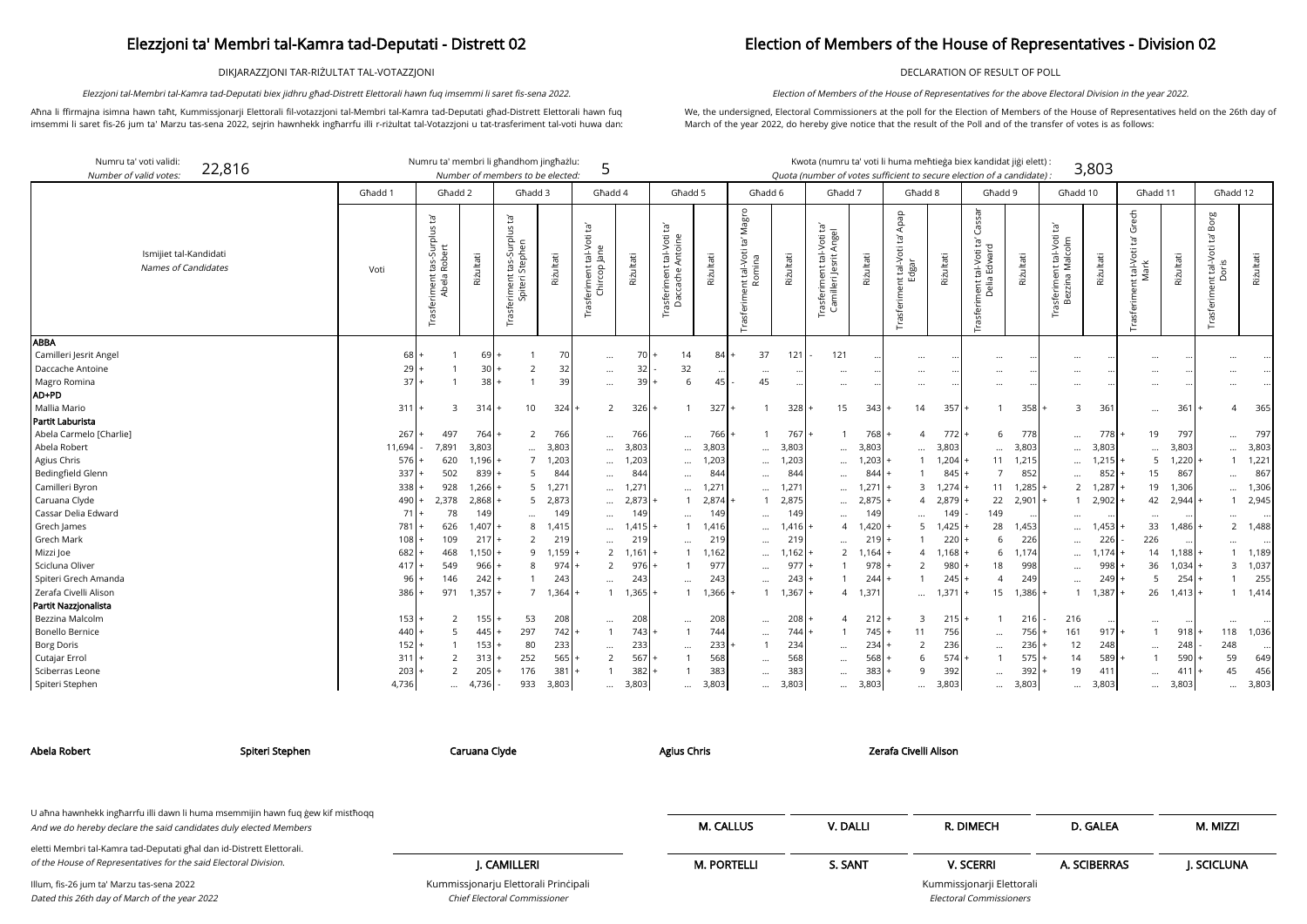DIKJARAZZJONI TAR-RIŻULTAT TAL-VOTAZZJONI

Aħna li ffirmajna isimna hawn taħt, Kummissjonarji Elettorali fil-votazzjoni tal-Membri tal-Kamra tad-Deputati għad-Distrett Elettorali hawn fuq imsemmi li saret fis-26 jum ta' Marzu tas-sena 2022, sejrin hawnhekk ingħarrfu illi r-riżultat tal-Votazzjoni u tat-trasferiment tal-voti huwa dan:

Elezzjoni tal-Membri tal-Kamra tad-Deputati biex jidhru għad-Distrett Elettorali hawn fuq imsemmi li saret fis-sena 2022.

ndidat jiġi elett) : of a candidate) : 3,803

## Election of Members of the House of Representatives - Division 02

DECLARATION OF RESULT OF POLL

We, the undersigned, Electoral Commissioners at the poll for the Election of Members of the House of Representatives held on the 26th day of March of the year 2022, do hereby give notice that the result of the Poll and of the transfer of votes is as follows:

Election of Members of the House of Representatives for the above Electoral Division in the year 2022.

| Numru ta' voti validi:<br>22,816<br>Number of valid votes: |         | Numru ta' membri li għandhom jingħażlu: | Number of members to be elected: |   |                                     |                |               |               |               | Kwota (numru ta' voti li huma meħtieġa biex kan<br>Quota (number of votes sufficient to secure election |                         |
|------------------------------------------------------------|---------|-----------------------------------------|----------------------------------|---|-------------------------------------|----------------|---------------|---------------|---------------|---------------------------------------------------------------------------------------------------------|-------------------------|
|                                                            | Ghadd 1 | Għadd 2                                 | Ghadd 3                          |   | Għadd 4                             |                | Għadd 5       | Għadd 6       | Ghadd 7       | Għadd 8                                                                                                 |                         |
| Ismijiet tal-Kandidati                                     |         | سد<br>$\Omega$                          | σ<br>۔ ب<br>후다<br>┶<br>-         | Ξ | $\sigma$<br>تد<br>$\circ$<br>C<br>— | $\overline{ }$ | ഁ൛<br>تە<br>Φ | b<br>ᠬᠣ<br>سد | $\Xi$ –<br>öť | $\Omega$<br>. .                                                                                         | $\omega$<br>᠊ᢐ<br>$\Xi$ |

| $\Omega$<br>ਨੋ<br>Apap<br>ဗ္<br>÷<br>ig,<br>$\tilde{E}_1$<br>မိ<br>$\overline{c}$<br>Ĭā,<br>tal-Voti ta'<br>srit Angel<br>$\tilde{E}$<br>$\sqrt{2}$<br>$\mathfrak{g}$<br>ಀ<br>īg<br>힢<br>tal-Voti<br>Antoine<br>Voti<br>$\tilde{E}$<br>Voti<br>alcolm<br>ہ م<br>آ<br>௨<br>Jane<br><sub>ent tal-Voti t</sub><br>Edgar<br>nt tal-Voti<br>Doris<br>$\cdot$ $-$<br>nent tal-Voti t<br>Delia Edward<br>ÌБ.<br>tas-Su<br>Stephe<br>Ismijiet tal-Kandidati<br>$\frac{1}{16}$<br>tas-Su<br>Rober<br>Riżultati<br>ultati<br>Riżultati<br>Riżultati<br>Riżultati<br>Riżultati<br>Riżultati<br>Riżultati<br>Riżultati<br>ltati<br>nt tal-Vot<br>Romina<br>tal-Vo<br><i>N</i> ark<br>Σ<br>Names of Candidates<br>asferiment t<br>Daccache A<br>$\overline{r}$<br>eriment<br>Chircop<br>$\sharp$<br>Voti<br>riment<br>illeri Je:<br>sferimer<br>Bezzina<br>Riżi<br>iment<br>Abela<br>.  nent<br>Spiteri S<br>Rizi<br>ധ<br>rasfer<br>Cami<br>asferin<br>┄<br>မှို<br>ᠬᠣ<br>$\pi$<br>는<br>⊢<br>⊢<br>$115 +$<br>122<br>134<br>2<br>$121 +$<br>12<br>134<br>Apap Edgar<br>$116$ +<br>$118 +$<br>$122 +$<br>$\cdots$<br>$\cdots$<br>$\cdots$<br>$\cdots$<br>$\cdots$<br>$\cdots$<br>Chircop Jane<br>18<br>18<br>18<br>$\cdots$<br>$\cdots$<br>$\cdots$<br>$\cdots$<br>$\cdots$<br>$\cdots$<br>$\cdots$<br>$\cdots$<br>$\cdots$<br>$\cdots$<br><br><br>$\cdot \cdot$<br>76<br>63<br>12<br>$173 +$<br>12<br>Poloz li mhumiex trasferibbli .<br>$85 +$<br>$148$ .<br>$160 -$<br>$\mathbf{3}$<br>$163 +$<br>10<br>$Q_{\parallel +}$<br>4 I ·<br>$\cdots$<br>$\cdots$<br>$\cdot$ . |              | Għadd 1 | Għadd 2 |        | Għadd 3 |        | Ghadd 4 |        | Ghadd 5 |        | Għadd 6 |        | Ghadd 7 |        | Ghadd 8 |        | Ghadd 9 |        | Għadd 10 |        | Għadd 11 |        | Għadd 12 |           |
|-------------------------------------------------------------------------------------------------------------------------------------------------------------------------------------------------------------------------------------------------------------------------------------------------------------------------------------------------------------------------------------------------------------------------------------------------------------------------------------------------------------------------------------------------------------------------------------------------------------------------------------------------------------------------------------------------------------------------------------------------------------------------------------------------------------------------------------------------------------------------------------------------------------------------------------------------------------------------------------------------------------------------------------------------------------------------------------------------------------------------------------------------------------------------------------------------------------------------------------------------------------------------------------------------------------------------------------------------------------------------------------------------------------------------------------------------------------------------------------------------------------------------------------------------------------|--------------|---------|---------|--------|---------|--------|---------|--------|---------|--------|---------|--------|---------|--------|---------|--------|---------|--------|----------|--------|----------|--------|----------|-----------|
| Partit Popolari<br>Kandidat Indipendenti                                                                                                                                                                                                                                                                                                                                                                                                                                                                                                                                                                                                                                                                                                                                                                                                                                                                                                                                                                                                                                                                                                                                                                                                                                                                                                                                                                                                                                                                                                                    |              |         |         |        |         |        |         |        |         |        |         |        |         |        |         |        |         |        |          |        |          |        |          | Riżultati |
|                                                                                                                                                                                                                                                                                                                                                                                                                                                                                                                                                                                                                                                                                                                                                                                                                                                                                                                                                                                                                                                                                                                                                                                                                                                                                                                                                                                                                                                                                                                                                             |              |         |         |        |         |        |         |        |         |        |         |        |         |        |         |        |         |        |          |        |          |        |          |           |
|                                                                                                                                                                                                                                                                                                                                                                                                                                                                                                                                                                                                                                                                                                                                                                                                                                                                                                                                                                                                                                                                                                                                                                                                                                                                                                                                                                                                                                                                                                                                                             |              |         |         |        |         |        |         |        |         |        |         |        |         |        |         |        |         |        |          |        |          |        |          |           |
|                                                                                                                                                                                                                                                                                                                                                                                                                                                                                                                                                                                                                                                                                                                                                                                                                                                                                                                                                                                                                                                                                                                                                                                                                                                                                                                                                                                                                                                                                                                                                             |              |         |         |        |         |        |         |        |         |        |         |        |         |        |         |        |         |        |          |        |          |        |          |           |
|                                                                                                                                                                                                                                                                                                                                                                                                                                                                                                                                                                                                                                                                                                                                                                                                                                                                                                                                                                                                                                                                                                                                                                                                                                                                                                                                                                                                                                                                                                                                                             |              |         |         |        |         |        |         |        |         |        |         |        |         |        |         |        |         |        |          |        |          |        |          |           |
|                                                                                                                                                                                                                                                                                                                                                                                                                                                                                                                                                                                                                                                                                                                                                                                                                                                                                                                                                                                                                                                                                                                                                                                                                                                                                                                                                                                                                                                                                                                                                             |              |         |         |        |         |        |         |        |         |        |         |        |         |        |         |        |         |        |          |        |          |        |          | 185       |
|                                                                                                                                                                                                                                                                                                                                                                                                                                                                                                                                                                                                                                                                                                                                                                                                                                                                                                                                                                                                                                                                                                                                                                                                                                                                                                                                                                                                                                                                                                                                                             | <b>TOTAL</b> | 22,816  |         | 22,816 |         | 22,816 |         | 22,816 |         | 22,816 |         | 22,816 |         | 22,816 |         | 22,816 |         | 22,816 |          | 22,816 |          | 22,816 |          | 22,816    |

| Abela Robert                                                                                                                                         | Spiteri Stephen | Caruana Clyde                                                               | Agius Chris        |          | Zerafa Civelli Alison                                       |              |            |
|------------------------------------------------------------------------------------------------------------------------------------------------------|-----------------|-----------------------------------------------------------------------------|--------------------|----------|-------------------------------------------------------------|--------------|------------|
| U aħna hawnhekk ingħarrfu illi dawn li huma msemmijin hawn fuq gew kif mistħoqq<br>And we do hereby declare the said candidates duly elected Members |                 |                                                                             | <b>M. CALLUS</b>   | V. DALLI | R. DIMECH                                                   | D. GALEA     | M. MIZZI   |
| eletti Membri tal-Kamra tad-Deputati għal dan id-Distrett Elettorali.<br>of the House of Representatives for the said Electoral Division.            |                 | J. CAMILLERI                                                                | <b>M. PORTELLI</b> | S. SANT  | <b>V. SCERRI</b>                                            | A. SCIBERRAS | J. SCICLUN |
| Illum, fis-26 jum ta' Marzu tas-sena 2022<br>Dated this 26th day of March of the year 2022                                                           |                 | Kummissjonarju Elettorali Principali<br><b>Chief Electoral Commissioner</b> |                    |          | Kummissjonarji Elettorali<br><b>Electoral Commissioners</b> |              |            |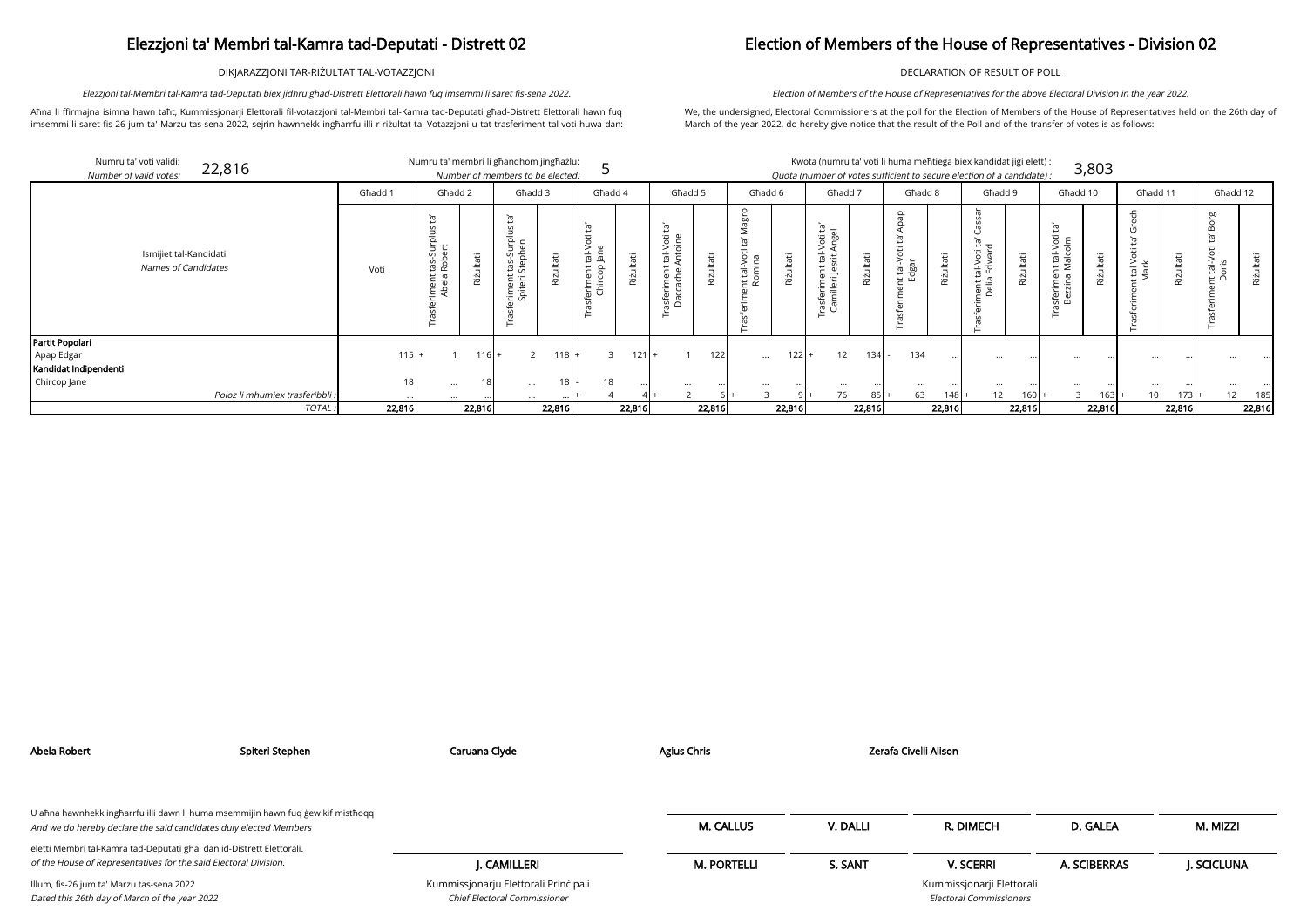DIKJARAZZJONI TAR-RIŻULTAT TAL-VOTAZZJONI

Aħna li ffirmajna isimna hawn taħt, Kummissjonarji Elettorali fil-votazzjoni tal-Membri tal-Kamra tad-Deputati għad-Distrett Elettorali hawn fuq imsemmi li saret fis-26 jum ta' Marzu tas-sena 2022, sejrin hawnhekk ingħarrfu illi r-riżultat tal-Votazzjoni u tat-trasferiment tal-voti huwa dan:

Elezzjoni tal-Membri tal-Kamra tad-Deputati biex jidhru għad-Distrett Elettorali hawn fuq imsemmi li saret fis-sena 2022.

kandidat jiġi elett) <mark>:</mark> on of a candidate) : 3,803

### Election of Members of the House of Representatives - Division 02

DECLARATION OF RESULT OF POLL

We, the undersigned, Electoral Commissioners at the poll for the Election of Members of the House of Representatives held on the 26th day of March of the year 2022, do hereby give notice that the result of the Poll and of the transfer of votes is as follows:

Election of Members of the House of Representatives for the above Electoral Division in the year 2022.

| Għadd 21                                |           |           | Għadd 22                                |           | Għadd 23                                           |           |
|-----------------------------------------|-----------|-----------|-----------------------------------------|-----------|----------------------------------------------------|-----------|
| asteriment tas-Surplus<br>Caruana Clyde | Rizultati |           | rasferiment tal-Voti ta' Grech<br>James | Rizultati | Trasferiment tal-Voti ta<br><b>Bonello Bernice</b> | Rizultati |
|                                         |           |           |                                         |           |                                                    |           |
|                                         |           |           |                                         |           |                                                    |           |
|                                         |           |           |                                         |           |                                                    |           |
|                                         |           |           |                                         |           |                                                    |           |
|                                         |           |           |                                         |           |                                                    |           |
|                                         |           |           |                                         |           |                                                    |           |
|                                         | 3,803     |           |                                         | 3,803     |                                                    | 3,803     |
| 92                                      | 2,381     |           | 570                                     | 2,951     | 24                                                 | 2,975     |
|                                         |           |           |                                         |           | $\ddots$                                           |           |
| 102                                     | 2,081     |           | 599                                     | 2,680     | 21                                                 | 2,701     |
| 312                                     | 3,803     |           |                                         | 3,803     |                                                    | 3,803     |
|                                         |           |           |                                         |           |                                                    |           |
| 54                                      | 1,961     |           | 1,961                                   |           |                                                    |           |
|                                         |           |           |                                         |           |                                                    |           |
|                                         |           |           |                                         |           |                                                    |           |
|                                         |           |           |                                         |           |                                                    |           |
|                                         |           |           |                                         |           |                                                    |           |
| 62                                      | 2,201     | $\ddot{}$ | 583                                     | 2,784     | 44                                                 | 2,828     |
|                                         |           |           |                                         |           |                                                    |           |
|                                         |           |           |                                         |           |                                                    |           |
| $\overline{c}$                          | 2,144     | $^{+}$    | 33                                      | 2,177     | 2,177                                              |           |
|                                         |           |           |                                         |           |                                                    |           |
|                                         |           |           |                                         |           |                                                    |           |
|                                         |           |           |                                         |           |                                                    |           |
|                                         | 3,803     |           |                                         | 3,803     |                                                    | 3,803     |

rji Elettorali Electoral Commissioners

| Numru ta' voti validi:<br>Number of valid votes: | 22,816                                        |                                                                                          |          |           |                                                      |                 | Numru ta' membri li għandhom jingħażlu:<br>Number of members to be elected: |                         | 5                                                      |           |                                                            |                         |                                                   |           |                                                                  |                      |                                                   |           | Kwota (numru ta' voti li huma meħtieġa biex kandidat jiġi elett) :<br>Quota (number of votes sufficient to secure election of a candidate): |                  |                                               | 3,803     |                                                                                   |           |
|--------------------------------------------------|-----------------------------------------------|------------------------------------------------------------------------------------------|----------|-----------|------------------------------------------------------|-----------------|-----------------------------------------------------------------------------|-------------------------|--------------------------------------------------------|-----------|------------------------------------------------------------|-------------------------|---------------------------------------------------|-----------|------------------------------------------------------------------|----------------------|---------------------------------------------------|-----------|---------------------------------------------------------------------------------------------------------------------------------------------|------------------|-----------------------------------------------|-----------|-----------------------------------------------------------------------------------|-----------|
|                                                  |                                               |                                                                                          | Għadd 13 |           | Għadd 14                                             |                 |                                                                             | Ghadd 15                | Ghadd 16                                               |           | Għadd 17                                                   |                         | Ghadd 18                                          |           | Ghadd 19                                                         |                      | Ghadd 20                                          |           | Ghadd 21                                                                                                                                    |                  | Għadd 22                                      |           | Għadd 23                                                                          |           |
|                                                  | Ismijiet tal-Kandidati<br>Names of Candidates | Spiteri<br>$\frac{1}{12}$ $\frac{1}{12}$<br>tal-Voti<br>Aman<br>ech<br>Trasferiment<br>σ |          | Rizultati | Mallia<br>Ĕ,<br>nt tal-Voti<br>Mario<br>Trasferiment | Rizultati       | $\tilde{E}_1$<br>tal-Voti<br>Leone<br>rasferiment<br>Sciberras              | Riżultati               | Abela<br>rasferiment tal-Voti ta'<br>Carmelo [Charlie] | Riżultati | Ĭā'<br>tal-Voti 1<br>Errol<br>ent<br>Cutaja<br>έī<br>Trasf | Riżultati               | Įą,<br>Trasferiment tal-Voti<br>Bedingfield Glenn | Riżultati | Ĭā<br>tal-Voti 1<br>Oliver<br>ent<br>σ<br>ᇹ<br>Trasferir<br>Scic | Riżultati            | Mizzi<br>'n,<br>tal-Voti t<br>Joe<br>Trasferiment | Riżultati | Ĕ,<br>s-Surplus 1<br>Clyde<br>Φ<br>ent<br>Trasferim<br>ੌ                                                                                    | Riżultati        | Grech<br>Ĕ,<br>Trasferiment tal-Voti<br>James | Riżultati | Ĕ,<br>tal-Voti<br>nice<br>둡<br>$\omega$<br>$\frac{1}{10}$<br>Trasferime<br>Bonell | Riżultati |
| <b>ABBA</b>                                      |                                               |                                                                                          |          |           |                                                      |                 |                                                                             |                         |                                                        |           |                                                            |                         |                                                   |           |                                                                  |                      |                                                   |           |                                                                                                                                             |                  |                                               |           |                                                                                   |           |
| Camilleri Jesrit Angel                           |                                               |                                                                                          |          |           |                                                      |                 |                                                                             |                         |                                                        |           |                                                            |                         |                                                   | $\cdots$  |                                                                  | $\ddotsc$            |                                                   | $\cdots$  | $\ddotsc$                                                                                                                                   | $\ddotsc$        |                                               |           |                                                                                   |           |
| Daccache Antoine                                 |                                               |                                                                                          |          |           |                                                      |                 |                                                                             |                         |                                                        |           |                                                            |                         |                                                   | $\cdots$  |                                                                  | $\cdots$             |                                                   | $\cdots$  |                                                                                                                                             | $\ddotsc$        |                                               |           |                                                                                   |           |
| Magro Romina                                     |                                               |                                                                                          | $\cdots$ |           | $\cdots$                                             |                 | $\cdots$                                                                    |                         | $\cdots$                                               |           | $\cdots$                                                   |                         | $\cdots$                                          | $\cdots$  | $\ddotsc$                                                        | $\ddotsc$            | $\ddotsc$                                         | $\cdots$  | $\cdots$                                                                                                                                    | $\ddotsc$        | $\cdots$                                      | $\ddotsc$ |                                                                                   |           |
| AD+PD                                            |                                               |                                                                                          |          |           |                                                      |                 |                                                                             |                         |                                                        |           |                                                            |                         |                                                   |           |                                                                  |                      |                                                   |           |                                                                                                                                             |                  |                                               |           |                                                                                   |           |
| Mallia Mario                                     |                                               |                                                                                          | $\cdots$ | 365       | 365                                                  |                 | $\cdots$                                                                    | $\ddotsc$               | $\cdots$                                               |           | $\cdots$                                                   |                         | $\cdots$                                          | $\cdots$  |                                                                  | $\ddotsc$            | $\ddotsc$                                         | $\cdots$  | $\cdots$                                                                                                                                    | $\ddotsc$        | $\cdots$                                      | $\cdots$  | $\cdots$                                                                          |           |
| Partit Laburista                                 |                                               |                                                                                          |          |           |                                                      |                 |                                                                             |                         |                                                        |           |                                                            |                         |                                                   |           |                                                                  |                      |                                                   |           |                                                                                                                                             |                  |                                               |           |                                                                                   |           |
| Abela Carmelo [Charlie]                          |                                               |                                                                                          | 18       | 815       | 16                                                   | 831             |                                                                             | 832                     | 832                                                    |           | $\cdots$                                                   |                         | $\cdots$                                          | $\cdots$  |                                                                  | $\cdots$             | $\cdots$                                          | $\cdots$  | $\cdots$                                                                                                                                    |                  | $\cdots$                                      |           |                                                                                   |           |
| Abela Robert                                     |                                               |                                                                                          | $\cdots$ | 3,803     | $\cdots$                                             | 3,803           |                                                                             | 3,803                   | $\cdots$                                               | 3,803     |                                                            | 3,803                   | $\ddotsc$                                         | 3,803     |                                                                  | 3,803                | $\ddotsc$                                         | 3,803     | $\cdots$                                                                                                                                    | 3,803            | $\cdots$                                      | 3,803     |                                                                                   | 3,803     |
| Agius Chris                                      |                                               |                                                                                          | 14       | 1,235     | 11                                                   | $1,246$ $\cdot$ |                                                                             | 1,247                   | 344                                                    | 1,591     |                                                            | 1,593<br>$\overline{2}$ | 184                                               | 1,777     | 211                                                              | 1,988                | 301                                               | 2,289     | 92                                                                                                                                          | 2,381            | 570                                           | 2,951     | 24                                                                                | 2,975     |
| <b>Bedingfield Glenn</b>                         |                                               |                                                                                          | 17       | 884       |                                                      | 89 <sup>°</sup> |                                                                             | 89                      | 65                                                     | 956       |                                                            | 96 <sub>C</sub>         | 960                                               | $\ddotsc$ |                                                                  |                      | $\cdots$                                          | $\cdots$  | $\cdots$                                                                                                                                    | $\bullet\bullet$ | $\cdots$                                      | $\cdots$  | $\cdots$                                                                          |           |
| Camilleri Byron                                  |                                               |                                                                                          | 22       | 1,328     | 8                                                    | , 336           |                                                                             | 1,338<br>$\overline{2}$ | 87                                                     | I.425     |                                                            | 1,427<br>$\overline{2}$ | 139                                               | 1,566     | 187                                                              | 1,753                | 226                                               | 1,979     | 102                                                                                                                                         | 2,081            | 599                                           | 2,680     | 21                                                                                | 2,701     |
| Caruana Clyde                                    |                                               |                                                                                          | 34       | 2,979     | 28                                                   | 3,007           |                                                                             | 3,010<br>3              | 116                                                    | 3,126     |                                                            | 3,129<br>3              | 243                                               | 3,372     | 352                                                              | 3,724                | 391                                               | 4,115     | 312                                                                                                                                         | 3,803            | $\cdots$                                      | 3,803     |                                                                                   | 3,803     |
| Cassar Delia Edward                              |                                               |                                                                                          | $\cdots$ |           | $\cdots$                                             |                 |                                                                             |                         | $\cdots$                                               |           |                                                            |                         | $\cdots$                                          | $\ddotsc$ | $\cdots$                                                         | $\ddotsc$            | $\cdots$                                          | $\cdots$  | $\cdots$                                                                                                                                    | $\ddotsc$        | $\ddotsc$                                     | $\ddotsc$ |                                                                                   |           |
| Grech James                                      |                                               |                                                                                          | 10       | 1,498     | 10                                                   | 1,508           |                                                                             | 1,512                   | 30                                                     | 1,542     |                                                            | 1,546                   | 59                                                | 1,605     | 87                                                               | 1,692                | 215                                               | 1,907     | 54                                                                                                                                          | 1,961            | 1,961                                         |           |                                                                                   |           |
| Grech Mark                                       |                                               |                                                                                          | $\cdots$ |           | $\cdots$                                             |                 |                                                                             |                         | $\cdots$                                               |           |                                                            |                         | $\cdots$                                          | $\cdots$  | $\cdots$                                                         | $\ddotsc$            | $\ddotsc$                                         |           |                                                                                                                                             |                  |                                               | $\cdots$  |                                                                                   |           |
| Mizzi Joe                                        |                                               |                                                                                          | 16       | 1,205     | 11                                                   | 1,216           |                                                                             | 1,217                   | 41                                                     | 1,258     |                                                            | 1,262                   | 90                                                | 1,352     | 136                                                              | 1,488                | 1,488                                             |           |                                                                                                                                             |                  |                                               | $\ddotsc$ |                                                                                   |           |
| Scicluna Oliver                                  |                                               |                                                                                          | 31       | 1,068     | 36                                                   | 1,104           |                                                                             | 1,112<br>8              | 50                                                     | 1,162     |                                                            | 1,166<br>4              | 100                                               | 1,266     | 1,266                                                            | $\cdots$             |                                                   | $\ddotsc$ | $\ddotsc$                                                                                                                                   | $\ddotsc$        |                                               | $\ddotsc$ |                                                                                   |           |
| Spiteri Grech Amanda                             |                                               |                                                                                          | 255      |           | $\cdots$                                             |                 |                                                                             |                         | $\cdots$                                               |           |                                                            |                         | $\cdots$                                          |           | $\cdots$                                                         | $\ddotsc$            | $\ddotsc$                                         | $\cdots$  | $\cdots$                                                                                                                                    | $\ddotsc$        | $\cdots$                                      | $\ddotsc$ | $\cdots$                                                                          |           |
| Zerafa Civelli Alison                            |                                               |                                                                                          | 82       | 1.496     | 16                                                   | 1,512           |                                                                             | 3<br>1,515              | 85                                                     | 1,600     |                                                            | 1,601                   | 103                                               | 1,704     | 200                                                              | 1,904                | 235                                               | 2,139     | 62                                                                                                                                          | 2,201            | 583                                           | 2,784     | 44                                                                                | 2,828     |
| Partit Nazzjonalista                             |                                               |                                                                                          |          |           |                                                      |                 |                                                                             |                         |                                                        |           |                                                            |                         |                                                   |           |                                                                  |                      |                                                   |           |                                                                                                                                             |                  |                                               |           |                                                                                   |           |
| Bezzina Malcolm                                  |                                               |                                                                                          |          |           |                                                      |                 |                                                                             |                         |                                                        |           |                                                            |                         |                                                   |           |                                                                  |                      |                                                   |           |                                                                                                                                             |                  | $\ddotsc$                                     |           |                                                                                   |           |
| <b>Bonello Bernice</b>                           |                                               |                                                                                          | 5        | 1,041     | 36                                                   | 1,077           | 217                                                                         | 1,294                   | $\overline{1}$                                         | 1,295     | 822                                                        | 2,117                   | 6                                                 | 2,123     | 17                                                               | 2,140                | $\overline{2}$                                    | $2,142$ . | $\overline{2}$                                                                                                                              | 2,144            | 33                                            | 2,177     | 2,177                                                                             |           |
| <b>Borg Doris</b>                                |                                               |                                                                                          |          |           |                                                      |                 |                                                                             |                         |                                                        |           | $\cdots$                                                   |                         |                                                   |           |                                                                  |                      |                                                   |           |                                                                                                                                             |                  |                                               |           |                                                                                   |           |
| Cutajar Errol                                    |                                               |                                                                                          |          | 649       | 14                                                   | 663             | 219                                                                         | 882                     | $\cdots$                                               | 882       | 882                                                        |                         |                                                   |           |                                                                  |                      |                                                   |           |                                                                                                                                             |                  |                                               |           |                                                                                   |           |
| Sciberras Leone                                  |                                               |                                                                                          |          | 457       | 22                                                   | 479             | 479                                                                         |                         | $\cdots$                                               |           | $\cdots$                                                   |                         | $\cdots$                                          | $\cdots$  | $\ddotsc$                                                        | $\ddot{\phantom{0}}$ | $\cdots$                                          | $\cdots$  | $\cdots$                                                                                                                                    | $\ddotsc$        | $\cdots$                                      | $\ddotsc$ |                                                                                   |           |
| Spiteri Stephen                                  |                                               |                                                                                          | $\ddots$ | 3,803     | $\cdots$                                             | 3,803           | $\cdots$                                                                    | 3,803                   | $\cdots$                                               | 3,803     | $\cdots$                                                   | 3,803                   | $\cdots$                                          | 3,803     | $\cdots$                                                         | 3,803                | $\cdots$                                          | 3,803     | $\cdots$                                                                                                                                    | 3,803            | $\ddots$                                      | 3,803     | $\cdots$                                                                          | 3,803     |

Chief Electoral Commissioner

| Abela Robert                                                                                                                              | Spiteri Stephen                                                                 | Caruana Clyde                        | Agius Chris        |          | Zerafa Civelli Alison     |              |            |
|-------------------------------------------------------------------------------------------------------------------------------------------|---------------------------------------------------------------------------------|--------------------------------------|--------------------|----------|---------------------------|--------------|------------|
|                                                                                                                                           |                                                                                 |                                      |                    |          |                           |              |            |
| And we do hereby declare the said candidates duly elected Members                                                                         | U aħna hawnhekk ingħarrfu illi dawn li huma msemmijin hawn fuq ġew kif mistħoqq |                                      | <b>M. CALLUS</b>   | V. DALLI | R. DIMECH                 | D. GALEA     | M. MIZZI   |
| eletti Membri tal-Kamra tad-Deputati għal dan id-Distrett Elettorali.<br>of the House of Representatives for the said Electoral Division. |                                                                                 | J. CAMILLERI                         | <b>M. PORTELLI</b> | S. SANT  | <b>V. SCERRI</b>          | A. SCIBERRAS | J. SCICLUN |
| Illum, fis-26 jum ta' Marzu tas-sena 2022                                                                                                 |                                                                                 | Kummissjonarju Elettorali Principali |                    |          | Kummissjonarji Elettorali |              |            |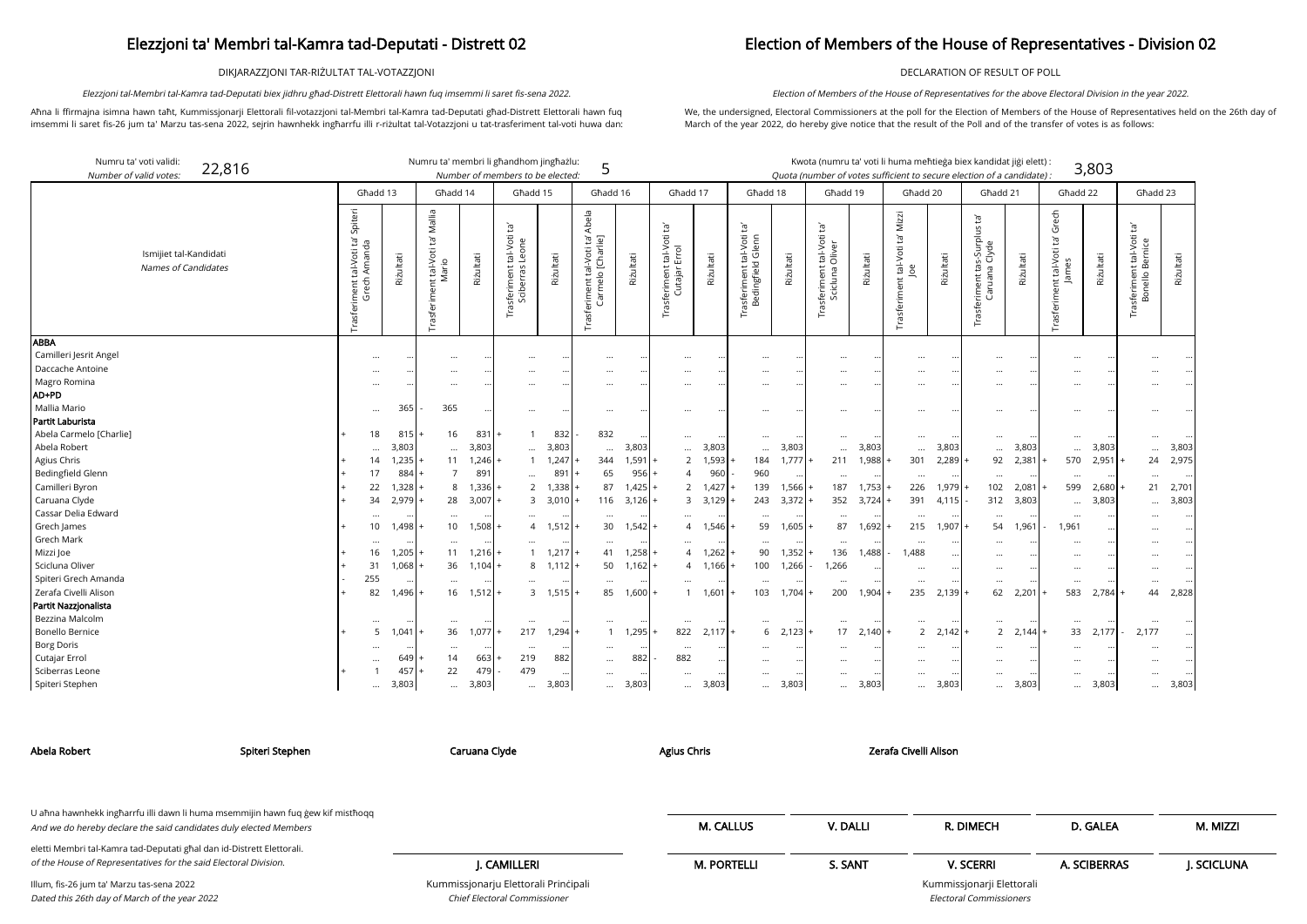DIKJARAZZJONI TAR-RIŻULTAT TAL-VOTAZZJONI

Aħna li ffirmajna isimna hawn taħt, Kummissjonarji Elettorali fil-votazzjoni tal-Membri tal-Kamra tad-Deputati għad-Distrett Elettorali hawn fuq imsemmi li saret fis-26 jum ta' Marzu tas-sena 2022, sejrin hawnhekk ingħarrfu illi r-riżultat tal-Votazzjoni u tat-trasferiment tal-voti huwa dan:

Elezzjoni tal-Membri tal-Kamra tad-Deputati biex jidhru għad-Distrett Elettorali hawn fuq imsemmi li saret fis-sena 2022.

## Election of Members of the House of Representatives - Division 02

DECLARATION OF RESULT OF POLL

We, the undersigned, Electoral Commissioners at the poll for the Election of Members of the House of Representatives held on the 26th day of March of the year 2022, do hereby give notice that the result of the Poll and of the transfer of votes is as follows:

Election of Members of the House of Representatives for the above Electoral Division in the year 2022.

| Numru ta' voti validi:<br>Number of valid votes: | 22,816                                        |                |           | Numru ta' membri li għandhom jingħażlu: |           | Number of members to be elected: |               |                                                                                 |        |                                               |               |                                                                   |            |                                                                |         |                                      |           | Kwota (numru ta' voti li huma meħtieġa biex kandidat jiġi elett) :<br>Quota (number of votes sufficient to secure election of a candidate): |            |                   | 3,803     |                          |             |
|--------------------------------------------------|-----------------------------------------------|----------------|-----------|-----------------------------------------|-----------|----------------------------------|---------------|---------------------------------------------------------------------------------|--------|-----------------------------------------------|---------------|-------------------------------------------------------------------|------------|----------------------------------------------------------------|---------|--------------------------------------|-----------|---------------------------------------------------------------------------------------------------------------------------------------------|------------|-------------------|-----------|--------------------------|-------------|
|                                                  |                                               | Ghadd 13       |           | Ghadd 14                                |           | Għadd 15                         |               | Għadd 16                                                                        |        | Ghadd 17                                      |               | Għadd 18                                                          |            | Għadd 19                                                       |         | Għadd 20                             |           | Għadd 21                                                                                                                                    |            | Għadd 22          |           | Ghadd 23                 |             |
|                                                  | Ismijiet tal-Kandidati<br>Names of Candidates | ᠊ᢆ<br><b>U</b> | Riżultati | tal-Voi<br>Iario                        | Riżultati | Ĕ,<br>È<br>6 음                   | ultati<br>Riż | 윿<br>ig ig<br>:al-Voti t<br>D. [Charli<br>$\circ$<br>$\bar{v}$<br>rimen<br>Carm | lltati | $\Xi$<br>tal-Vo<br>Errol<br>erimen<br>Cutajar | ultati<br>Riż | $\tilde{\Xi}$<br>tal-Voti<br>d Glenn<br>asferiment<br>Bedingfield | āťi<br>Riż | $\Xi$<br>$\circ$<br>tal-Ve<br>Olive<br>킁<br>$\frac{1}{2}$<br>ڡ | Φ<br>ഁ൛ | zzi<br>έ<br>$\overline{\mathcal{D}}$ | āΰ<br>Riż | ᄒ<br>ਯ ੇੇ                                                                                                                                   | āťi<br>Riż | 동<br>Φ<br>っき こうしゃ | Riżultati | $\sqrt{2}$<br>흗 음<br>$-$ | Riżultati   |
| Partit Popolari                                  |                                               |                |           |                                         |           |                                  |               |                                                                                 |        |                                               |               |                                                                   |            |                                                                |         |                                      |           |                                                                                                                                             |            |                   |           |                          |             |
| Apap Edgar                                       |                                               |                |           |                                         |           |                                  |               |                                                                                 |        |                                               |               |                                                                   |            |                                                                |         |                                      |           |                                                                                                                                             |            |                   |           |                          |             |
| Kandidat Indipendenti                            |                                               |                |           |                                         |           |                                  |               |                                                                                 |        |                                               |               |                                                                   |            |                                                                |         |                                      |           |                                                                                                                                             |            |                   |           |                          |             |
| Chircop Jane                                     |                                               | $\cdots$       |           | $\ddotsc$                               |           |                                  |               |                                                                                 |        |                                               |               |                                                                   |            |                                                                |         |                                      |           |                                                                                                                                             |            |                   |           |                          |             |
|                                                  | Poloz li mhumiex trasferibbli :               | 5              | 190       | 150                                     | 340       | 20                               | 360           | 13 <sup>2</sup>                                                                 | 373    | 36                                            | 409           | 36                                                                | $445$ .    | 76                                                             | $521 +$ | 118                                  | 639       | $\cdots$                                                                                                                                    | $639 +$    | 176               | 815       |                          | 2,088 2,903 |
|                                                  | TOTAL                                         |                | 22,816    |                                         | 22,816    |                                  | 22,816        |                                                                                 | 22,816 |                                               | 22,816        |                                                                   | 22,816     |                                                                | 22,816  |                                      | 22,816    |                                                                                                                                             | 22,816     |                   | 22,816    |                          | 22,816      |

| Abela Robert                                                                                                                                         | Spiteri Stephen | Caruana Clyde                                                               | Agius Chris        |          | Zerafa Civelli Alison                                       |              |            |
|------------------------------------------------------------------------------------------------------------------------------------------------------|-----------------|-----------------------------------------------------------------------------|--------------------|----------|-------------------------------------------------------------|--------------|------------|
| U ahna hawnhekk ingharrfu illi dawn li huma msemmijin hawn fuq gew kif misthogg<br>And we do hereby declare the said candidates duly elected Members |                 |                                                                             | <b>M. CALLUS</b>   | V. DALLI | R. DIMECH                                                   | D. GALEA     | M. MIZZI   |
| eletti Membri tal-Kamra tad-Deputati għal dan id-Distrett Elettorali.<br>of the House of Representatives for the said Electoral Division.            |                 | J. CAMILLERI                                                                | <b>M. PORTELLI</b> | S. SANT  | <b>V. SCERRI</b>                                            | A. SCIBERRAS | J. SCICLUN |
| Illum, fis-26 jum ta' Marzu tas-sena 2022<br>Dated this 26th day of March of the year 2022                                                           |                 | Kummissjonarju Elettorali Principali<br><b>Chief Electoral Commissioner</b> |                    |          | Kummissjonarji Elettorali<br><b>Electoral Commissioners</b> |              |            |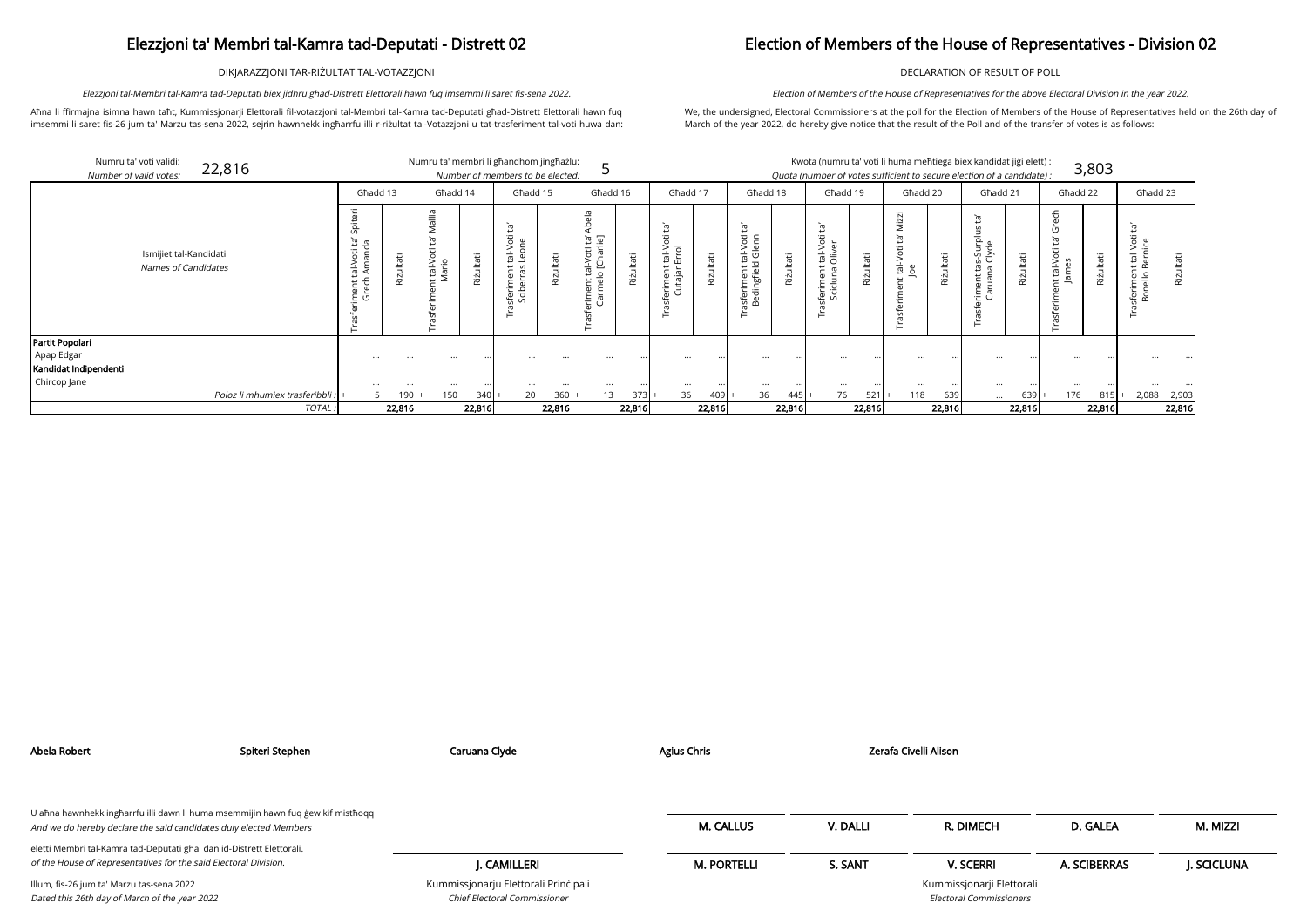DIKJARAZZJONI TAR-RIŻULTAT TAL-VOTAZZJONI

Aħna li ffirmajna isimna hawn taħt, Kummissjonarji Elettorali fil-votazzjoni tal-Membri tal-Kamra tad-Deputati għad-Distrett Elettorali hawn fuq imsemmi li saret fis-26 jum ta' Marzu tas-sena 2022, sejrin hawnhekk ingħarrfu illi r-riżultat tal-Votazzjoni u tat-trasferiment tal-voti huwa dan:

Elezzjoni tal-Membri tal-Kamra tad-Deputati biex jidhru għad-Distrett Elettorali hawn fuq imsemmi li saret fis-sena 2022.

5

## Election of Members of the House of Representatives - Division 02

DECLARATION OF RESULT OF POLL

We, the undersigned, Electoral Commissioners at the poll for the Election of Members of the House of Representatives held on the 26th day of March of the year 2022, do hereby give notice that the result of the Poll and of the transfer of votes is as follows:

Election of Members of the House of Representatives for the above Electoral Division in the year 2022.

Kwota (numru ta' voti li huma meħtieġa biex kandidat jiġi elett) : Quota (number of votes sufficient to secure election of a candidate) : 3,803

| Numru ta' voti validi:<br>22,816<br>Number of valid votes:                                                                                                 | Numru ta' membri li għandhom jingħażlu:<br>Number of members to be elected: |
|------------------------------------------------------------------------------------------------------------------------------------------------------------|-----------------------------------------------------------------------------|
| Ismijiet tal-Kandidati<br>Names of Candidates                                                                                                              | Ismijiet tal-Kandidati Eletti<br>Names of Elected Candidates                |
| <b>ABBA</b><br>Camilleri Jesrit Angel<br>Daccache Antoine<br>Magro Romina<br>AD+PD<br>Mallia Mario<br>Partit Laburista                                     |                                                                             |
| Abela Carmelo [Charlie]<br>Abela Robert<br>Agius Chris<br>Bedingfield Glenn                                                                                | Abela Robert<br>$\mathbf{I}$<br>IV Agius Chris                              |
| Camilleri Byron<br>Caruana Clyde<br>Cassar Delia Edward<br>Grech James<br>Grech Mark<br>Mizzi Joe                                                          | III Caruana Clyde                                                           |
| Scicluna Oliver<br>Spiteri Grech Amanda<br>Zerafa Civelli Alison<br>Partit Nazzjonalista<br>Bezzina Malcolm<br><b>Bonello Bernice</b><br><b>Borg Doris</b> | Zerafa Civelli Alison<br>V                                                  |
| Cutajar Errol<br>Sciberras Leone<br>Spiteri Stephen                                                                                                        | Spiteri Stephen<br>Ш                                                        |

| Abela Robert                                                                                                                                         | Spiteri Stephen | Caruana Clyde                                                        | <b>Agius Chris</b> |          | Zerafa Civelli Alison                                       |              |            |
|------------------------------------------------------------------------------------------------------------------------------------------------------|-----------------|----------------------------------------------------------------------|--------------------|----------|-------------------------------------------------------------|--------------|------------|
| U ahna hawnhekk ingharrfu illi dawn li huma msemmijin hawn fuq gew kif misthoqq<br>And we do hereby declare the said candidates duly elected Members |                 |                                                                      | <b>M. CALLUS</b>   | V. DALLI | R. DIMECH                                                   | D. GALEA     | M. MIZZI   |
| eletti Membri tal-Kamra tad-Deputati għal dan id-Distrett Elettorali.<br>of the House of Representatives for the said Electoral Division.            |                 | J. CAMILLERI                                                         | <b>M. PORTELLI</b> | S. SANT  | <b>V. SCERRI</b>                                            | A. SCIBERRAS | J. SCICLUN |
| Illum, fis-26 jum ta' Marzu tas-sena 2022<br>Dated this 26th day of March of the year 2022                                                           |                 | Kummissjonarju Elettorali Principali<br>Chief Electoral Commissioner |                    |          | Kummissjonarji Elettorali<br><b>Electoral Commissioners</b> |              |            |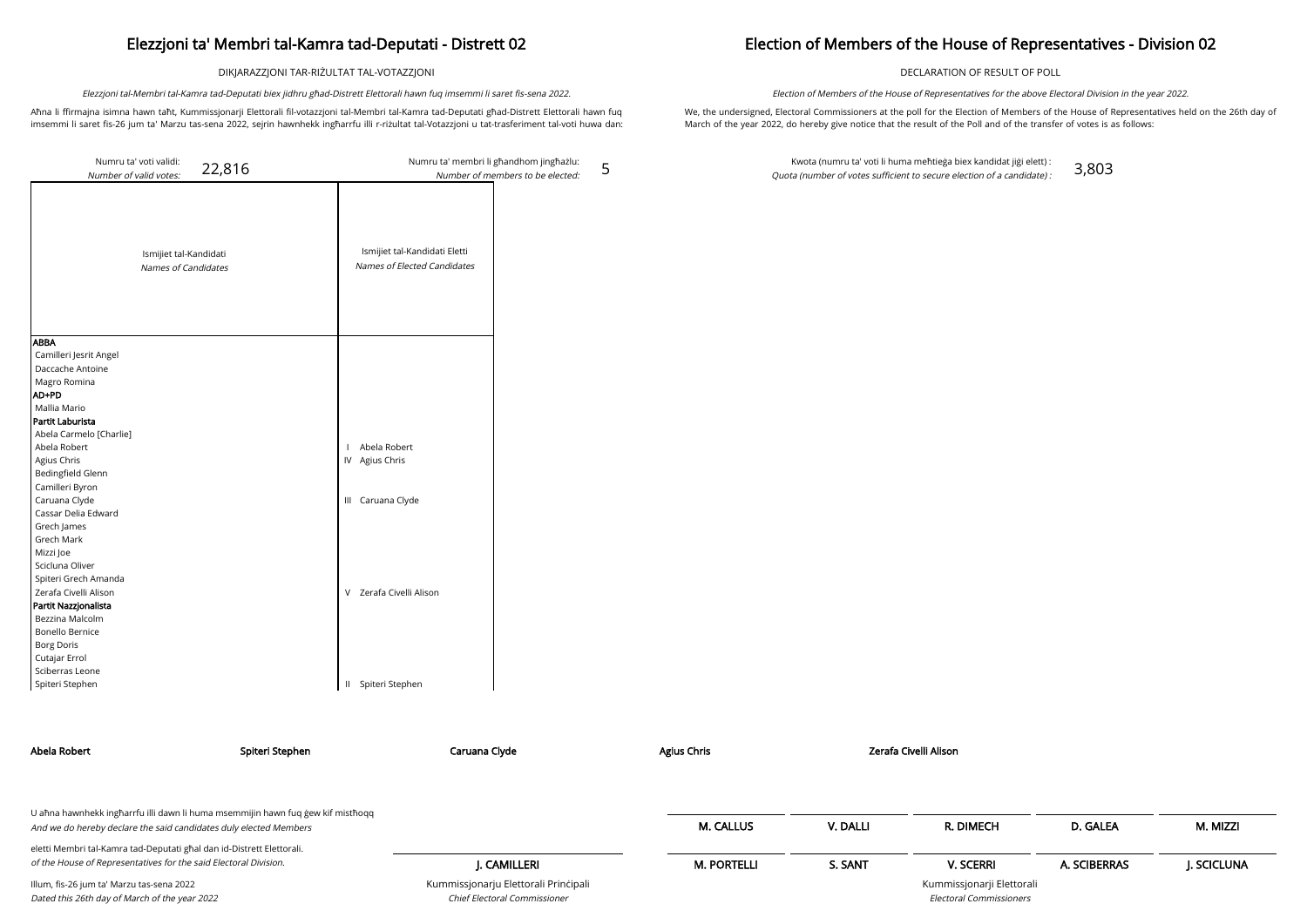DIKJARAZZJONI TAR-RIŻULTAT TAL-VOTAZZJONI

Aħna li ffirmajna isimna hawn taħt, Kummissjonarji Elettorali fil-votazzjoni tal-Membri tal-Kamra tad-Deputati għad-Distrett Elettorali hawn fuq imsemmi li saret fis-26 jum ta' Marzu tas-sena 2022, sejrin hawnhekk ingħarrfu illi r-riżultat tal-Votazzjoni u tat-trasferiment tal-voti huwa dan:

Elezzjoni tal-Membri tal-Kamra tad-Deputati biex jidhru għad-Distrett Elettorali hawn fuq imsemmi li saret fis-sena 2022.

5

## Election of Members of the House of Representatives - Division 02

DECLARATION OF RESULT OF POLL

We, the undersigned, Electoral Commissioners at the poll for the Election of Members of the House of Representatives held on the 26th day of March of the year 2022, do hereby give notice that the result of the Poll and of the transfer of votes is as follows:

| Numru ta' voti validi:<br>22,816<br>Number of valid votes: |                                                              | Numru ta' membri li għandhom jingħażlu:<br>Number of members to be elected: |
|------------------------------------------------------------|--------------------------------------------------------------|-----------------------------------------------------------------------------|
| Ismijiet tal-Kandidati<br>Names of Candidates              | Ismijiet tal-Kandidati Eletti<br>Names of Elected Candidates |                                                                             |
| Partit Popolari                                            |                                                              |                                                                             |
| Apap Edgar                                                 |                                                              |                                                                             |
| Kandidat Indipendenti                                      |                                                              |                                                                             |
| Chircop Jane                                               |                                                              |                                                                             |
| Poloz li mhumiex trasferibbli :                            |                                                              |                                                                             |
| TOTAL.                                                     |                                                              |                                                                             |

Election of Members of the House of Representatives for the above Electoral Division in the year 2022.

Kwota (numru ta' voti li huma meħtieġa biex kandidat jiġi elett) : Quota (number of votes sufficient to secure election of a candidate) : 3,803

| Abela Robert                                                                               | Spiteri Stephen | Caruana Clyde                                                        | <b>Agius Chris</b> |          | Zerafa Civelli Alison                                       |              |            |
|--------------------------------------------------------------------------------------------|-----------------|----------------------------------------------------------------------|--------------------|----------|-------------------------------------------------------------|--------------|------------|
| U aħna hawnhekk ingħarrfu illi dawn li huma msemmijin hawn fuq gew kif mistħoqq            |                 |                                                                      |                    |          |                                                             |              |            |
| And we do hereby declare the said candidates duly elected Members                          |                 |                                                                      | <b>M. CALLUS</b>   | V. DALLI | R. DIMECH                                                   | D. GALEA     | M. MIZZI   |
| eletti Membri tal-Kamra tad-Deputati għal dan id-Distrett Elettorali.                      |                 |                                                                      |                    |          |                                                             |              |            |
| of the House of Representatives for the said Electoral Division.                           |                 | J. CAMILLERI                                                         | <b>M. PORTELLI</b> | S. SANT  | <b>V. SCERRI</b>                                            | A. SCIBERRAS | J. SCICLUN |
| Illum, fis-26 jum ta' Marzu tas-sena 2022<br>Dated this 26th day of March of the year 2022 |                 | Kummissjonarju Elettorali Principali<br>Chief Electoral Commissioner |                    |          | Kummissjonarji Elettorali<br><b>Electoral Commissioners</b> |              |            |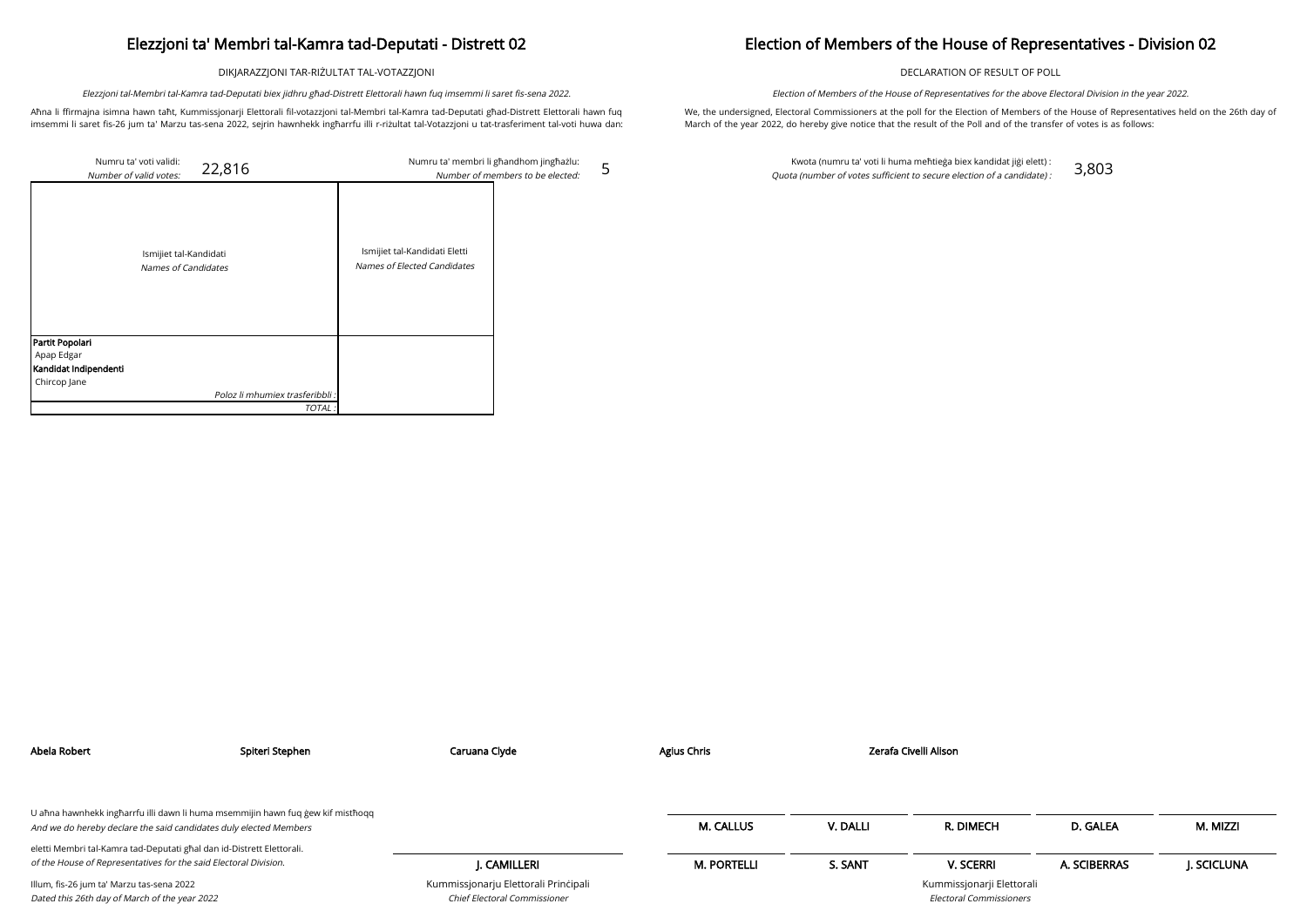DIKJARAZZJONI TAR-RIŻULTAT TAL-VOTAZZJONI

Aħna li ffirmajna isimna hawn taħt, Kummissjonarji Elettorali fil-votazzjoni tal-Membri tal-Kamra tad-Deputati għad-Distrett Elettorali hawn fuq imsemmi li saret fis-26 jum ta' Marzu tas-sena 2022, sejrin hawnhekk ingħarrfu illi r-riżultat tal-Votazzjoni u tat-trasferiment tal-voti huwa dan:

Elezzjoni tal-Membri tal-Kamra tad-Deputati biex jidhru għad-Distrett Elettorali hawn fuq imsemmi li saret fis-sena 2022.

### Election of Members of the House of Representatives - Division 03

DECLARATION OF RESULT OF POLL

We, the undersigned, Electoral Commissioners at the poll for the Election of Members of the House of Representatives held on the 26th day of March of the year 2022, do hereby give notice that the result of the Poll and of the transfer of votes is as follows:

Election of Members of the House of Representatives for the above Electoral Division in the year 2022.

arji Elettorali Electoral Commissioners

| Numru ta' voti validi:<br>23,106<br>Number of valid votes |           | Numru ta' membri li għandhom jingħażlu:      |           | Number of members to be elected:                                               |           | 5                                                                      |                |                                                      |           |                                                                          |           | Kwota (numru ta' voti li huma meħtieġa biex kandidat jiġi elett) :<br>Quota (number of votes sufficient to secure election of a candidate) : |           |                                                     |           |                                                                 |           |                                                    | 3,852     |                                                                   |               |                                                  |           |
|-----------------------------------------------------------|-----------|----------------------------------------------|-----------|--------------------------------------------------------------------------------|-----------|------------------------------------------------------------------------|----------------|------------------------------------------------------|-----------|--------------------------------------------------------------------------|-----------|----------------------------------------------------------------------------------------------------------------------------------------------|-----------|-----------------------------------------------------|-----------|-----------------------------------------------------------------|-----------|----------------------------------------------------|-----------|-------------------------------------------------------------------|---------------|--------------------------------------------------|-----------|
|                                                           | Ghadd 1   | Ghadd 2                                      |           | Għadd 3                                                                        |           | Ghadd 4                                                                |                | Ghadd 5                                              |           | Ghadd 6                                                                  |           | Ghadd 7                                                                                                                                      |           | Għadd 8                                             |           | Għadd 9                                                         |           | Għadd 10                                           |           | Għadd 11                                                          |               | Ghadd 12                                         |           |
| Ismijiet tal-Kandidati<br>Names of Candidates             | Voti      | Trasferiment tas-Surplus ta'<br>Fearne Chris | Riżultati | $\Xi$<br>$\tilde{E}$<br>tal-Voti<br>i Stevey<br>iment t.<br>Bonici<br>Trasferi | Riżultati | $\mathbb{B} \subseteq$<br>Trasferiment tal-Voti<br>Sammut Joseph [Joe] | Riżultati      | Spiteri<br>$\Xi$<br>Trasferiment tal-Voti<br>Kenneth | Rizultati | -Voti ta'<br>Angel<br>ㅎ<br>rasferiment tal-<br>Camilleri Jesrit <i>I</i> | Riżultati | Apap<br>'n,<br>nt tal-Voti t<br>Edgar<br>Trasferim                                                                                           | Riżultati | Cassar<br>Trasferiment tal-Voti ta'<br>Delia Edward | Rizultati | Įą,<br>t tal-Voti 1<br>Audrey<br>isferiment<br>Demicoli A<br>Īã | Rizultati | $\Xi$<br>Trasferiment tal-Voti<br>Bonnici Nazareno | Rizultati | $\tilde{E}$<br>tal-Voti<br>Leone<br>Trasferiment t<br>Sciberras l | Riżultati     | Mizzi<br>Ĭď<br>tal-Voti t<br>Joe<br>Trasferiment | Riżultati |
| ABBA                                                      |           |                                              |           |                                                                                |           |                                                                        |                |                                                      |           |                                                                          |           |                                                                                                                                              |           |                                                     |           |                                                                 |           |                                                    |           |                                                                   |               |                                                  |           |
| Camilleri Jesrit Angel                                    | 70        | $\cdots$                                     |           | 29                                                                             | 99        | $\cdots$                                                               | 99             | $\cdots$                                             | 99        | 99                                                                       |           | $\cdots$                                                                                                                                     |           | $\cdots$                                            |           |                                                                 |           | $\cdots$                                           |           | $\ddotsc$                                                         |               |                                                  |           |
| Ellul Bonici Stevey<br>AD+PD                              | 37        | $\cdots$                                     | -37       | 37                                                                             |           | $\cdots$                                                               |                | $\cdots$                                             |           | $\ddotsc$                                                                |           | $\ddotsc$                                                                                                                                    |           | $\cdots$                                            |           |                                                                 |           | $\cdots$                                           |           |                                                                   |               |                                                  |           |
| Decelis Brian Charles                                     | 378       | 3                                            | 381       |                                                                                | 382       |                                                                        | 382            |                                                      | 382       | 18                                                                       | 400       | 14                                                                                                                                           | 414       |                                                     | 414       |                                                                 | 414       | 21                                                 | 435       | 9                                                                 | 444           |                                                  | 445       |
| Partit Laburista                                          |           |                                              |           |                                                                                |           | $\cdots$                                                               |                | $\cdots$                                             |           |                                                                          |           |                                                                                                                                              |           | $\cdots$                                            |           | $\cdots$                                                        |           |                                                    |           |                                                                   |               |                                                  |           |
| Abela Carmelo [Charlie]                                   | 2,067     | 433                                          | $2,500$ + | $2^{\circ}$                                                                    | 2,502     |                                                                        | 9 2,511        | 12                                                   | 2,523     | 6                                                                        | 2,529     | $\cdots$                                                                                                                                     | 2,529     | 27                                                  | 2,556     | 23                                                              | 2,579     | 9                                                  | 2,588     | 2                                                                 | 2,590         | 48                                               | 2,638     |
| Abela Ray                                                 | 566       | 97                                           | 663       | $\cdots$                                                                       | 663       | 4                                                                      | 667            | 2                                                    | 669       |                                                                          | 670       | $\cdots$                                                                                                                                     | 670       | $\mathsf{q}$                                        | 679       | -5                                                              | 684       | 2                                                  | 686       | $\cdots$                                                          | 686           | 16                                               | 702       |
| Agius Chris                                               | 249       | 56                                           | 305       | $\cdots$                                                                       | 305       | $\cdots$                                                               | 305            | $\Delta$                                             | 309       | $\overline{2}$                                                           | 311       | $\cdots$                                                                                                                                     | 31        | -9                                                  | 320       | $\cdots$                                                        | 320       |                                                    | 321       | $\ddots$                                                          | 321           | 35                                               | 356       |
| Bonnici Owen                                              | 2,525     | 537                                          | 3,062     | $\cdots$                                                                       | 3,062     | 13                                                                     | 3,075          | 8                                                    | 3,083     | $\mathbf{1}$                                                             | 3,084     | 4                                                                                                                                            | 3,088     | 14                                                  | 3,102     | 18                                                              | 3,120     | 12                                                 | 3,132     |                                                                   | 3,133         | 47                                               | 3,180     |
| Bugeja Said Alicia                                        | 1,261     | 198                                          | 1,459     | $\cdots$                                                                       | 1,459     | $\overline{4}$                                                         | 1,463          | $\overline{4}$                                       | 1,467     | $\cdots$                                                                 | 1,467     | 5                                                                                                                                            | $1,472$ + | 20                                                  | 1,492     | 43                                                              | 1,535     | $\overline{7}$                                     | 1,542     |                                                                   | 1,543         | 24                                               | 1,567     |
| Cassar Delia Edward                                       | 108       | 15                                           | 123       | $\cdots$                                                                       | 123       |                                                                        | 123            |                                                      | 124       | $\cdots$                                                                 | 124       | $\cdots$                                                                                                                                     | 124       | 124                                                 |           | $\cdots$                                                        |           | $\cdots$                                           |           | $\ddotsc$                                                         |               |                                                  |           |
| Demicoli Audrey                                           | 99        | 24                                           | 123       |                                                                                | 123       | 2                                                                      | 125            | $\cdots$                                             | 125       |                                                                          | 125       | $\cdots$                                                                                                                                     | 125       | 5                                                   | 130       | 130                                                             |           | $\cdots$                                           |           | $\ddotsc$                                                         |               | $\cdots$                                         |           |
| <b>Ellul Andy</b>                                         | 1,873     | 324                                          | 2,197     | $\cdots$                                                                       | 2,197     | 3                                                                      | 2,200          | 11                                                   | 2,211     | 2                                                                        | 2,213     |                                                                                                                                              | $2,214$ + | 13                                                  | 2,227     | 19                                                              | 2,246     | 5                                                  | 2,251     | $\ddots$                                                          | 2,251         | 32                                               | 2,283     |
| Fearne Chris                                              | 5,870     | 2,018                                        | 3,852     | $\cdots$                                                                       | 3,852     |                                                                        | 3,852          | $\cdots$                                             | 3,852     |                                                                          | 3,852     | $\cdots$                                                                                                                                     | 3,852     | $\cdots$                                            | 3,852     | $\cdots$                                                        | 3,852     |                                                    | 3,852     | $\ddots$                                                          | 3,852         |                                                  | 3,852     |
| Grech James                                               | 239       | 51                                           | 290       | $\cdots$                                                                       | 290       | $\ddots$                                                               | 290            |                                                      | 291       | $\ddotsc$                                                                | 291       | $\ddotsc$                                                                                                                                    | 29'       | $\overline{2}$                                      | 293       | $\cdots$                                                        | 293       | 5                                                  | 298       | $\ddots$                                                          | 298           | 18                                               | 316       |
| Micallef Jean Claude                                      | 811       | 173                                          | 984       | $\cdots$                                                                       | 984       | $\overline{A}$                                                         | 988            | $\overline{4}$                                       | $992$ .   |                                                                          | 993       | $\cdots$                                                                                                                                     | 993       | 11                                                  | 1,004     | 11                                                              | 1,015     | $\overline{4}$                                     | $1,019$ + | $\overline{2}$                                                    | 1,021         | 31                                               | 1,052     |
| Mizzi Joe                                                 | 195       | 46                                           | 241       | $\ddotsc$                                                                      | 241       | $\overline{3}$                                                         | 244            | 14                                                   | 258       | $\mathbf{1}$                                                             | 259       | $\mathbf{1}$                                                                                                                                 | 260       | $\overline{3}$                                      | 263       | -5                                                              | 268       | 2                                                  | 270       | $\ddots$                                                          | 270           | 270                                              |           |
| Sammut Joseph [Joe] M.                                    | 34        | 11                                           | 45        |                                                                                | 45        | 45                                                                     |                | $\cdots$                                             |           |                                                                          |           | $\cdots$                                                                                                                                     |           | $\cdots$                                            |           |                                                                 |           | $\cdots$                                           |           | $\cdots$                                                          |               |                                                  |           |
| Spiteri Kenneth                                           | 53        | 13                                           | 66        | $\cdots$                                                                       | 66        | $\overline{3}$                                                         | 6 <sup>1</sup> | 69                                                   | $\cdots$  | $\ddotsc$                                                                |           | $\cdots$                                                                                                                                     |           | $\cdots$                                            | $\cdots$  | $\cdots$                                                        |           | $\cdots$                                           | $\ddotsc$ | $\cdots$                                                          | $\cdots$      | $\cdots$                                         |           |
| Partit Nazzjonalista                                      |           |                                              |           |                                                                                |           |                                                                        |                |                                                      |           |                                                                          |           |                                                                                                                                              |           |                                                     |           |                                                                 |           |                                                    |           |                                                                   |               |                                                  |           |
| Camilleri John Baptist                                    | $1,162$ + | $\overline{4}$                               | 1,166     |                                                                                | 2 1,168   |                                                                        | $\dots$ 1,168  |                                                      | $1,169$ + | 1                                                                        | 1,170     |                                                                                                                                              | 5 1,175   | $\cdots$                                            | 1,175     | $\cdots$                                                        | 1,175     |                                                    | 4 1.179   | 26                                                                | 1,205         | $\overline{1}$                                   | 1,206     |
| Chetcuti Janice                                           | 1,204     | 5                                            | 1,209     | $\ddotsc$                                                                      | 1,209     | $\cdots$                                                               | 1,209          |                                                      | 1,210     | $\overline{4}$                                                           | 1,214     | $\mathsf{3}$                                                                                                                                 | $1,217$ + |                                                     | 1,218     | $\cdots$                                                        | 1,218     | 7 <sup>7</sup>                                     | 1,225     | 44                                                                | 1,269         |                                                  | 1,270     |
| Cutajar Errol                                             | 454       |                                              | 454       | $\cdots$                                                                       | 454       | $\cdots$                                                               | 454            | $\cdots$                                             | 454       | $\ddotsc$                                                                | 454       |                                                                                                                                              | 454       | $\cdots$                                            | 454       |                                                                 | 455       | $\cdots$                                           | 455       | 14                                                                | 469           | $\ddotsc$                                        | 469       |
| Mifsud Bonnici Carm                                       | 881       | $\overline{4}$                               | 885       | $\cdots$                                                                       | 885       | $\cdots$                                                               | 885            | $\cdots$                                             | 885       | 2                                                                        | 887       | $\overline{4}$                                                                                                                               | 89'       | $\cdots$                                            | 891       |                                                                 | 891       |                                                    | 892       | 21                                                                | 913           |                                                  | 913       |
| Muscat Mary                                               | 521       | 2                                            | 523       | $\cdots$                                                                       | 523       | $\cdots$                                                               | 523            |                                                      | 524       |                                                                          | 525       | 6                                                                                                                                            | 53'       | $\cdots$                                            | 531       | $\cdots$                                                        | 531       |                                                    | 532       | 31                                                                | 563           | $\cdots$                                         | 563       |
| Sciberras Leone                                           | $208 +$   | 2                                            | 210       | $\cdots$                                                                       | 210       | $\cdots$                                                               | 210            | $\ldots$                                             | $210+$    |                                                                          | 211       | $\overline{4}$                                                                                                                               | $215 +$   |                                                     | $216$ +   |                                                                 | $217 +$   | 2                                                  | 219       | 219                                                               | $\cdot \cdot$ | $\cdots$                                         |           |

Chief Electoral Commissioner

| <b>Fearne Chris</b>                                                                                                                                  | Bonnici Owen | Abela Carmelo [Charlie]              | <b>Ellul Andy</b>  |          | Spiteri Stephen           |              |            |
|------------------------------------------------------------------------------------------------------------------------------------------------------|--------------|--------------------------------------|--------------------|----------|---------------------------|--------------|------------|
|                                                                                                                                                      |              |                                      |                    |          |                           |              |            |
| U aħna hawnhekk ingħarrfu illi dawn li huma msemmijin hawn fuq gew kif mistħoqq<br>And we do hereby declare the said candidates duly elected Members |              |                                      | <b>M. CALLUS</b>   | V. DALLI | R. DIMECH                 | D. GALEA     | M. MIZZI   |
| eletti Membri tal-Kamra tad-Deputati ghal dan id-Distrett Elettorali.<br>of the House of Representatives for the said Electoral Division.            |              | I. CAMILLERI                         | <b>M. PORTELLI</b> | S. SANT  | <b>V. SCERRI</b>          | A. SCIBERRAS | J. SCICLUN |
| Illum, fis-26 jum ta' Marzu tas-sena 2022                                                                                                            |              | Kummissjonarju Elettorali Principali |                    |          | Kummissjonarji Elettorali |              |            |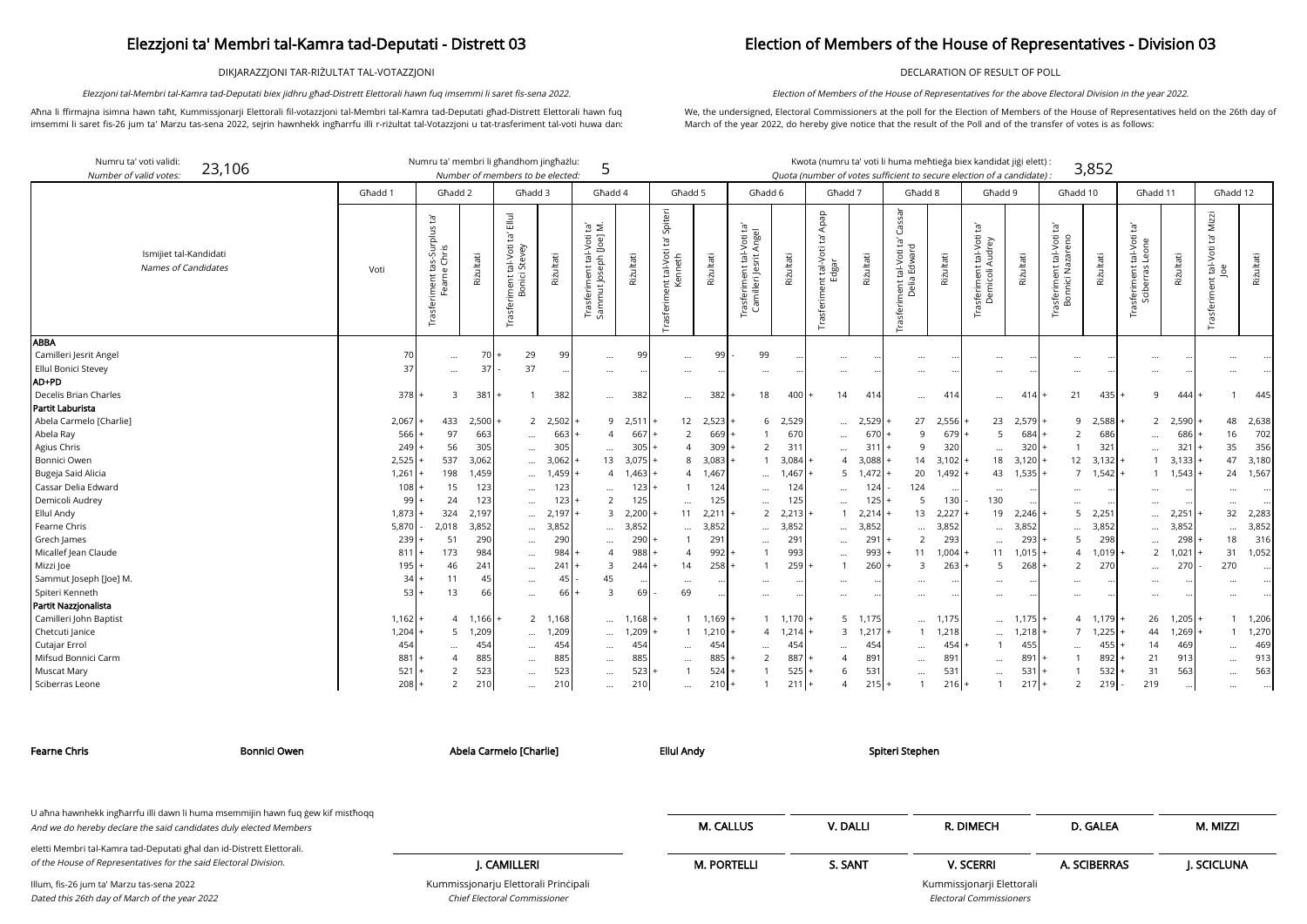DIKJARAZZJONI TAR-RIŻULTAT TAL-VOTAZZJONI

Aħna li ffirmajna isimna hawn taħt, Kummissjonarji Elettorali fil-votazzjoni tal-Membri tal-Kamra tad-Deputati għad-Distrett Elettorali hawn fuq imsemmi li saret fis-26 jum ta' Marzu tas-sena 2022, sejrin hawnhekk ingħarrfu illi r-riżultat tal-Votazzjoni u tat-trasferiment tal-voti huwa dan:

Elezzjoni tal-Membri tal-Kamra tad-Deputati biex jidhru għad-Distrett Elettorali hawn fuq imsemmi li saret fis-sena 2022.

## Election of Members of the House of Representatives - Division 03

DECLARATION OF RESULT OF POLL

We, the undersigned, Electoral Commissioners at the poll for the Election of Members of the House of Representatives held on the 26th day of March of the year 2022, do hereby give notice that the result of the Poll and of the transfer of votes is as follows:

Election of Members of the House of Representatives for the above Electoral Division in the year 2022.

| didat jiği elett) : |       |
|---------------------|-------|
| of a candidato) :   | 3,852 |

| Numru ta' voti validi:<br>23,106<br>Number of valid votes: |                                 |         |                                            |           | Numru ta' membri li għandhom jingħażlu:<br>Number of members to be elected: |                |                                               |               |                |           |                                                                          |           | Kwota (numru ta' voti li huma meħtieġa biex kandidat jiġi elett) :<br>Quota (number of votes sufficient to secure election of a candidate) : |             |                                       |           |                                                       |                |                                                   | 3,852                    |          |           |                                       |                 |
|------------------------------------------------------------|---------------------------------|---------|--------------------------------------------|-----------|-----------------------------------------------------------------------------|----------------|-----------------------------------------------|---------------|----------------|-----------|--------------------------------------------------------------------------|-----------|----------------------------------------------------------------------------------------------------------------------------------------------|-------------|---------------------------------------|-----------|-------------------------------------------------------|----------------|---------------------------------------------------|--------------------------|----------|-----------|---------------------------------------|-----------------|
|                                                            |                                 | Ghadd 1 | Ghadd 2                                    |           | Ghadd 3                                                                     |                | Għadd 4                                       |               | Għadd 5        |           | Għadd 6                                                                  |           | Għadd 7                                                                                                                                      |             | Ghadd 8                               |           | Għadd 9                                               |                | Għadd 10                                          |                          | Ghadd 11 |           | Għadd 12                              |                 |
| Ismijiet tal-Kandidati<br>Names of Candidates              |                                 | Voti    | Ĕ,<br>tas-Surplus<br>e Chris<br>iment<br>⊢ | tati      | Voti<br>al-V<br>Stev<br>nent ta<br>onici s<br>E mī                          | lltati<br>Rizu | $\geq$ $\tilde{E}$<br>ದ ಪ<br>이 rul<br>아이<br>윽 | Riżultati     | al-Vot<br>neth | Riżultati | $\mathbb{E}$ a<br>je ge<br>$\frac{1}{\overline{B}}$<br>ដ ន៊<br>eri<br>Te | Riżultati | $\circ$<br>tal-N<br>dgar                                                                                                                     | Riżultati   | ÷ τ<br>tal-V<br>Edw<br>nerië<br>Delië | Riżultati | : tal-Voti<br>Audrey<br>ment<br>icoli /<br>eri<br>emi | Itati<br>Rizul | 它<br>Voti<br>eno<br>言<br>ω<br>isferime<br>Bonnici | π<br>$\ddot{\mathbf{z}}$ |          | tati      | Φ<br>Ş<br>$\frac{1}{2}$ $\frac{8}{2}$ | Riżultati       |
| Spiteri Stephen                                            |                                 | 1,979   | 14                                         | $1,993$ + |                                                                             | 2 1,995        |                                               | $\dots$ 1,995 |                | 1,996     | $\cdots$                                                                 | $1,996 +$ |                                                                                                                                              | $6$ 2,002 + |                                       | $2,003$ + |                                                       | $2,004$ +      |                                                   | $14 \quad 2,018$ +       | 55       | $2,073$ + |                                       | $8 \quad 2,081$ |
| Partit Popolari                                            |                                 |         |                                            |           |                                                                             |                |                                               |               |                |           |                                                                          |           |                                                                                                                                              |             |                                       |           |                                                       |                |                                                   |                          |          |           |                                       |                 |
| Apap Edgar                                                 |                                 | 104     |                                            | $106 +$   |                                                                             | 107            | $\cdots$                                      | $107 +$       |                | 108       | 15                                                                       | 123       | 123                                                                                                                                          |             |                                       |           |                                                       |                |                                                   |                          |          |           |                                       |                 |
| Kandidat Indipendenti                                      |                                 |         |                                            |           |                                                                             |                |                                               |               |                |           |                                                                          |           |                                                                                                                                              |             |                                       |           |                                                       |                |                                                   |                          |          |           |                                       |                 |
| Bonnici Nazareno                                           |                                 | 158     |                                            | 162       | $\cdots$                                                                    | 162            | $\cdots$                                      | 162           |                | $163$ +   |                                                                          | $165 +$   | 21                                                                                                                                           | $186 +$     |                                       | 188       | $\cdots$                                              | 188            | 188                                               |                          | $\cdots$ |           |                                       |                 |
|                                                            | Poloz li mhumiex trasferibbli : |         |                                            |           |                                                                             |                |                                               |               |                |           | 41                                                                       | 43 +      | 49                                                                                                                                           | $92 +$      | 6                                     | 98 I      |                                                       | $101$ +        | 91                                                | 192                      | 13       | 205       | 8                                     | 213             |
|                                                            | TOTAL:                          | 23,106  |                                            | 23,106    |                                                                             | 23,106         |                                               | 23,106        |                | 23,106    |                                                                          | 23,106    |                                                                                                                                              | 23,106      |                                       | 23,106    |                                                       | 23,106         |                                                   | 23,106                   |          | 23,106    |                                       | 23,106          |

| <b>Fearne Chris</b>                                                                                                                       | <b>Bonnici Owen</b>                                                             | Abela Carmelo [Charlie]                                              | <b>Ellul Andy</b>  |          | Spiteri Stephen                                      |              |            |
|-------------------------------------------------------------------------------------------------------------------------------------------|---------------------------------------------------------------------------------|----------------------------------------------------------------------|--------------------|----------|------------------------------------------------------|--------------|------------|
| And we do hereby declare the said candidates duly elected Members                                                                         | U aħna hawnhekk ingħarrfu illi dawn li huma msemmijin hawn fuq ġew kif mistħoqq |                                                                      | <b>M. CALLUS</b>   | V. DALLI | R. DIMECH                                            | D. GALEA     | M. MIZZI   |
| eletti Membri tal-Kamra tad-Deputati għal dan id-Distrett Elettorali.<br>of the House of Representatives for the said Electoral Division. |                                                                                 | I. CAMILLERI                                                         | <b>M. PORTELLI</b> | S. SANT  | <b>V. SCERRI</b>                                     | A. SCIBERRAS | J. SCICLUN |
| Illum, fis-26 jum ta' Marzu tas-sena 2022<br>Dated this 26th day of March of the year 2022                                                |                                                                                 | Kummissjonarju Elettorali Principali<br>Chief Electoral Commissioner |                    |          | Kummissjonarji Elettorali<br>Electoral Commissioners |              |            |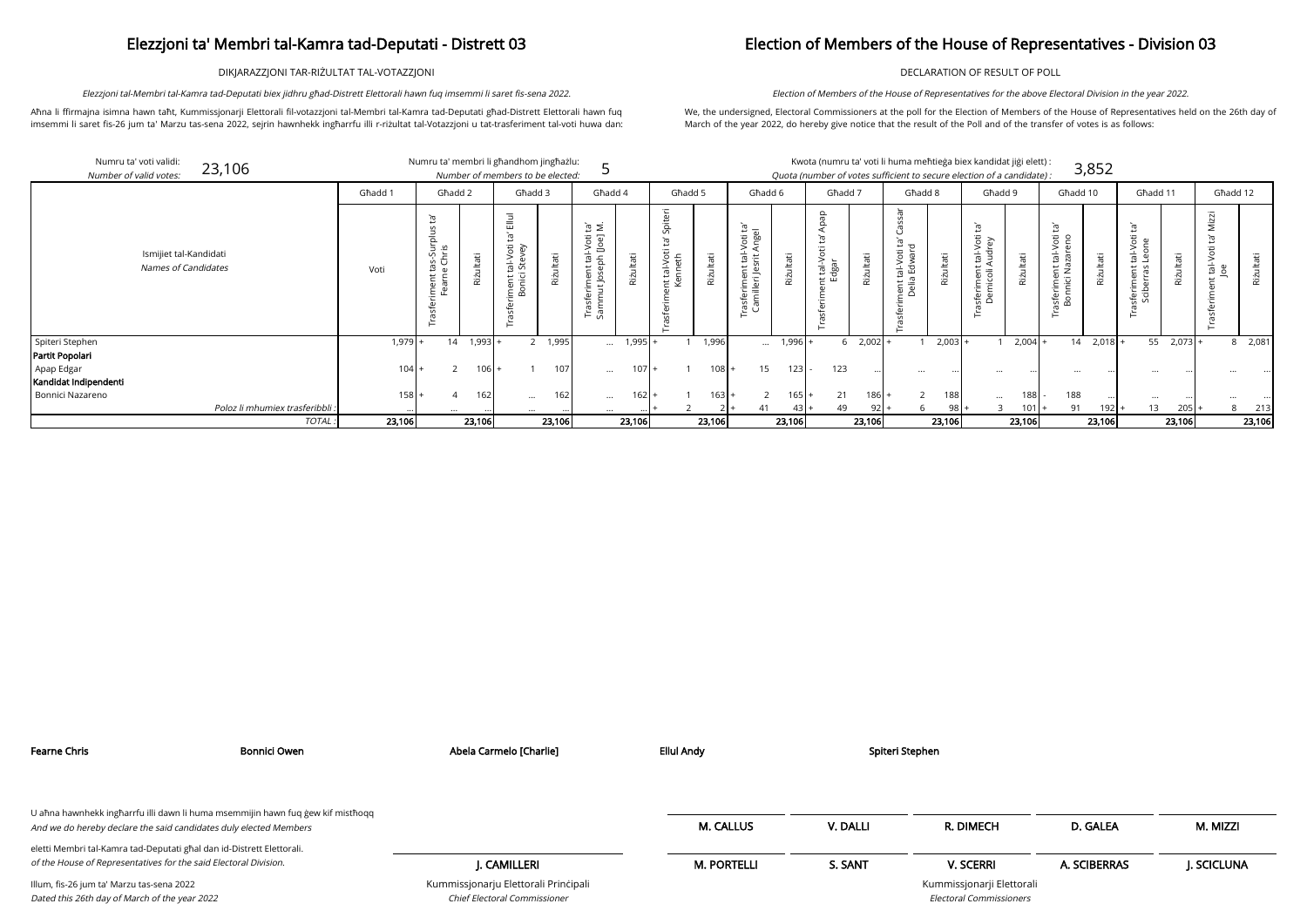DIKJARAZZJONI TAR-RIŻULTAT TAL-VOTAZZJONI

Aħna li ffirmajna isimna hawn taħt, Kummissjonarji Elettorali fil-votazzjoni tal-Membri tal-Kamra tad-Deputati għad-Distrett Elettorali hawn fuq imsemmi li saret fis-26 jum ta' Marzu tas-sena 2022, sejrin hawnhekk ingħarrfu illi r-riżultat tal-Votazzjoni u tat-trasferiment tal-voti huwa dan:

Elezzjoni tal-Membri tal-Kamra tad-Deputati biex jidhru għad-Distrett Elettorali hawn fuq imsemmi li saret fis-sena 2022.

### Election of Members of the House of Representatives - Division 03

DECLARATION OF RESULT OF POLL

We, the undersigned, Electoral Commissioners at the poll for the Election of Members of the House of Representatives held on the 26th day of March of the year 2022, do hereby give notice that the result of the Poll and of the transfer of votes is as follows:

Election of Members of the House of Representatives for the above Electoral Division in the year 2022.

| Numru ta' voti validi:<br>23,106<br>Number of valid votes.            |                                    |                            | Numru ta' membri li għandhom jingħażlu:               |                                              | Number of members to be elected:                                         |                         | 5                                                              |                |                                                     |                        |                                                |                    |                                                                          |                    |                                                                |                | Kwota (numru ta' voti li huma meħtieġa biex kandidat jiġi elett) :<br>Quota (number of votes sufficient to secure election of a candidate): |                        |                                                    | 3,852      |                                                          |                                |                                                                                                                |           |
|-----------------------------------------------------------------------|------------------------------------|----------------------------|-------------------------------------------------------|----------------------------------------------|--------------------------------------------------------------------------|-------------------------|----------------------------------------------------------------|----------------|-----------------------------------------------------|------------------------|------------------------------------------------|--------------------|--------------------------------------------------------------------------|--------------------|----------------------------------------------------------------|----------------|---------------------------------------------------------------------------------------------------------------------------------------------|------------------------|----------------------------------------------------|------------|----------------------------------------------------------|--------------------------------|----------------------------------------------------------------------------------------------------------------|-----------|
|                                                                       |                                    | Ghadd 13                   |                                                       | Għadd 14                                     |                                                                          | Għadd 15                | Għadd 16                                                       |                | Għadd 17                                            |                        | Għadd 18                                       |                    | Għadd 19                                                                 |                    | Ghadd 20                                                       |                | Għadd 21                                                                                                                                    |                        | Għadd 22                                           |            | Għadd 23                                                 |                                | Ghadd 24                                                                                                       |           |
| Ismijiet tal-Kandidati<br><b>Names of Candidates</b>                  | Grech<br>Ĕ<br>rasferiment tal-Voti | Riżultati                  | Agius<br>ig.<br>nent tal-Voti t<br>Chris<br>Trasferim | Riżultati                                    | celis<br>Ō<br>Charles<br>tal-Voti<br>Brian<br>nent <sup>-</sup><br>Trasf | Riżultati               | $\Xi^1$<br>tal-Voti<br>Errol<br>feriment<br>Cutajar l<br>Trasf | Rizultati      | $\tilde{E}$<br>Trasferiment tal-Voti<br>Muscat Mary | Riżultati              | Abela<br>Ğ<br>: tal-Voti<br>Ray<br>rasferiment | Riżultati          | Mifsud<br>-Voti ta'<br>Carm<br>nent tal-<br>Bonnici<br>nent <sup>-</sup> | Riżultati          | $\tilde{E}$<br>Trasferiment tal-Voti t<br>Micallef Jean Claude | Rizultati      | Ĕď<br>Trasferiment tas-Surplus<br>Bonnici Owen                                                                                              | Riżultati              | rasferiment tal-Voti ta'<br>Camilleri John Baptist | Rizultati  | Bugeja<br>Ĭg<br>ent tal-Voti 1<br>Said Alicia<br>asferim | Rizultati                      | plus ta'<br>arlie]<br>ਡ਼ ਦੌ<br>$\frac{\mathsf{o}}{\mathsf{e}}$<br>tas-<br>nent 1<br>Carm<br>Trasferii<br>Abela | Riżultati |
| <b>ABBA</b><br>Camilleri Jesrit Angel<br>Ellul Bonici Stevey<br>AD+PD |                                    |                            |                                                       | $\ldots$<br>$\cdots$                         |                                                                          |                         |                                                                |                | $\cdots$                                            |                        |                                                |                    |                                                                          |                    |                                                                |                |                                                                                                                                             |                        |                                                    |            |                                                          |                                |                                                                                                                |           |
| Decelis Brian Charles<br>Partit Laburista                             |                                    | 447                        |                                                       | 450<br>3                                     | 450                                                                      |                         | $\cdots$                                                       |                | $\cdots$                                            |                        |                                                |                    |                                                                          |                    | $\cdots$                                                       |                |                                                                                                                                             |                        |                                                    |            |                                                          |                                |                                                                                                                |           |
| Abela Carmelo [Charlie]                                               |                                    | 52<br>2,690                |                                                       | 84<br>2,774                                  | 21                                                                       | 2,795                   |                                                                | 3, 2,798       | $\mathbf{1}$                                        | 2,799                  | 165                                            | 2,964              |                                                                          | 9 2,973            | 294                                                            | 3,267          | 23                                                                                                                                          | 3,290                  |                                                    | 15 3,305   | 1,042                                                    | 4,347                          | 495                                                                                                            | 3,852     |
| Abela Ray<br>Agius Chris                                              |                                    | 15<br>717<br>372<br>16     | 372                                                   | 26<br>743                                    |                                                                          | 744                     | $\cdots$                                                       | 744            | $\cdots$                                            | 744                    | 744                                            |                    | <br>$\cdots$                                                             |                    | $\cdots$<br>$\cdots$                                           |                |                                                                                                                                             |                        | <br>$\cdots$                                       |            | $\cdots$<br>$\cdots$                                     |                                |                                                                                                                |           |
| <b>Bonnici Owen</b>                                                   |                                    | 63<br>3,243                |                                                       | 97<br>3,340                                  | 23                                                                       | 3,363                   | $\overline{A}$                                                 | 3,367          | 5                                                   | 3,372                  | 201                                            | 3,573              |                                                                          | 12 3,585           | 310                                                            | 3,895          | 43                                                                                                                                          | 3,852                  | $\cdots$                                           | 3,852      | $\cdots$                                                 | 3,852                          |                                                                                                                | 3,852     |
| Bugeja Said Alicia<br>Cassar Delia Edward                             |                                    | 1,594<br>27                |                                                       | 37<br>$1,631$ +<br>$\cdots$                  | 38                                                                       | 1,669                   |                                                                | 4 1,673        | $\overline{4}$<br>$\cdots$                          | 1,677                  | 123                                            | 1,800              | 6<br>$\cdots$                                                            | 1,806              | 293<br>$\cdots$                                                | 2,099          | 10                                                                                                                                          | 2,109<br>$\cdot \cdot$ | $\cdots$                                           | $13$ 2,122 | 2,122<br>$\ddotsc$                                       | $\cdot \cdot$                  |                                                                                                                |           |
| Demicoli Audrey<br><b>Ellul Andy</b>                                  |                                    | $\cdots$<br>52<br>2,335    |                                                       | $\cdots$<br>53<br>2,388                      | $\ddots$                                                                 | $\ddotsc$<br>2,397<br>9 | $\cdots$<br>$\overline{4}$                                     | 2,401          | $\cdots$<br>$\mathbf{1}$                            | 2,402                  | $\ddotsc$<br>132                               | 2,534              | $\cdots$<br>$\overline{4}$                                               | 2,538              | $\cdots$<br>298                                                | 2,836          | $\cdots$<br>10 <sup>1</sup>                                                                                                                 | 2,846                  | $\cdots$<br>$7^{\circ}$                            | 2,853      | .<br>771                                                 | 3,624                          | $\cdots$<br>489                                                                                                | 4,113     |
| Fearne Chris                                                          |                                    | 3,852<br>$\ddotsc$         |                                                       | 3,852<br>$\cdots$                            | $\ddotsc$                                                                | 3,852                   |                                                                | 3,852          |                                                     | 3,852                  |                                                | 3,852              | $\cdots$                                                                 | 3,852              | $\ddots$                                                       | 3,852          | $\cdots$                                                                                                                                    | 3,852                  | $\cdots$                                           | 3,852      | $\ddots$                                                 | 3,852                          |                                                                                                                | 3,852     |
| Grech James<br>Micallef Jean Claude                                   |                                    | 316<br>56<br>1,108         |                                                       | $\cdots$<br>46<br>1,154                      | $\cdots$                                                                 | 19<br>1,173             | $\cdots$<br>$\cdots$                                           | 1,173          | $\cdots$<br>3                                       | 1.176                  | $\ddotsc$<br>93                                | 1,269              | $\cdots$<br>5 <sup>5</sup>                                               | 1,274              | $\cdots$<br>1,274                                              |                |                                                                                                                                             |                        | $\cdots$<br>$\cdots$                               |            | $\cdot \cdot$<br>$\cdots$                                | $\cdot \cdot$<br>$\cdot \cdot$ |                                                                                                                |           |
| Mizzi Joe                                                             |                                    |                            |                                                       | $\cdots$                                     |                                                                          |                         |                                                                |                | $\cdots$                                            |                        |                                                |                    |                                                                          |                    | $\cdots$                                                       |                |                                                                                                                                             |                        | $\cdots$                                           |            | $\ddotsc$                                                |                                |                                                                                                                |           |
| Sammut Joseph [Joe] M.<br>Spiteri Kenneth                             |                                    | <br>$\ddotsc$              |                                                       | $\cdots$<br>$\cdots$                         | $\cdots$<br>$\cdots$                                                     | $\ddotsc$<br>$\ddotsc$  | $\cdots$<br>$\cdots$                                           |                | $\cdots$<br>$\cdots$                                |                        |                                                |                    | <br>                                                                     |                    | $\cdots$<br>$\cdots$                                           |                | $\cdots$                                                                                                                                    |                        | $\cdots$<br>$\cdots$                               |            | $\cdots$<br>$\ddotsc$                                    |                                |                                                                                                                |           |
| Partit Nazzjonalista                                                  |                                    |                            |                                                       |                                              |                                                                          |                         |                                                                |                |                                                     |                        |                                                |                    |                                                                          |                    |                                                                |                |                                                                                                                                             |                        |                                                    |            |                                                          |                                |                                                                                                                |           |
| Camilleri John Baptist<br>Chetcuti Janice                             |                                    | 1,206<br>$\cdots$<br>1,271 |                                                       | $\overline{2}$<br>1,208<br>1,271<br>$\cdots$ | 35                                                                       | 55<br>1,263<br>1,306    | 65<br>128                                                      | 1,328<br>1,434 | 96<br>253                                           | $1,424$ .<br>$1,687$ + |                                                | 2 1,426<br>4 1,691 | 197<br>330                                                               | $1,623$ +<br>2,021 | 11<br>8                                                        | 1,634<br>2,029 | $\cdots$<br>$\cdots$                                                                                                                        | 1,634<br>2,029         | 1,634<br>793                                       | 2,822      | .<br>41                                                  | 2,863                          | 4                                                                                                              | 2,867     |
| Cutajar Errol                                                         |                                    | 470                        |                                                       | 470<br>$\cdots$                              |                                                                          | 476<br>6                | 476                                                            |                | $\cdots$                                            |                        |                                                |                    | $\cdots$                                                                 |                    | $\cdots$                                                       |                |                                                                                                                                             |                        | $\cdots$                                           |            | $\ddotsc$                                                |                                |                                                                                                                |           |
| Mifsud Bonnici Carm<br><b>Muscat Mary</b>                             |                                    | 918<br>563<br>$\ddotsc$    |                                                       | 922<br>$\overline{4}$<br>563<br>$\cdots$     | 14<br>14                                                                 | 936<br>577              | 77<br>71                                                       | 1,013<br>648   | 109<br>648                                          | 1,122                  | $\cdots$                                       | 1,122              | 1,122<br>$\cdots$                                                        |                    | $\cdots$<br>$\cdots$                                           |                |                                                                                                                                             |                        | $\cdots$<br>$\cdots$                               |            | $\ddotsc$<br>$\cdots$                                    |                                |                                                                                                                |           |
| Sciberras Leone                                                       |                                    |                            |                                                       | $\cdots$                                     | $\cdots$                                                                 | $\ddotsc$               | $\cdots$                                                       |                | $\cdots$                                            |                        |                                                |                    | $\ddotsc$                                                                |                    |                                                                |                |                                                                                                                                             |                        | $\cdots$                                           |            | $\ddotsc$                                                |                                |                                                                                                                |           |

Kummissjonarju Elettorali Prinċipali Chief Electoral Commissioner

Kummissjonarji Elettorali Electoral Commissioners

| Bonnici Owen<br>Fearne Chris                                                                                                                         | Abela Carmelo [Charlie]              | <b>Ellul Andy</b>  | Spiteri Stephen |                           |              |            |
|------------------------------------------------------------------------------------------------------------------------------------------------------|--------------------------------------|--------------------|-----------------|---------------------------|--------------|------------|
|                                                                                                                                                      |                                      |                    |                 |                           |              |            |
| U aħna hawnhekk ingħarrfu illi dawn li huma msemmijin hawn fuq gew kif mistħoqq<br>And we do hereby declare the said candidates duly elected Members |                                      | <b>M. CALLUS</b>   | V. DALLI        | R. DIMECH                 | D. GALEA     | M. MIZZI   |
| eletti Membri tal-Kamra tad-Deputati għal dan id-Distrett Elettorali.<br>of the House of Representatives for the said Electoral Division.            | J. CAMILLERI                         | <b>M. PORTELLI</b> | S. SANT         | <b>V. SCERRI</b>          | A. SCIBERRAS | J. SCICLUN |
|                                                                                                                                                      | Kummiccionariu Eletterali Drinčinali |                    |                 | Kummiccionarii Elottorali |              |            |

Illum, fis-26 jum ta' Marzu tas-sena 2022 Dated this 26th day of March of the year 2022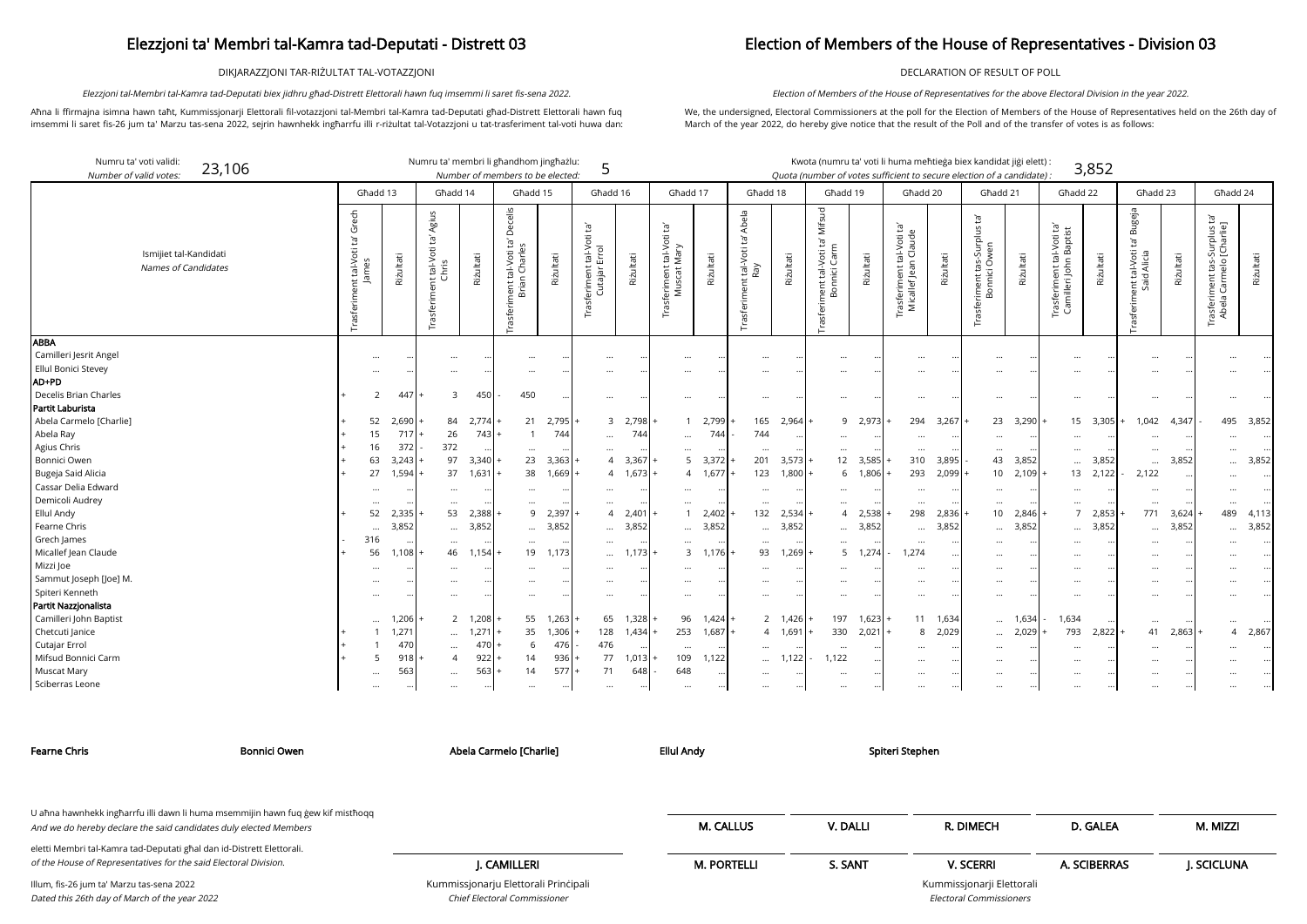DIKJARAZZJONI TAR-RIŻULTAT TAL-VOTAZZJONI

Aħna li ffirmajna isimna hawn taħt, Kummissjonarji Elettorali fil-votazzjoni tal-Membri tal-Kamra tad-Deputati għad-Distrett Elettorali hawn fuq imsemmi li saret fis-26 jum ta' Marzu tas-sena 2022, sejrin hawnhekk ingħarrfu illi r-riżultat tal-Votazzjoni u tat-trasferiment tal-voti huwa dan:

Elezzjoni tal-Membri tal-Kamra tad-Deputati biex jidhru għad-Distrett Elettorali hawn fuq imsemmi li saret fis-sena 2022.

### Election of Members of the House of Representatives - Division 03

DECLARATION OF RESULT OF POLL

We, the undersigned, Electoral Commissioners at the poll for the Election of Members of the House of Representatives held on the 26th day of March of the year 2022, do hereby give notice that the result of the Poll and of the transfer of votes is as follows:

Election of Members of the House of Representatives for the above Electoral Division in the year 2022.

| didat jiği elett) : |       |
|---------------------|-------|
| of a candidato) :   | 3,852 |

| Numru ta' voti validi:<br>23,106<br>Number of valid votes: |                               |           |                                |               | Numru ta' membri li għandhom jingħażlu:<br>Number of members to be elected: |           |                                                         |           |                                    |           |                 |           | Kwota (numru ta' voti li huma meħtieġa biex kandidat jiġi elett) :<br>Quota (number of votes sufficient to secure election of a candidate): |           |                                                    |           |                                               |           |                                                                                                    | 3,852         |                                                                    |                 |                                                                                                 |                                                                       |
|------------------------------------------------------------|-------------------------------|-----------|--------------------------------|---------------|-----------------------------------------------------------------------------|-----------|---------------------------------------------------------|-----------|------------------------------------|-----------|-----------------|-----------|---------------------------------------------------------------------------------------------------------------------------------------------|-----------|----------------------------------------------------|-----------|-----------------------------------------------|-----------|----------------------------------------------------------------------------------------------------|---------------|--------------------------------------------------------------------|-----------------|-------------------------------------------------------------------------------------------------|-----------------------------------------------------------------------|
|                                                            |                               | Ghadd 13  |                                | Ghadd 14      | Għadd 15                                                                    |           | Ghadd 16                                                |           | Ghadd 17                           |           | Ghadd 18        |           | Ghadd 19                                                                                                                                    |           | Ghadd 20                                           |           | Għadd 21                                      |           | Ghadd 22                                                                                           |               | Ghadd 23                                                           |                 | Ghadd 24                                                                                        |                                                                       |
| Ismijiet tal-Kandidati<br><b>Names of Candidates</b>       | $\mathsf{v}$<br>$\frac{1}{2}$ | Riżultati | S<br>Agiu<br>tal-Voti<br>:hris | Riżultati     | $rac{2}{10}$<br>Ë,<br>tal-Voti<br>1 Charle<br>ਜ਼ ਦ<br>ier<br>Brië           | Riżultati | Φ<br>$\Omega$<br>tal-V<br>Errol<br>eriment<br>Cutajar l | Riżultati | ᠤ<br>tal-Vot<br>Mary<br>ិ ថ<br>를 혹 | Riżultati | tal-Voti<br>Ray | Riżultati | Ē,<br>Voti<br>Carn<br>$\sum_{i=1}^{n}$<br>亩<br>မြိ                                                                                          | Riżultati | Ĕ,<br>းစ<br>al-Vot<br>Clau<br>rasferim<br>Micallef | Riżultati | ت<br>$\frac{3}{5}$<br>nt tas-Sur<br>mici Ower | Riżultati | ិថ<br>ដ<br>Voti<br>apti:<br>نه ۾<br>ج<br>$\subset$<br><sup>-</sup> rasferiment t<br>Camilleri Johr | iżultati      | ണ<br>ΈL,<br>al-Voti<br>Alicia<br>$\overline{\sigma}$<br>ೆ ರ<br>ដ ឌ | Riżultati       | σĩ<br>້ລ້ີ<br>-Surplus<br>[Charlie<br>ds<br>de<br>d<br>ent<br>arm<br>asfer<br>Abel <sub>e</sub> | Riżultati                                                             |
| Spiteri Stephen                                            |                               | $2,087 +$ |                                | $2,092$ +     | 21                                                                          | 2,113     | 111                                                     | $2,224$ + | 149                                | 2,373     |                 | 2,378     | 524                                                                                                                                         | $2,902 +$ | 8                                                  | 2,910     | $\cdots$                                      | $2,910 +$ |                                                                                                    | $709$ 3,619 + | 27                                                                 | $3,646$ $\cdot$ |                                                                                                 | 2, 3,648                                                              |
| Partit Popolari                                            |                               |           |                                |               |                                                                             |           |                                                         |           |                                    |           |                 |           |                                                                                                                                             |           |                                                    |           |                                               |           |                                                                                                    |               |                                                                    |                 |                                                                                                 |                                                                       |
| Apap Edgar<br>Kandidat Indipendenti                        |                               |           |                                |               |                                                                             |           |                                                         |           |                                    |           |                 |           |                                                                                                                                             |           |                                                    |           |                                               |           |                                                                                                    |               | $\cdots$                                                           |                 |                                                                                                 |                                                                       |
| Bonnici Nazareno                                           |                               |           |                                | $\cdots$<br>  |                                                                             |           | $\ddotsc$                                               |           | $\cdots$                           |           |                 |           | $\cdots$                                                                                                                                    |           | $\cdots$                                           |           |                                               |           | $\cdots$                                                                                           |               | $\cdots$                                                           |                 |                                                                                                 |                                                                       |
| Poloz li mhumiex trasferibbli :                            |                               | 20<br>233 |                                | 15<br>$248$ + | 194                                                                         | 442       |                                                         | $451 +$   | 27                                 | 478       | 19              | $497 +$   | 35                                                                                                                                          | $532 +$   | 52                                                 | 584       | $\cdots$                                      | $584 +$   | 97                                                                                                 | 681           | 241                                                                | 922             |                                                                                                 | 922<br>$\cdots$ .<br><br><br><br><br><br><br><br><br><br><br><br><br> |
|                                                            | TOTAL:                        | 23,106    |                                | 23,106        |                                                                             | 23,106    |                                                         | 23,106    |                                    | 23,106    |                 | 23,106    |                                                                                                                                             | 23,106    |                                                    | 23,106    |                                               | 23,106    |                                                                                                    | 23,106        |                                                                    | 23,106          |                                                                                                 | 23,106                                                                |

| Bonnici Owen<br>Fearne Chris                                                                                                                         |  | Abela Carmelo [Charlie]                                              | <b>Ellul Andy</b>  | Spiteri Stephen |                                                             |              |            |
|------------------------------------------------------------------------------------------------------------------------------------------------------|--|----------------------------------------------------------------------|--------------------|-----------------|-------------------------------------------------------------|--------------|------------|
|                                                                                                                                                      |  |                                                                      |                    |                 |                                                             |              |            |
| U aħna hawnhekk ingħarrfu illi dawn li huma msemmijin hawn fuq ġew kif mistħoqq<br>And we do hereby declare the said candidates duly elected Members |  |                                                                      | <b>M. CALLUS</b>   | V. DALLI        | R. DIMECH                                                   | D. GALEA     | M. MIZZI   |
| eletti Membri tal-Kamra tad-Deputati għal dan id-Distrett Elettorali.                                                                                |  |                                                                      |                    |                 |                                                             |              |            |
| of the House of Representatives for the said Electoral Division.                                                                                     |  | J. CAMILLERI                                                         | <b>M. PORTELLI</b> | S. SANT         | <b>V. SCERRI</b>                                            | A. SCIBERRAS | J. SCICLUN |
| Illum, fis-26 jum ta' Marzu tas-sena 2022<br>Dated this 26th day of March of the year 2022                                                           |  | Kummissjonarju Elettorali Principali<br>Chief Electoral Commissioner |                    |                 | Kummissjonarji Elettorali<br><b>Electoral Commissioners</b> |              |            |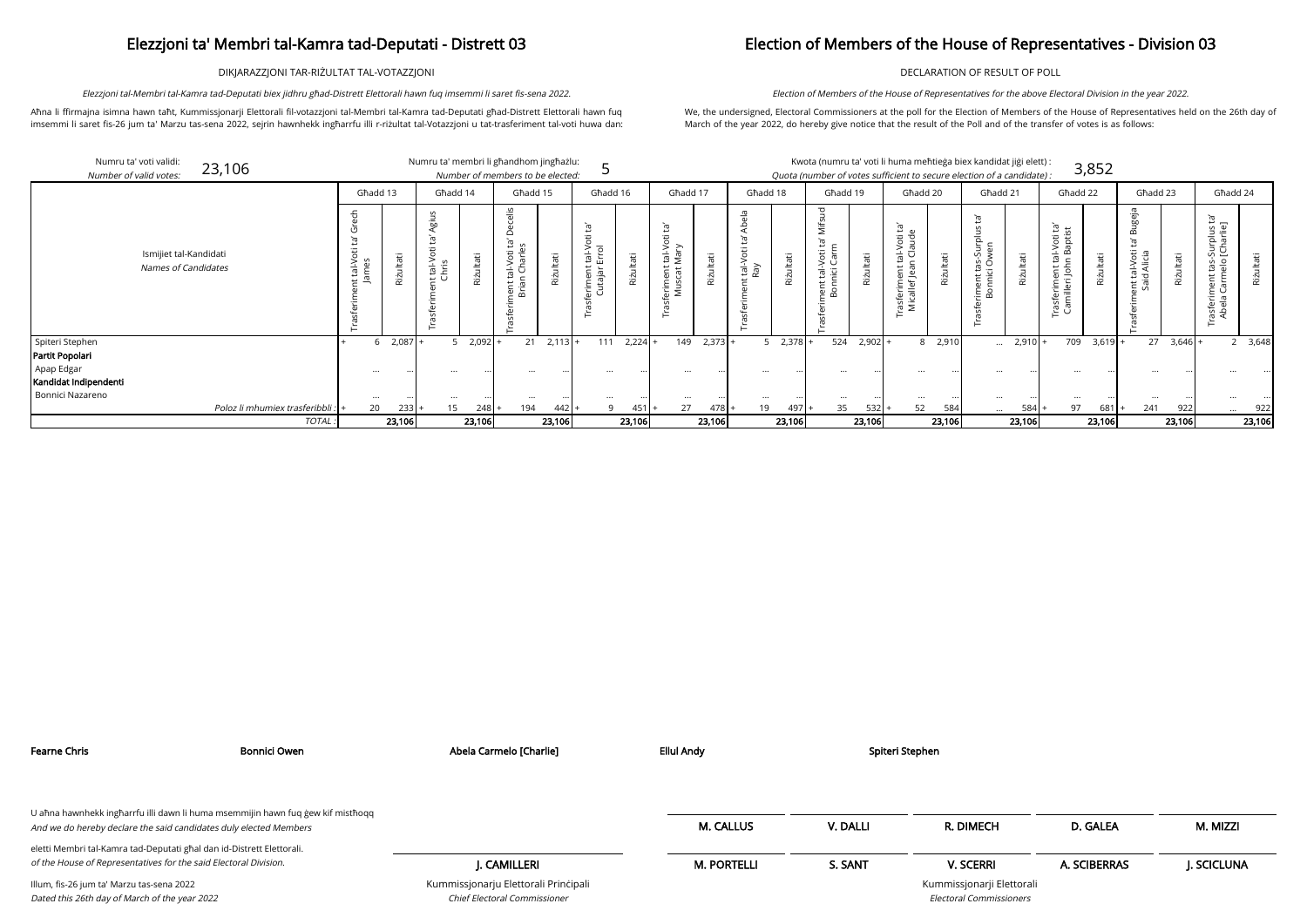DIKJARAZZJONI TAR-RIŻULTAT TAL-VOTAZZJONI

Aħna li ffirmajna isimna hawn taħt, Kummissjonarji Elettorali fil-votazzjoni tal-Membri tal-Kamra tad-Deputati għad-Distrett Elettorali hawn fuq imsemmi li saret fis-26 jum ta' Marzu tas-sena 2022, sejrin hawnhekk ingħarrfu illi r-riżultat tal-Votazzjoni u tat-trasferiment tal-voti huwa dan:

Elezzjoni tal-Membri tal-Kamra tad-Deputati biex jidhru għad-Distrett Elettorali hawn fuq imsemmi li saret fis-sena 2022.

5

### Election of Members of the House of Representatives - Division 03

DECLARATION OF RESULT OF POLL

We, the undersigned, Electoral Commissioners at the poll for the Election of Members of the House of Representatives held on the 26th day of March of the year 2022, do hereby give notice that the result of the Poll and of the transfer of votes is as follows:

Election of Members of the House of Representatives for the above Electoral Division in the year 2022.

Kwota (numru ta' voti li huma meħtieġa biex kandidat jiġi elett) : Quota (number of votes sufficient to secure election of a candidate) : 3,852

| Numru ta' voti validi:<br>23,106                     |                                            |                      | Numru ta' membri li għandhom jingħażlu:                      |
|------------------------------------------------------|--------------------------------------------|----------------------|--------------------------------------------------------------|
| Number of valid votes:                               |                                            |                      | Number of members to be elected:                             |
|                                                      | Għadd 25                                   |                      |                                                              |
| Ismijiet tal-Kandidati<br><b>Names of Candidates</b> | Trasferiment tas-Surplus ta'<br>Ellul Andy | Rizultati            | Ismijiet tal-Kandidati Eletti<br>Names of Elected Candidates |
| <b>ABBA</b>                                          |                                            |                      |                                                              |
| Camilleri Jesrit Angel                               |                                            |                      |                                                              |
| Ellul Bonici Stevey                                  |                                            |                      |                                                              |
| AD+PD                                                |                                            |                      |                                                              |
| Decelis Brian Charles                                |                                            |                      |                                                              |
| Partit Laburista                                     |                                            |                      |                                                              |
| Abela Carmelo [Charlie]                              |                                            | 3,852                | III Abela Carmelo [Charlie]                                  |
| Abela Ray                                            |                                            | $\ddot{\phantom{0}}$ |                                                              |
| Agius Chris                                          | $\cdots$                                   | $\ddotsc$            |                                                              |
| Bonnici Owen                                         |                                            | 3,852                | Bonnici Owen<br>$\mathbf{H}$                                 |
| Bugeja Said Alicia                                   |                                            |                      |                                                              |
| Cassar Delia Edward                                  |                                            | $\ddotsc$            |                                                              |
| Demicoli Audrey                                      |                                            |                      |                                                              |
| Ellul Andy                                           | 261<br>L,                                  | 3,852                | Ellul Andy<br>IV                                             |
| Fearne Chris                                         |                                            | 3,852                | Fearne Chris<br>$\mathbf{I}$                                 |
| Grech James                                          |                                            |                      |                                                              |
| Micallef Jean Claude                                 |                                            |                      |                                                              |
| Mizzi Joe                                            |                                            |                      |                                                              |
| Sammut Joseph [Joe] M.                               |                                            | $\ddot{\phantom{0}}$ |                                                              |
| Spiteri Kenneth                                      |                                            | $\ddot{\phantom{0}}$ |                                                              |
| Partit Nazzjonalista                                 |                                            |                      |                                                              |
| Camilleri John Baptist                               |                                            |                      |                                                              |
| Chetcuti Janice                                      |                                            | 2,867                |                                                              |
| Cutajar Errol                                        |                                            | $\ddotsc$            |                                                              |
| Mifsud Bonnici Carm                                  |                                            | $\cdots$             |                                                              |
| Muscat Mary                                          |                                            | $\cdots$             |                                                              |
| Sciberras Leone                                      |                                            | $\ldots$             |                                                              |

| Fearne Chris                                                                                                                                         | Bonnici Owen | Abela Carmelo [Charlie]              | Ellul Andy         |          | Spiteri Stephen           |              |            |
|------------------------------------------------------------------------------------------------------------------------------------------------------|--------------|--------------------------------------|--------------------|----------|---------------------------|--------------|------------|
| U ahna hawnhekk ingharrfu illi dawn li huma msemmijin hawn fuq gew kif misthoqq<br>And we do hereby declare the said candidates duly elected Members |              |                                      | <b>M. CALLUS</b>   | V. DALLI | R. DIMECH                 | D. GALEA     | M. MIZZI   |
| eletti Membri tal-Kamra tad-Deputati għal dan id-Distrett Elettorali.                                                                                |              |                                      |                    |          |                           |              |            |
| of the House of Representatives for the said Electoral Division.                                                                                     |              | J. CAMILLERI                         | <b>M. PORTELLI</b> | S. SANT  | <b>V. SCERRI</b>          | A. SCIBERRAS | J. SCICLUN |
| Illum, fis-26 jum ta' Marzu tas-sena 2022                                                                                                            |              | Kummissjonarju Elettorali Principali |                    |          | Kummissjonarji Elettorali |              |            |
| Dated this 26th day of March of the year 2022                                                                                                        |              | <b>Chief Electoral Commissioner</b>  |                    |          | Electoral Commissioners   |              |            |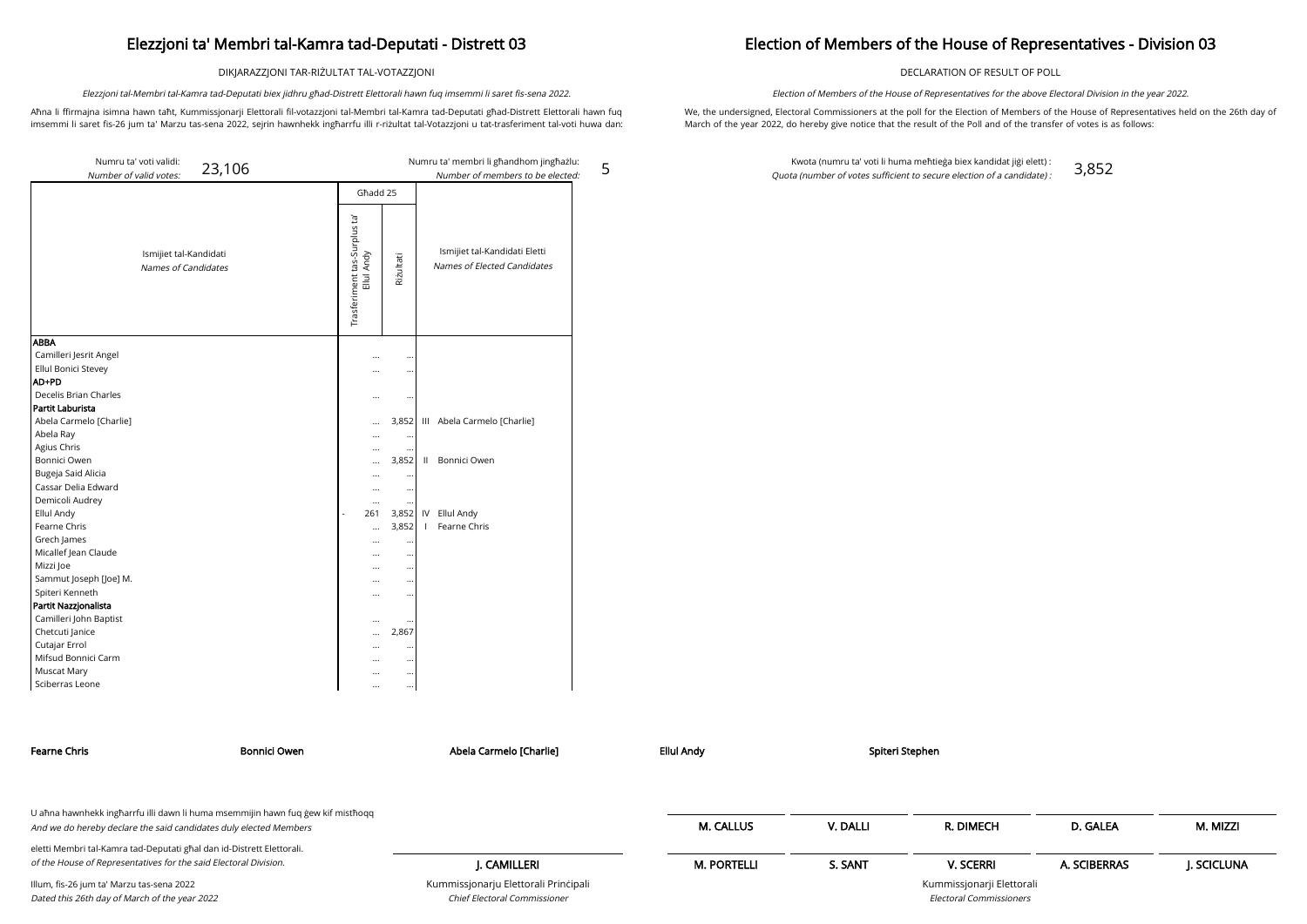DIKJARAZZJONI TAR-RIŻULTAT TAL-VOTAZZJONI

Aħna li ffirmajna isimna hawn taħt, Kummissjonarji Elettorali fil-votazzjoni tal-Membri tal-Kamra tad-Deputati għad-Distrett Elettorali hawn fuq imsemmi li saret fis-26 jum ta' Marzu tas-sena 2022, sejrin hawnhekk ingħarrfu illi r-riżultat tal-Votazzjoni u tat-trasferiment tal-voti huwa dan:

Elezzjoni tal-Membri tal-Kamra tad-Deputati biex jidhru għad-Distrett Elettorali hawn fuq imsemmi li saret fis-sena 2022.

5

### Election of Members of the House of Representatives - Division 03

DECLARATION OF RESULT OF POLL

We, the undersigned, Electoral Commissioners at the poll for the Election of Members of the House of Representatives held on the 26th day of March of the year 2022, do hereby give notice that the result of the Poll and of the transfer of votes is as follows:

Election of Members of the House of Representatives for the above Electoral Division in the year 2022.

| Numru ta' voti validi: | 23,106                                        |                                              |           | Numru ta' membri li għandhom jingħażlu:                      |
|------------------------|-----------------------------------------------|----------------------------------------------|-----------|--------------------------------------------------------------|
| Number of valid votes: |                                               |                                              |           | Number of members to be elected:                             |
|                        |                                               | Ghadd 25                                     |           |                                                              |
|                        | Ismijiet tal-Kandidati<br>Names of Candidates | īg<br>Trasferiment tas-Surplus<br>Ellul Andy | Rizultati | Ismijiet tal-Kandidati Eletti<br>Names of Elected Candidates |
| Spiteri Stephen        |                                               | 1<br>$^{+}$                                  | 3,649     | Spiteri Stephen<br>V                                         |
| Partit Popolari        |                                               |                                              |           |                                                              |
| Apap Edgar             |                                               | $\cdots$                                     | $\cdots$  |                                                              |
| Kandidat Indipendenti  |                                               |                                              |           |                                                              |
| Bonnici Nazareno       |                                               |                                              | $\cdots$  |                                                              |
|                        | Poloz li mhumiex trasferibbli : +             | 260                                          | 1,182     |                                                              |
|                        | TOTAL:                                        |                                              | 23,106    |                                                              |

Kwota (numru ta' voti li huma meħtieġa biex kandidat jiġi elett) : Quota (number of votes sufficient to secure election of a candidate) : 3,852

| Bonnici Owen<br>Fearne Chris                                                                                                                         |  | Abela Carmelo [Charlie]                                              | <b>Ellul Andy</b>  |          | Spiteri Stephen                                      |              |            |
|------------------------------------------------------------------------------------------------------------------------------------------------------|--|----------------------------------------------------------------------|--------------------|----------|------------------------------------------------------|--------------|------------|
|                                                                                                                                                      |  |                                                                      |                    |          |                                                      |              |            |
| U ahna hawnhekk ingharrfu illi dawn li huma msemmijin hawn fuq gew kif misthoqq<br>And we do hereby declare the said candidates duly elected Members |  |                                                                      | M. CALLUS          | V. DALLI | R. DIMECH                                            | D. GALEA     | M. MIZZI   |
| eletti Membri tal-Kamra tad-Deputati għal dan id-Distrett Elettorali.                                                                                |  |                                                                      |                    |          |                                                      |              |            |
| of the House of Representatives for the said Electoral Division.                                                                                     |  | I. CAMILLERI                                                         | <b>M. PORTELLI</b> | S. SANT  | <b>V. SCERRI</b>                                     | A. SCIBERRAS | J. SCICLUN |
| Illum, fis-26 jum ta' Marzu tas-sena 2022<br>Dated this 26th day of March of the year 2022                                                           |  | Kummissjonarju Elettorali Principali<br>Chief Electoral Commissioner |                    |          | Kummissjonarji Elettorali<br>Electoral Commissioners |              |            |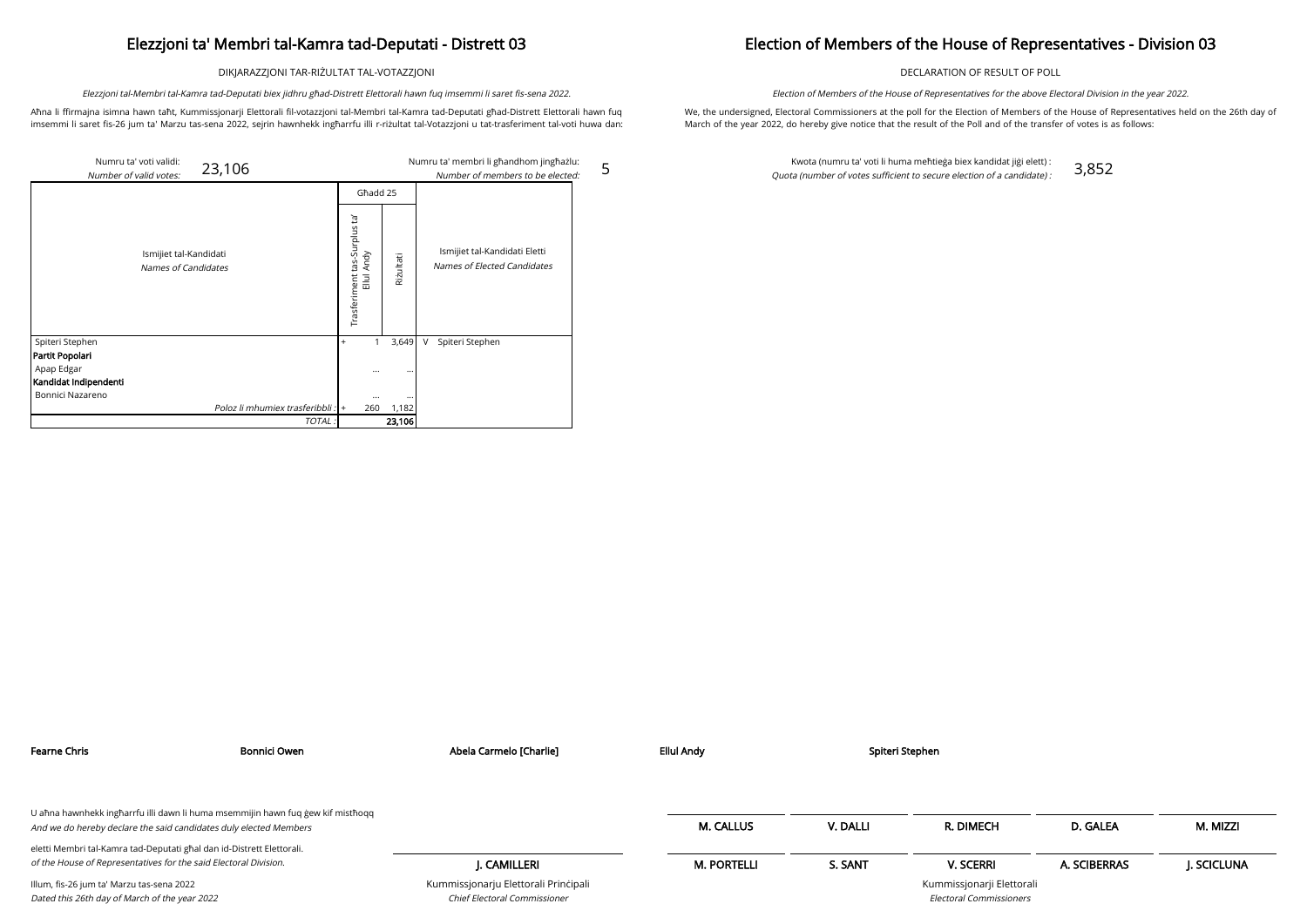DIKJARAZZJONI TAR-RIŻULTAT TAL-VOTAZZJONI

Aħna li ffirmajna isimna hawn taħt, Kummissjonarji Elettorali fil-votazzjoni tal-Membri tal-Kamra tad-Deputati għad-Distrett Elettorali hawn fuq imsemmi li saret fis-26 jum ta' Marzu tas-sena 2022, sejrin hawnhekk ingħarrfu illi r-riżultat tal-Votazzjoni u tat-trasferiment tal-voti huwa dan:

Elezzjoni tal-Membri tal-Kamra tad-Deputati biex jidhru għad-Distrett Elettorali hawn fuq imsemmi li saret fis-sena 2022.

## Election of Members of the House of Representatives - Division 04

DECLARATION OF RESULT OF POLL

We, the undersigned, Electoral Commissioners at the poll for the Election of Members of the House of Representatives held on the 26th day of March of the year 2022, do hereby give notice that the result of the Poll and of the transfer of votes is as follows:

Election of Members of the House of Representatives for the above Electoral Division in the year 2022.

arji Elettorali Electoral Commissioners

| Numru ta' voti validi:<br>22,506<br>Number of valid votes. |           | Numru ta' membri li għandhom jingħażlu:                        |             | Number of members to be elected:                                            |           | 5                                                                |                 |                                               |           |                                                           |           |                                                           |                |                                                                     |           | Kwota (numru ta' voti li huma meħtieġa biex kandidat jiġi elett) :<br>Quota (number of votes sufficient to secure election of a candidate) |           |                                                                                    | 3,752           |                                                                               |               |                                                        |           |
|------------------------------------------------------------|-----------|----------------------------------------------------------------|-------------|-----------------------------------------------------------------------------|-----------|------------------------------------------------------------------|-----------------|-----------------------------------------------|-----------|-----------------------------------------------------------|-----------|-----------------------------------------------------------|----------------|---------------------------------------------------------------------|-----------|--------------------------------------------------------------------------------------------------------------------------------------------|-----------|------------------------------------------------------------------------------------|-----------------|-------------------------------------------------------------------------------|---------------|--------------------------------------------------------|-----------|
|                                                            | Ghadd 1   | Ghadd 2                                                        |             | Għadd 3                                                                     |           | Ghadd 4                                                          |                 | Ghadd 5                                       |           | Ghadd 6                                                   |           | Ghadd 7                                                   |                | Ghadd 8                                                             |           | Ghadd 9                                                                                                                                    |           | Għadd 10                                                                           |                 | Għadd 11                                                                      |               | Ghadd 12                                               |           |
| Ismijiet tal-Kandidati<br>Names of Candidates              | Voti      | : tas-Surplus ta'<br>ne Chris<br>iment ta<br>Fearne<br>Trasfer | Riżultati   | tā'<br><b>suld.</b><br>$\overline{5}$<br>თ<br>ЪĂ<br>tas<br>rasferiment<br>Ğ | Riżultati | $\overline{c}$<br>nt tal-Voti<br>Malcolm<br>isferimer<br>Bezzina | Riżultati       | Conti<br>Trasferiment tal-Voti ta'<br>Herbert | Riżultati | Borg<br>ρŕ<br>ent tal-Voti 1<br>Doris<br><b>Trasferim</b> | Riżultati | Magro<br>$\tilde{E}^{\prime}$<br>nt tal-Voti<br>Trasferim | Riżultati      | Decelis<br>Įą,<br>Charles<br>tal-Voti<br>Trasferiment ta<br>Brian ( | Riżultati | Įą,<br>tal-Voti<br>Mark<br>Trasferiment t<br>Collings M                                                                                    | Riżultati | $\tilde{E}_1$<br>: tal-Voti<br>Antoine<br>- <sub>rasferiment t</sub><br>Daccache A | Riżultati       | $\tilde{E}$<br>: tal-Voti<br>Stefan<br>Trasferiment <del>1</del><br>Caruana S | Riżultati     | Įą,<br>tal-Voti<br>Ivan<br>Trasferiment t<br>Bartolo I | Riżultati |
| <b>ABBA</b>                                                |           |                                                                |             |                                                                             |           |                                                                  |                 |                                               |           |                                                           |           |                                                           |                |                                                                     |           |                                                                                                                                            |           |                                                                                    |                 |                                                                               |               |                                                        |           |
| Daccache Antoine                                           | 83<br>53  |                                                                | 84          | $\ldots$                                                                    | 84<br>54  | $\cdots$                                                         | 84              | -1                                            | 85        | $\cdots$                                                  | 85<br>54  | 42                                                        | $127 +$        | $\overline{1}$                                                      | $128$ $+$ | 29                                                                                                                                         | 157       | 157                                                                                |                 | $\ddots$                                                                      |               |                                                        |           |
| Magro Romina<br>AD+PD                                      |           |                                                                | 54          | $\cdots$                                                                    |           | $\cdots$                                                         | 54              | $\cdots$                                      | 54        | $\ddotsc$                                                 |           | 54                                                        |                | $\cdots$                                                            |           |                                                                                                                                            |           |                                                                                    |                 | $\ddotsc$                                                                     |               |                                                        |           |
| Cacopardo Carmel                                           | 334       | 8                                                              | 342         |                                                                             | 342       |                                                                  | 342             |                                               | 342       | 2                                                         | 344       |                                                           | 345            | 47                                                                  | 392       | q                                                                                                                                          | 401       | 41                                                                                 | 442             |                                                                               | 443           |                                                        | 444       |
| Decelis Brian Charles                                      | 57        |                                                                | 58          | $\cdots$                                                                    | 58        | $\cdots$                                                         | 58              | $\cdots$                                      | 58        |                                                           | 58        |                                                           | 5 <sup>°</sup> | 59                                                                  |           |                                                                                                                                            |           |                                                                                    |                 |                                                                               |               |                                                        |           |
| Partit Laburista                                           |           |                                                                |             | $\ldots$                                                                    |           | $\cdots$                                                         |                 | $\ldots$                                      |           | $\cdots$                                                  |           |                                                           |                |                                                                     |           |                                                                                                                                            |           | $\cdots$                                                                           |                 | $\cdots$                                                                      |               |                                                        |           |
| Attard Jonathan                                            | 1,780     | 505                                                            | 2,285       | 26                                                                          | 2,311     |                                                                  | 2, 2, 313       | 6                                             | 2,319     | $\cdots$                                                  | 2,319     | $\overline{4}$                                            | 2,323          |                                                                     | 2,324     |                                                                                                                                            | 2,325     |                                                                                    | $5$ 2,330       |                                                                               | 2,331         | 5                                                      | 2,336     |
| Bedingfield Glenn                                          | 384       | 267                                                            | 651         | 16                                                                          | 667       | $\cdots$                                                         | 667             | $\overline{7}$                                | 674       | $\cdots$                                                  | 674       | $\ddots$                                                  | 674            | $\cdots$                                                            | 674       |                                                                                                                                            | 675       | $\mathbf{1}$                                                                       | 676             | $\ddotsc$                                                                     | 676           |                                                        | 677       |
| <b>Bonett Chris</b>                                        | 1,092     | 247                                                            | $1,339$ $+$ | 11                                                                          | 1,350     | $\cdots$                                                         | 1,350           | 6                                             | 1,356     | $\cdots$                                                  | 1,356     | $\cdots$                                                  | 1,356          | $\cdots$                                                            | 1,356     |                                                                                                                                            | 1,357     | $\mathbf{1}$                                                                       | 1,358           |                                                                               | 1,359         |                                                        | 1,359     |
| Camilleri Byron                                            | 2,835     | 1,005                                                          | 3,840       | 88                                                                          | 3,752     | $\cdots$                                                         | 3,752           | $\cdots$                                      | 3,752     | $\cdots$                                                  | 3,752     | $\cdots$                                                  | 3,752          | $\cdots$                                                            | 3,752     | $\cdots$                                                                                                                                   | 3,752     | $\cdots$                                                                           | 3,752           | $\cdots$                                                                      | 3,752         |                                                        | 3,752     |
| Conti Herbert                                              | 26        | 12                                                             | 38          | $\ddots$                                                                    | 38        | $\cdots$                                                         | 38              | 38                                            |           | $\ddotsc$                                                 |           |                                                           |                | $\cdots$                                                            |           |                                                                                                                                            |           | $\cdots$                                                                           |                 | $\ddotsc$                                                                     |               |                                                        |           |
| De Giovanni Katya                                          | 631       | 187                                                            | 818         | 6                                                                           | 824       | $\cdots$                                                         | 824             |                                               | 831       | 3                                                         | 834       |                                                           | 835            |                                                                     | 836       |                                                                                                                                            | 838       | 3                                                                                  | 841             |                                                                               | 842           | $\overline{2}$                                         | 844       |
| Debattista Deo                                             | 448       | 287                                                            | 735         | 12                                                                          | 747       |                                                                  | 748             | $\Delta$                                      | 752       | $\cdots$                                                  | 752       |                                                           | 752            | $\cdots$                                                            | 752       | 3                                                                                                                                          | 755       | $\overline{2}$                                                                     | 757             | $\ddots$                                                                      | 757           | 2                                                      | 759       |
| Fearne Chris                                               | 6,770     | 3,018                                                          | 3,752       | $\ddotsc$                                                                   | 3,752     | $\cdots$                                                         | 3,752           |                                               | 3,752     | $\ddotsc$                                                 | 3,752     | $\cdots$                                                  | 3,752          | $\cdots$                                                            | 3,752     |                                                                                                                                            | 3,752     | $\cdots$                                                                           | 3,752           | $\cdots$                                                                      | 3,752         |                                                        | 3,752     |
| Scicluna Oliver                                            | 679       | 278                                                            | 957         | 9                                                                           | 966       | $\cdots$                                                         | 966             | $\overline{2}$                                | 968       |                                                           | 969       | $\cdots$                                                  | 969            | $\overline{3}$                                                      | 972       | $\mathbf{B}$                                                                                                                               | 975       | $\overline{2}$                                                                     | 977             | $\cdots$                                                                      | 977           | $\overline{2}$                                         | 979       |
| Spiteri Grech Amanda                                       | $574 +$   | 184                                                            | 758         | 8                                                                           | 766       | $\cdots$                                                         | 766             | 2                                             | 768       | $\ddotsc$                                                 | 768       | $\cdots$                                                  | 768            | $\cdots$                                                            | 768       |                                                                                                                                            | 769       | $\cdots$                                                                           | 769             |                                                                               | 769           | $\cdots$                                               | 769       |
| Partit Nazzjonalista                                       |           |                                                                |             |                                                                             |           |                                                                  |                 |                                               |           |                                                           |           |                                                           |                |                                                                     |           |                                                                                                                                            |           |                                                                                    |                 |                                                                               |               |                                                        |           |
| Azzopardi Jason                                            | 1,511     | 6                                                              | 1,517       | $\cdots$                                                                    | 1,517     | $\overline{2}$                                                   | 1,51            | $\cdots$                                      | 1,519     |                                                           | 3 1,522   | $\cdots$                                                  | 1,522          | $\cdots$                                                            | 1,522     |                                                                                                                                            | 1,527     | $\overline{4}$                                                                     | 1,531           | 18                                                                            | 1,549         | 57                                                     | 1,606     |
| Bartolo Ivan                                               | 241       |                                                                | 242         | $\ldots$                                                                    | 242       | 6                                                                | 248             | $\overline{1}$                                | 249       | $\mathcal{P}$                                             | 251       | $\cdots$                                                  | $25^{\circ}$   | $\cdots$                                                            | 251       | 3                                                                                                                                          | 254       | $\mathbf{1}$                                                                       | 255             | 9                                                                             | 264           | 264                                                    |           |
| Bezzina Malcolm                                            | 32        | $\cdots$                                                       | 32          | $\cdots$                                                                    | 32        | 32                                                               |                 | $\cdots$                                      | $\cdots$  | $\cdots$                                                  |           | $\cdots$                                                  |                | $\cdots$                                                            |           |                                                                                                                                            |           | $\cdots$                                                                           |                 | $\cdots$                                                                      |               | $\cdots$                                               |           |
| Bonello Bernice                                            | 305       | $\overline{2}$                                                 | 307         | $\cdots$                                                                    | 307       |                                                                  | 314             | $\cdots$                                      | 314       | 8                                                         | 322       | $\cdots$                                                  | 322            | $\cdots$                                                            | 322       |                                                                                                                                            | 325       | $\cdots$                                                                           | 325             | 11                                                                            | 336           | 33                                                     | 369       |
| <b>Borg Doris</b>                                          | 44        |                                                                | 45          | $\cdots$                                                                    | 45        |                                                                  | 46              |                                               | 46        | 46                                                        | $\cdots$  |                                                           |                |                                                                     |           |                                                                                                                                            |           |                                                                                    |                 | $\cdots$                                                                      | $\cdot \cdot$ |                                                        |           |
| Caruana Stefan                                             | 237       | 3                                                              | 240         | $\cdots$                                                                    | 240       | $\cdots$                                                         | 240             | $\cdots$                                      | 240       | 5                                                         | 245       | $\cdots$                                                  | 245            |                                                                     | 246       | $\cdots$                                                                                                                                   | 246       | 2                                                                                  | 248             | 248                                                                           |               | $\cdots$                                               |           |
| Mifsud Bonnici Carm                                        | $1,513$ + | 11                                                             | 1,524       | $\ddotsc$                                                                   | 1,524     |                                                                  | 1,525           |                                               | 1,526     | 9                                                         | 1,535     |                                                           | 1,536          | $\cdots$                                                            | 1,536     | 5                                                                                                                                          | 1,541     | 8                                                                                  | 1,549           | 38                                                                            | 1,587         | 64                                                     | 1,651     |
| Sammut Mark Anthony                                        | 1,904     | $\overline{7}$                                                 | 1,911       | $\cdots$                                                                    | 1,911     | $\Delta$                                                         | 1,91!           | $\cdots$                                      | 1,915     |                                                           | 1,916     | $\cdots$                                                  | 1,916          | $\overline{2}$                                                      | 1,918     | $\cdots$                                                                                                                                   | 1,918     |                                                                                    | $3 \quad 1,921$ | 115                                                                           | 2,036         | 48                                                     | 2,084     |
| Zahra Julie                                                | 851       | $\overline{A}$                                                 | 855         | $\cdots$                                                                    | $855 +$   | 6                                                                | 86 <sup>′</sup> | $\cdots$                                      | 861       | 9                                                         | 870       | 2                                                         | 872            | $\cdots$                                                            | 872       | $\cdots$                                                                                                                                   | 872       | $\mathbf{1}$                                                                       | 873             | 49                                                                            | 922           | 38                                                     | 960       |

Chief Electoral Commissioner

| Camilleri Byron<br>Fearne Chris                                                                                                           |  | Attard Jonathan                      | <b>Bonett Chris</b> |          | Sammut Mark Anthony       |              |            |
|-------------------------------------------------------------------------------------------------------------------------------------------|--|--------------------------------------|---------------------|----------|---------------------------|--------------|------------|
| U ahna hawnhekk ingharrfu illi dawn li huma msemmijin hawn fuq gew kif misthoqq                                                           |  |                                      |                     |          |                           |              |            |
| And we do hereby declare the said candidates duly elected Members                                                                         |  |                                      | <b>M. CALLUS</b>    | V. DALLI | R. DIMECH                 | D. GALEA     | M. MIZZI   |
| eletti Membri tal-Kamra tad-Deputati għal dan id-Distrett Elettorali.<br>of the House of Representatives for the said Electoral Division. |  |                                      |                     |          |                           |              |            |
|                                                                                                                                           |  | . CAMILLERI                          | <b>M. PORTELLI</b>  | S. SANT  | <b>V. SCERRI</b>          | A. SCIBERRAS | J. SCICLUN |
| Illum, fis-26 jum ta' Marzu tas-sena 2022                                                                                                 |  | Kummissjonarju Elettorali Principali |                     |          | Kummissjonarji Elettorali |              |            |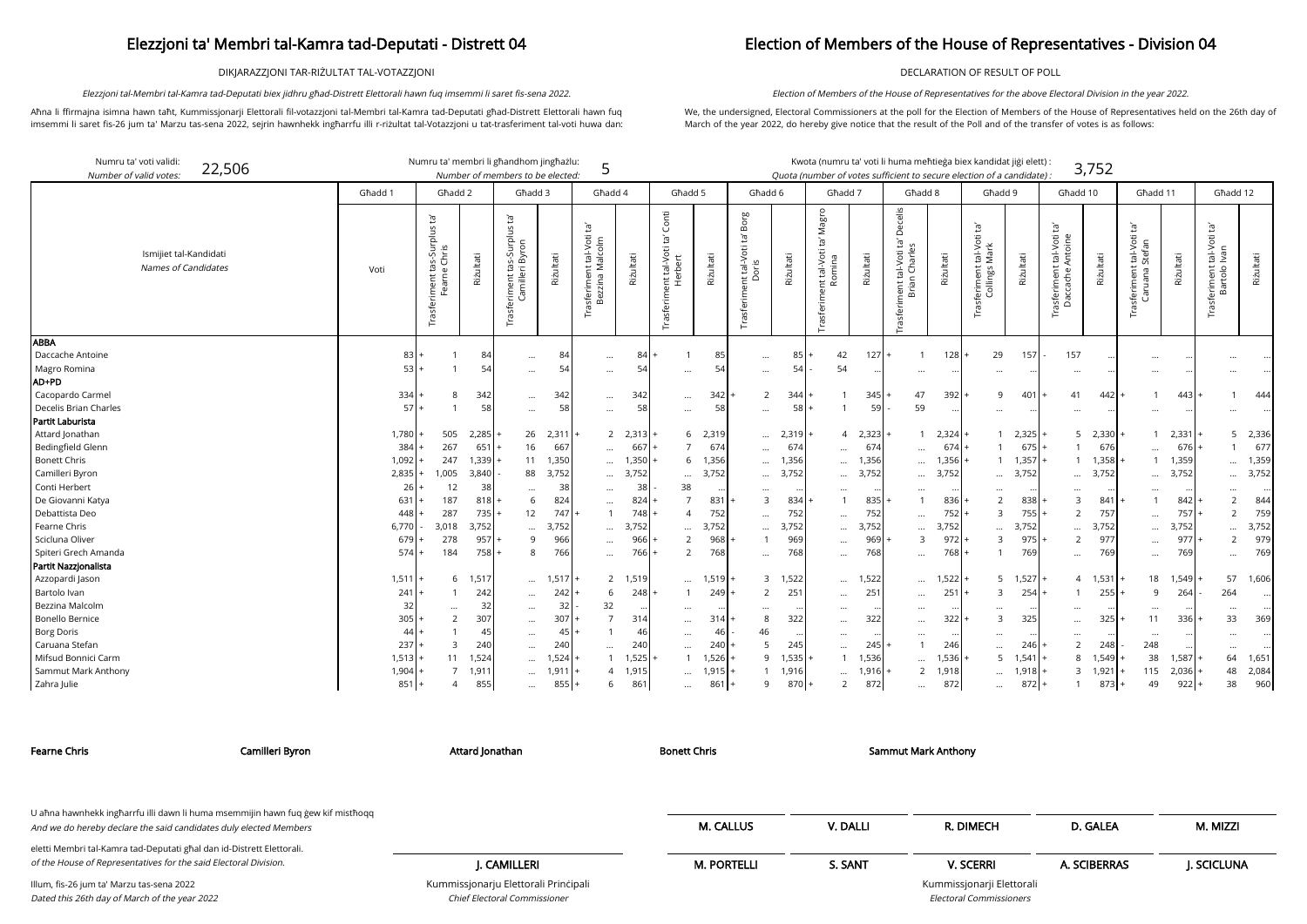DIKJARAZZJONI TAR-RIŻULTAT TAL-VOTAZZJONI

Aħna li ffirmajna isimna hawn taħt, Kummissjonarji Elettorali fil-votazzjoni tal-Membri tal-Kamra tad-Deputati għad-Distrett Elettorali hawn fuq imsemmi li saret fis-26 jum ta' Marzu tas-sena 2022, sejrin hawnhekk ingħarrfu illi r-riżultat tal-Votazzjoni u tat-trasferiment tal-voti huwa dan:

Elezzjoni tal-Membri tal-Kamra tad-Deputati biex jidhru għad-Distrett Elettorali hawn fuq imsemmi li saret fis-sena 2022.

## Election of Members of the House of Representatives - Division 04

DECLARATION OF RESULT OF POLL

We, the undersigned, Electoral Commissioners at the poll for the Election of Members of the House of Representatives held on the 26th day of March of the year 2022, do hereby give notice that the result of the Poll and of the transfer of votes is as follows:

Election of Members of the House of Representatives for the above Electoral Division in the year 2022.

| ۰  |  |  |  |
|----|--|--|--|
|    |  |  |  |
|    |  |  |  |
| ۰. |  |  |  |
|    |  |  |  |

| Numru ta' voti validi:<br>22,506<br>Number of valid votes: |                 | Numru ta' membri li għandhom jingħażlu: |            | Number of members to be elected:              |                  |                                            |         |                         |               |                   |           |                    |                  | Kwota (numru ta' voti li huma meħtieġa biex kandidat jiġi elett) :<br>Quota (number of votes sufficient to secure election of a candidate): |         |                                                     |              |                                                            | 3,752         |                             |            |                                       |           |
|------------------------------------------------------------|-----------------|-----------------------------------------|------------|-----------------------------------------------|------------------|--------------------------------------------|---------|-------------------------|---------------|-------------------|-----------|--------------------|------------------|---------------------------------------------------------------------------------------------------------------------------------------------|---------|-----------------------------------------------------|--------------|------------------------------------------------------------|---------------|-----------------------------|------------|---------------------------------------|-----------|
|                                                            | Ghadd 1         | Għadd 2                                 |            | Ghadd 3                                       |                  | Għadd 4                                    |         | Ghadd 5                 |               | Ghadd 6           |           | Ghadd 7            |                  | Ghadd 8                                                                                                                                     |         | Għadd 9                                             |              | Għadd 10                                                   |               | Ghadd 11                    |            | Għadd 12                              |           |
| Ismijiet tal-Kandidati<br>Names of Candidates              | Voti            | $\Omega$<br>as-Si<br>Chr<br>Ē 뿐         | аťі<br>Riż | $\vec{a}$<br>ىدى.<br>ھ<br>ロー<br>$\frac{1}{2}$ | ultati<br>Riż    | Ġ<br>tal-Voti<br>alcolm<br>ىب<br>Ë.<br>യ പ | π<br>۰N | $\overline{\mathbb{E}}$ | āΰ<br>Rizulta | it tal-N<br>Doris | Riżultati | Φ<br>თ G<br>≻<br>亩 | Riżultati        | $rac{16}{10}$<br>ى<br>∵≔<br>゙゙゠<br>는 호                                                                                                      | ъ<br>ξï | ミミ<br>$\frac{1}{2}$<br>ent<br>ngs<br>erim<br>Collir | π<br>Rizulta | Ĕ,<br>tal-Voti<br>Antoine<br>ferimer.<br>accach<br>្ទុ ក្ន | tati<br>Riz   | $\circ$ $\circ$<br>노<br>$-$ | θĖ<br>Riżu | $\frac{1}{2}$<br>nent<br>rtolo<br>$-$ | Riżultati |
| Partit Popolari                                            |                 |                                         |            |                                               |                  |                                            |         |                         |               |                   |           |                    |                  |                                                                                                                                             |         |                                                     |              |                                                            |               |                             |            |                                       |           |
| Collings Mark                                              | 122             | $\cdots$                                | 122        | $\cdots$                                      | 122 <sub>1</sub> | $\cdots$                                   | 1221    | $\cdots$                | $122$ +       |                   | 123       | $\cdots$           | 123 <sub>1</sub> | $\cdots$                                                                                                                                    | 123     | 123                                                 |              | $\cdots$                                                   |               | $\cdots$                    |            |                                       |           |
| Poloz li mhumiex trasferibbli :                            |                 | $\cdots$                                |            | $\cdots$                                      |                  |                                            |         |                         |               |                   |           |                    |                  |                                                                                                                                             | $10+$   | 57                                                  | $67 +$       | 83                                                         | $150$ $\cdot$ | 4                           | 154        | 11                                    | 165       |
|                                                            | 22,506<br>TOTAL |                                         | 22,506     |                                               | 22,506           |                                            | 22,506  |                         | 22,506        |                   | 22,506    |                    | 22,506           |                                                                                                                                             | 22,506  |                                                     | 22,506       |                                                            | 22,506        |                             | 22,506     |                                       | 22,506    |

| Fearne Chris                                                                                                                                         | Camilleri Byron | Attard Jonathan                                                      | Bonett Chris       |          | Sammut Mark Anthony                                  |              |            |
|------------------------------------------------------------------------------------------------------------------------------------------------------|-----------------|----------------------------------------------------------------------|--------------------|----------|------------------------------------------------------|--------------|------------|
| U ahna hawnhekk ingharrfu illi dawn li huma msemmijin hawn fuq gew kif misthoqq<br>And we do hereby declare the said candidates duly elected Members |                 |                                                                      | <b>M. CALLUS</b>   | V. DALLI | R. DIMECH                                            | D. GALEA     | M. MIZZI   |
| eletti Membri tal-Kamra tad-Deputati ghal dan id-Distrett Elettorali.<br>of the House of Representatives for the said Electoral Division.            |                 | I. CAMILLERI                                                         | <b>M. PORTELLI</b> | S. SANT  | <b>V. SCERRI</b>                                     | A. SCIBERRAS | J. SCICLUN |
| Illum, fis-26 jum ta' Marzu tas-sena 2022<br>Dated this 26th day of March of the year 2022                                                           |                 | Kummissjonarju Elettorali Principali<br>Chief Electoral Commissioner |                    |          | Kummissjonarji Elettorali<br>Electoral Commissioners |              |            |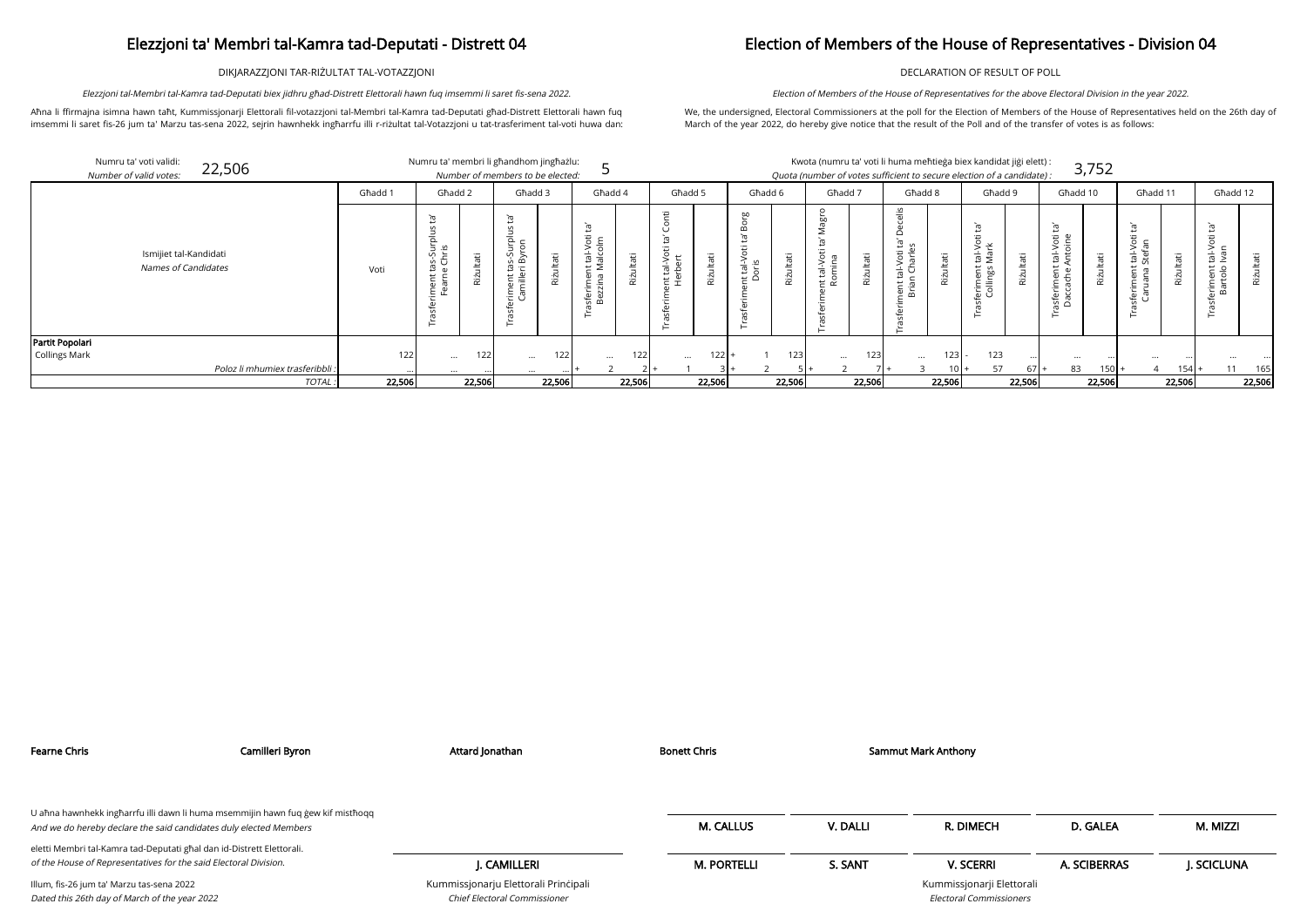DIKJARAZZJONI TAR-RIŻULTAT TAL-VOTAZZJONI

Aħna li ffirmajna isimna hawn taħt, Kummissjonarji Elettorali fil-votazzjoni tal-Membri tal-Kamra tad-Deputati għad-Distrett Elettorali hawn fuq imsemmi li saret fis-26 jum ta' Marzu tas-sena 2022, sejrin hawnhekk ingħarrfu illi r-riżultat tal-Votazzjoni u tat-trasferiment tal-voti huwa dan:

Elezzjoni tal-Membri tal-Kamra tad-Deputati biex jidhru għad-Distrett Elettorali hawn fuq imsemmi li saret fis-sena 2022.

## Election of Members of the House of Representatives - Division 04

DECLARATION OF RESULT OF POLL

We, the undersigned, Electoral Commissioners at the poll for the Election of Members of the House of Representatives held on the 26th day of March of the year 2022, do hereby give notice that the result of the Poll and of the transfer of votes is as follows:

Election of Members of the House of Representatives for the above Electoral Division in the year 2022.

ssjonarji Elettorali Electoral Commissioners

| Numru ta' voti validi:<br>Number of valid votes: | 22,506 |                                                |           |           |                                                         |           | Numru ta' membri li għandhom jingħażlu:<br>Number of members to be elected: |           | 5                                                                     |                   |                                                                  |                  |                                                   |           |                                                        |           | Kwota (numru ta' voti li huma meħtieġa biex kandidat jiġi elett) :<br>Quota (number of votes sufficient to secure election of a candidate) : |           |                                                             |           |                                                                       | 3,752     |                                                              |
|--------------------------------------------------|--------|------------------------------------------------|-----------|-----------|---------------------------------------------------------|-----------|-----------------------------------------------------------------------------|-----------|-----------------------------------------------------------------------|-------------------|------------------------------------------------------------------|------------------|---------------------------------------------------|-----------|--------------------------------------------------------|-----------|----------------------------------------------------------------------------------------------------------------------------------------------|-----------|-------------------------------------------------------------|-----------|-----------------------------------------------------------------------|-----------|--------------------------------------------------------------|
|                                                  |        |                                                | Ghadd 13  |           | Ghadd 14                                                |           | Ghadd 15                                                                    |           | Għadd 16                                                              |                   | Ghadd 17                                                         |                  | Ghadd 18                                          |           | Għadd 19                                               |           | Ghadd 20                                                                                                                                     |           | Ghadd 21                                                    |           | Għadd 22                                                              |           |                                                              |
| Ismijiet tal-Kandidati<br>Names of Candidates    |        | īg<br>Trasferiment tal-Voti<br>Bonello Bernice |           | Rizultati | tal-Voti ta'<br>Carmel<br>Trasferiment t<br>Cacopardo ( | Rizultati | $\Xi^1$<br>asferiment tal-Voti<br>Bedingfield Glenn<br>E                    | Rizultati | Spiteri<br>ΡĹ,<br>Amanda<br>tal-Voti<br>ech<br>iment<br>ចិ<br>Trasfer | Riżultati         | $\tilde{E}$<br>tal-Voti<br>Trasferiment tal-Vo<br>Debattista Deo | Riżultati        | Zahra<br>t tal-Voti ta'.<br>Julie<br>Trasferiment | Riżultati | Åe<br>Trasferiment tal-Voti ta'<br>Katya<br>Giovanni l | Riżultati | Ē,<br>tal-Voti<br>Azzopardi Jason<br>Trasferiment                                                                                            | Riżultati | Ĭā,<br>: tal-Voti<br>Oliver<br>Trasferiment t<br>Scicluna C | Riżultati | $\Xi$<br>$\overline{a}$<br>Trasferiment tas-Surplu<br>Attard Jonathan | Riżultati | Ismijiet tal-Kandidati Eletti<br>Names of Elected Candidates |
| <b>ABBA</b>                                      |        |                                                |           |           |                                                         |           |                                                                             |           |                                                                       |                   |                                                                  |                  |                                                   |           |                                                        |           |                                                                                                                                              |           |                                                             |           |                                                                       |           |                                                              |
| Daccache Antoine                                 |        |                                                |           |           | $\cdots$                                                |           |                                                                             |           | $\cdots$                                                              |                   | $\cdots$                                                         |                  |                                                   |           | $\cdots$                                               |           | $\cdots$                                                                                                                                     |           |                                                             |           | $\cdots$                                                              |           |                                                              |
| Magro Romina                                     |        |                                                |           |           |                                                         |           |                                                                             |           |                                                                       |                   |                                                                  |                  |                                                   |           |                                                        |           | $\cdots$                                                                                                                                     |           |                                                             |           |                                                                       |           |                                                              |
| AD+PD                                            |        |                                                |           |           |                                                         |           |                                                                             |           |                                                                       |                   |                                                                  |                  |                                                   |           |                                                        |           |                                                                                                                                              |           |                                                             |           |                                                                       |           |                                                              |
| Cacopardo Carmel                                 |        |                                                |           | 447       | 447                                                     |           |                                                                             |           | $\cdots$                                                              |                   | $\cdots$                                                         |                  |                                                   |           | $\cdots$                                               |           | $\cdots$                                                                                                                                     |           |                                                             |           |                                                                       |           |                                                              |
| Decelis Brian Charles                            |        |                                                |           |           | $\cdots$                                                |           |                                                                             |           |                                                                       |                   |                                                                  |                  |                                                   |           |                                                        |           | $\ddotsc$                                                                                                                                    |           |                                                             |           |                                                                       |           |                                                              |
| Partit Laburista                                 |        |                                                |           |           |                                                         |           |                                                                             |           |                                                                       |                   |                                                                  |                  |                                                   |           |                                                        |           |                                                                                                                                              |           |                                                             |           |                                                                       |           |                                                              |
| Attard Jonathan                                  |        |                                                |           | 2,339     | 17                                                      | 2,356     | 231                                                                         | 2,587     | 223                                                                   | 2,810             | 350                                                              | 3,160            | 11                                                | 3,171     | 537                                                    | 3,708     | 6                                                                                                                                            | $3,714$ + | 1,070                                                       | 4,784     | 1,032                                                                 | 3,752     | III Attard Jonathan                                          |
| Bedingfield Glenn                                |        |                                                |           | 677       | $\mathcal{R}$                                           | 680       | 680                                                                         |           | $\cdots$                                                              |                   | $\cdots$                                                         |                  | $\ddotsc$                                         |           | $\cdots$                                               |           | $\ddotsc$                                                                                                                                    |           |                                                             |           |                                                                       |           |                                                              |
| <b>Bonett Chris</b>                              |        |                                                |           | 1,359     | 3                                                       | 1,362     | 98                                                                          | 1,460     | 89                                                                    | 1,549             | 158                                                              | $1,707$ +        | $\mathbf{3}$                                      | 1,710     | 291                                                    | $2,001 +$ | 2                                                                                                                                            | 2,003     | 688                                                         | 2,691     | 1,020                                                                 | 3,711     | IV Bonett Chris                                              |
| Camilleri Byron                                  |        |                                                |           | 3,752     | $\cdots$                                                | 3,752     | $\cdots$                                                                    | 3,752     | $\cdots$                                                              | 3,752             | $\cdots$                                                         | 3,752            | $\cdots$                                          | 3,752     | $\cdots$                                               | 3,752     | $\cdots$                                                                                                                                     | 3,752     | $\ddotsc$                                                   | 3,752     | $\cdots$                                                              | 3,752     | Camilleri Byron<br>$\mathbf{H}$                              |
| Conti Herbert                                    |        |                                                |           |           | $\cdots$                                                |           |                                                                             |           |                                                                       |                   | $\cdots$                                                         |                  |                                                   | $\ddots$  | $\ddotsc$                                              |           | $\ddotsc$                                                                                                                                    |           |                                                             |           |                                                                       |           |                                                              |
| De Giovanni Katya                                |        |                                                |           | 845       | 23                                                      | 868       | 77                                                                          | 945       | 195                                                                   | 1,140             | 157                                                              | 1,297            | 11                                                | 1,308     | 1,308                                                  |           | $\cdots$                                                                                                                                     |           |                                                             |           | $\cdots$                                                              |           |                                                              |
| Debattista Deo                                   |        |                                                |           | 760       | 12                                                      | 772       | 95                                                                          | 867       | 113                                                                   | 980               | 980                                                              |                  | $\cdots$                                          |           | $\cdots$                                               |           | $\cdots$                                                                                                                                     |           | $\cdots$                                                    |           | $\cdots$                                                              |           |                                                              |
| Fearne Chris                                     |        |                                                | $\ddotsc$ | 3,752     | $\cdots$                                                | 3,752     | $\cdots$                                                                    | 3,752     | $\cdots$                                                              | 3,752             | $\ddotsc$                                                        | 3,752            | $\cdots$                                          | 3,752     | $\cdots$                                               | 3,752     | $\cdots$                                                                                                                                     | 3,752     | $\cdots$                                                    | 3,752     | $\cdots$                                                              | 3.752     | Fearne Chris<br>$\Box$                                       |
| Scicluna Oliver                                  |        |                                                |           | 981       | 38                                                      | 1,019     | 86                                                                          | 1,105     | 199                                                                   | 1,304             | 265                                                              | 1,569            | 18                                                | 1,587     | 379                                                    | 1,966     | 6                                                                                                                                            | 1,972     | 1,972                                                       |           | $\cdots$                                                              |           |                                                              |
| Spiteri Grech Amanda                             |        |                                                |           | 773       | 11                                                      | 784       | 73                                                                          | 857       | 857                                                                   |                   | $\cdots$                                                         |                  | $\cdots$                                          |           | $\cdots$                                               |           | $\cdots$                                                                                                                                     |           |                                                             |           |                                                                       |           |                                                              |
| Partit Nazzjonalista                             |        |                                                |           |           |                                                         |           |                                                                             |           |                                                                       |                   |                                                                  |                  |                                                   |           |                                                        |           |                                                                                                                                              |           |                                                             |           |                                                                       |           |                                                              |
| Azzopardi Jason                                  |        |                                                | 28        | 1,634     | 23                                                      | 1,657     | $\mathbf{1}$                                                                | 1,658     |                                                                       | 1 1,659           | 3                                                                | 1.662            | 194                                               | 1,856     |                                                        | 4 1,860   | 1,860                                                                                                                                        |           |                                                             |           | $\cdots$                                                              |           |                                                              |
| Bartolo Ivan                                     |        |                                                |           |           | $\cdots$                                                |           |                                                                             |           |                                                                       |                   | $\cdots$                                                         |                  |                                                   |           | $\cdots$                                               |           | $\cdots$                                                                                                                                     |           |                                                             |           | $\cdots$                                                              |           |                                                              |
| Bezzina Malcolm                                  |        |                                                | $\cdots$  |           | $\cdots$                                                |           |                                                                             |           | $\cdots$                                                              |                   | $\cdots$                                                         |                  |                                                   |           | $\cdots$                                               |           | $\cdots$                                                                                                                                     |           | $\cdots$                                                    |           | $\cdots$                                                              |           |                                                              |
| <b>Bonello Bernice</b>                           |        |                                                | 369       |           | $\cdots$                                                |           | $\cdots$                                                                    |           |                                                                       |                   | $\cdots$                                                         | $\cdots$         |                                                   |           | $\cdots$                                               |           | $\cdots$                                                                                                                                     |           |                                                             |           | $\cdots$                                                              |           |                                                              |
| <b>Borg Doris</b>                                |        |                                                | $\cdots$  |           | $\cdots$                                                |           | $\cdots$                                                                    |           | $\cdots$                                                              |                   | $\cdots$                                                         |                  |                                                   | $\ddotsc$ | $\cdots$                                               |           | $\cdots$                                                                                                                                     |           |                                                             |           |                                                                       |           |                                                              |
| Caruana Stefan                                   |        |                                                |           |           | $\cdots$                                                |           | $\cdots$                                                                    |           |                                                                       |                   | $\cdots$                                                         |                  | $\cdots$                                          |           | $\cdots$                                               |           | $\cdots$                                                                                                                                     |           |                                                             |           | $\cdots$                                                              |           |                                                              |
| Mifsud Bonnici Carm                              |        |                                                | 110       | 1,761     | 26                                                      | ,787      | $\mathsf{3}$                                                                | 1,790     | $2^{\circ}$                                                           | $1,792 +$         | $\overline{4}$                                                   | 1,796            | 281                                               | $2,077$ + |                                                        | 3 2,080   | 1,029                                                                                                                                        | 3,109     | 15                                                          | 3,124     | $\overline{1}$                                                        | 3,125     |                                                              |
| Sammut Mark Anthony                              |        |                                                | 70        | 2,154     | 38                                                      | 2,192     | $\cdots$                                                                    | 2,192     | $\cdots$                                                              | $2,192 +$         | $\overline{4}$                                                   | 2,196            | 558                                               | $2,754$ + |                                                        | 10 2,764  | 758                                                                                                                                          | 3,522     | 23                                                          | 3,545     |                                                                       | 2 3,547   | V Sammut Mark Anthony                                        |
| Zahra Julie                                      |        |                                                | 132       | $1,092 +$ | 47                                                      | $1,139$ + |                                                                             | 1,140     |                                                                       | $5 \quad 1.145 +$ |                                                                  | $10 \quad 1,155$ | 1,155                                             | $\cdots$  | $\cdots$                                               |           | $\cdots$                                                                                                                                     | $\cdots$  | $\cdots$                                                    |           | $\cdots$                                                              | $\cdots$  |                                                              |

Kummissjonarju Elettorali Prinċipali Chief Electoral Commissioner

| <b>Fearne Chris</b>                                                                                                                                  | Camilleri Byron | Attard Jonathan                      | Bonett Chris       |          | <b>Sammut Mark Anthony</b> |              |            |
|------------------------------------------------------------------------------------------------------------------------------------------------------|-----------------|--------------------------------------|--------------------|----------|----------------------------|--------------|------------|
| U ahna hawnhekk ingharrfu illi dawn li huma msemmijin hawn fuq gew kif misthoqq<br>And we do hereby declare the said candidates duly elected Members |                 |                                      | <b>M. CALLUS</b>   | V. DALLI | R. DIMECH                  | D. GALEA     | M. MIZZI   |
| eletti Membri tal-Kamra tad-Deputati għal dan id-Distrett Elettorali.<br>of the House of Representatives for the said Electoral Division.            |                 | J. CAMILLERI                         | <b>M. PORTELLI</b> | S. SANT  | <b>V. SCERRI</b>           | A. SCIBERRAS | J. SCICLUN |
| Illum, fis-26 jum ta' Marzu tas-sena 2022                                                                                                            |                 | Kummissjonarju Elettorali Principali |                    |          | Kummissjonarji Elettorali  |              |            |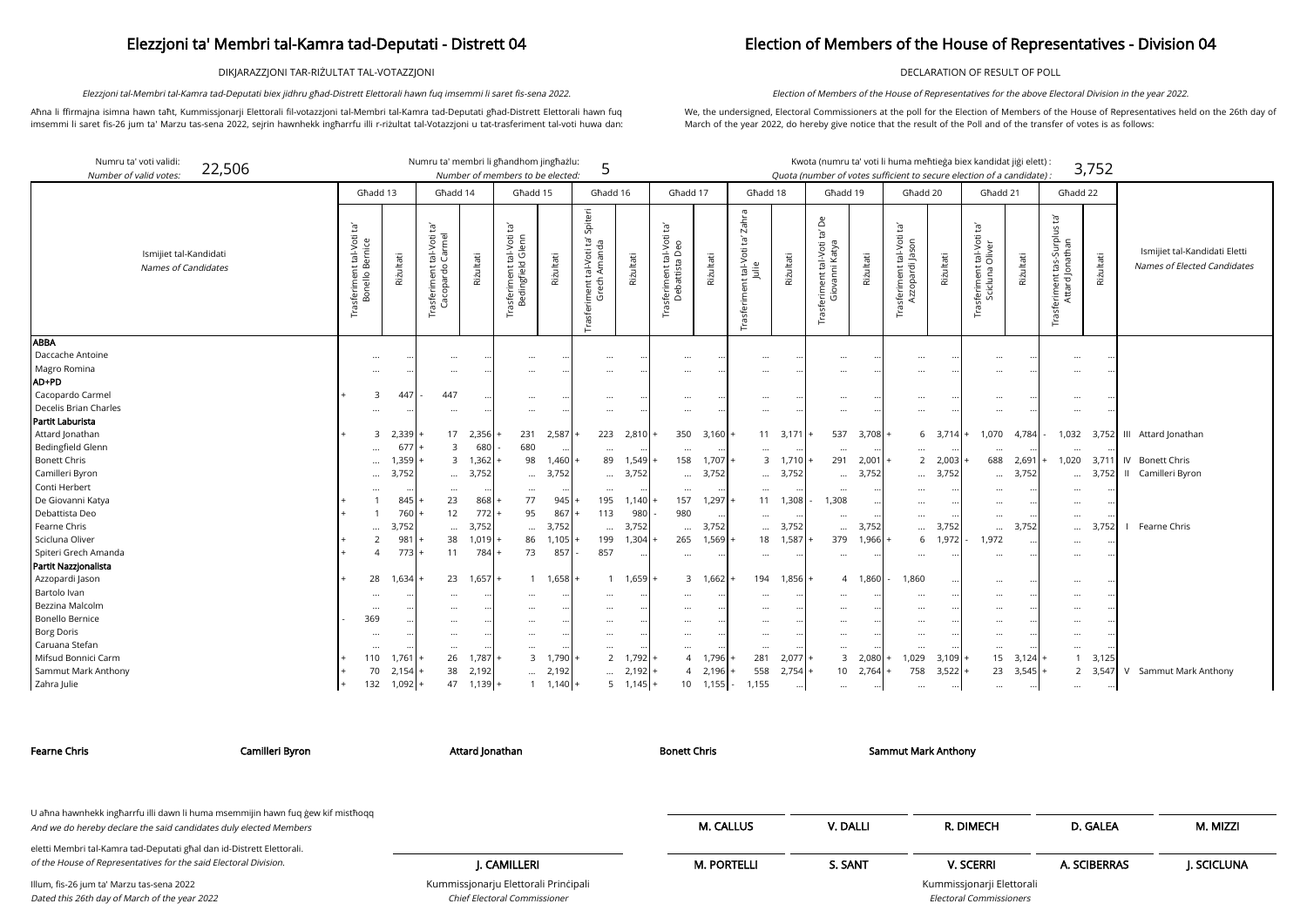DIKJARAZZJONI TAR-RIŻULTAT TAL-VOTAZZJONI

Aħna li ffirmajna isimna hawn taħt, Kummissjonarji Elettorali fil-votazzjoni tal-Membri tal-Kamra tad-Deputati għad-Distrett Elettorali hawn fuq imsemmi li saret fis-26 jum ta' Marzu tas-sena 2022, sejrin hawnhekk ingħarrfu illi r-riżultat tal-Votazzjoni u tat-trasferiment tal-voti huwa dan:

Elezzjoni tal-Membri tal-Kamra tad-Deputati biex jidhru għad-Distrett Elettorali hawn fuq imsemmi li saret fis-sena 2022.

## Election of Members of the House of Representatives - Division 04

DECLARATION OF RESULT OF POLL

We, the undersigned, Electoral Commissioners at the poll for the Election of Members of the House of Representatives held on the 26th day of March of the year 2022, do hereby give notice that the result of the Poll and of the transfer of votes is as follows:

> andidat jiġi elett<mark>) :</mark> 3,752 n of a candidate) : Għadd 21 Għadd 22 Trasferiment tas-Surplus ta'<br>Attard Jonathan<br>Riżultati Scicluna Oliver Scicluna Oliver Ismijiet tal-Kandidati Eletti Riżultati Names of Elected Candidates

| сн                           | D. GALEA     | M. MIZZI    |
|------------------------------|--------------|-------------|
| RI                           | A. SCIBERRAS | J. SCICLUNA |
| rji Elettorali<br>missioners |              |             |

Election of Members of the House of Representatives for the above Electoral Division in the year 2022.

|                      | Numru ta' voti validi:<br>22,506<br>Number of valid votes: |                                                    |           | Numru ta' membri li għandhom jingħażlu:                                                                     |            | Number of members to be elected:                                    |           |                                                                               |           |                                                     |           |                     |           |                                                                              |           |                                                                                                                                   |                     | Kwota (numru ta' voti li huma meħtieġa biex kandidat jiġi elett) :<br>Quota (number of votes sufficient to secure election of a candidate): |           |                                       | 3,752     |
|----------------------|------------------------------------------------------------|----------------------------------------------------|-----------|-------------------------------------------------------------------------------------------------------------|------------|---------------------------------------------------------------------|-----------|-------------------------------------------------------------------------------|-----------|-----------------------------------------------------|-----------|---------------------|-----------|------------------------------------------------------------------------------|-----------|-----------------------------------------------------------------------------------------------------------------------------------|---------------------|---------------------------------------------------------------------------------------------------------------------------------------------|-----------|---------------------------------------|-----------|
|                      |                                                            | Ghadd 13                                           |           | Għadd 14                                                                                                    |            | Għadd 15                                                            |           | Għadd 16                                                                      |           | Ghadd 17                                            |           | Ghadd 18            |           | Għadd 19                                                                     |           | Ghadd 20                                                                                                                          |                     | Ghadd 21                                                                                                                                    |           | Għadd 22                              |           |
|                      | Ismijiet tal-Kandidati<br>Names of Candidates              | Ìg<br>tal-Voti<br>jice<br>ഄ<br>sferimen<br>Bonello | Riżultati | ē,<br>$\overline{\omega}$<br>Ì.<br>l–Vo<br>arme<br>$\frac{1}{E}$ $\frac{1}{C}$<br>asferiment t<br>Cacopardo | äË<br>Rizi | 它<br>al-Voti<br>Glenn<br>亩<br>riment.<br>dingfield<br>isfer<br>Bedi | Riżultati | piteri<br>$\overline{u}$<br>ia<br>la<br>Voti<br>$\overline{E}$<br>ent<br>rech | Rizultati | Ē<br>tal-Vot<br>a Deo<br>ത<br>feriment<br>Debattist | Riżultati | t tal-Voti<br>Julie | Riżultati | $\Omega$<br>᠊ᢐ<br>ö<br>Š<br>ঔ<br>$\frac{1}{\sigma}$<br>$\cdot$ $-$<br>⊭<br>Φ | Riżultati | Ĕ,<br>Ì.<br>$\bar{\mathsf{S}}$<br>င္တ<br>$\frac{1}{\overline{E}}$<br>흑<br>$\overline{\omega}$ $\overline{\omega}$<br>Ē<br>8<br>.Φ | θÉ<br><b>Rizult</b> | Ġ<br>tal-Vot<br>Oliver<br>$\overline{a}$<br>ferimer<br>Scicluna                                                                             | Riżultati | 'n,<br>n<br>힏<br>⇆<br>Έ τ<br>CD.<br>£ | Rizultati |
| Partit Popolari      |                                                            |                                                    |           |                                                                                                             |            |                                                                     |           |                                                                               |           |                                                     |           |                     |           |                                                                              |           |                                                                                                                                   |                     |                                                                                                                                             |           |                                       |           |
| <b>Collings Mark</b> |                                                            |                                                    | $\cdots$  | $\ddotsc$                                                                                                   |            | $\cdots$                                                            |           |                                                                               |           | $\cdots$                                            |           |                     |           |                                                                              |           | $\cdots$                                                                                                                          |                     |                                                                                                                                             |           |                                       |           |
|                      | Poloz li mhumiex trasferibbli :                            |                                                    |           | 206<br>$180 +$                                                                                              | 386        | 15                                                                  | $401 +$   | 30                                                                            | 431       | 29                                                  | $460+$    | 79                  | 539       | 84                                                                           | 623       | 59                                                                                                                                | 682                 | 176                                                                                                                                         | 858       | $\Omega$                              | 867       |
|                      | TOTAL:                                                     |                                                    | 22,506    |                                                                                                             | 22,506     |                                                                     | 22,506    |                                                                               | 22,506    |                                                     | 22,506    |                     | 22,506    |                                                                              | 22,506    |                                                                                                                                   | 22,506              |                                                                                                                                             | 22,506    |                                       | 22,506    |

| U ahna hawnhekk ingharrfu illi dawn li huma msemmijin hawn fuq gew kif misthoqq<br>And we do hereby declare the said candidates duly elected Members |                                                                             | <b>M. CALLUS</b>   | V. DALLI | R. DIMECH                                                   | D. GALEA     | M. MIZZI    |
|------------------------------------------------------------------------------------------------------------------------------------------------------|-----------------------------------------------------------------------------|--------------------|----------|-------------------------------------------------------------|--------------|-------------|
| eletti Membri tal-Kamra tad-Deputati għal dan id-Distrett Elettorali.<br>of the House of Representatives for the said Electoral Division.            | I. CAMILLERI                                                                | <b>M. PORTELLI</b> | S. SANT  | <b>V. SCERRI</b>                                            | A. SCIBERRAS | J. SCICLUNA |
| Illum, fis-26 jum ta' Marzu tas-sena 2022<br>Dated this 26th day of March of the year 2022                                                           | Kummissjonarju Elettorali Principali<br><b>Chief Electoral Commissioner</b> |                    |          | Kummissjonarji Elettorali<br><b>Electoral Commissioners</b> |              |             |

Fearne Chris **Example 20 The Camilleri Byron** Camilleri Byron Attard Jonathan Bonett Chris Bonett Chris Sammut Mark Anthony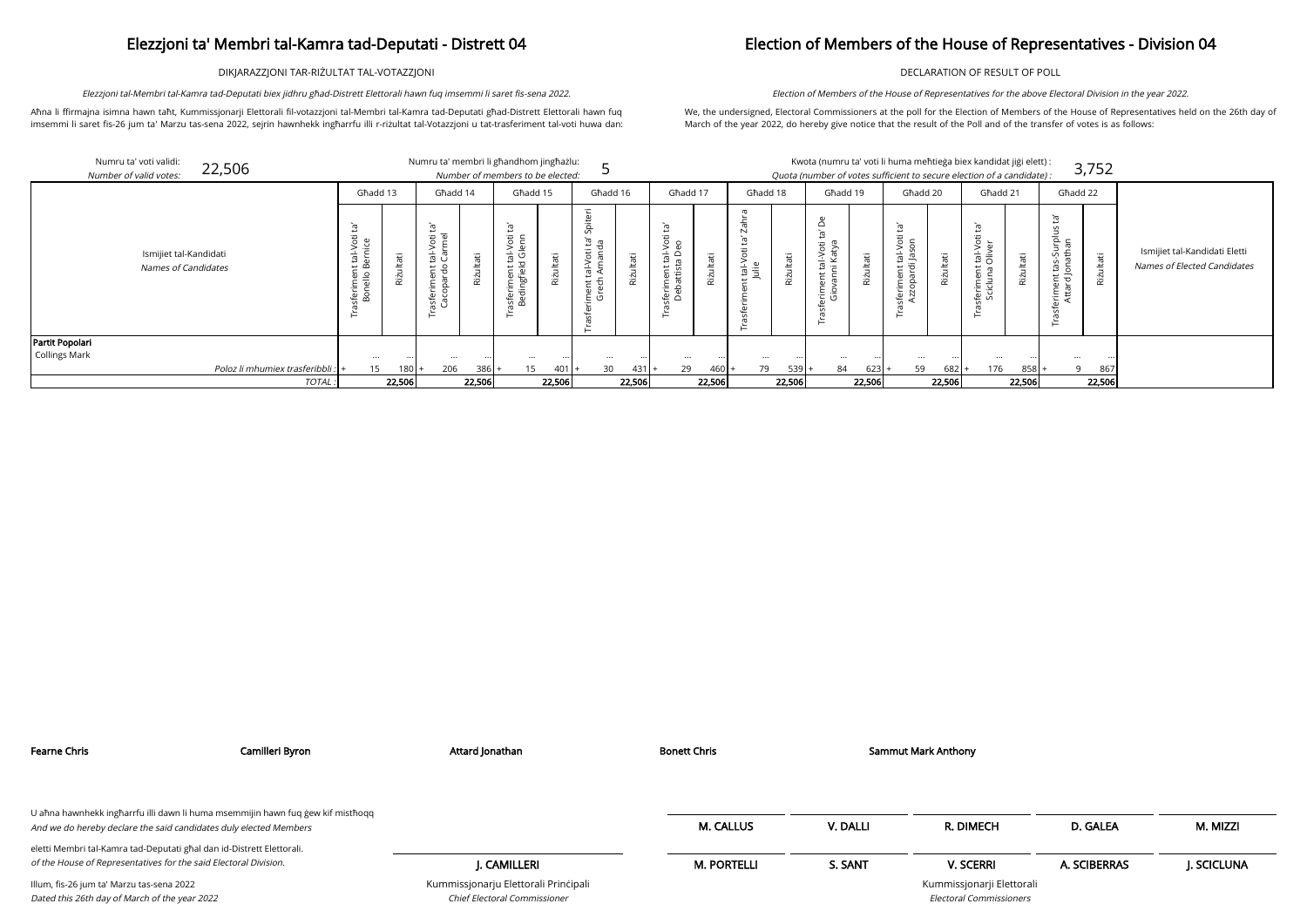DIKJARAZZJONI TAR-RIŻULTAT TAL-VOTAZZJONI

Aħna li ffirmajna isimna hawn taħt, Kummissjonarji Elettorali fil-votazzjoni tal-Membri tal-Kamra tad-Deputati għad-Distrett Elettorali hawn fuq imsemmi li saret fis-26 jum ta' Marzu tas-sena 2022, sejrin hawnhekk ingħarrfu illi r-riżultat tal-Votazzjoni u tat-trasferiment tal-voti huwa dan:

Elezzjoni tal-Membri tal-Kamra tad-Deputati biex jidhru għad-Distrett Elettorali hawn fuq imsemmi li saret fis-sena 2022.

## Election of Members of the House of Representatives - Division 05

DECLARATION OF RESULT OF POLL

We, the undersigned, Electoral Commissioners at the poll for the Election of Members of the House of Representatives held on the 26th day of March of the year 2022, do hereby give notice that the result of the Poll and of the transfer of votes is as follows:

Election of Members of the House of Representatives for the above Electoral Division in the year 2022.

| didat jiği elett):        |       |
|---------------------------|-------|
| rf <i>a candidate</i> ) : | 3,799 |

| Numru ta' voti validi:<br>Number of valid votes:     | 22,789                        |         | Numru ta' membri li ghandhom jinghażlu:                    |              | Number of members to be elected:                                                      |           | 5                                                        |                   |                                             |           |                                                |                   | Kwota (numru ta' voti li huma meħtieġa biex kandidat jiġi elett) :<br>Quota (number of votes sufficient to secure election of a candidate): |                    |                                                       |           |                                                    |           |                                                             | 3,799             |                                                         |           |                                                             |           |
|------------------------------------------------------|-------------------------------|---------|------------------------------------------------------------|--------------|---------------------------------------------------------------------------------------|-----------|----------------------------------------------------------|-------------------|---------------------------------------------|-----------|------------------------------------------------|-------------------|---------------------------------------------------------------------------------------------------------------------------------------------|--------------------|-------------------------------------------------------|-----------|----------------------------------------------------|-----------|-------------------------------------------------------------|-------------------|---------------------------------------------------------|-----------|-------------------------------------------------------------|-----------|
|                                                      |                               | Ghadd 1 | Għadd 2                                                    |              | Għadd 3                                                                               |           | Ghadd 4                                                  |                   | Ghadd 5                                     |           | Ghadd 6                                        |                   | Ghadd 7                                                                                                                                     |                    | Ghadd 8                                               |           | Ghadd 9                                            |           | Għadd 10                                                    |                   | Għadd 11                                                |           | Ghadd 12                                                    |           |
| Ismijiet tal-Kandidati<br><b>Names of Candidates</b> |                               | Voti    | : tas-Surplus ta'<br>n Robert<br>Trasferiment t<br>Abela F | Riżultati    | $\tilde{E}$<br>S<br>$\overline{P}$<br>hard<br>tas<br>Beri<br>sferiment<br>Grech<br>Гã | Riżultati | Ĭā,<br>tal-Voti<br>e Radu<br>asferiment ta<br>Gheorghe l | Riżultati         | Gauci<br>Trasferiment tal-Voti ta'<br>Tania | Rizultati | ē,<br>rasferiment tal-Voti<br>Cutajar Gianluca | Rizultati         | : tal-Voti ta'<br>n Claude<br>rasferiment ta<br>Micallef Jean (                                                                             | Riżultati          | tal-Voti ta'<br>Owen<br>Trasferiment t<br>Sciberras ( | Riżultati | Calleja<br>Ĕ,<br>tal-Voti<br>Clint<br>Trasferiment | Riżultati | $\Xi$ $\Xi$<br>Trasferiment tal-Voti<br>Sammut Joseph [Joe] | Riżultati         | t tal-Voti ta'<br>Stefan<br>Trasferiment<br>uana<br>້ຕັ | Riżultati | Bagley<br>Ğ,<br>nent tal-Voti ta<br>Melissa Joan<br>Trasfer | Riżultati |
| <b>ABBA</b>                                          |                               |         |                                                            |              |                                                                                       |           |                                                          |                   |                                             |           |                                                |                   |                                                                                                                                             |                    |                                                       |           |                                                    |           |                                                             |                   |                                                         |           |                                                             |           |
| Gauci Tania                                          |                               | 87      |                                                            | 88           | 3                                                                                     | 91        | 22                                                       | 113               | 113                                         |           | $\cdots$                                       |                   | $\cdots$                                                                                                                                    |                    | $\cdots$                                              |           |                                                    |           | $\cdots$                                                    |                   | $\ddots$                                                |           |                                                             |           |
| Gheorghe Radu                                        |                               | 30      |                                                            | 31           | $\cdots$                                                                              | 31        | 31                                                       |                   | $\cdots$                                    | $\cdots$  |                                                |                   | $\cdots$                                                                                                                                    |                    | $\cdots$                                              |           |                                                    |           | $\cdots$                                                    |                   |                                                         |           |                                                             |           |
| AD+PD                                                |                               |         |                                                            |              |                                                                                       |           |                                                          |                   |                                             |           |                                                |                   |                                                                                                                                             |                    |                                                       |           |                                                    |           |                                                             |                   |                                                         |           |                                                             |           |
| Bagley Melissa Joan                                  |                               | 409     | 5                                                          | 414          | 20                                                                                    | 434       |                                                          | 435               | 18                                          | 453       | 2                                              | 455               | $\cdots$                                                                                                                                    | 455                | $\cdots$                                              | 455       | 28                                                 | 483       | $\mathbf{1}$                                                | 484               | 9                                                       | 493       | 493                                                         |           |
| Partit Laburista                                     |                               |         |                                                            |              |                                                                                       |           |                                                          |                   |                                             |           |                                                |                   |                                                                                                                                             |                    |                                                       |           |                                                    |           |                                                             |                   |                                                         |           |                                                             |           |
| Abela Robert                                         |                               | 9,996   | 6,197                                                      | 3,799        | $\cdots$                                                                              | 3,799     | $\cdots$                                                 | 3,799             | $\cdots$                                    | 3,799     | $\cdots$                                       | 3,799             | $\cdots$                                                                                                                                    | 3,799              | $\cdots$                                              | 3,799     | $\cdots$                                           | 3,799     | $\cdots$                                                    | 3,799             | $\ddots$                                                | 3,799     | $\cdots$                                                    | 3,799     |
| Bonnici Owen                                         |                               | 1,127   | 1,778                                                      | 2,905        |                                                                                       | 8 2,913   |                                                          | 2,914             | $\overline{3}$                              | 2,917     | 22                                             | 2,939             |                                                                                                                                             | $30 \quad 2,969$ + | $\overline{3}$                                        | 2,972     | 5                                                  | 2,977     | 66                                                          | 3,043             | $\overline{2}$                                          | 3,045     | 30 <sup>°</sup>                                             | 3,075     |
| Cutajar Gianluca                                     |                               | 58      | 76                                                         | 134          | $\ddotsc$                                                                             | 134       | $\ddotsc$                                                | 134               | $\cdots$                                    | 134       | 134                                            |                   | $\cdots$                                                                                                                                    |                    | $\cdots$                                              |           |                                                    |           | $\cdots$                                                    |                   | $\ddots$                                                |           |                                                             |           |
| Dalli Miriam                                         |                               | 1,122   | 1,951                                                      | 3,073        | 20                                                                                    | 3,093     |                                                          | 3,093             | $\cdots$                                    | 3,093     | 22                                             | $3,115$ +         | 49                                                                                                                                          | $3,164$ +          | $\overline{2}$                                        | $3,166$ + | 9                                                  | $3,175$ + | 53                                                          | $3,228$ +         | 6                                                       | 3,234     | 68                                                          | 3,302     |
| Farrugia Omar                                        |                               | 448     | 435                                                        | 883          | 6                                                                                     | 889       |                                                          | 890               |                                             | 891       | 30                                             | 921               | 26                                                                                                                                          | $947 +$            | 3                                                     | 950       |                                                    | 954       | 43                                                          | 997               |                                                         | 998       | 14                                                          | 1,012     |
| Farrugia Portelli Julia                              |                               | 913     | 882                                                        | - 795.,      | $\overline{7}$                                                                        | 1,802     | $\cdots$                                                 | 1,802             | 2                                           | 1,804     |                                                | 1,811             | 22                                                                                                                                          | 1,833              | $\cdots$                                              | 1,833     |                                                    | 1,840     | 47                                                          | 1,887             | $\overline{3}$                                          | 1,890     | 13                                                          | 1,903     |
| Micallef Jean Claude                                 |                               | 63      | 95                                                         | 158          |                                                                                       | 159       |                                                          | 159               | $\cdots$                                    | 159       |                                                | 163               | 163                                                                                                                                         |                    | $\cdots$                                              |           |                                                    |           | $\cdots$                                                    |                   | $\ddotsc$                                               |           |                                                             |           |
| Sammut Joseph [Joe] M.                               |                               | 117     | 147                                                        | 264          | 2                                                                                     | 266       |                                                          | 267               | $\overline{2}$                              | 269       | 8                                              | 277               | 5                                                                                                                                           | 282                |                                                       | 283       | $\mathcal{L}$                                      | 285       | 285                                                         |                   | $\ddotsc$                                               |           |                                                             |           |
| Zrinzo Azzopardi Stefan                              |                               | 1,021   | 809                                                        | 1,830        | 10 <sup>1</sup>                                                                       | 1,840     |                                                          | 1,841             |                                             | 1,842     | 20                                             | 1,862             | 26                                                                                                                                          | $1,888 +$          |                                                       | 1,889     | 8                                                  | 1,897     |                                                             | 53 1,950          | $\overline{2}$                                          | 1,952     | $\overline{7}$                                              | 1,959     |
| Partit Nazzjonalista                                 |                               |         |                                                            |              |                                                                                       |           |                                                          |                   |                                             |           |                                                |                   |                                                                                                                                             |                    |                                                       |           |                                                    |           |                                                             |                   |                                                         |           |                                                             |           |
| Bezzina Anthony [Toni]                               |                               | 762     | 8                                                          | 770 <b>1</b> | 834                                                                                   | 1,604     |                                                          | $1 \quad 1,605$ + | 6                                           | $1,611$ + |                                                | $3 \quad 1,614$ + |                                                                                                                                             | $3 \t1,617$ +      | 86                                                    | $1,703$ + | 11                                                 | $1,714 +$ |                                                             | $4 \quad 1.718 +$ | 85                                                      | 1,803     | 24                                                          | 1,827     |
| Caruana Stefan                                       |                               | 94      | 2                                                          | 96 l         | 182                                                                                   | 278       | $\cdots$                                                 | 278               | $\cdots$                                    | 278       | 2                                              | 280               | $\cdots$                                                                                                                                    | $280 +$            | 9                                                     | 289       | 3                                                  | 292       | $\cdots$                                                    | 292               | 292                                                     | $\ldots$  |                                                             |           |
| Farrugia Francine                                    |                               | 134     | $\mathbf{1}$                                               | 135          | 286                                                                                   | 421       |                                                          | 421               |                                             | 422       | $\ddotsc$                                      | 422               | $\cdots$                                                                                                                                    | 422                | 22                                                    | 444       | 6                                                  | 450       | $\cdots$                                                    | 450               | 99                                                      | 549       | 51                                                          | 600       |
| Grech Bernard                                        |                               | 5,799   | $\cdots$                                                   | 5,799        | 2,000                                                                                 | 3,799     | $\cdots$                                                 | 3,799             | $\cdots$                                    | 3,799     | $\cdots$                                       | 3,799             | $\cdots$                                                                                                                                    | 3,799              | $\cdots$                                              | 3,799     |                                                    | 3,799     | $\cdots$                                                    | 3,799             | $\ddotsc$                                               | 3,799     |                                                             | 3,799     |
| Sciberras Owen                                       |                               | 95      | 2                                                          | -97          | 70                                                                                    | 167       | $\cdots$                                                 | 167               |                                             | 168       | $\cdots$                                       | 168               | $\cdots$                                                                                                                                    | 168                | 168                                                   | $\cdots$  | $\cdots$                                           |           | $\cdots$                                                    |                   | $\ddotsc$                                               |           | $\cdots$                                                    |           |
| Zammit Stanley                                       |                               | 360     | 3                                                          | 363          | 548                                                                                   | 911       | $\cdots$                                                 | 91                | 5                                           | 916       | $\cdots$                                       | 916               | $\cdots$                                                                                                                                    | 91                 | 37                                                    | 953       |                                                    | 958       |                                                             | 959               | 73                                                      | 1,032     | 40                                                          | 1,072     |
| Partit Popolari                                      |                               |         |                                                            |              |                                                                                       |           |                                                          |                   |                                             |           |                                                |                   |                                                                                                                                             |                    |                                                       |           |                                                    |           |                                                             |                   |                                                         |           |                                                             |           |
| Calleja Clint                                        |                               | 154     |                                                            | 155          | 3                                                                                     | 158       | $\overline{2}$                                           | 160               | 17                                          | 177       | $\cdots$                                       | 177               | $\cdots$                                                                                                                                    | 177                | $\cdots$                                              | 177       | 177                                                |           | $\cdots$                                                    |                   | $\cdots$                                                |           |                                                             |           |
|                                                      | Poloz li mhumiex trasferibbli |         |                                                            |              |                                                                                       |           |                                                          |                   | 56                                          | 57        | 14                                             | 71                | 2                                                                                                                                           | $73 +$             | $\overline{4}$                                        | 77        | 89                                                 | 166       | 17                                                          | 183               | 12                                                      | 195       | 246                                                         | 441       |
|                                                      | <b>TOTAL</b>                  | 22,789  |                                                            | 22,789       |                                                                                       | 22,789    |                                                          | 22,789            |                                             | 22,789    |                                                | 22,789            |                                                                                                                                             | 22,789             |                                                       | 22,789    |                                                    | 22,789    |                                                             | 22,789            |                                                         | 22,789    |                                                             | 22,789    |

| Abela Robert                                                                    | Grech Bernard | Dalli Miriam                         | <b>Bonnici Owen</b> |          | Zrinzo Azzopardi Stefan        |              |            |
|---------------------------------------------------------------------------------|---------------|--------------------------------------|---------------------|----------|--------------------------------|--------------|------------|
| U ahna hawnhekk ingharrfu illi dawn li huma msemmijin hawn fuq gew kif misthoqq |               |                                      |                     |          |                                |              |            |
| And we do hereby declare the said candidates duly elected Members               |               |                                      | <b>M. CALLUS</b>    | V. DALLI | R. DIMECH                      | D. GALEA     | M. MIZZI   |
| eletti Membri tal-Kamra tad-Deputati għal dan id-Distrett Elettorali.           |               |                                      |                     |          |                                |              |            |
| of the House of Representatives for the said Electoral Division.                |               | J. CAMILLERI                         | <b>M. PORTELLI</b>  | S. SANT  | <b>V. SCERRI</b>               | A. SCIBERRAS | J. SCICLUN |
| Illum, fis-26 jum ta' Marzu tas-sena 2022                                       |               | Kummissjonarju Elettorali Principali |                     |          | Kummissjonarji Elettorali      |              |            |
| Dated this 26th day of March of the year 2022                                   |               | Chief Electoral Commissioner         |                     |          | <b>Electoral Commissioners</b> |              |            |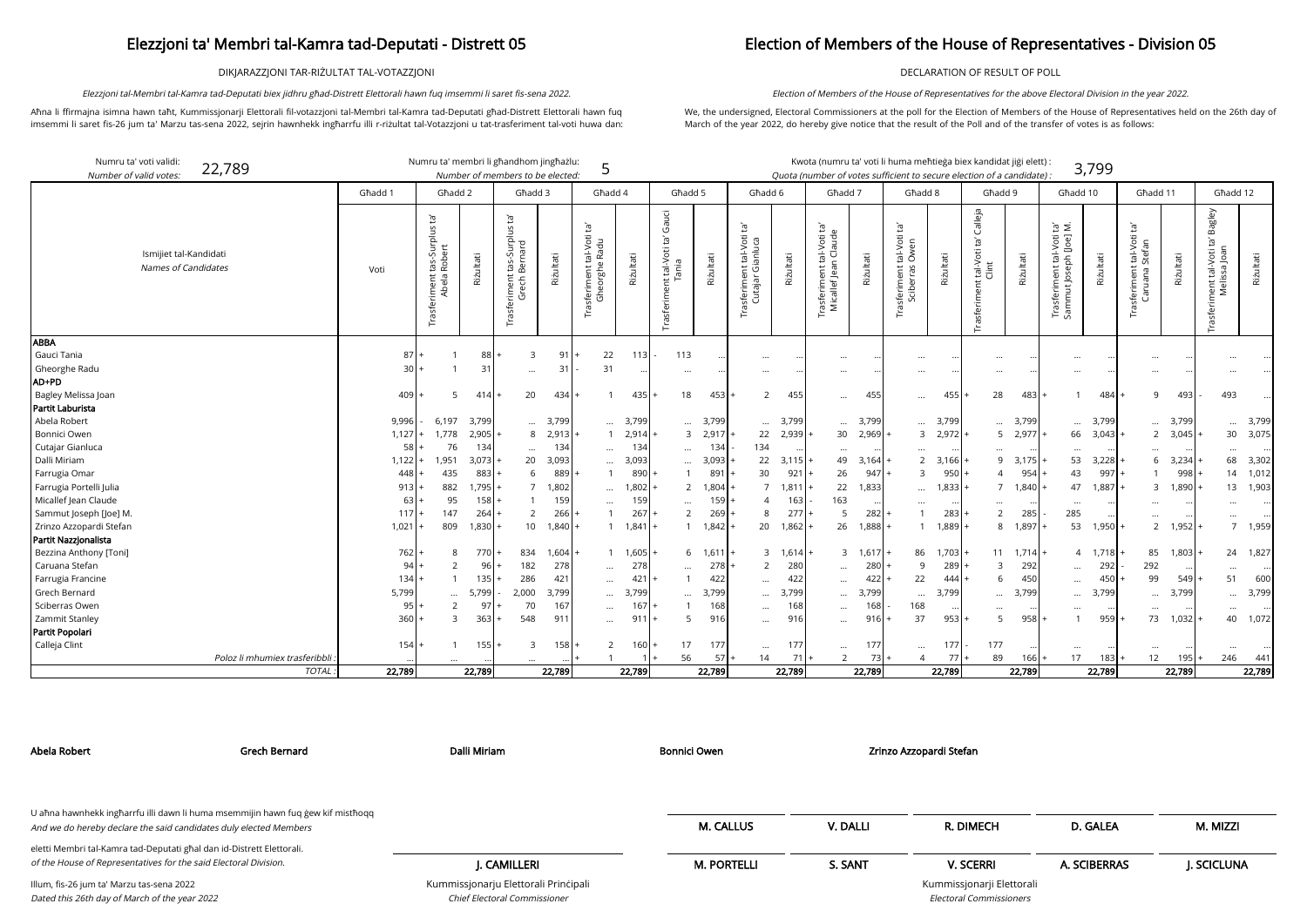DIKJARAZZJONI TAR-RIŻULTAT TAL-VOTAZZJONI

Aħna li ffirmajna isimna hawn taħt, Kummissjonarji Elettorali fil-votazzjoni tal-Membri tal-Kamra tad-Deputati għad-Distrett Elettorali hawn fuq imsemmi li saret fis-26 jum ta' Marzu tas-sena 2022, sejrin hawnhekk ingħarrfu illi r-riżultat tal-Votazzjoni u tat-trasferiment tal-voti huwa dan:

Elezzjoni tal-Membri tal-Kamra tad-Deputati biex jidhru għad-Distrett Elettorali hawn fuq imsemmi li saret fis-sena 2022.

kandidat jiġi elett) :  $\mathcal{L}$  of a candidate) : 3,799

## Election of Members of the House of Representatives - Division 05

DECLARATION OF RESULT OF POLL

We, the undersigned, Electoral Commissioners at the poll for the Election of Members of the House of Representatives held on the 26th day of March of the year 2022, do hereby give notice that the result of the Poll and of the transfer of votes is as follows:

Election of Members of the House of Representatives for the above Electoral Division in the year 2022.

| Numru ta' voti validi:                        | 22,789                          |                                                |           | Numru ta' membri li għandhom jingħażlu:                |                        |                                             |                   | 5                                                    |           |                                              |                    |                                                 |                           | Kwota (numru ta' voti li huma meħtieġa biex l                |
|-----------------------------------------------|---------------------------------|------------------------------------------------|-----------|--------------------------------------------------------|------------------------|---------------------------------------------|-------------------|------------------------------------------------------|-----------|----------------------------------------------|--------------------|-------------------------------------------------|---------------------------|--------------------------------------------------------------|
| Number of valid votes:                        |                                 |                                                |           |                                                        |                        | Number of members to be elected:            |                   |                                                      |           |                                              |                    |                                                 |                           | Quota (number of votes sufficient to secure election         |
|                                               |                                 | Għadd 13                                       |           | Għadd 14                                               |                        | Ghadd 15                                    |                   | Għadd 16                                             |           | Għadd 17                                     |                    | Għadd 18                                        |                           |                                                              |
| Ismijiet tal-Kandidati<br>Names of Candidates |                                 | Trasferiment tal-Voti ta'<br>Farrugia Francine | Riżultati | : tal-Voti ta'<br>Omar<br>Trasferiment t<br>Farrugia ( | Riżultati              | Trasferiment tal-Voti ta'<br>Zammit Stanley | Riżultati         | Trasferiment tal-Voti ta'<br>Farrugia Portelli Julia | Riżultati | Trasferiment tas-Surplus ta'<br>Dalli Miriam | Riżultati          | Trasferiment tas-Surplus ta'<br>Owen<br>Bonnici | Riżultati                 | Ismijiet tal-Kandidati Eletti<br>Names of Elected Candidates |
| <b>ABBA</b>                                   |                                 |                                                |           |                                                        |                        |                                             |                   |                                                      |           |                                              |                    |                                                 |                           |                                                              |
| Gauci Tania                                   |                                 |                                                | $\cdots$  |                                                        | $\bullet\bullet$       |                                             | $\cdots$          | $\cdots$                                             | $\cdots$  | $\cdots$                                     | $\ldots$           | $\cdots$                                        | $\ddotsc$                 |                                                              |
| Gheorghe Radu<br>AD+PD                        |                                 | $\cdots$                                       |           |                                                        | $\bullet\bullet$       | $\cdots$                                    | $\ddotsc$         |                                                      | $\ddotsc$ | $\cdots$                                     | $\cdots$           | $\cdots$                                        |                           |                                                              |
| Bagley Melissa Joan                           |                                 |                                                |           |                                                        |                        |                                             |                   |                                                      |           |                                              |                    |                                                 |                           |                                                              |
| Partit Laburista                              |                                 |                                                |           |                                                        |                        |                                             |                   |                                                      |           |                                              | $\ddotsc$          |                                                 |                           |                                                              |
| Abela Robert                                  |                                 |                                                | 3,799     |                                                        | 3,799                  |                                             | 3,799             |                                                      | 3,799     |                                              | 3,799              |                                                 | 3,799                     | Abela Robert<br>$\perp$                                      |
| Bonnici Owen                                  |                                 | $\ldots$<br>5                                  | 3,080     | $\ldots$<br>240                                        | $3,320$ +              | $\cdots$<br>26                              | 3,346             | $\cdots$<br>688                                      | 4,034     | $\ldots$                                     | 4,034              | $\ddotsc$<br>235                                | 3,799                     | IV<br>Bonnici Owen                                           |
| Cutajar Gianluca                              |                                 |                                                |           |                                                        |                        |                                             |                   |                                                      |           |                                              |                    |                                                 |                           |                                                              |
| Dalli Miriam                                  |                                 | $\cdots$<br>14                                 | 3,316     | $\cdots$<br>310                                        | $\cdots$<br>$3,626$ +  | $\cdots$<br>17                              | 3,643             | $\cdots$<br>907                                      | 4,550     | <br>751                                      | $\ddotsc$<br>3,799 | $\cdots$                                        | 3,799                     | III Dalli Miriam                                             |
| Farrugia Omar                                 |                                 | $\overline{4}$                                 | 1,016     | 1,016                                                  |                        |                                             |                   |                                                      |           |                                              |                    | $\cdots$                                        |                           |                                                              |
| Farrugia Portelli Julia                       |                                 | $\overline{4}$                                 | 1,907     | 177                                                    | $\ddotsc$<br>$2,084$ + | $\cdots$<br>8                               | $\cdots$<br>2,092 | 2,092                                                | $\ddotsc$ | $\cdots$                                     | $\ddotsc$          | $\cdots$                                        |                           |                                                              |
| Micallef Jean Claude                          |                                 |                                                |           |                                                        |                        |                                             |                   |                                                      | $\cdots$  |                                              | $\ddotsc$          | $\cdots$                                        |                           |                                                              |
| Sammut Joseph [Joe] M.                        |                                 |                                                |           |                                                        | $\bullet\bullet$       | $\cdots$                                    | $\cdots$          | $\cdots$                                             | $\cdots$  | $\cdots$                                     | $\ddotsc$          | $\cdots$                                        | $\bullet\bullet$          |                                                              |
| Zrinzo Azzopardi Stefan                       |                                 | $\cdots$<br>$\overline{A}$                     | 1,963     | <br>177                                                | $\cdots$<br>$2,140$ +  | $\cdots$<br>13                              | 2,153             | <br>377                                              | 2,530     | <br>744                                      | $\bullet$<br>3,274 | $\ddotsc$<br>234                                | 3,508                     | V Zrinzo Azzopardi Stefan                                    |
| Partit Nazzjonalista                          |                                 |                                                |           |                                                        |                        |                                             |                   |                                                      |           |                                              |                    |                                                 |                           |                                                              |
| Bezzina Anthony [Toni]                        |                                 | 252                                            | 2,079     | 18                                                     | $2,097$ +              | 1,126                                       | $3,223$ +         | 20                                                   | $3,243 +$ | 7                                            | $3,250+$           | $\mathbf{1}$                                    | 3,251                     |                                                              |
| Caruana Stefan                                |                                 | $\cdots$                                       |           |                                                        | $\ddotsc$              | $\ddotsc$                                   |                   |                                                      |           | $\cdots$                                     | $\ddotsc$          | $\ddotsc$                                       | $\ddot{\phantom{0}}\cdot$ |                                                              |
| Farrugia Francine                             |                                 | 600                                            |           | $\cdots$                                               | $\cdots$               | $\cdots$                                    | $\cdots$          | $\cdots$                                             |           | $\cdots$                                     | $\ddotsc$          | $\cdots$                                        |                           |                                                              |
| Grech Bernard                                 |                                 | $\ldots$                                       | 3,799     |                                                        | 3,799                  | $\cdots$                                    | 3,799             | $\cdots$                                             | 3,799     |                                              | 3,799              | $\cdots$                                        | 3,799                     | Grech Bernard<br>$\mathbf{H}$                                |
| Sciberras Owen                                |                                 | $\cdots$                                       |           | $\cdots$                                               | $\ddotsc$              | $\cdots$                                    | $\cdots$          | $\cdots$                                             | $\ddotsc$ |                                              | $\cdots$           | $\cdots$                                        |                           |                                                              |
| Zammit Stanley                                |                                 | 267                                            | 1,339     | $\overline{4}$<br>$\ddot{}$                            | 1,343                  | 1,343                                       | $\cdots$          |                                                      | $\ddotsc$ |                                              | $\cdots$           | $\cdots$                                        | $\ddotsc$                 |                                                              |
| Partit Popolari                               |                                 |                                                |           |                                                        |                        |                                             |                   |                                                      |           |                                              |                    |                                                 |                           |                                                              |
| Calleja Clint                                 |                                 | $\cdots$                                       |           | $\cdots$                                               |                        | $\cdots$                                    |                   | $\cdots$                                             |           |                                              | $\ddotsc$          | $\ddotsc$                                       |                           |                                                              |
|                                               | Poloz li mhumiex trasferibbli : | 50                                             | 491       | 90                                                     | 581                    | 153                                         | 734               | 100                                                  | 834       |                                              | 834                | $\cdots$                                        | 834                       |                                                              |
|                                               | TOTAL:                          |                                                | 22,789    |                                                        | 22,789                 |                                             | 22,789            |                                                      | 22,789    |                                              | 22,789             |                                                 | 22,789                    |                                                              |

| Abela Robert                                                                                                                                         | Grech Bernard | Dalli Miriam                                                         | <b>Bonnici Owen</b> |          | Zrinzo Azzopardi Stefan                                     |              |            |
|------------------------------------------------------------------------------------------------------------------------------------------------------|---------------|----------------------------------------------------------------------|---------------------|----------|-------------------------------------------------------------|--------------|------------|
|                                                                                                                                                      |               |                                                                      |                     |          |                                                             |              |            |
| U aħna hawnhekk ingħarrfu illi dawn li huma msemmijin hawn fuq gew kif mistħoqq<br>And we do hereby declare the said candidates duly elected Members |               |                                                                      | <b>M. CALLUS</b>    | V. DALLI | R. DIMECH                                                   | D. GALEA     | M. MIZZI   |
| eletti Membri tal-Kamra tad-Deputati għal dan id-Distrett Elettorali.<br>of the House of Representatives for the said Electoral Division.            |               | I. CAMILLERI                                                         | <b>M. PORTELLI</b>  | S. SANT  | <b>V. SCERRI</b>                                            | A. SCIBERRAS | J. SCICLUN |
| Illum, fis-26 jum ta' Marzu tas-sena 2022<br>Dated this 26th day of March of the year 2022                                                           |               | Kummissjonarju Elettorali Principali<br>Chief Electoral Commissioner |                     |          | Kummissjonarji Elettorali<br><b>Electoral Commissioners</b> |              |            |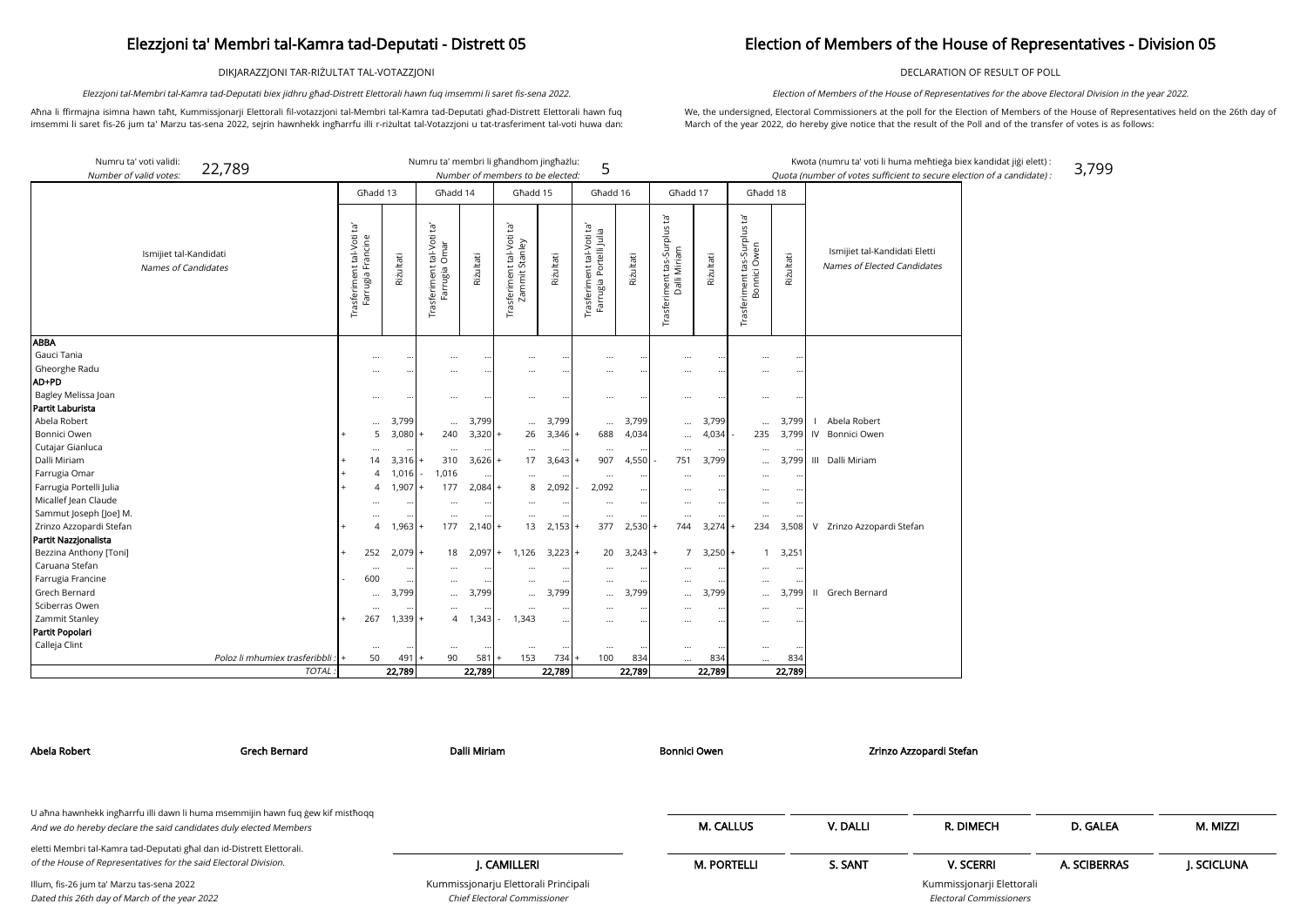DIKJARAZZJONI TAR-RIŻULTAT TAL-VOTAZZJONI

Aħna li ffirmajna isimna hawn taħt, Kummissjonarji Elettorali fil-votazzjoni tal-Membri tal-Kamra tad-Deputati għad-Distrett Elettorali hawn fuq imsemmi li saret fis-26 jum ta' Marzu tas-sena 2022, sejrin hawnhekk ingħarrfu illi r-riżultat tal-Votazzjoni u tat-trasferiment tal-voti huwa dan:

Elezzjoni tal-Membri tal-Kamra tad-Deputati biex jidhru għad-Distrett Elettorali hawn fuq imsemmi li saret fis-sena 2022.

## Election of Members of the House of Representatives - Division 06

rji Elettorali missioners

DECLARATION OF RESULT OF POLL

We, the undersigned, Electoral Commissioners at the poll for the Election of Members of the House of Representatives held on the 26th day of March of the year 2022, do hereby give notice that the result of the Poll and of the transfer of votes is as follows:

Election of Members of the House of Representatives for the above Electoral Division in the year 2022.

| Numru ta' voti validi:<br>Number of valid votes:     | 23,285                        |         | Numru ta' membri li għandhom jingħażlu:                            |           | Number of members to be elected:                            |           | 5                                              |             |                                                                 |           |                                                          |           |                                          |                        |                                                         |           | Kwota (numru ta' voti li huma meħtieġa biex kandidat jiġi elett) :<br>Quota (number of votes sufficient to secure election of a candidate) : |                 |                                                                                                  | 3,881           |                                                                   |           |                                                  |                   |
|------------------------------------------------------|-------------------------------|---------|--------------------------------------------------------------------|-----------|-------------------------------------------------------------|-----------|------------------------------------------------|-------------|-----------------------------------------------------------------|-----------|----------------------------------------------------------|-----------|------------------------------------------|------------------------|---------------------------------------------------------|-----------|----------------------------------------------------------------------------------------------------------------------------------------------|-----------------|--------------------------------------------------------------------------------------------------|-----------------|-------------------------------------------------------------------|-----------|--------------------------------------------------|-------------------|
|                                                      |                               | Għadd 1 | Ghadd 2                                                            |           | Ghadd 3                                                     |           | Għadd 4                                        |             | Ghadd 5                                                         |           | Ghadd 6                                                  |           | Għadd 7                                  |                        | Ghadd 8                                                 |           | Ghadd 9                                                                                                                                      |                 | Għadd 10                                                                                         |                 | Għadd 11                                                          |           | Ghadd 12                                         |                   |
| Ismijiet tal-Kandidati<br><b>Names of Candidates</b> |                               | Voti    | $\mathbb{E}^1$<br>Trasferiment tas-Surplus<br>Caruana Cilia Jerome | Rizultati | Ĭd'<br>s-Surplus<br>Silvio<br>asferiment tas:<br>Schembri s | Riżultati | Ē,<br>sferiment tas-Surplus<br>Galdes Roderick | Riżultati   | Paris<br>`ra<br>tal-Voti<br>nent tal-Vo<br>Rebecca<br>Trasferim | Riżultati | Attard<br>Į,<br>ient tal-Voti t<br>John Mark<br>Trasferi | Riżultati | Trasferiment tal-Voti ta'<br>Cutajar Joe | Riżultati              | $\Xi^1$<br>.Voti<br>Trasferiment tal-Vo<br>Aquilina Joe | Riżultati | Apap<br>可<br>ent tal-Voti<br>Б<br>Meli<br>Trasferi                                                                                           | Rizultati       | $\mathsf{D}^{\mathsf{e}}$<br>ρŕ<br>tal-Voti<br>Katya<br>rasferiment tal<br>Giovanni <del>l</del> | Riżultati       | Borg<br>Ē,<br>tal-Voti<br>$\overline{5}$<br>Trasferiment t<br>Fic | Riżultati | tal-Voti ta'<br>Omar<br>Trasferiment<br>Farrugia | Riżultati         |
| <b>ABBA</b>                                          |                               |         |                                                                    |           |                                                             |           |                                                |             |                                                                 |           |                                                          |           |                                          |                        |                                                         |           |                                                                                                                                              |                 |                                                                                                  |                 |                                                                   |           |                                                  |                   |
| Attard John Mark<br>Paris Rebecca                    |                               | 56      |                                                                    | 57        | $\ddotsc$                                                   | 57        | $\cdots$                                       | $5^{\circ}$ | 23                                                              | 80        | 80                                                       |           | $\cdots$                                 |                        | $\cdots$                                                |           |                                                                                                                                              |                 | $\cdots$                                                                                         |                 |                                                                   |           |                                                  |                   |
| AD+PD                                                |                               | 30      | $\cdots$                                                           | 30        | $\ddotsc$                                                   | 30        | $\cdots$                                       | 30          | 30                                                              | $\ddotsc$ | $\cdots$                                                 |           | $\cdots$                                 | $\cdots$               | $\cdots$                                                |           |                                                                                                                                              |                 | $\cdots$                                                                                         |                 |                                                                   |           |                                                  |                   |
| Gauci Sandra                                         |                               |         | 8                                                                  | 328       |                                                             |           |                                                |             | $\overline{2}$                                                  | 331       | 21                                                       |           |                                          |                        |                                                         | 379       |                                                                                                                                              |                 | $\overline{4}$                                                                                   |                 | 4                                                                 |           | 4                                                | 393               |
| Partit Laburista                                     |                               | 320     |                                                                    |           |                                                             | 329       | $\cdots$                                       | 329         |                                                                 |           |                                                          | 352       | $\cdots$                                 | 352                    | 27                                                      |           | $\overline{2}$                                                                                                                               | 38 <sup>°</sup> |                                                                                                  | 385             |                                                                   | 389       |                                                  |                   |
| Agius Galea Malcolm Paul                             |                               | 868     |                                                                    | 869       | 35                                                          | 904       | 16                                             | $920 +$     |                                                                 | 921       | 3                                                        | 924       | 15                                       | 939                    |                                                         | 941       | 30                                                                                                                                           | 971             | 39                                                                                               | 1,010           | 61                                                                | $1,071$ + | 95                                               | 1,166             |
| Apap Meli Sean                                       |                               | 123     |                                                                    | 123       | 8                                                           | 131       | 5                                              | 136         |                                                                 | 136       |                                                          | $137 +$   | 2                                        | $139 +$                | 2                                                       | 141       | 141                                                                                                                                          |                 |                                                                                                  |                 |                                                                   |           |                                                  |                   |
| <b>Borg Fiona</b>                                    |                               | 154     | $\cdots$                                                           | 154       | 8                                                           | 162       | 6                                              | 168         | $\ddots$                                                        | 168       |                                                          | 168       | $\overline{7}$                           | $175 +$                |                                                         | $176$ +   | 18                                                                                                                                           | 194             | $\cdots$<br>52                                                                                   | 246             | $\cdots$<br>246                                                   |           |                                                  |                   |
| Borg lan                                             |                               | 2,050   | $\cdots$<br>5                                                      | 2,055     | 158                                                         | 2,213     | 51                                             | $2,264$ +   |                                                                 | 2,265     | 3                                                        | 2,268     | 17                                       | 2,285                  | $\overline{2}$                                          | 2,287     | 32                                                                                                                                           | 2,319           | 29                                                                                               | 2,348           | 66                                                                | 2,414     | 93                                               | 2,507             |
| Cutajar Joe                                          |                               | 71      |                                                                    | 72 I      | 6                                                           | 78        | $\overline{2}$                                 | 80          |                                                                 | 80        |                                                          | 80        | 80                                       |                        |                                                         |           |                                                                                                                                              |                 |                                                                                                  |                 |                                                                   |           |                                                  |                   |
| Cutajar Rosianne                                     |                               | 2,158   |                                                                    | 2,163     | 136                                                         | 2,299     | 56                                             | 2,355       |                                                                 | 2,355     | 2                                                        | 2,357     | 16                                       | $\ddotsc$<br>$2.373$ - | $\cdots$<br>-5                                          | 2,378     | $\cdots$<br>27                                                                                                                               | 2,405           | <br>36                                                                                           | 2,441           | $\cdots$<br>67                                                    | 2,508     | $\cdots$<br>107                                  | 2,615             |
| De Giovanni Katya                                    |                               | 163     |                                                                    | 164       | 10 <sup>°</sup>                                             | 174       | 5                                              | 179         | $\cdots$                                                        | 179       |                                                          | 181       | $\overline{4}$                           | 185                    |                                                         | 186       | $\overline{7}$                                                                                                                               | 193             | 193                                                                                              |                 |                                                                   |           |                                                  |                   |
| Farrugia Omar                                        |                               | 197     |                                                                    | 198       | 40                                                          | 238       | 11                                             | 249         | $\ddotsc$                                                       | 249       |                                                          | 250       | $\mathsf{R}$                             | 258                    | 3                                                       | 261       | 12                                                                                                                                           | 273             | 23                                                                                               | $\cdots$<br>296 | $\cdots$<br>36                                                    | 332       | $\cdots$<br>332                                  | $\ddotsc$         |
| Galdes Roderick                                      |                               | 4,035   |                                                                    | 4,035     |                                                             | 4,035     | 154                                            | 3,881       | $\ddotsc$                                                       | 3,881     |                                                          | 3,881     |                                          | 3,881                  |                                                         | 3,881     | $\cdots$                                                                                                                                     | 3,881           |                                                                                                  | 3,881           |                                                                   | 3,881     |                                                  | $\ddots$<br>3,881 |
| Schembri Silvio                                      |                               | 4,287   | $\cdots$<br>$\cdots$                                               | 4,287     | $\cdots$<br>406                                             | 3,881     |                                                | 3,88        | $\ddotsc$<br>$\cdots$                                           | 3,88'     |                                                          | 3,881     | $\cdots$                                 | 3,881                  | $\ddotsc$<br>$\cdots$                                   | 3,88'     | $\cdots$                                                                                                                                     | 3,881           | $\ddotsc$<br>$\cdots$                                                                            | 3,881           | $\cdots$                                                          | 3,881     | $\cdots$<br>$\cdots$                             | 3,88              |
| Partit Nazzjonalista                                 |                               |         |                                                                    |           |                                                             |           |                                                |             |                                                                 |           | $\cdots$                                                 |           |                                          |                        |                                                         |           |                                                                                                                                              |                 |                                                                                                  |                 |                                                                   |           |                                                  |                   |
| Aquilina Frederick                                   |                               | 496     | 79                                                                 | $575+$    |                                                             | 576       | $\cdots$                                       | 576         | $\cdots$                                                        | 576       | 2                                                        | 578       |                                          | 579                    | 8                                                       | $587+$    |                                                                                                                                              | 588             | $\ddotsc$                                                                                        | 588             |                                                                   | 589       | $\overline{4}$                                   | 593               |
| Callus Ryan                                          |                               | 2,727   | 497                                                                | 3,224     |                                                             | 2, 3, 226 |                                                | 3,227       |                                                                 | 3,227     | $\overline{4}$                                           | 3,231     |                                          | $1 \quad 3,232$        | 6                                                       | $3,238$ + | $\mathbf{1}$                                                                                                                                 | 3,239           | $\mathbf{3}$                                                                                     | 3,242           |                                                                   | $3,243$ + | $\overline{4}$                                   | 3,247             |
| Caruana Cilia Jerome                                 |                               | 4,662   | 781                                                                | 3,881     | $\cdots$                                                    | 3,881     | $\cdots$                                       | 3,88'       | $\ddotsc$                                                       | 3,881     | $\cdots$                                                 | 3,881     |                                          | 3,881<br>$\cdots$      | $\ddotsc$                                               | 3,881     | $\cdots$                                                                                                                                     | 3,881           | $\ddots$                                                                                         | 3,881           |                                                                   | 3,881     |                                                  | 3,881             |
| Farrugia Francine                                    |                               | 276     | 70                                                                 | 346       | $\ddots$                                                    | 346       | $\cdots$                                       | 346         |                                                                 | 346       | $\cdots$                                                 | 346       | $\cdots$                                 | 346                    | 3                                                       | 349       | $\cdots$                                                                                                                                     | 349             | $\overline{1}$                                                                                   | 350             |                                                                   | 351       |                                                  | 352               |
| Psaila Zammit Alessia                                |                               | 516     | 111                                                                | 627       | $\mathbf{1}$                                                | 628       |                                                | 629         | $\cdots$                                                        | 629       | 4                                                        | 633       | $\mathbf{1}$                             | 634                    |                                                         | 638       | $\cdots$                                                                                                                                     | 638             | $\cdots$                                                                                         | 638             |                                                                   | 639       |                                                  | 640               |
| Partit Popolari                                      |                               |         |                                                                    |           |                                                             |           |                                                |             |                                                                 |           |                                                          |           |                                          |                        |                                                         |           |                                                                                                                                              |                 |                                                                                                  |                 |                                                                   |           |                                                  |                   |
| Aquilina Joe                                         |                               | 96      |                                                                    | 97        | $\cdots$                                                    | 97        | $\cdots$                                       | 97          |                                                                 | 98        | 11                                                       | 109       |                                          | 110                    | 110                                                     |           | $\cdots$                                                                                                                                     |                 | $\ddots$                                                                                         |                 | $\cdots$                                                          |           |                                                  | $\ddotsc$         |
|                                                      | Poloz li mhumiex trasferibbli |         |                                                                    |           |                                                             |           |                                                |             | 2                                                               |           | 26                                                       | 28        |                                          | 35                     | 46                                                      | 81        | 11                                                                                                                                           | 92              | 6                                                                                                | 98              | 8                                                                 | 106       | 23                                               | 129               |
|                                                      | <b>TOTAL</b>                  | 23,285  |                                                                    | 23,285    |                                                             | 23,285    |                                                | 23,285      |                                                                 | 23,285    |                                                          | 23,285    |                                          | 23,285                 |                                                         | 23,285    |                                                                                                                                              | 23,285          |                                                                                                  | 23,285          |                                                                   | 23,285    |                                                  | 23,285            |

| Caruana Cilia Jerome                                                  | Schembri Silvio                                                                 | <b>Galdes Roderick</b>               | Callus Ryan        | Borg lan |                           |              |                   |
|-----------------------------------------------------------------------|---------------------------------------------------------------------------------|--------------------------------------|--------------------|----------|---------------------------|--------------|-------------------|
|                                                                       | U ahna hawnhekk ingharrfu illi dawn li huma msemmijin hawn fuq gew kif misthoqq |                                      |                    |          |                           |              |                   |
| And we do hereby declare the said candidates duly elected Members     |                                                                                 |                                      | <b>M. CALLUS</b>   | V. DALLI | R. DIMECH                 | D. GALEA     | M. MIZZI          |
| eletti Membri tal-Kamra tad-Deputati għal dan id-Distrett Elettorali. |                                                                                 |                                      |                    |          |                           |              |                   |
| of the House of Representatives for the said Electoral Division.      |                                                                                 | I. CAMILLERI                         | <b>M. PORTELLI</b> | S. SANT  | <b>V. SCERRI</b>          | A. SCIBERRAS | <b>J. SCICLUN</b> |
| Illum, fis-26 jum ta' Marzu tas-sena 2022                             |                                                                                 | Kummissjonarju Elettorali Principali |                    |          | Kummissjonarji Elettorali |              |                   |
| Dated this 26th day of March of the year 2022                         |                                                                                 | Chief Electoral Commissioner         |                    |          | Electoral Commissioners   |              |                   |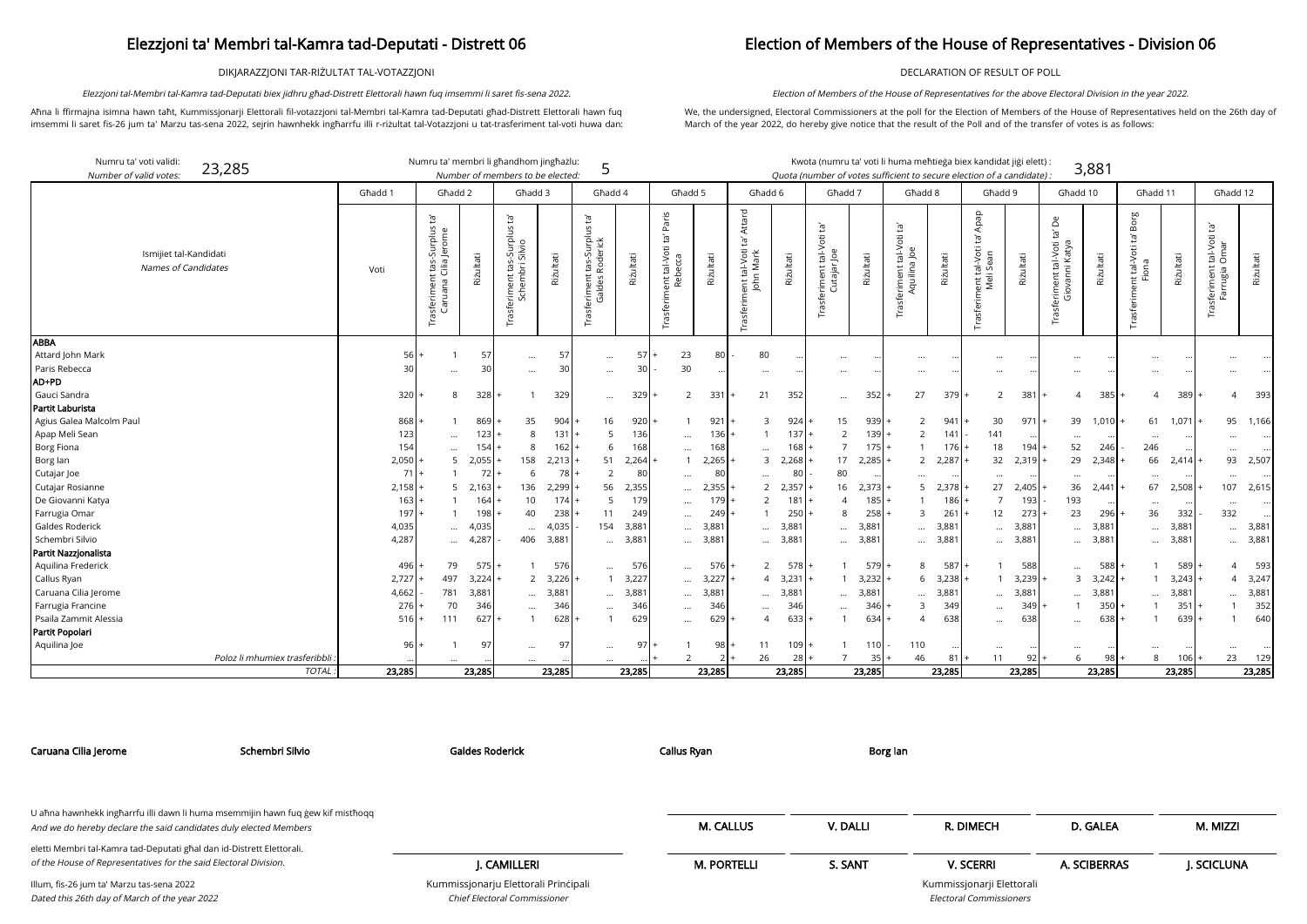DIKJARAZZJONI TAR-RIŻULTAT TAL-VOTAZZJONI

Aħna li ffirmajna isimna hawn taħt, Kummissjonarji Elettorali fil-votazzjoni tal-Membri tal-Kamra tad-Deputati għad-Distrett Elettorali hawn fuq imsemmi li saret fis-26 jum ta' Marzu tas-sena 2022, sejrin hawnhekk ingħarrfu illi r-riżultat tal-Votazzjoni u tat-trasferiment tal-voti huwa dan:

Elezzjoni tal-Membri tal-Kamra tad-Deputati biex jidhru għad-Distrett Elettorali hawn fuq imsemmi li saret fis-sena 2022.

kandidat jiġi elett) <mark>:</mark> on of a candidate) : 3,881

## Election of Members of the House of Representatives - Division 06

DECLARATION OF RESULT OF POLL

We, the undersigned, Electoral Commissioners at the poll for the Election of Members of the House of Representatives held on the 26th day of March of the year 2022, do hereby give notice that the result of the Poll and of the transfer of votes is as follows:

Election of Members of the House of Representatives for the above Electoral Division in the year 2022.

| Numru ta' voti validi:<br>23,285              |                                                |           | Numru ta' membri li għandhom jingħażlu:         |                     |                                                    |              | 5                                           |           |                                                    |                     |                                                       |                  | Kwota (numru ta' voti li huma meħtieġa biex k                |
|-----------------------------------------------|------------------------------------------------|-----------|-------------------------------------------------|---------------------|----------------------------------------------------|--------------|---------------------------------------------|-----------|----------------------------------------------------|---------------------|-------------------------------------------------------|------------------|--------------------------------------------------------------|
| Number of valid votes:                        |                                                |           |                                                 |                     | Number of members to be elected:                   |              |                                             |           |                                                    |                     |                                                       |                  | Quota (number of votes sufficient to secure electic          |
|                                               | Għadd 13                                       |           | Għadd 14                                        |                     | Ghadd 15                                           |              | Ghadd 16                                    |           | Għadd 17                                           |                     | Ghadd 18                                              |                  |                                                              |
| Ismijiet tal-Kandidati<br>Names of Candidates | Trasferiment tal-Voti ta'<br>Farrugia Francine | Riżultati | Gauci<br>Ĭd,<br>Trasferiment tal-Voti<br>Sandra | Rizultati           | Įą,<br>Trasferiment tal-Voti<br>Aquilina Frederick | Riżultati    | Trasferiment tas-Surplus ta'<br>Callus Ryan | Riżultati | Trasferiment tal-Voti ta' Psaila<br>Zammit Alessia | Riżultati           | Trasferiment tal-Voti ta' Agius<br>Galea Malcolm Paul | Riżultati        | Ismijiet tal-Kandidati Eletti<br>Names of Elected Candidates |
| <b>ABBA</b>                                   |                                                |           |                                                 |                     |                                                    |              |                                             |           |                                                    |                     |                                                       |                  |                                                              |
| Attard John Mark                              | $\cdots$                                       | $\cdots$  | $\cdots$                                        | $\cdots$            | $\cdots$                                           | $\cdots$     | $\cdots$                                    | $\cdots$  | $\cdots$                                           | $\cdots$            |                                                       | $\ddotsc$        |                                                              |
| Paris Rebecca                                 |                                                | $\cdots$  |                                                 | $\bullet$ $\bullet$ | $\ddotsc$                                          |              |                                             |           | $\cdots$                                           | $\cdots$            |                                                       | $\bullet\bullet$ |                                                              |
| AD+PD                                         |                                                |           |                                                 |                     |                                                    |              |                                             |           |                                                    |                     |                                                       |                  |                                                              |
| Gauci Sandra                                  | 13                                             | 406       | 406                                             | $\ddotsc$           | $\cdots$                                           |              | $\cdots$                                    |           | $\cdots$                                           | $\cdots$            |                                                       | $\ddotsc$        |                                                              |
| Partit Laburista                              |                                                |           |                                                 |                     |                                                    |              |                                             |           |                                                    |                     |                                                       |                  |                                                              |
| Agius Galea Malcolm Paul                      | -1                                             | $1,167$ + | 17                                              | $1,184$ +           | 4                                                  | 1,188        | $\cdots$                                    | $1,188 +$ | 9                                                  | 1,197               | 1,197                                                 | $\ldots$         |                                                              |
| Apap Meli Sean                                |                                                |           |                                                 | $\bullet$ $\bullet$ | $\ddotsc$                                          | $\cdot\cdot$ | $\cdots$                                    |           |                                                    | $\bullet$ $\bullet$ | $\cdots$                                              | $\ddotsc$        |                                                              |
| Borg Fiona                                    |                                                |           | $\cdots$                                        |                     | $\cdots$                                           |              | $\cdots$                                    |           | $\cdots$                                           |                     | $\cdots$                                              |                  |                                                              |
| Borg lan                                      | 2                                              | 2,509     | 16                                              | 2,525               | $\overline{3}$                                     | $2,528 +$    |                                             | 2,529     | 11                                                 | 2,540               | 845                                                   | 3,385            | Borg lan<br>V                                                |
| Cutajar Joe                                   | $\cdots$                                       | $\cdots$  | $\cdots$                                        | $\bullet$ .         |                                                    |              | $\cdots$                                    | $\cdots$  | $\cdots$                                           | $\cdots$            | $\cdots$                                              |                  |                                                              |
| Cutajar Rosianne                              | $\overline{2}$                                 | $2,617$ + | 31                                              | 2,648               | $\overline{7}$<br>$^{+}$                           | 2,655        | $\ddotsc$                                   | 2,655     | 15                                                 | 2,670               | 249<br>$+$                                            | 2,919            |                                                              |
| De Giovanni Katya                             |                                                | $\cdots$  | $\cdots$                                        | $\bullet\bullet$    |                                                    | $\ddotsc$    | $\cdots$                                    |           | $\cdots$                                           | $\cdots$            |                                                       | $\cdot\cdot$     |                                                              |
| Farrugia Omar                                 |                                                | $\cdots$  | $\cdots$                                        | $\ddotsc$           | $\ddotsc$                                          |              | $\cdots$                                    |           | $\cdots$                                           | $\cdots$            |                                                       | $\ddotsc$        |                                                              |
| <b>Galdes Roderick</b>                        |                                                | 3,881     | $\cdots$                                        | 3,881               | $\cdots$                                           | 3,881        | $\ddotsc$                                   | 3,881     | $\cdots$                                           | 3,881               |                                                       | 3,881            | III Galdes Roderick                                          |
| Schembri Silvio                               | $\cdots$                                       | 3,881     | $\cdots$                                        | 3,881               | $\ddotsc$                                          | 3,881        |                                             | 3,881     | $\cdots$                                           | 3,881               | $\cdots$                                              | 3,881            | II Schembri Silvio                                           |
| Partit Nazzjonalista                          |                                                |           |                                                 |                     |                                                    |              |                                             |           |                                                    |                     |                                                       |                  |                                                              |
| Aquilina Frederick                            | 61                                             | $654 +$   | 25                                              | 679                 | 679                                                |              | $\cdots$                                    |           | $\cdots$                                           | $\cdots$            |                                                       | $\ddotsc$        |                                                              |
| Callus Ryan                                   | 125                                            | 3,372     | 84                                              | 3,456               | 493                                                | 3,949        | 68                                          | 3,881     | $\cdots$                                           | 3,881               |                                                       | 3,881            | IV Callus Ryan                                               |
| Caruana Cilia Jerome                          | $\cdots$                                       | 3,881     | $\cdots$                                        | 3,881               | $\cdots$                                           | 3,881        | $\cdots$                                    | 3,881     | $\cdots$                                           | 3,881               |                                                       | 3,881            | Caruana Cilia Jerome                                         |
| Farrugia Francine                             | 352                                            | $\cdots$  | $\cdots$                                        | $\bullet$ .         | $\cdots$                                           |              | $\cdots$                                    |           | $\cdots$                                           | $\cdots$            | $\cdots$                                              | $\cdot \cdot$    |                                                              |
| Psaila Zammit Alessia                         | 143                                            | 783 +     | 25                                              | 808                 | 135                                                | 943          | 67                                          | 1,010     | 1,010                                              | $\cdots$            |                                                       | $\cdot\cdot$     |                                                              |
| Partit Popolari                               |                                                |           |                                                 |                     |                                                    |              |                                             |           |                                                    |                     |                                                       |                  |                                                              |
| Aquilina Joe                                  |                                                |           | $\cdots$                                        |                     | $\cdots$                                           |              |                                             |           | $\cdots$                                           |                     |                                                       |                  |                                                              |
| Poloz li mhumiex trasferibbli :               | 5                                              | 134       | 208                                             | 342                 | 37                                                 | 379          |                                             | 379       | 975                                                | 1,354               | 103                                                   | 1,457            |                                                              |
| TOTAL:                                        |                                                | 23,285    |                                                 | 23,285              |                                                    | 23,285       |                                             | 23,285    |                                                    | 23,285              |                                                       | 23,285           |                                                              |

| Caruana Cilia Jerome                                                                                                                                 | Schembri Silvio | <b>Galdes Roderick</b>               | Callus Ryan        | Borg lan |                                |              |            |
|------------------------------------------------------------------------------------------------------------------------------------------------------|-----------------|--------------------------------------|--------------------|----------|--------------------------------|--------------|------------|
|                                                                                                                                                      |                 |                                      |                    |          |                                |              |            |
| U ahna hawnhekk ingharrfu illi dawn li huma msemmijin hawn fuq gew kif misthoqq<br>And we do hereby declare the said candidates duly elected Members |                 |                                      | <b>M. CALLUS</b>   | V. DALLI | R. DIMECH                      | D. GALEA     | M. MIZZI   |
| eletti Membri tal-Kamra tad-Deputati għal dan id-Distrett Elettorali.                                                                                |                 |                                      |                    |          |                                |              |            |
| of the House of Representatives for the said Electoral Division.                                                                                     |                 | J. CAMILLERI                         | <b>M. PORTELLI</b> | S. SANT  | <b>V. SCERRI</b>               | A. SCIBERRAS | J. SCICLUN |
| Illum, fis-26 jum ta' Marzu tas-sena 2022                                                                                                            |                 | Kummissjonarju Elettorali Principali |                    |          | Kummissjonarji Elettorali      |              |            |
| Dated this 26th day of March of the year 2022                                                                                                        |                 | Chief Electoral Commissioner         |                    |          | <b>Electoral Commissioners</b> |              |            |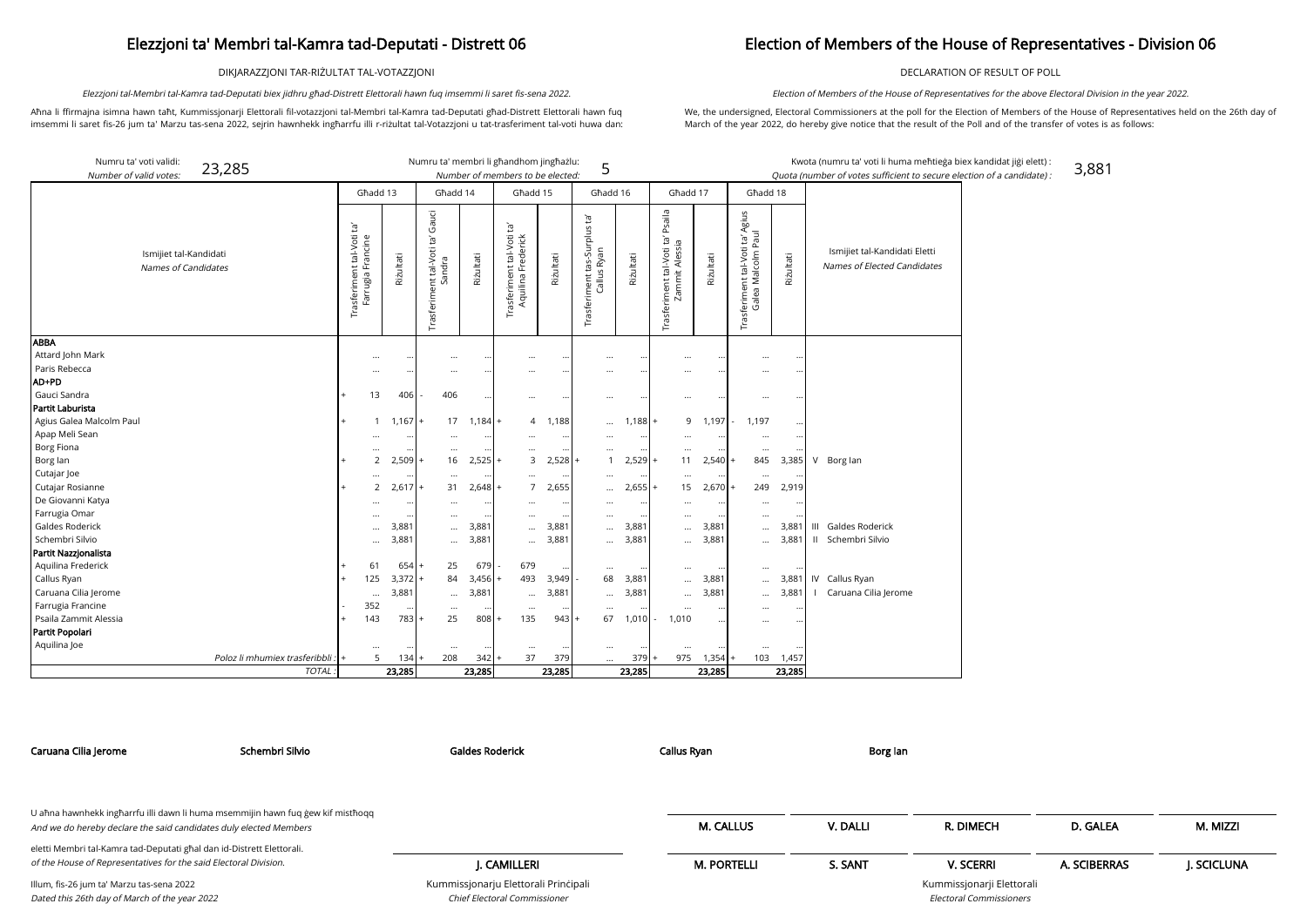DIKJARAZZJONI TAR-RIŻULTAT TAL-VOTAZZJONI

Aħna li ffirmajna isimna hawn taħt, Kummissjonarji Elettorali fil-votazzjoni tal-Membri tal-Kamra tad-Deputati għad-Distrett Elettorali hawn fuq imsemmi li saret fis-26 jum ta' Marzu tas-sena 2022, sejrin hawnhekk ingħarrfu illi r-riżultat tal-Votazzjoni u tat-trasferiment tal-voti huwa dan:

23,559 Numru ta' membri li għandhom jingħażlu: Kwota (numru ta' voti li huma meħtieġa biex kandidat jiġi elett) :

Elezzjoni tal-Membri tal-Kamra tad-Deputati biex jidhru għad-Distrett Elettorali hawn fuq imsemmi li saret fis-sena 2022.

## Election of Members of the House of Representatives - Division 07

DECLARATION OF RESULT OF POLL

We, the undersigned, Electoral Commissioners at the poll for the Election of Members of the House of Representatives held on the 26th day of March of the year 2022, do hereby give notice that the result of the Poll and of the transfer of votes is as follows:

Election of Members of the House of Representatives for the above Electoral Division in the year 2022.

ssjonarji Elettorali Electoral Commissioners

| Numru ta' voti validi<br>23,559<br>Number of valid votes. |           |                                          |               |                                                    | Numru ta' membri li għandhom jingħażlu:<br>Number of members to be elected: | 5                                                |                   |                                                             |           |                                                    |                         |                                                  | Kwota (numru ta' voti li huma meħtieġa biex kandidat jiġi elett) :<br>Quota (number of votes sufficient to secure election of a candidate) . |                                                              |           |                                                                             |           |                                                                          | 3,927     |                                                       |                   |                                                                   |           |
|-----------------------------------------------------------|-----------|------------------------------------------|---------------|----------------------------------------------------|-----------------------------------------------------------------------------|--------------------------------------------------|-------------------|-------------------------------------------------------------|-----------|----------------------------------------------------|-------------------------|--------------------------------------------------|----------------------------------------------------------------------------------------------------------------------------------------------|--------------------------------------------------------------|-----------|-----------------------------------------------------------------------------|-----------|--------------------------------------------------------------------------|-----------|-------------------------------------------------------|-------------------|-------------------------------------------------------------------|-----------|
|                                                           | Għadd 1   | Ghadd 2                                  |               | Ghadd 3                                            |                                                                             | Ghadd 4                                          |                   | Ghadd 5                                                     |           |                                                    | Ghadd 6                 |                                                  | Għadd 7                                                                                                                                      | Ghadd 8                                                      |           | Għadd 9                                                                     |           | Għadd 10                                                                 |           | Ghadd 11                                              |                   | Għadd 12                                                          |           |
| Ismijiet tal-Kandidati<br>Names of Candidates             | Voti      | Trasferiment tas-Surplus ta'<br>Borg lan | Rizultati     | Elmer<br>Ĕ,<br>nt tal-Voti 1<br>Simon<br>Trasferim | Riżultati                                                                   | Vella<br>Ĭa<br>nt tal-Voti<br>Fleur<br>Trasferim | Riżultati         | Attard<br>`ra<br>tal-Voti<br>Mark<br>John<br>ent<br>Trasfer | Rizultati | Grima<br>ē,<br>t tal-Voti 1<br>Chris<br>Trasferime | Rizultati               | ig,<br>Frasferiment tal-Voti t.<br>Collings Mark | Riżultati                                                                                                                                    | Mifsud<br>[Anthony]<br>ρŕ<br>tal-Voti<br>Anton<br>Trasferime | Rizultati | lereb<br>⋜<br>Ĭā,<br>tal-Voti<br>$\tilde{\mathsf{e}}$<br>idas<br>asferiment | Riżultati | Psaila<br>ē,<br>ā<br>ent tal-Voti t<br>ammit Alessia<br>Гā<br>Trasferime | Riżultati | Galea<br>Ĕ,<br>ent tal-Voti<br>Graziella<br>Trasferim | Riżultati         | Cassar<br>$\overline{c}$<br>int tal-Voti t<br>Ralph<br>Trasferime | Riżultati |
| <b>ABBA</b><br>Attard John Mark                           | 77        |                                          |               |                                                    |                                                                             |                                                  |                   |                                                             |           |                                                    |                         |                                                  |                                                                                                                                              |                                                              |           |                                                                             |           |                                                                          |           |                                                       |                   |                                                                   |           |
| Elmer Simon                                               | 22        |                                          | $78$  +<br>22 | 16<br>22                                           | 94                                                                          | $\ldots$                                         | 94                | 94                                                          |           |                                                    |                         |                                                  |                                                                                                                                              | $\cdots$                                                     |           |                                                                             |           |                                                                          |           |                                                       |                   |                                                                   |           |
| AD+PD                                                     |           | $\cdots$                                 |               |                                                    |                                                                             | $\cdots$                                         |                   | $\cdots$                                                    |           | $\cdots$                                           |                         |                                                  | $\cdots$                                                                                                                                     | $\cdots$                                                     |           |                                                                             |           | $\cdots$                                                                 |           |                                                       |                   |                                                                   |           |
| Cassar Ralph                                              | 510       | 2                                        | 512           |                                                    | 512                                                                         | $\overline{2}$                                   | 514               | 23                                                          | 537       |                                                    | 538                     |                                                  | 23<br>561                                                                                                                                    |                                                              | 562       |                                                                             | 563       |                                                                          | 563       | -5                                                    | 568               | 568                                                               |           |
| Partit Laburista                                          |           |                                          |               | $\cdots$                                           |                                                                             |                                                  |                   |                                                             |           |                                                    |                         |                                                  |                                                                                                                                              |                                                              |           |                                                                             |           | $\cdots$                                                                 |           |                                                       |                   |                                                                   |           |
| Agius Galea Malcolm Paul                                  | $1,479 +$ | 157                                      | 1,636         | $\cdots$                                           | 1,636                                                                       |                                                  | $7 \quad 1,643 +$ | $\overline{3}$                                              | 1,646     | 14                                                 | 1,660                   |                                                  | 2 1,662                                                                                                                                      | $\cdots$                                                     | 1,662     | $\mathbf{1}$                                                                | 1,663     |                                                                          | 1 1,664   |                                                       | $1 \quad 1,665$ + | 33                                                                | 1,698     |
| Borg lan                                                  | 5,025     | 1,098                                    | 3,927         | $\cdots$                                           | 3,927                                                                       | $\cdots$                                         | 3,927             | $\cdots$                                                    | 3,927     |                                                    | 3,927                   |                                                  | 3,927<br>$\cdots$                                                                                                                            |                                                              | 3,927     | $\ddotsc$                                                                   | 3,927     | $\cdots$                                                                 | 3,927     | $\ddotsc$                                             | 3,927             | $\cdots$                                                          | 3,927     |
| Bugeja Said Alicia                                        | 748       | 99                                       | 847           | $\cdots$                                           | 847                                                                         | $\overline{4}$                                   | 85'               | $\cdots$                                                    | 851       | 9                                                  | 860                     |                                                  | 860<br>$\cdots$                                                                                                                              | $\cdots$                                                     | 860       | 2                                                                           | 862       | $\overline{4}$                                                           | 866       | 3                                                     | 869               | 26                                                                | 895       |
| Cachia Naomi                                              | 614       | 105                                      | 719 <b>1</b>  | $\mathbf{1}$                                       | 720                                                                         | 11                                               | 731               | $\cdots$                                                    | 731       | 12                                                 | 743                     |                                                  | 744                                                                                                                                          | $\ddotsc$                                                    | 744       | $\cdots$                                                                    | 744       | $\cdots$                                                                 | 744       |                                                       | 744               | 16                                                                | 760       |
| Farrugia Aaron                                            | 1,215     | 122                                      | 1,337         | $\cdots$                                           | 1,337                                                                       | 3                                                | $1,340 +$         | $\overline{2}$                                              | 1,342     | 14                                                 | 1,356                   |                                                  | 2 1,358                                                                                                                                      |                                                              | 1,358     | $\cdots$                                                                    | 1,358     | $\cdots$                                                                 | 1,358     |                                                       | 1,359             | 16                                                                | 1,375     |
| Farrugia Portelli Julia                                   | 1,358     | 188                                      | 1,546         | $\cdots$                                           | 1,546                                                                       | $\overline{4}$                                   | $1,550 +$         | $\overline{1}$                                              | 1,551     | 22                                                 | 1,573                   |                                                  | 1,573<br>$\cdots$                                                                                                                            | $\cdots$                                                     | 1,573     | $\cdots$                                                                    | 1,573     | $\cdots$                                                                 | 1,573     | $\cdots$                                              | 1,573             | 23                                                                | 1,596     |
| Grima Chris                                               | 104       | 10                                       | 114           |                                                    | 114                                                                         | 5                                                | 119               | $\cdots$                                                    | 119       | 119                                                |                         |                                                  | $\cdots$                                                                                                                                     | $\ddotsc$                                                    |           |                                                                             |           | $\cdots$                                                                 |           |                                                       |                   | $\cdots$                                                          |           |
| Schembri Silvio                                           | 2,489     | 389                                      | 2,878         | $\overline{1}$                                     | 2,879                                                                       | 12                                               | $2,891 +$         | $\overline{4}$                                              | 2,895     | 38                                                 | 2,933                   |                                                  | $5$ 2,938                                                                                                                                    |                                                              | 2,939     | $\mathbf{1}$                                                                | 2,940     | $\cdots$                                                                 | 2,940     | 3                                                     | 2,943             | 16 <sup>1</sup>                                                   | 2,959     |
| Vella Fleur                                               | 52        | -3                                       | 55            | $\cdots$                                           | 55                                                                          | 55                                               |                   | $\cdots$                                                    |           |                                                    |                         |                                                  | $\cdots$                                                                                                                                     | $\cdots$                                                     |           |                                                                             |           | $\cdots$                                                                 |           |                                                       |                   |                                                                   |           |
| Partit Nazzjonalista                                      |           |                                          |               |                                                    |                                                                             |                                                  |                   |                                                             |           |                                                    |                         |                                                  |                                                                                                                                              |                                                              |           |                                                                             |           |                                                                          |           |                                                       |                   |                                                                   |           |
| Azzopardi Charles                                         | 1,114     | $\overline{2}$                           | 1,116         | $\cdots$                                           | 1,116                                                                       | $\cdots$                                         | $1,116$ +         | 5                                                           | 1,121     |                                                    | 1,121<br>$\cdots$       |                                                  | $11 \quad 1,132$                                                                                                                             | 31                                                           | 1,163     | 30                                                                          | 1,193     | 33                                                                       | 1,226     | 45                                                    | 1,271             | 26                                                                | 1,297     |
| Bartolo Ivan                                              | $615 +$   |                                          | 616           | $\cdots$                                           | 616                                                                         | $\cdots$                                         | 616               | $\cdots$                                                    | 616       | $\cdots$                                           | 616                     |                                                  | $\overline{2}$<br>$618$ +                                                                                                                    | 17                                                           | 635       | 11                                                                          | $646 +$   | 25                                                                       | 671       | 37                                                    | $708+$            | 19                                                                | 727       |
| Callus Ryan                                               | $1,181$ + |                                          | 1,182         |                                                    | 2 1,184                                                                     | $\cdots$                                         | 1,184 +           |                                                             | 1,185     | $\cdots$                                           | 1,185                   |                                                  | $1 \quad 1,186$                                                                                                                              | 8                                                            | 1,194     | 24                                                                          | $1,218$ + | 53                                                                       | 1,271     | 54                                                    | $1,325$ +         | 27                                                                | 1,352     |
| Cilia Rebekah                                             | $1,256$ + | 2                                        | 1,258         | $\cdots$                                           | 1,258                                                                       | $\mathbf{1}$                                     | $1,259$ +         |                                                             | 1,260     |                                                    | 1,260<br>$\cdots$       |                                                  | 2, 1, 262                                                                                                                                    | 20                                                           | 1,282     | 31                                                                          | 1,313     | 52                                                                       | 1,365     | 155                                                   | $1,520$ +         | 94                                                                | 1,614     |
| Delia Adrian                                              | 2,119     | 6                                        | 2,125         | $\cdots$                                           | 2,125                                                                       | $\cdots$                                         | $2,125$ +         | 3                                                           | 2,128     |                                                    | 2,131<br>$\overline{3}$ |                                                  | $11 \quad 2,142$                                                                                                                             | 24                                                           | 2,166     | 33                                                                          | 2,199     | 58                                                                       | 2,257     | 59                                                    | $2,316$ +         | 20                                                                | 2,336     |
| Galea Graziella                                           | 371       |                                          | 372           | $\cdots$                                           | 372                                                                         | $\mathbf{1}$                                     | $373 +$           | $\overline{2}$                                              | 375       | $\cdots$                                           | 375                     |                                                  | 376<br>$\mathbf{1}$                                                                                                                          | 11                                                           | 387       | 12                                                                          | 399       | 61                                                                       | 460       | 460                                                   |                   |                                                                   |           |
| Mifsud Anton [Anthony]                                    | 178       |                                          | 179           | $\cdots$                                           | 179                                                                         | $\cdots$                                         | $179 +$           |                                                             | 180       | $\cdots$                                           | 180                     |                                                  | 180<br>$\cdots$                                                                                                                              | 180                                                          |           | $\cdots$                                                                    |           | $\cdots$                                                                 |           | $\cdots$                                              |                   |                                                                   |           |
| Psaila Zammit Alessia                                     | 326       | $\cdots$                                 | 326           | $\cdots$                                           | 326                                                                         | $\cdots$                                         | $326 +$           |                                                             | 327       | $\cdots$                                           | 327                     |                                                  | 328                                                                                                                                          | 11                                                           | 339       | 18                                                                          | 357       | 357                                                                      |           | $\cdots$                                              |                   | $\cdots$                                                          |           |
| Vassallo Edwin                                            | 490       |                                          | 491           | $\cdots$                                           | 491                                                                         | $\cdots$                                         | $491 +$           | $\overline{2}$                                              | 493       | $\cdots$                                           | 493                     |                                                  | 502<br>9                                                                                                                                     | $\overline{7}$                                               | 509       | $\overline{4}$                                                              | $513 +$   | 36                                                                       | 549       | 50                                                    | 599               | $\overline{7}$                                                    | 606       |
| Vassallo lan                                              | $1,892 +$ | 6                                        | 1,898         | $\cdots$                                           | 1,898                                                                       | 3                                                | 1,901             | $\cdots$                                                    | 1,901     |                                                    | 1,902                   |                                                  | 5<br>1,907                                                                                                                                   | 37                                                           | 1,944     | 43                                                                          | $1,987 +$ | 30                                                                       | 2,017     | 42                                                    | $2,059$ +         | 34                                                                | 2,093     |
| Xuereb Josephine                                          | 212       | $\cdots$                                 | 212           | $\cdots$                                           | 212                                                                         | $\cdots$                                         | 212               | $\cdots$                                                    | 212       | $\cdots$                                           | $212 +$                 |                                                  | $\overline{2}$<br>$214 +$                                                                                                                    | 5                                                            | 219       | 219                                                                         | $\cdots$  | $\cdots$                                                                 | $\cdots$  | $\cdots$                                              | $\cdots$          | $\cdots$                                                          |           |

Kummissjonarju Elettorali Prinċipali Chief Electoral Commissioner

| Schembri Silvio<br>Borg lan                                                                                                                          | Farrugia Portelli Julia              | Delia Adrian       |          | Callus Ryan               |              |            |
|------------------------------------------------------------------------------------------------------------------------------------------------------|--------------------------------------|--------------------|----------|---------------------------|--------------|------------|
|                                                                                                                                                      |                                      |                    |          |                           |              |            |
| U aħna hawnhekk ingħarrfu illi dawn li huma msemmijin hawn fuq ġew kif mistħoqq<br>And we do hereby declare the said candidates duly elected Members |                                      | <b>M. CALLUS</b>   | V. DALLI | R. DIMECH                 | D. GALEA     | M. MIZZI   |
| eletti Membri tal-Kamra tad-Deputati għal dan id-Distrett Elettorali.<br>of the House of Representatives for the said Electoral Division.            | I. CAMILLERI                         | <b>M. PORTELLI</b> | S. SANT  | <b>V. SCERRI</b>          | A. SCIBERRAS | I. SCICLUN |
| Illum, fis-26 jum ta' Marzu tas-sena 2022                                                                                                            | Kummissjonarju Elettorali Principali |                    |          | Kummissjonarji Elettorali |              |            |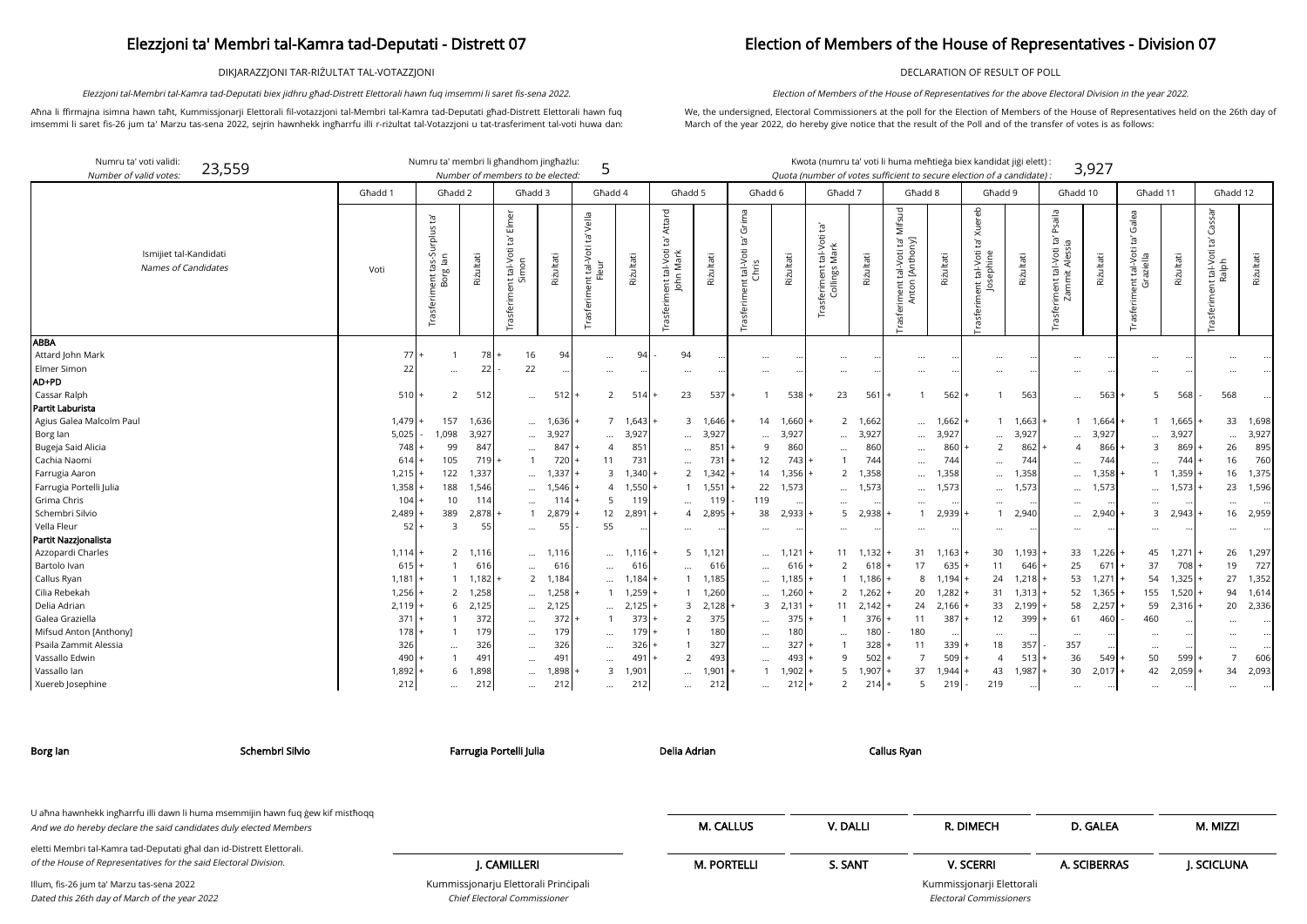DIKJARAZZJONI TAR-RIŻULTAT TAL-VOTAZZJONI

Aħna li ffirmajna isimna hawn taħt, Kummissjonarji Elettorali fil-votazzjoni tal-Membri tal-Kamra tad-Deputati għad-Distrett Elettorali hawn fuq imsemmi li saret fis-26 jum ta' Marzu tas-sena 2022, sejrin hawnhekk ingħarrfu illi r-riżultat tal-Votazzjoni u tat-trasferiment tal-voti huwa dan:

Elezzjoni tal-Membri tal-Kamra tad-Deputati biex jidhru għad-Distrett Elettorali hawn fuq imsemmi li saret fis-sena 2022.

## Election of Members of the House of Representatives - Division 07

DECLARATION OF RESULT OF POLL

We, the undersigned, Electoral Commissioners at the poll for the Election of Members of the House of Representatives held on the 26th day of March of the year 2022, do hereby give notice that the result of the Poll and of the transfer of votes is as follows:

Election of Members of the House of Representatives for the above Electoral Division in the year 2022.

| Numru ta' voti validi:<br>23,559<br>Number of valid votes: |         | Numru ta' membri li għandhom jingħażlu:<br>Number of members to be elected: |                 |                            |                             |               |                                   |        |                              |                 | Kwota (numru ta' voti li huma meħtieġa biex kandidat jiġi elett) :<br>Quota (number of votes sufficient to secure election of a candidate): |        |                                              |        |                                   |               |                                                   | 3,927     |                                            |              |                      |           |
|------------------------------------------------------------|---------|-----------------------------------------------------------------------------|-----------------|----------------------------|-----------------------------|---------------|-----------------------------------|--------|------------------------------|-----------------|---------------------------------------------------------------------------------------------------------------------------------------------|--------|----------------------------------------------|--------|-----------------------------------|---------------|---------------------------------------------------|-----------|--------------------------------------------|--------------|----------------------|-----------|
|                                                            | Għadd 1 | Ghadd 2                                                                     |                 | Għadd 3                    | Għadd 4                     |               | Ghadd 5                           |        | Għadd 6                      |                 | Għadd 7                                                                                                                                     |        | Għadd 8                                      |        | Għadd 9                           |               | Għadd 10                                          |           | Għadd 11                                   |              | Għadd 12             |           |
| Ismijiet tal-Kandidati<br><b>Names of Candidates</b>       | Voti    | ņ<br>cas-S<br>g<br>lan<br>10<br><b>bo</b><br>$rac{1}{2}$<br>$\ddot{\alpha}$ | it tal-<br>Simo | Φ<br>$\frac{1}{2}$<br>Rizi | $\frac{1}{5}$ $\frac{1}{5}$ | Itati<br>Riżu | ਨ<br>al-Voti<br>Mark<br>듦 등<br>G) | tati   | ä<br>$t$ al-V $\overline{v}$ | Ħ<br>£,<br>Rizt | 冲击<br>$\circ$<br>āκ<br>$\frac{1}{2}$<br>eriment<br>Collings                                                                                 | Φ      | $\sum$<br>÷.<br>$\overline{a}$<br>_≤<br>តូ ខ | Þ      | tal-Voti<br>ephine<br>$E_{\rm s}$ | Itati<br>Riżu | თ ღ<br>tal-Voti<br>iit Alessi<br>$E \overline{N}$ | āťi<br>٠N | $rac{5}{2}$<br>$\overline{N}$<br>요<br>ים ⊃ | ltati<br>Riz | öti<br>ndler<br>Meta | Riżultati |
| Partit Popolari                                            |         |                                                                             |                 |                            |                             |               |                                   |        |                              |                 |                                                                                                                                             |        |                                              |        |                                   |               |                                                   |           |                                            |              |                      |           |
| Collings Mark                                              | $112$ + |                                                                             | 113             | 1131<br>$\cdots$           | $\cdots$                    | 113           | 10                                | 123    | $\cdots$                     | 123             | 123                                                                                                                                         |        |                                              |        |                                   |               |                                                   |           |                                            |              |                      |           |
| Poloz li mhumiex trasferibbli.                             |         | $\cdots$                                                                    |                 |                            |                             |               | 35                                | $39$ . |                              | $44 +$          | 45                                                                                                                                          | 89 I   |                                              | $96+$  | 8                                 | $104$ +       |                                                   | $108 +$   |                                            | 113          | 211                  | 324       |
| <b>TOTAL</b>                                               | 23,559  | 23,559                                                                      |                 | 23,559                     |                             | 23,559        |                                   | 23,559 |                              | 23,559          |                                                                                                                                             | 23,559 |                                              | 23,559 |                                   | 23,559        |                                                   | 23,559    |                                            | 23,559       |                      | 23,559    |

| Borg lan                                                                                                                                             | Schembri Silvio | Farrugia Portelli Julia                                              | Delia Adrian       | Callus Ryan |                                                             |              |            |
|------------------------------------------------------------------------------------------------------------------------------------------------------|-----------------|----------------------------------------------------------------------|--------------------|-------------|-------------------------------------------------------------|--------------|------------|
| U aħna hawnhekk ingħarrfu illi dawn li huma msemmijin hawn fuq ġew kif mistħoqq<br>And we do hereby declare the said candidates duly elected Members |                 |                                                                      | <b>M. CALLUS</b>   | V. DALLI    | R. DIMECH                                                   | D. GALEA     | M. MIZZI   |
| eletti Membri tal-Kamra tad-Deputati għal dan id-Distrett Elettorali.<br>of the House of Representatives for the said Electoral Division.            |                 | J. CAMILLERI                                                         | <b>M. PORTELLI</b> | S. SANT     | <b>V. SCERRI</b>                                            | A. SCIBERRAS | J. SCICLUN |
| Illum, fis-26 jum ta' Marzu tas-sena 2022<br>Dated this 26th day of March of the year 2022                                                           |                 | Kummissjonarju Elettorali Principali<br>Chief Electoral Commissioner |                    |             | Kummissjonarji Elettorali<br><b>Electoral Commissioners</b> |              |            |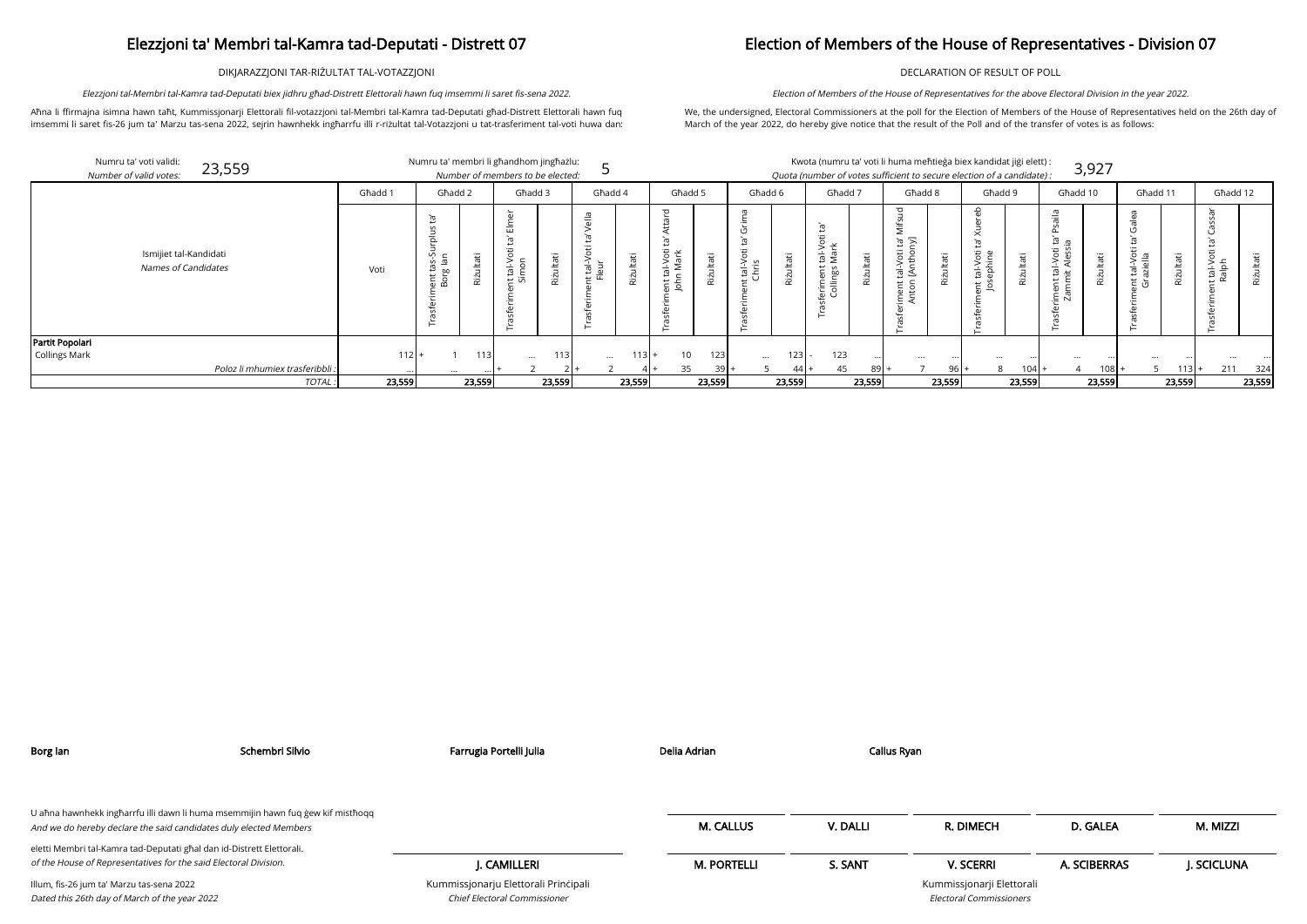DIKJARAZZJONI TAR-RIŻULTAT TAL-VOTAZZJONI

Aħna li ffirmajna isimna hawn taħt, Kummissjonarji Elettorali fil-votazzjoni tal-Membri tal-Kamra tad-Deputati għad-Distrett Elettorali hawn fuq imsemmi li saret fis-26 jum ta' Marzu tas-sena 2022, sejrin hawnhekk ingħarrfu illi r-riżultat tal-Votazzjoni u tat-trasferiment tal-voti huwa dan:

Elezzjoni tal-Membri tal-Kamra tad-Deputati biex jidhru għad-Distrett Elettorali hawn fuq imsemmi li saret fis-sena 2022.

| Numru ta' voti validi:<br>23,559<br>Number of valid votes: |                                                                 |                      | Numru ta' membri li għandhom jingħażlu:         |                     | Number of members to be elected:                   |                   | 5                                                                   |               |                                                             |                 |                                                              |                     | Kwota (numru ta' voti li huma meħtieġa biex kandidat jiġi elett) :<br>Quota (number of votes sufficient to secure election of a candidate) : |           |                                                |           |                                                                             |           |                                                                      | 3,927     |                                                              |
|------------------------------------------------------------|-----------------------------------------------------------------|----------------------|-------------------------------------------------|---------------------|----------------------------------------------------|-------------------|---------------------------------------------------------------------|---------------|-------------------------------------------------------------|-----------------|--------------------------------------------------------------|---------------------|----------------------------------------------------------------------------------------------------------------------------------------------|-----------|------------------------------------------------|-----------|-----------------------------------------------------------------------------|-----------|----------------------------------------------------------------------|-----------|--------------------------------------------------------------|
|                                                            |                                                                 | Għadd 13             | Għadd 14                                        |                     | Ghadd 15                                           |                   | Għadd 16                                                            |               | Għadd 17                                                    |                 | Għadd 18                                                     |                     | Għadd 19                                                                                                                                     |           | Ghadd 20                                       |           | Ghadd 21                                                                    |           | Għadd 22                                                             |           |                                                              |
| Ismijiet tal-Kandidati<br><b>Names of Candidates</b>       | 可<br>tal-Voti<br>Edwin<br>Trasferiment<br>$\stackrel{\circ}{=}$ | Rizultati            | Cachia<br>É<br>nt tal-Voti<br>Naomi<br>$\sharp$ | Riżultati           | Ĭā,<br>$tal-Voti$<br>Ivan<br>ment<br>artolo<br>ഥറ് | Riżultati         | Bugeja<br>Ĭgʻ<br>nent tal-Voti 1<br>Said Alicia<br><b>Trasferim</b> | Riżultati     | ĮP.<br>tal-Voti<br>Charles<br>Trasferiment t<br>Azzopardi ( | Riżultati       | $\tilde{E}$<br>tal-Voti<br>Aaron<br>Trasferiment<br>Farrugia | Riżultati           | Ĕ,<br>S<br>onns-s<br>Silvio<br>feriment tas<br>Schembri :<br>rasfi                                                                           | Riżultati | Cilia<br>Ğ<br>Trasferiment tal-Voti<br>Rebekah | Riżultati | Agius<br>i ta' A<br>Paul<br>nt tal-Voti<br>Malcolm F<br>sferimer<br>Galea l | Riżultati | ρſ,<br>riment tas-Surplus t<br>rugia Portelli Julia<br>sferi<br>Farr | Riżultati | Ismijiet tal-Kandidati Eletti<br>Names of Elected Candidates |
| <b>ABBA</b>                                                |                                                                 |                      |                                                 |                     |                                                    |                   |                                                                     |               |                                                             |                 |                                                              |                     |                                                                                                                                              |           |                                                |           |                                                                             |           |                                                                      |           |                                                              |
| Attard John Mark                                           |                                                                 |                      |                                                 |                     |                                                    |                   |                                                                     |               |                                                             |                 |                                                              |                     |                                                                                                                                              |           |                                                |           |                                                                             |           |                                                                      |           |                                                              |
| Elmer Simon                                                |                                                                 | $\cdots$             | $\cdots$                                        |                     | $\cdots$                                           |                   | $\cdots$                                                            | $\cdots$      | $\cdots$                                                    |                 |                                                              | $\ddotsc$           | $\cdots$                                                                                                                                     |           | $\cdots$                                       |           | $\cdots$                                                                    |           |                                                                      |           |                                                              |
| <b>AD+PD</b>                                               |                                                                 |                      |                                                 |                     |                                                    |                   |                                                                     |               |                                                             |                 |                                                              |                     |                                                                                                                                              |           |                                                |           |                                                                             |           |                                                                      |           |                                                              |
| Cassar Ralph                                               |                                                                 |                      | $\cdots$                                        |                     | $\cdots$                                           |                   | $\cdots$                                                            |               | $\cdots$                                                    |                 |                                                              |                     | $\cdots$                                                                                                                                     |           | $\cdots$                                       |           |                                                                             |           |                                                                      |           |                                                              |
| Partit Laburista                                           |                                                                 |                      |                                                 |                     |                                                    |                   |                                                                     |               |                                                             |                 |                                                              |                     |                                                                                                                                              |           |                                                |           |                                                                             |           |                                                                      |           |                                                              |
| Agius Galea Malcolm Paul                                   |                                                                 | 1.700<br>2           |                                                 | $122 \quad 1,822$ + |                                                    | $3 \t1,825 +$     |                                                                     | $192$ 2,017 + |                                                             | $5 \quad 2,022$ |                                                              | $391 \quad 2,413$ + | 87                                                                                                                                           | $2,500 +$ | 18                                             | 2,518     | 2,518                                                                       |           | $\cdots$                                                             |           |                                                              |
| Borg lan                                                   |                                                                 | 3,927                | $\cdots$                                        | 3,927               | $\cdots$                                           | 3,927             | $\cdots$                                                            | 3,927         | $\cdots$                                                    | 3,927           | $\cdots$                                                     | 3,927               | $\cdots$                                                                                                                                     | 3,927     | $\cdots$                                       | 3,927     | $\cdots$                                                                    | 3,927     | $\cdots$                                                             | 3,927     | I Borglan                                                    |
| Bugeja Said Alicia                                         |                                                                 | 901                  | 138                                             | $1,039$ +           |                                                    | 7 1,046           | 1,046                                                               |               | $\cdots$                                                    |                 |                                                              |                     |                                                                                                                                              |           | $\ddotsc$                                      |           |                                                                             |           |                                                                      |           |                                                              |
| Cachia Naomi                                               |                                                                 | 763                  | 763                                             | $\cdot \cdot$       |                                                    |                   | $\cdots$                                                            |               | $\cdots$                                                    | $\cdots$        | $\cdots$                                                     | $\cdots$            |                                                                                                                                              |           | $\cdots$                                       |           | $\cdots$                                                                    | $\cdots$  | $\cdots$                                                             |           |                                                              |
| Farrugia Aaron                                             |                                                                 | 1,377                | 84                                              | 1,461               |                                                    | $1 \quad 1,462$   | 137                                                                 | 1,599         | 4                                                           | 1,603           | 1,603                                                        |                     | $\cdots$                                                                                                                                     |           | $\cdots$                                       | $\cdots$  | $\cdots$                                                                    | $\cdots$  | $\cdots$                                                             |           |                                                              |
| Farrugia Portelli Julia                                    |                                                                 | 1,596<br>            | 230                                             | $1,826$ +           |                                                    | $1 \quad 1,827 +$ | 258                                                                 | 2,085         | 8                                                           | 2,093           | 423                                                          | 2,516               | 123                                                                                                                                          | 2,639     | 40                                             | $2,679$ + | 2,270                                                                       | 4,949     | 1,022                                                                |           | 3,927 III Farrugia Portelli Julia                            |
| Grima Chris                                                |                                                                 |                      | $\cdots$                                        | $\cdots$            | $\cdots$                                           |                   | $\cdots$                                                            | $\cdots$      | $\cdots$                                                    | $\cdots$        | $\cdots$                                                     | $\cdots$            | $\cdots$                                                                                                                                     |           | $\cdots$                                       | $\cdots$  | $\cdots$                                                                    | $\cdots$  | $\cdots$                                                             |           |                                                              |
| Schembri Silvio                                            |                                                                 | 2,962<br>3           | 150                                             | $3,112$ +           |                                                    | $2 \quad 3,114$ + | 324                                                                 | 3,438         | 16                                                          | 3,454           | 685                                                          | 4,139               | 212                                                                                                                                          | 3,927     | $\cdots$                                       | 3,927     | $\cdots$                                                                    | 3,927     |                                                                      |           | 3,927 II Schembri Silvio                                     |
| Vella Fleur                                                |                                                                 |                      | $\cdots$                                        | $\cdot \cdot$       | $\cdots$                                           |                   | $\cdots$                                                            | $\cdots$      | $\cdots$                                                    |                 |                                                              |                     |                                                                                                                                              |           | $\cdots$                                       |           |                                                                             | $\cdots$  | $\cdots$                                                             |           |                                                              |
| Partit Nazzjonalista                                       |                                                                 |                      |                                                 |                     |                                                    |                   |                                                                     |               |                                                             |                 |                                                              |                     |                                                                                                                                              |           |                                                |           |                                                                             |           |                                                                      |           |                                                              |
| Azzopardi Charles                                          | 113                                                             | 1.410                |                                                 | $3 \quad 1,413$  +  | 165                                                | $1,578 +$         |                                                                     | 10 1,588      | 1,588                                                       |                 |                                                              | $\cdots$            |                                                                                                                                              |           | $\cdots$                                       |           |                                                                             | $\cdots$  |                                                                      |           |                                                              |
| Bartolo Ivan                                               | 89                                                              | 816                  |                                                 | 817                 | 817                                                |                   |                                                                     |               | $\cdots$                                                    | $\cdots$        | $\cdots$                                                     | $\ddotsc$           | $\cdots$                                                                                                                                     |           | $\cdots$                                       | $\cdots$  | $\cdots$                                                                    |           |                                                                      |           |                                                              |
| Callus Ryan                                                |                                                                 | 68<br>1,420          | $\cdots$                                        | 1,420               | 220                                                | $1,640 +$         |                                                                     | 5 1,645       | 635                                                         | $2,280$ +       |                                                              | 3, 2,283            | $\overline{1}$                                                                                                                               | 2,284     | 895                                            | $3,179$ + |                                                                             | 15 3,194  |                                                                      | 5, 3, 199 | V Callus Ryan                                                |
| Cilia Rebekah                                              | 60                                                              | 1.674                |                                                 | $5 \quad 1,679$     | 149                                                | $1,828$ +         |                                                                     | 22 1,850      | 215                                                         | $2,065$ -       |                                                              | 13 2,078            | $\cdots$                                                                                                                                     | 2,078     | 2,078                                          |           |                                                                             | $\cdots$  |                                                                      |           |                                                              |
| Delia Adrian                                               | 118                                                             | 2,454                | $\overline{4}$                                  | 2,458               | 131                                                | $2,589 +$         |                                                                     | 8 2,597       | 288                                                         | 2,885           |                                                              | 16 2,901            | $\overline{1}$                                                                                                                               | 2,902     | 481                                            | $3,383+$  | 23                                                                          | 3,406     | 9                                                                    |           | 3,415 IV Delia Adrian                                        |
| Galea Graziella                                            |                                                                 |                      |                                                 |                     |                                                    |                   |                                                                     |               |                                                             |                 |                                                              | $\cdots$            |                                                                                                                                              |           |                                                |           |                                                                             | $\ddotsc$ |                                                                      |           |                                                              |
| Mifsud Anton [Anthony]                                     |                                                                 | $\cdots$             | $\cdots$                                        | $\cdot \cdot$       | $\cdots$                                           |                   |                                                                     | $\cdots$      | $\cdots$                                                    |                 | $\cdots$                                                     | $\cdots$            | $\cdots$                                                                                                                                     |           | $\cdots$                                       | $\cdots$  | $\cdots$                                                                    | $\cdots$  |                                                                      |           |                                                              |
| Psaila Zammit Alessia                                      |                                                                 |                      | $\ddotsc$                                       | $\cdot \cdot$       | $\cdots$                                           |                   |                                                                     | $\cdots$      | $\cdots$                                                    |                 |                                                              |                     | $\cdots$                                                                                                                                     |           | $\cdots$                                       |           |                                                                             | $\ddotsc$ |                                                                      |           |                                                              |
| Vassallo Edwin                                             | 606                                                             |                      | $\cdots$                                        | $\cdot \cdot$       |                                                    |                   |                                                                     |               | $\cdots$                                                    | $\cdots$        |                                                              | $\cdots$            |                                                                                                                                              |           | $\cdots$                                       | $\cdots$  | $\cdots$                                                                    | $\ddotsc$ |                                                                      |           |                                                              |
| Vassallo lan                                               | 119                                                             | 2,212                | 5 <sup>5</sup>                                  | $2,217$ +           | 101                                                | $2,318$ +         | 14                                                                  | 2,332         | 369                                                         | $2,701$ +       |                                                              | 14 2,715            | $\cdots$                                                                                                                                     | 2,715     | 452                                            | $3,167$ + | 13                                                                          | 3,180     |                                                                      | 10 3,190  |                                                              |
| Xuereb Josephine                                           |                                                                 | $\cdots$<br>$\cdots$ | $\ldots$                                        | $\cdots$            | $\cdots$                                           | $\cdots$          | $\cdots$                                                            | $\cdots$      | $\cdots$                                                    | ┄               | $\cdots$                                                     | $\cdots$            | $\cdots$                                                                                                                                     | $\cdots$  | $\cdots$                                       | $\cdots$  | $\cdots$                                                                    | $\cdots$  | $\cdots$                                                             |           |                                                              |

### Election of Members of the House of Representatives - Division 07

DECLARATION OF RESULT OF POLL

We, the undersigned, Electoral Commissioners at the poll for the Election of Members of the House of Representatives held on the 26th day of March of the year 2022, do hereby give notice that the result of the Poll and of the transfer of votes is as follows:

Election of Members of the House of Representatives for the above Electoral Division in the year 2022.

| Numru ta' voti validi:<br>23,559<br>Number of valid votes: |                                                         |               | Numru ta' membri li għandhom jingħażlu:                          |                 | Number of members to be elected:                    |           | 5                                                           |           |                                                                       |                 |                                                             |               |                                                                |                 |                                                       |            | Kwota (numru ta' voti li huma meħtieġa biex kandidat jiġi elett) :<br>Quota (number of votes sufficient to secure election of a candidate): |           |                                                                                 | 3,927     |                                               |
|------------------------------------------------------------|---------------------------------------------------------|---------------|------------------------------------------------------------------|-----------------|-----------------------------------------------------|-----------|-------------------------------------------------------------|-----------|-----------------------------------------------------------------------|-----------------|-------------------------------------------------------------|---------------|----------------------------------------------------------------|-----------------|-------------------------------------------------------|------------|---------------------------------------------------------------------------------------------------------------------------------------------|-----------|---------------------------------------------------------------------------------|-----------|-----------------------------------------------|
|                                                            |                                                         | Għadd 13      | Għadd 14                                                         |                 | Ghadd 15                                            |           | Għadd 16                                                    |           | Għadd 17                                                              |                 | Għadd 18                                                    |               | Għadd 19                                                       |                 | Għadd 20                                              |            | Għadd 21                                                                                                                                    |           | Għadd 22                                                                        |           |                                               |
| Ismijiet tal-Kandidati<br>Names of Candidates              | Ìā<br>tal-Voti<br>Edwin<br>Trasferiment t<br>Vassallo E | Riżultati     | Cachia<br>`g<br>it tal-Voti<br>Naomi<br>$\overline{t}$<br>rasfer | Rizultati       | tal-Voti ta'<br>Ivan<br>Trasferiment t<br>Bartolo l | Riżultati | Bugeja<br>Ġ<br>tal-Voti<br>Alicia<br>Said<br>ent<br>asferim | Riżultati | $\tilde{E}$<br>tal-Voti t<br>Charles<br>Trasferiment t<br>Azzopardi ( | Riżultati       | $\tilde{E}$<br>tal-Voti<br>Aaron<br>rasferiment<br>Farrugia | Riżultati     | $\tilde{E}$<br>urplus<br>onliS-s<br>eriment tas-<br>Schembri S | Riżultati       | Cilia<br>Ğ<br>ient tal-Voti t<br>Rebekah<br>Trasferin | Riżultati  | Agius<br>$\frac{1}{2}$ Tay $\frac{A}{D}$<br>nt tal-Voti<br>Malcolm P<br>ea<br>Tea<br>rasferime<br>Galea                                     | Riżultati | $\tilde{\Xi}$<br>nt tas-Surplus t<br>Portelli Julia<br>Trasferiment<br>Farrugia | Riżultati | Ismijiet tal-Kandidat<br>Names of Elected Can |
| <b>ABBA</b>                                                |                                                         |               |                                                                  |                 |                                                     |           |                                                             |           |                                                                       |                 |                                                             |               |                                                                |                 |                                                       |            |                                                                                                                                             |           |                                                                                 |           |                                               |
| Attard John Mark                                           | $\cdots$                                                |               | $\cdots$                                                         |                 |                                                     |           |                                                             |           |                                                                       |                 |                                                             |               |                                                                |                 |                                                       |            | $\ddotsc$                                                                                                                                   |           | $\cdots$                                                                        |           |                                               |
| Elmer Simon                                                | $\cdots$                                                |               | $\cdots$                                                         |                 | $\cdots$                                            |           |                                                             |           | $\ddotsc$                                                             |                 | $\ddotsc$                                                   |               | $\cdots$                                                       | $\ddotsc$       | $\cdots$                                              |            | $\cdots$                                                                                                                                    |           | $\cdots$                                                                        |           |                                               |
| AD+PD                                                      |                                                         |               |                                                                  |                 |                                                     |           |                                                             |           |                                                                       |                 |                                                             |               |                                                                |                 |                                                       |            |                                                                                                                                             |           |                                                                                 |           |                                               |
| Cassar Ralph                                               | $\cdots$                                                |               | $\cdots$                                                         | $\ddotsc$       |                                                     |           |                                                             |           | $\ddotsc$                                                             |                 |                                                             |               | $\cdots$                                                       | $\ddotsc$       | $\cdots$                                              |            | $\ddotsc$                                                                                                                                   |           | $\cdots$                                                                        |           |                                               |
| Partit Laburista                                           |                                                         |               |                                                                  |                 |                                                     |           |                                                             |           |                                                                       |                 |                                                             |               |                                                                |                 |                                                       |            |                                                                                                                                             |           |                                                                                 |           |                                               |
| Agius Galea Malcolm Paul                                   |                                                         | 2<br>1,700    | 122                                                              | 1,822           | $\mathbf{3}$                                        | $1,825$ + | 192                                                         | $2,017$ + |                                                                       | $5 \quad 2,022$ | 391                                                         | 2,413         |                                                                | 87 2,500        |                                                       | $18$ 2,518 | 2,518                                                                                                                                       |           | $\ddots$                                                                        |           |                                               |
| Borg lan                                                   | $\ddotsc$                                               | 3,927         | $\cdots$                                                         | 3,927           | $\ddotsc$                                           | 3,927     | $\cdots$                                                    | 3,927     | $\cdots$                                                              | 3,927           | $\cdots$                                                    | 3,927         | $\cdots$                                                       | 3,927           |                                                       | 3,927      | $\ddotsc$                                                                                                                                   | 3,927     | $\cdots$                                                                        | 3,927     | Borg lan                                      |
| Bugeja Said Alicia                                         |                                                         | 6<br>901      | 138                                                              | 1,039           | $\overline{7}$                                      | 1,046     | 1.046                                                       |           | $\cdots$                                                              |                 |                                                             | $\ldots$      |                                                                |                 |                                                       |            | $\ddotsc$                                                                                                                                   |           | $\cdots$                                                                        |           |                                               |
| Cachia Naomi                                               |                                                         | 3<br>763      | 763                                                              | $\cdots$        | $\cdots$                                            |           | $\cdots$                                                    |           | $\cdots$                                                              |                 | $\cdots$                                                    | $\ldots$      | $\cdots$                                                       | $\cdots$        | $\cdots$                                              | $\cdots$   | $\cdots$                                                                                                                                    |           | $\cdots$                                                                        |           |                                               |
| Farrugia Aaron                                             |                                                         | 1,377<br>2    | 84                                                               | 1,461           |                                                     | 1,462     | 137                                                         | 1,599     | $\overline{4}$                                                        | 1,603           | 1,603                                                       | $\ldots$      | $\cdots$                                                       | $\cdots$        |                                                       |            | $\cdots$                                                                                                                                    |           | $\ddots$                                                                        |           |                                               |
| Farrugia Portelli Julia                                    | $\cdots$                                                | 1,596         | 230                                                              | 1,826           | $\mathbf{1}$                                        | 1,827     | 258                                                         | $2,085$ + | 8                                                                     | 2,093           | 423                                                         | 2,516         | 123                                                            | 2,639           | 40                                                    | 2,679      | 2,270                                                                                                                                       | 4,949     | 1,022                                                                           |           | 3,927 III Farrugia Portelli Julia             |
| Grima Chris                                                |                                                         |               |                                                                  |                 | $\cdots$                                            |           |                                                             |           | $\cdots$                                                              |                 | $\ddotsc$                                                   | $\cdot \cdot$ | $\cdots$                                                       | $\ddotsc$       | $\cdots$                                              |            | $\ddotsc$                                                                                                                                   |           |                                                                                 |           |                                               |
| Schembri Silvio                                            |                                                         | 3<br>2,962    | 150                                                              | 3,112           | $\overline{2}$                                      | 3,114     | 324                                                         | 3,438     | 16                                                                    | 3,454           | 685                                                         | 4,139         | 212                                                            | 3,927           |                                                       | 3,927      | $\cdots$                                                                                                                                    | 3,927     | $\ddotsc$                                                                       | 3,927     | II Schembri Silvio                            |
| Vella Fleur                                                | $\cdots$                                                |               |                                                                  |                 | $\cdots$                                            |           |                                                             |           | $\ddotsc$                                                             |                 |                                                             |               |                                                                |                 |                                                       |            |                                                                                                                                             |           | $\cdots$                                                                        |           |                                               |
| Partit Nazzjonalista                                       |                                                         |               |                                                                  |                 |                                                     |           |                                                             |           |                                                                       |                 |                                                             |               |                                                                |                 |                                                       |            |                                                                                                                                             |           |                                                                                 |           |                                               |
| Azzopardi Charles                                          | 113                                                     | 1,410         |                                                                  | $3 \quad 1,413$ | 165                                                 | $1,578$ + | 10 <sup>1</sup>                                             | 1,588     | 1,588                                                                 |                 | $\cdots$                                                    | $\cdot \cdot$ | $\cdots$                                                       | $\ddotsc$       | $\cdots$                                              |            | $\cdots$                                                                                                                                    |           | $\cdots$                                                                        |           |                                               |
| Bartolo Ivan                                               | 89                                                      | 816           | $\overline{1}$                                                   | 817             | 817                                                 |           |                                                             |           |                                                                       |                 | $\cdots$                                                    | $\ldots$      | $\cdots$                                                       | $\cdots$        |                                                       |            |                                                                                                                                             |           | $\cdots$                                                                        |           |                                               |
| Callus Ryan                                                | 68                                                      | 1,420         |                                                                  | 1,420           | 220                                                 | $1,640 +$ | 5                                                           | 1,645     | 635                                                                   | $2,280+$        | $\mathbf{3}$                                                | 2,283         |                                                                | $1 \quad 2,284$ | 895                                                   | 3,179      | 15                                                                                                                                          | $3,194$ + | 5                                                                               |           | 3,199 V Callus Ryan                           |
| Cilia Rebekah                                              | 60                                                      | 1,674         | 5 <sup>1</sup>                                                   | 1,679           | 149                                                 | $1,828 +$ | 22                                                          | 1,850     | 215                                                                   | $2,065$ +       | 13                                                          | 2,078         |                                                                | $\dots$ 2,078   | 2,078                                                 |            | $\cdots$                                                                                                                                    |           |                                                                                 |           |                                               |
| Delia Adrian                                               | 118                                                     | 2,454         | $\overline{4}$                                                   | 2,458           | 131                                                 | $2,589$ + | 8                                                           | $2,597 +$ | 288                                                                   | 2,885           |                                                             | 16 2,901      |                                                                | 1 2,902         | 481                                                   | 3,383      | 23                                                                                                                                          | $3,406 +$ | $\mathsf{q}$                                                                    |           | 3,415 IV Delia Adrian                         |
| Galea Graziella                                            |                                                         |               |                                                                  |                 |                                                     |           |                                                             |           |                                                                       |                 |                                                             |               |                                                                |                 |                                                       |            |                                                                                                                                             |           |                                                                                 |           |                                               |
| Mifsud Anton [Anthony]                                     | $\ddotsc$                                               |               |                                                                  | $\cdots$        | $\cdots$                                            |           |                                                             |           | $\ddotsc$                                                             |                 | $\ddotsc$                                                   | $\ldots$      | $\cdots$                                                       | $\ddotsc$       |                                                       |            |                                                                                                                                             |           |                                                                                 |           |                                               |
| Psaila Zammit Alessia                                      | $\cdots$                                                | $\cdot \cdot$ | $\cdots$                                                         | $\cdots$        | $\cdots$                                            |           | $\cdots$                                                    |           | $\cdots$                                                              |                 | $\cdots$                                                    | $\cdot \cdot$ | $\cdots$                                                       | $\cdots$        | $\cdots$                                              |            | $\cdots$                                                                                                                                    |           | $\cdots$                                                                        |           |                                               |
| Vassallo Edwin                                             | 606                                                     | $\cdots$      | $\cdots$                                                         | $\cdots$        | $\cdots$                                            |           | $\cdots$                                                    |           | $\ddots$                                                              |                 | $\cdots$                                                    | $\ldots$      | $\cdots$                                                       | $\cdots$        |                                                       |            | $\cdots$                                                                                                                                    |           | $\cdots$                                                                        |           |                                               |
|                                                            |                                                         |               |                                                                  |                 |                                                     |           |                                                             |           |                                                                       |                 |                                                             |               |                                                                |                 |                                                       |            |                                                                                                                                             |           |                                                                                 |           |                                               |

Borg Ian Shuman Schembri Silvio New Schembri Silvio Real Delia Portelli Julia New Delia Adrian Delia Adrian Callus Ryan

rji Elettorali Electoral Commissioners

Chief Electoral Commissioner

| U ahna hawnhekk ingharrfu illi dawn li huma msemmijin hawn fuq gew kif misthoqq<br>And we do hereby declare the said candidates duly elected Members |                                      | M. CALLUS          | V. DALLI | R. DIMECH                 | D. GALEA     | M. MIZZI   |
|------------------------------------------------------------------------------------------------------------------------------------------------------|--------------------------------------|--------------------|----------|---------------------------|--------------|------------|
| eletti Membri tal-Kamra tad-Deputati għal dan id-Distrett Elettorali.                                                                                |                                      |                    |          |                           |              |            |
| of the House of Representatives for the said Electoral Division.                                                                                     | I. CAMILLERI                         | <b>M. PORTELLI</b> | S. SANT  | <b>V. SCERRI</b>          | A. SCIBERRAS | I. SCICLUN |
| Illum, fis-26 jum ta' Marzu tas-sena 2022                                                                                                            | Kummissjonarju Elettorali Principali |                    |          | Kummissjonarji Elettorali |              |            |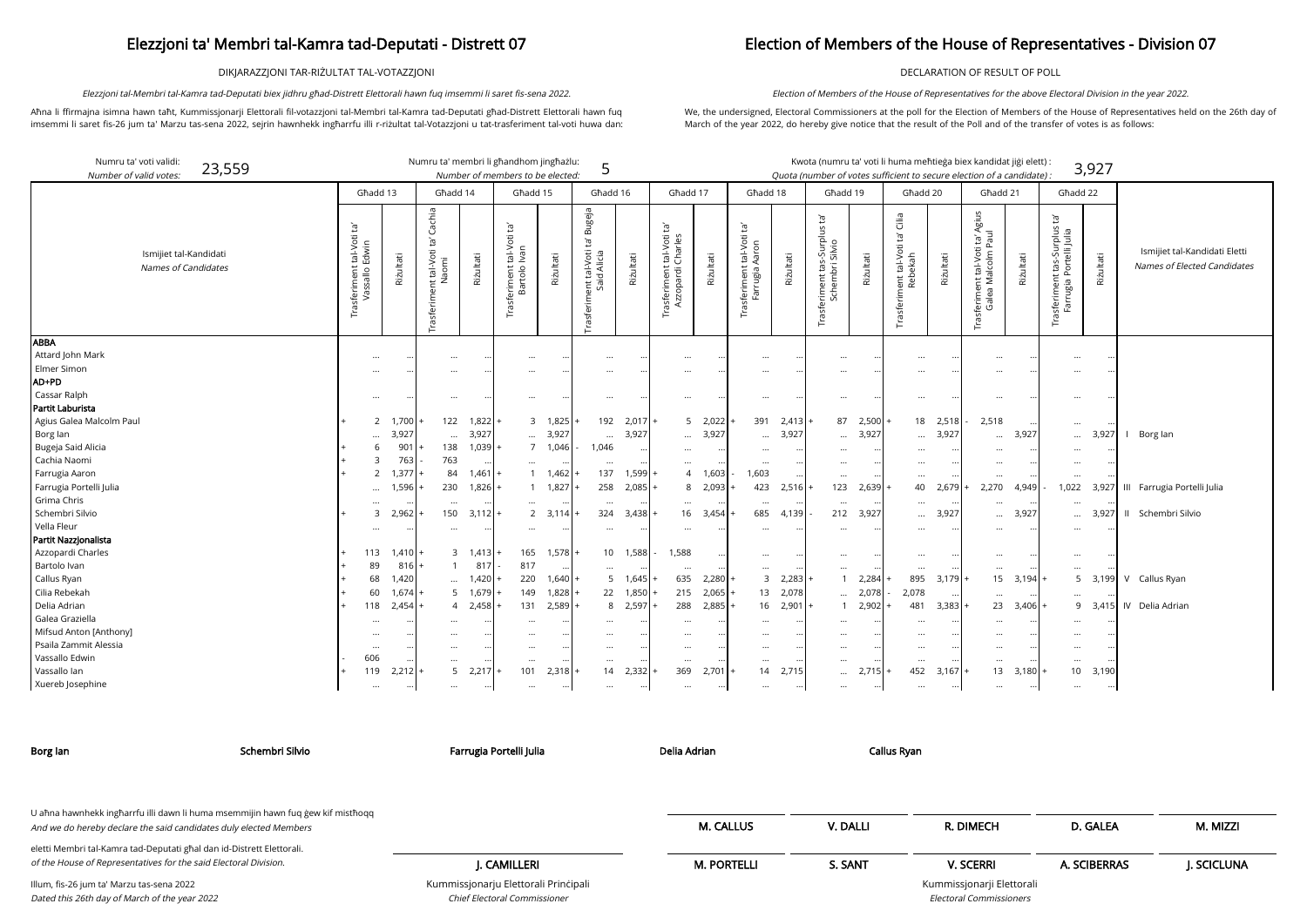DIKJARAZZJONI TAR-RIŻULTAT TAL-VOTAZZJONI

Aħna li ffirmajna isimna hawn taħt, Kummissjonarji Elettorali fil-votazzjoni tal-Membri tal-Kamra tad-Deputati għad-Distrett Elettorali hawn fuq imsemmi li saret fis-26 jum ta' Marzu tas-sena 2022, sejrin hawnhekk ingħarrfu illi r-riżultat tal-Votazzjoni u tat-trasferiment tal-voti huwa dan:

Elezzjoni tal-Membri tal-Kamra tad-Deputati biex jidhru għad-Distrett Elettorali hawn fuq imsemmi li saret fis-sena 2022.

## Election of Members of the House of Representatives - Division 07

DECLARATION OF RESULT OF POLL

We, the undersigned, Electoral Commissioners at the poll for the Election of Members of the House of Representatives held on the 26th day of March of the year 2022, do hereby give notice that the result of the Poll and of the transfer of votes is as follows:

Election of Members of the House of Representatives for the above Electoral Division in the year 2022.

| Numru ta' voti validi:<br>23,559<br>Number of valid votes: |                                                                                   |               | Numru ta' membri li għandhom jingħażlu: |                    | Number of members to be elected:                   |           |                                                          |           |                                                                |                                  |                                                              |           |                                                 |                     | Kwota (numru ta' voti li huma meħtieġa biex kandidat jiġi elett) :<br>Quota (number of votes sufficient to secure election of a candidate): |           |                                                           |                           |                                                                                       | 3,927     |
|------------------------------------------------------------|-----------------------------------------------------------------------------------|---------------|-----------------------------------------|--------------------|----------------------------------------------------|-----------|----------------------------------------------------------|-----------|----------------------------------------------------------------|----------------------------------|--------------------------------------------------------------|-----------|-------------------------------------------------|---------------------|---------------------------------------------------------------------------------------------------------------------------------------------|-----------|-----------------------------------------------------------|---------------------------|---------------------------------------------------------------------------------------|-----------|
|                                                            | Ghadd 13                                                                          |               | Għadd 14                                |                    | Ghadd 15                                           |           | Ghadd 16                                                 |           | Għadd 17                                                       |                                  | Għadd 18                                                     |           | Għadd 19                                        |                     | Għadd 20                                                                                                                                    |           | Għadd 21                                                  |                           | Għadd 22                                                                              |           |
| Ismijiet tal-Kandidati<br>Names of Candidates              | `ra'<br>$\overline{5}$<br>tal-Vo<br>Edwin<br>nent<br>allo E<br>ferimei<br>Vassall | ੌਰ<br>Rizulta | د:.<br>ť<br>tal-Vot<br>aomi             | Φ<br>ഁ൛<br>Rizulta | ā<br>ى<br>Φ<br>$\frac{1}{2}$<br>eriment<br>Bartolo | Riżultati | ்<br>ōο<br>$\mathbf{a}$<br>ent tal-Voti 1<br>Said Alicia | Riżultati | ć<br>tal-Voti<br>Charles<br>riment<br>opardi (<br>isfei<br>Azz | Þ<br>$\overline{\sigma}$<br>Riżi | സ<br>Ö<br>亩<br>$\overline{r}$<br>ugia<br>Φ<br>Ε<br>Ē<br>ē. ā | Riżultati | ъŕ.<br>ى<br>흔으<br>។ តិ<br>$\cdot$ -<br>ent<br>⊢ | άİ<br><b>Rizult</b> | $\frac{1}{2}$<br>Σ<br>$\overline{\sigma}$<br>ent tal-Vo<br>Rebekah<br>G                                                                     | Riżultati | āō<br>ά<br>nt tal-Vot<br>Malcolm<br>Tilis<br>alea<br>ن ھ. | Riżultati                 | `ത<br>piluj<br>Zulia<br>$\frac{1}{2}$<br>$\leftarrow$<br>iga<br>┕<br>Φ<br>운 호<br>10 명 | Riżultati |
| Partit Popolari<br><b>Collings Mark</b>                    |                                                                                   |               |                                         |                    |                                                    |           |                                                          |           |                                                                |                                  |                                                              |           |                                                 |                     |                                                                                                                                             |           |                                                           |                           |                                                                                       |           |
|                                                            |                                                                                   | $\cdots$      |                                         |                    | $\cdots$                                           | $\cdots$  | $\cdots$                                                 | $\cdots$  | $\cdots$                                                       |                                  | $\cdots$                                                     | $\cdots$  |                                                 |                     | $\cdots$                                                                                                                                    | $\cdots$  | $\cdots$                                                  | $\bullet \bullet \bullet$ |                                                                                       |           |

Poloz li mhumiex trasferibbli :  $\ket{+}$  23 347  $\ket{+}$  21 368  $\ket{+}$  37 405  $\ket{+}$  76 481  $\ket{+}$  48 529  $\ket{+}$  58 587 ... 587  $\ket{+}$  192 779

|            |                                                         |           | Numru ta' membri li għandhom jingħażlu:   |           | Number of members to be elected:          |               |                                                   |           |                                                                                       |           |                                                                 |               |                                                                            |           |                                                                                                                     |           | Kwota (numru ta' voti li huma meħtieġa biex kandidat jiġi elett) :<br>Quota (number of votes sufficient to secure election of a candidate): |           |                                                                                                             | 3,927         |                                                              |
|------------|---------------------------------------------------------|-----------|-------------------------------------------|-----------|-------------------------------------------|---------------|---------------------------------------------------|-----------|---------------------------------------------------------------------------------------|-----------|-----------------------------------------------------------------|---------------|----------------------------------------------------------------------------|-----------|---------------------------------------------------------------------------------------------------------------------|-----------|---------------------------------------------------------------------------------------------------------------------------------------------|-----------|-------------------------------------------------------------------------------------------------------------|---------------|--------------------------------------------------------------|
|            | Ghadd 13                                                |           | Għadd 14                                  |           | Ghadd 15                                  |               | Ghadd 16                                          |           | Ghadd 17                                                                              |           | Għadd 18                                                        |               | Ghadd 19                                                                   |           | Ghadd 20                                                                                                            |           | Ghadd 21                                                                                                                                    |           | Ghadd 22                                                                                                    |               |                                                              |
|            | Ĕ,<br>öť<br>tal-Vo<br>Edwin<br>asferiment<br>Vassallo E | Riżultati | chia<br>tal-Voti<br>Vaomi<br>$\leftarrow$ | Riżultati | ā<br>Φ<br>Iuev<br>。<br>eriment<br>Bartolo | ΨĘ<br>Rizulta | ugeja<br>m<br>Ϊg<br>ent tal-Voti 1<br>Said Alicia | Rizultati | Ĭā,<br>tal-Voti<br>Charles<br>eriment<br>:opardi<br>sfe<br>$\boldsymbol{\mathcal{Z}}$ | Rizultati | Ĭā,<br>Φ<br>tal-Vot<br>Aaron<br>ť<br>ugia<br>ferimer<br>Φ<br>ΠÚ | izultati<br>æ | īg<br>$\mathsf{v}$<br>s-Surplus<br>Silvio<br>tas<br>'n<br>riment<br>Schemk | Riżultati | $\stackrel{\text{\tiny def}}{=}$<br>$\cup$<br>Ē<br>$\overline{\sigma}$<br>ent tal-Vc<br>Rebekah<br>erir<br>asf<br>⊢ | Riżultati | S<br>Á§i<br>lur<br>Ĕ,<br>tal-Voti<br>alcolm P<br>feriment t<br>Galea Ma                                                                     | Rizultati | Ē,<br>allur<br>Sulia<br>tas-Sur<br><sup>oortelli</sup> .<br>S<br>tas<br>ent<br>iggu<br>sferime<br>Farr<br>⊢ | izultati<br>æ | Ismijiet tal-Kandidati Eletti<br>Names of Elected Candidates |
|            | $\cdots$                                                | $\cdots$  | $\cdots$                                  | $\cdots$  | $\cdots$                                  | $\cdots$      | $\cdots$                                          | $\cdots$  | $\cdots$                                                                              | $\cdots$  | $\cdots$                                                        | $\cdot$ .     | $\cdots$                                                                   |           | $\cdots$                                                                                                            |           | $\cdots$                                                                                                                                    |           |                                                                                                             |               |                                                              |
| feribbli : | 23                                                      | $347 +$   | 21                                        | 368       | 37                                        | 405           | 76                                                | $481 +$   | 48                                                                                    | $529$ +   | 58                                                              | 587           | $\cdots$                                                                   | 587       | 192                                                                                                                 | $779$  +  | 197                                                                                                                                         | $976 +$   | 998                                                                                                         | 1,974         |                                                              |
| TOTAL.     |                                                         | 23,559    |                                           | 23,559    |                                           | 23,559        |                                                   | 23,559    |                                                                                       | 23,559    |                                                                 | 23,559        |                                                                            | 23,559    |                                                                                                                     | 23,559    |                                                                                                                                             | 23,559    |                                                                                                             | 23,559        |                                                              |

| ЮH                                    | D. GALEA     | M. MIZZI    |
|---------------------------------------|--------------|-------------|
| रRI                                   | A. SCIBERRAS | J. SCICLUNA |
| <b>irji Elettorali</b><br>nmissioners |              |             |

| Borg lan                                                                                                                                             | Schembri Silvio | Farrugia Portelli Julia                                              | Delia Adrian       | Callus Ryan |                                                             |              |             |
|------------------------------------------------------------------------------------------------------------------------------------------------------|-----------------|----------------------------------------------------------------------|--------------------|-------------|-------------------------------------------------------------|--------------|-------------|
| U aħna hawnhekk ingħarrfu illi dawn li huma msemmijin hawn fuq ġew kif mistħoqq<br>And we do hereby declare the said candidates duly elected Members |                 |                                                                      | <b>M. CALLUS</b>   | V. DALLI    | R. DIMECH                                                   | D. GALEA     | M. MIZZI    |
| eletti Membri tal-Kamra tad-Deputati għal dan id-Distrett Elettorali.<br>of the House of Representatives for the said Electoral Division.            |                 | I. CAMILLERI                                                         | <b>M. PORTELLI</b> | S. SANT     | <b>V. SCERRI</b>                                            | A. SCIBERRAS | J. SCICLUNA |
| Illum, fis-26 jum ta' Marzu tas-sena 2022<br>Dated this 26th day of March of the year 2022                                                           |                 | Kummissjonarju Elettorali Principali<br>Chief Electoral Commissioner |                    |             | Kummissjonarji Elettorali<br><b>Electoral Commissioners</b> |              |             |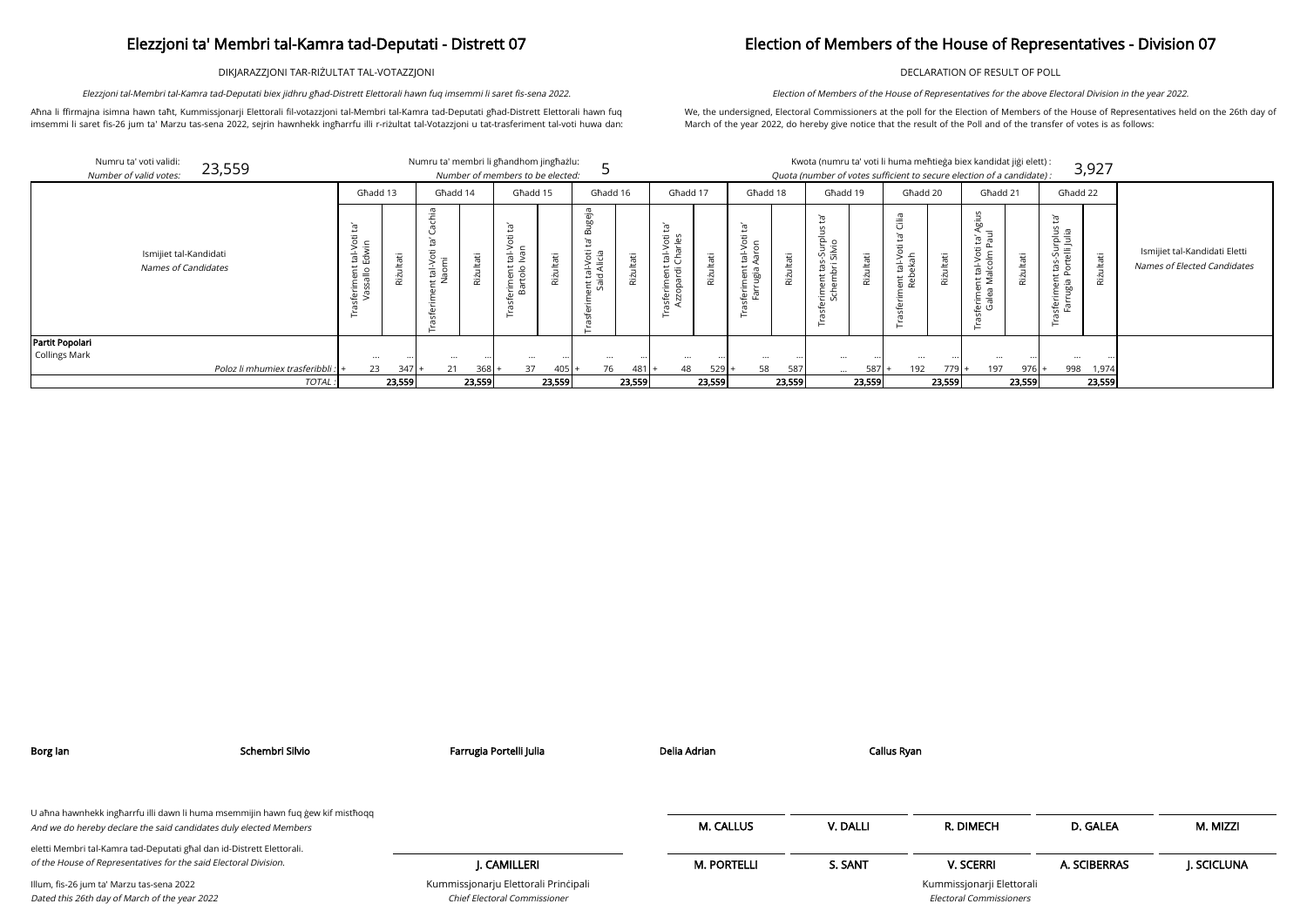DIKJARAZZJONI TAR-RIŻULTAT TAL-VOTAZZJONI

Aħna li ffirmajna isimna hawn taħt, Kummissjonarji Elettorali fil-votazzjoni tal-Membri tal-Kamra tad-Deputati għad-Distrett Elettorali hawn fuq imsemmi li saret fis-26 jum ta' Marzu tas-sena 2022, sejrin hawnhekk ingħarrfu illi r-riżultat tal-Votazzjoni u tat-trasferiment tal-voti huwa dan:

Elezzjoni tal-Membri tal-Kamra tad-Deputati biex jidhru għad-Distrett Elettorali hawn fuq imsemmi li saret fis-sena 2022.

### Election of Members of the House of Representatives - Division 08

DECLARATION OF RESULT OF POLL

We, the undersigned, Electoral Commissioners at the poll for the Election of Members of the House of Representatives held on the 26th day of March of the year 2022, do hereby give notice that the result of the Poll and of the transfer of votes is as follows:

Election of Members of the House of Representatives for the above Electoral Division in the year 2022.

arji Elettorali Electoral Commissioners

| Numru ta' voti validi:<br>22,076<br>Number of valid votes: |          | Numru ta' membri li għandhom jingħażlu:             |              | Number of members to be elected:              |           | 5                                                     |                 |                                                    |           |                                                                   |                   | Kwota (numru ta' voti li huma meħtieġa biex kandidat jiġi elett) :<br>Quota (number of votes sufficient to secure election of a candidate) |           |                                                                  |           |                                                       |           |                                                                  | 3,680             |                                           |           |                                                                    |           |
|------------------------------------------------------------|----------|-----------------------------------------------------|--------------|-----------------------------------------------|-----------|-------------------------------------------------------|-----------------|----------------------------------------------------|-----------|-------------------------------------------------------------------|-------------------|--------------------------------------------------------------------------------------------------------------------------------------------|-----------|------------------------------------------------------------------|-----------|-------------------------------------------------------|-----------|------------------------------------------------------------------|-------------------|-------------------------------------------|-----------|--------------------------------------------------------------------|-----------|
|                                                            | Ghadd 1  | Għadd 2                                             |              | Ghadd 3                                       |           | Għadd 4                                               |                 | Għadd 5                                            |           | Għadd 6                                                           |                   | Ghadd 7                                                                                                                                    |           | Ghadd 8                                                          |           | Għadd 9                                               |           | Għadd 10                                                         |                   | Għadd 11                                  |           | Ghadd 12                                                           |           |
| Ismijiet tal-Kandidati<br>Names of Candidates              | Voti     | Conti<br>Ĭā<br>tal-Voti 1<br>erbert<br>Trasferiment | Rizultati    | Zerafa<br>Ĭg<br>tal-Voti<br>Mark<br>Trasferim | Riżultati | Paris<br>Ĕ,<br>ent tal-Voti 1<br>Rebecca<br>Trasferin | Riżultati       | Trasferiment tal-Voti ta'<br>Cardona Gatt Josianne | Rizultati | Borg<br>$\tilde{\Xi}$<br>nt tal-Voti<br>Fiona<br>ent<br>Trasferim | Riżultati         | Ĭā<br>-Voti t<br>$\frac{1}{5}$<br>rasferiment tal-\<br>Busuttil Galea I                                                                    | Riżultati | Elmer<br>$\tilde{E}$<br>tal-Voti<br>mon<br>Trasferiment t<br>Sir | Rizultati | Bonett<br>`g<br>: tal-Voti 1<br>Chris<br>Trasferiment | Riżultati | Δ<br>$\mathbb{E}$<br>riment tal-Voti t<br>Bono Alexia<br>Trasfer | Rizultati         | Mallia<br>`ra<br>tal-Voti<br>ancis<br>는 도 | Rizultati | <b>Asciak</b><br>ent tal-Voti ta' <i>l</i><br>Michael<br>Trasferim | Riżultati |
| <b>ABBA</b><br>Elmer Simon<br>Paris Rebecca                | 50<br>41 | $\cdots$<br>$\cdots$                                | 50<br>41     | $\cdots$<br>$\ldots$                          | 50<br>41  | 29<br>41                                              | 79              | $\ldots$<br>$\cdots$                               | 79        | $\cdots$<br>$\cdots$                                              | 79                | $\cdots$<br>$\cdots$                                                                                                                       | 79        | 79<br>$\cdots$                                                   |           | $\ddot{\phantom{a}}$<br>                              |           | $\ddotsc$<br>                                                    |                   | $\ddotsc$<br>$\ddotsc$                    |           |                                                                    |           |
| AD+PD                                                      |          |                                                     |              |                                               |           |                                                       |                 |                                                    |           |                                                                   |                   |                                                                                                                                            |           |                                                                  |           |                                                       |           |                                                                  |                   |                                           |           |                                                                    |           |
| Mallia Mario                                               | 385      | $\cdots$                                            | 385          | 24                                            | 409       | 2                                                     | 411             |                                                    | 412       |                                                                   | 412               | $\cdots$                                                                                                                                   | 412       | 11                                                               | 423       | $\cdots$                                              | 423       | 38                                                               | 461               | 20                                        | 481       |                                                                    | 488       |
| Zerafa Mark                                                | 30       | $\cdots$                                            | $\mathsf{B}$ | 30                                            | $\ddotsc$ | $\cdots$                                              |                 | $\cdots$                                           | $\cdots$  | $\cdots$                                                          | $\ddotsc$         | $\cdots$                                                                                                                                   |           | $\cdots$                                                         | $\cdots$  | $\cdots$                                              |           | $\cdots$                                                         |                   | $\ddots$                                  |           |                                                                    |           |
| Partit Laburista                                           |          |                                                     |              |                                               |           |                                                       |                 |                                                    |           |                                                                   |                   |                                                                                                                                            |           |                                                                  |           |                                                       |           |                                                                  |                   |                                           |           |                                                                    |           |
| <b>Bartolo Clayton</b>                                     | 1,292    | 3                                                   | 1,295        | $\cdots$                                      | 1,295     |                                                       | $1 \quad 1,296$ | -1                                                 | 1,297     |                                                                   | 1,306<br>9        | 10 <sup>1</sup>                                                                                                                            | $1,316$ + | -1                                                               | 1,317     | 18                                                    | 1,335     |                                                                  | 1 1,336           | 2                                         | 1,338     | $\cdots$                                                           | 1,338     |
| <b>Bonett Chris</b>                                        | 101      | $\cdots$                                            | 101          | $\cdots$                                      | 101       | $\cdots$                                              | 101             | $\cdots$                                           | 101       | 5                                                                 | 106               | $\Delta$                                                                                                                                   | 110       |                                                                  | 111       | 111                                                   |           |                                                                  |                   | $\cdots$                                  |           |                                                                    |           |
| Borg Fiona                                                 | 67       |                                                     | 67           | $\cdots$                                      | 67        | $\cdots$                                              | 67              | $\cdots$                                           | 67        | 67                                                                |                   | $\cdots$                                                                                                                                   |           | $\cdots$                                                         |           |                                                       |           |                                                                  |                   | $\ddotsc$                                 |           |                                                                    |           |
| <b>Busuttil Galea Felix</b>                                | 69       |                                                     | 70           | $\cdots$                                      | 70        | $\cdots$                                              | 70              | $\ldots$                                           | 70        | 5                                                                 | 75                | 75                                                                                                                                         |           | $\cdots$                                                         |           | $\cdots$                                              |           | $\cdots$                                                         |                   | $\ddots$                                  |           |                                                                    |           |
| Caruana Clyde                                              | 2,825    | $\overline{4}$                                      | 2,829        | $\cdots$                                      | 2,829     |                                                       | 2,830           | $\cdots$                                           | 2,830     | 10 <sup>1</sup>                                                   | 2,840             | 15                                                                                                                                         | 2,855     | 2                                                                | 2,857     | 29                                                    | 2,886     | 5                                                                | 2,891             | 9                                         | 2,900     |                                                                    | 2,900     |
| Conti Herbert                                              | 28       | 28                                                  |              | $\cdots$                                      |           | $\cdots$                                              |                 |                                                    |           |                                                                   |                   |                                                                                                                                            |           | $\cdots$                                                         |           |                                                       |           | $\cdots$                                                         |                   | $\ddotsc$                                 |           |                                                                    |           |
| De Gaetano Oliver                                          | 316      | 5                                                   | 321          | $\ddotsc$                                     | 321       | $\cdots$                                              | 321             | $\cdots$                                           | 321       |                                                                   | 322               | $\overline{4}$                                                                                                                             | 326       |                                                                  | 327       | 3                                                     | 330       | $\cdots$                                                         | 330               | $\ddots$                                  | 330       |                                                                    | 331       |
| Galdes Roderick                                            | 1,247    | $\overline{2}$                                      | 1,249        | 1                                             | 1,250     | $\cdots$                                              | 1,250           | $\cdots$                                           | 1,250     |                                                                   | 1,255<br>5        | 5                                                                                                                                          | $1,260 +$ |                                                                  | 1,261     | 9                                                     | 1,270     | $\mathbf{1}$                                                     | 1,271             | 5                                         | 1,276     |                                                                    | 1,276     |
| Galea Cressida                                             | 448      | $\overline{2}$                                      | 450          | $\cdots$                                      | 450       |                                                       | 450             |                                                    | 450       | 25                                                                | 475               | 16                                                                                                                                         | 491       |                                                                  | 492       | 18                                                    | 510       | 6                                                                | 516               | 3                                         | 519       |                                                                    | 519       |
| Muscat Alex                                                | 984      | $\overline{4}$                                      | 988          | $\cdots$                                      | 988       |                                                       | 989             | $\cdots$                                           | 989       | $\overline{2}$                                                    | 991               | 9                                                                                                                                          | 1,000     |                                                                  | 1,001     | 12                                                    | 1,013     |                                                                  | $3 \quad 1,016$ + |                                           | 1,017     | $\cdots$                                                           | 1,017     |
| Zammit Lewis Edward                                        | 2,430    | 2                                                   | 2,432        | $\cdots$                                      | 2,432     | $\cdots$                                              | 2,432           | $\cdots$                                           | 2,432     |                                                                   | 2,433             | $\overline{4}$                                                                                                                             | 2,437     |                                                                  | 2,438     | 14                                                    | 2,452     | $\mathbf{1}$                                                     | 2,453             | 3                                         | 2,456     |                                                                    | 2,457     |
| Partit Nazzjonalista                                       |          |                                                     |              |                                               |           |                                                       |                 |                                                    |           |                                                                   |                   |                                                                                                                                            |           |                                                                  |           |                                                       |           |                                                                  |                   |                                           |           |                                                                    |           |
| Agius David                                                | 947      | $\cdots$                                            | 947          | $\cdots$                                      | 947       | $\cdots$                                              | 947             | 4                                                  | 951       |                                                                   | 952               | $\cdots$                                                                                                                                   | 952       |                                                                  | 953       | $\overline{1}$                                        | 954       | 2                                                                | 956               |                                           | 957       | 36                                                                 | 993       |
| Asciak Michael                                             | 164      | $\cdots$                                            | 164          | 1                                             | 165       | $\cdots$                                              | 165             | 6                                                  | 171       | $\cdots$                                                          | 171               | $\cdots$                                                                                                                                   | 171       | $\overline{2}$                                                   | 173       | $\ddotsc$                                             | 173       | $\overline{1}$                                                   | 174               | $\overline{7}$                            | 181       | 181                                                                |           |
| Cardona Gatt Josianne                                      | 58       | $\cdots$                                            | 58           | $\cdots$                                      | 58        | $\cdots$                                              | 58              | 58                                                 |           |                                                                   |                   |                                                                                                                                            |           | $\cdots$                                                         |           |                                                       |           |                                                                  |                   | $\ddotsc$                                 |           |                                                                    |           |
| Delia Adrian                                               | 2,513    |                                                     | 2,514        | $\cdots$                                      | 2,514     | $\cdots$                                              | 2,51            |                                                    | 2,515     |                                                                   | 2,515<br>$\cdots$ | $\cdots$                                                                                                                                   | 2,51!     | $\overline{3}$                                                   | 2,518     | 2                                                     | 2,520     | 6                                                                | 2,526             | 20                                        | 2,546     | 17                                                                 | 2,563     |
| Fenech Adami Beppe                                         | 2,617    |                                                     | 2,618        |                                               | 2,619     | $\cdots$                                              | 2,619           | 8                                                  | 2,627     | $\cdots$                                                          | 2,627             |                                                                                                                                            | 2,628     |                                                                  | 2,629     | $\cdots$                                              | 2,629     | $\overline{4}$                                                   | 2,633             | $\overline{4}$                            | 2,637     | 36                                                                 | 2,673     |
| Micallef Angelo                                            | 224      | $\ddotsc$                                           | 224          | $\ddots$                                      | 224       | $\cdots$                                              | 224             |                                                    | 228       | $\cdots$                                                          | 228               |                                                                                                                                            | 228       | $\cdots$                                                         | 228       | $\cdots$                                              | 228       | 3                                                                | 231               | $\overline{2}$                            | 233       | 10                                                                 | 243       |
| Pace Ross David                                            | 327      | $\cdots$                                            | 327          | $\cdots$                                      | 327       | $\cdots$                                              | 327             |                                                    | 331       | $\cdots$                                                          | 331               | $\cdots$                                                                                                                                   | 331       | $\cdots$                                                         | 331       | $\cdots$                                              | 331       |                                                                  | 332               | $\ddotsc$                                 | 332       | 17                                                                 | 349       |
| Perici Calascione Alex                                     | 800      | $\cdots$                                            | 800          |                                               | 801       |                                                       | 802             |                                                    | 803       | $\cdots$                                                          | 803               | $\cdots$                                                                                                                                   | 803       | $\cdots$                                                         | 803       | $\cdots$                                              | 803       |                                                                  | 804               | $\overline{1}$                            | 805       | $\overline{7}$                                                     | 812       |

Chief Electoral Commissioner

| Caruana Clyde                                                                                                                             | Schembri Justin                                                                 | Fenech Adami Beppe                   | Delia Adrian       |          | Zammit Lewis Edward       |              |            |
|-------------------------------------------------------------------------------------------------------------------------------------------|---------------------------------------------------------------------------------|--------------------------------------|--------------------|----------|---------------------------|--------------|------------|
| And we do hereby declare the said candidates duly elected Members                                                                         | U ahna hawnhekk ingharrfu illi dawn li huma msemmijin hawn fuq gew kif misthoqq |                                      | <b>M. CALLUS</b>   | V. DALLI | R. DIMECH                 | D. GALEA     | M. MIZZI   |
| eletti Membri tal-Kamra tad-Deputati għal dan id-Distrett Elettorali.<br>of the House of Representatives for the said Electoral Division. |                                                                                 | I. CAMILLERI                         | <b>M. PORTELLI</b> | S. SANT  | <b>V. SCERRI</b>          | A. SCIBERRAS | J. SCICLUN |
| Illum, fis-26 jum ta' Marzu tas-sena 2022                                                                                                 |                                                                                 | Kummissjonarju Elettorali Principali |                    |          | Kummissjonarji Elettorali |              |            |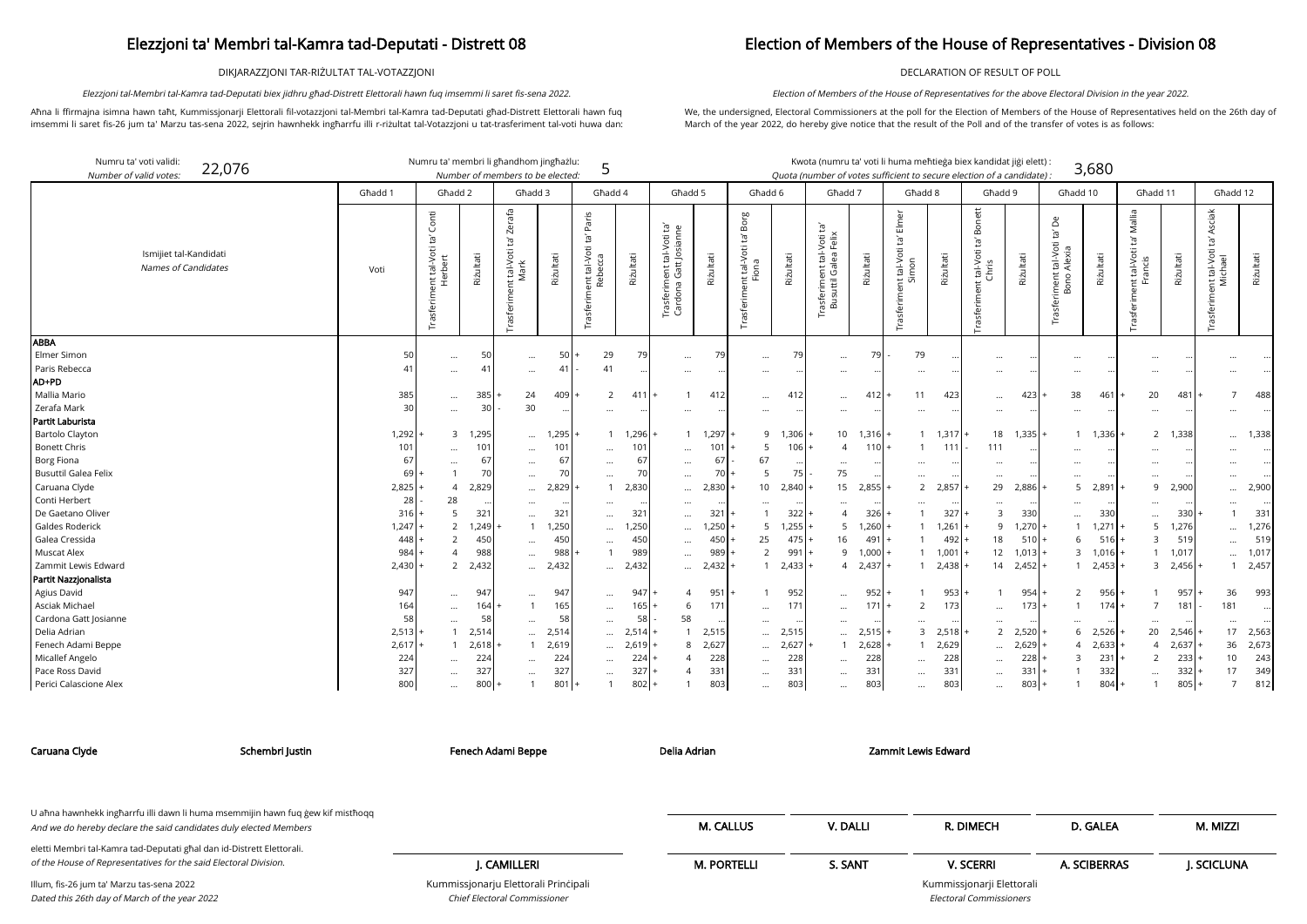DIKJARAZZJONI TAR-RIŻULTAT TAL-VOTAZZJONI

Aħna li ffirmajna isimna hawn taħt, Kummissjonarji Elettorali fil-votazzjoni tal-Membri tal-Kamra tad-Deputati għad-Distrett Elettorali hawn fuq imsemmi li saret fis-26 jum ta' Marzu tas-sena 2022, sejrin hawnhekk ingħarrfu illi r-riżultat tal-Votazzjoni u tat-trasferiment tal-voti huwa dan:

Elezzjoni tal-Membri tal-Kamra tad-Deputati biex jidhru għad-Distrett Elettorali hawn fuq imsemmi li saret fis-sena 2022.

## Election of Members of the House of Representatives - Division 08

DECLARATION OF RESULT OF POLL

We, the undersigned, Electoral Commissioners at the poll for the Election of Members of the House of Representatives held on the 26th day of March of the year 2022, do hereby give notice that the result of the Poll and of the transfer of votes is as follows:

Election of Members of the House of Representatives for the above Electoral Division in the year 2022.

| Numru ta' voti validi:<br>22,076<br>Number of valid votes: |         |                     |                  | Numru ta' membri li għandhom jingħażlu:<br>Number of members to be elected: |           | E                                                     |               |                                                                           |           |                                                     |           |                                                                                                         |           |                                           |           | Kwota (numru ta' voti li huma meħtieġa biex kandidat jiġi elett) :<br>Quota (number of votes sufficient to secure election of a candidate): |           |                                                                | 3,680          |                                    |                   |                                  |           |
|------------------------------------------------------------|---------|---------------------|------------------|-----------------------------------------------------------------------------|-----------|-------------------------------------------------------|---------------|---------------------------------------------------------------------------|-----------|-----------------------------------------------------|-----------|---------------------------------------------------------------------------------------------------------|-----------|-------------------------------------------|-----------|---------------------------------------------------------------------------------------------------------------------------------------------|-----------|----------------------------------------------------------------|----------------|------------------------------------|-------------------|----------------------------------|-----------|
|                                                            | Ghadd 1 | Ghadd 2             |                  | Ghadd 3                                                                     |           | Għadd 4                                               |               | Ghadd 5                                                                   |           | Għadd 6                                             |           | Għadd 7                                                                                                 |           | Għadd 8                                   |           | Ghadd 9                                                                                                                                     |           | Għadd 10                                                       |                | Ghadd 11                           |                   | Għadd 12                         |           |
| Ismijiet tal-Kandidati<br>Names of Candidates              | Voti    | Φ<br>tal-Vot<br>는 운 | Riżultati        | ey<br>Le<br>Ñ<br>ρŕ<br>: tal-Voti<br>Mark                                   | Riżultati | ήS<br>൹<br>$\Omega$<br>`σ<br>tal-Voti<br>becca<br>t g | Riżultati     | ja o<br>nent tal-Voti<br>Gatt Josianr<br>$\sigma$<br>Trasferin<br>Cardona | Riżultati | <b>bo</b><br>൶<br>ته<br>nt tal-Voti 1<br>Fiona<br>돇 | Riżultati | $\Xi^1$<br>Voti t<br>Felix<br>$\frac{1}{\sqrt{2}}$<br>ത<br>ent ta<br>Galea<br>asferime<br>Busuttil<br>ത | Riżultati | 훕<br>$\overline{\overline{c}}$<br>$\pm$ 5 | Riżultati | Ξt<br>$\mathbf{m}$<br>tal-Voti<br>Chris<br>ᡃᢛ                                                                                               | Riżultati | ധ<br>$\Omega$<br>ថ<br>tal-Voti<br>Alexia<br>t<br>iment<br>Bono | Riżultati      | Mallia<br>tal-Voti<br>ancis<br>로 토 | Riżultati         | ciak<br>nt tal-Voti 1<br>Michael | Riżultati |
| Schembri Justin                                            | 2,222   | $\cdots$            | 2,222            | $\cdots$                                                                    | 2,222     |                                                       | $2,223$ +     |                                                                           | 2,228     |                                                     | 2,229     |                                                                                                         | $$ 2,229  |                                           | 2,232     | $\cdots$                                                                                                                                    | 2,232     | 6                                                              | 2,238          |                                    | $2,242$ +         | 14                               | 2,256     |
| Sciberras Dorian                                           | 233     | $\cdots$            | 233              | $\cdots$                                                                    | 233       | $\cdots$                                              | $233 +$       |                                                                           | 235       | $\cdots$                                            | 235       | $\cdots$                                                                                                | 235       |                                           | 236       | $\cdots$                                                                                                                                    | 236       |                                                                | 238            |                                    | $241$ +           |                                  | 245       |
| Zahra Julie                                                | 1,409   | $\cdots$            | 1,409            |                                                                             | $1,410+$  |                                                       | $2 \t1,412 +$ | 15                                                                        | $1,427$ + |                                                     | $1,428$ + |                                                                                                         | 2 1,430   | 3                                         | 1,433     | $\cdots$                                                                                                                                    | 1,433     |                                                                | $14$ $1,447$ + |                                    | $3 \quad 1,450$ + | 30 <sup>°</sup>                  | 1,480     |
| Partit Popolari                                            |         |                     |                  |                                                                             |           |                                                       |               |                                                                           |           |                                                     |           |                                                                                                         |           |                                           |           |                                                                                                                                             |           |                                                                |                |                                    |                   |                                  |           |
| Mallia Francis                                             | 137     |                     | 138              | $\cdots$                                                                    | 138       | $\cdots$                                              | $138 +$       |                                                                           | 139       | $\cdots$                                            | 139       | $\cdots$                                                                                                | 139       |                                           | 146       | $\cdots$                                                                                                                                    | 146       | 8                                                              | 154            | 154                                | $\cdot$ .         |                                  |           |
| Volt Malta                                                 |         |                     |                  |                                                                             |           |                                                       |               |                                                                           |           |                                                     |           |                                                                                                         |           |                                           |           |                                                                                                                                             |           |                                                                |                |                                    |                   |                                  |           |
| De Bono Alexia                                             | 112     | $\cdots$            | 112 <sup>1</sup> |                                                                             | 113       | $\cdots$                                              | 113           |                                                                           | 118.      | $\cdots$                                            | $118$ +   |                                                                                                         | 119       |                                           | 121       | $\cdots$                                                                                                                                    | 121       | 121                                                            | $\cdots$       | $\cdots$                           |                   |                                  |           |
| Poloz li mhumiex trasferibbli                              |         |                     |                  | $\cdots$                                                                    |           |                                                       |               | $\cdots$                                                                  |           |                                                     |           |                                                                                                         |           | 36                                        | 46        |                                                                                                                                             | $51 +$    | 18                                                             | 691            | 66                                 | $135$ +           |                                  | 136       |
| <b>TOTAL</b>                                               | 22,076  |                     | 22,076           |                                                                             | 22,076    |                                                       | 22,076        |                                                                           | 22,076    |                                                     | 22,076    |                                                                                                         | 22,076    |                                           | 22,076    |                                                                                                                                             | 22,076    |                                                                | 22,076         |                                    | 22,076            |                                  | 22,076    |

| Caruana Clyde                                                                                                                                        | Schembri Justin | Fenech Adami Beppe                                                   | Delia Adrian       |          | Zammit Lewis Edward                                         |              |            |
|------------------------------------------------------------------------------------------------------------------------------------------------------|-----------------|----------------------------------------------------------------------|--------------------|----------|-------------------------------------------------------------|--------------|------------|
| U ahna hawnhekk ingharrfu illi dawn li huma msemmijin hawn fuq gew kif misthoqq<br>And we do hereby declare the said candidates duly elected Members |                 |                                                                      | <b>M. CALLUS</b>   | V. DALLI | R. DIMECH                                                   | D. GALEA     | M. MIZZI   |
| eletti Membri tal-Kamra tad-Deputati għal dan id-Distrett Elettorali.<br>of the House of Representatives for the said Electoral Division.            |                 | I. CAMILLERI                                                         | <b>M. PORTELLI</b> | S. SANT  | <b>V. SCERRI</b>                                            | A. SCIBERRAS | J. SCICLUN |
| Illum, fis-26 jum ta' Marzu tas-sena 2022<br>Dated this 26th day of March of the year 2022                                                           |                 | Kummissjonarju Elettorali Principali<br>Chief Electoral Commissioner |                    |          | Kummissjonarji Elettorali<br><b>Electoral Commissioners</b> |              |            |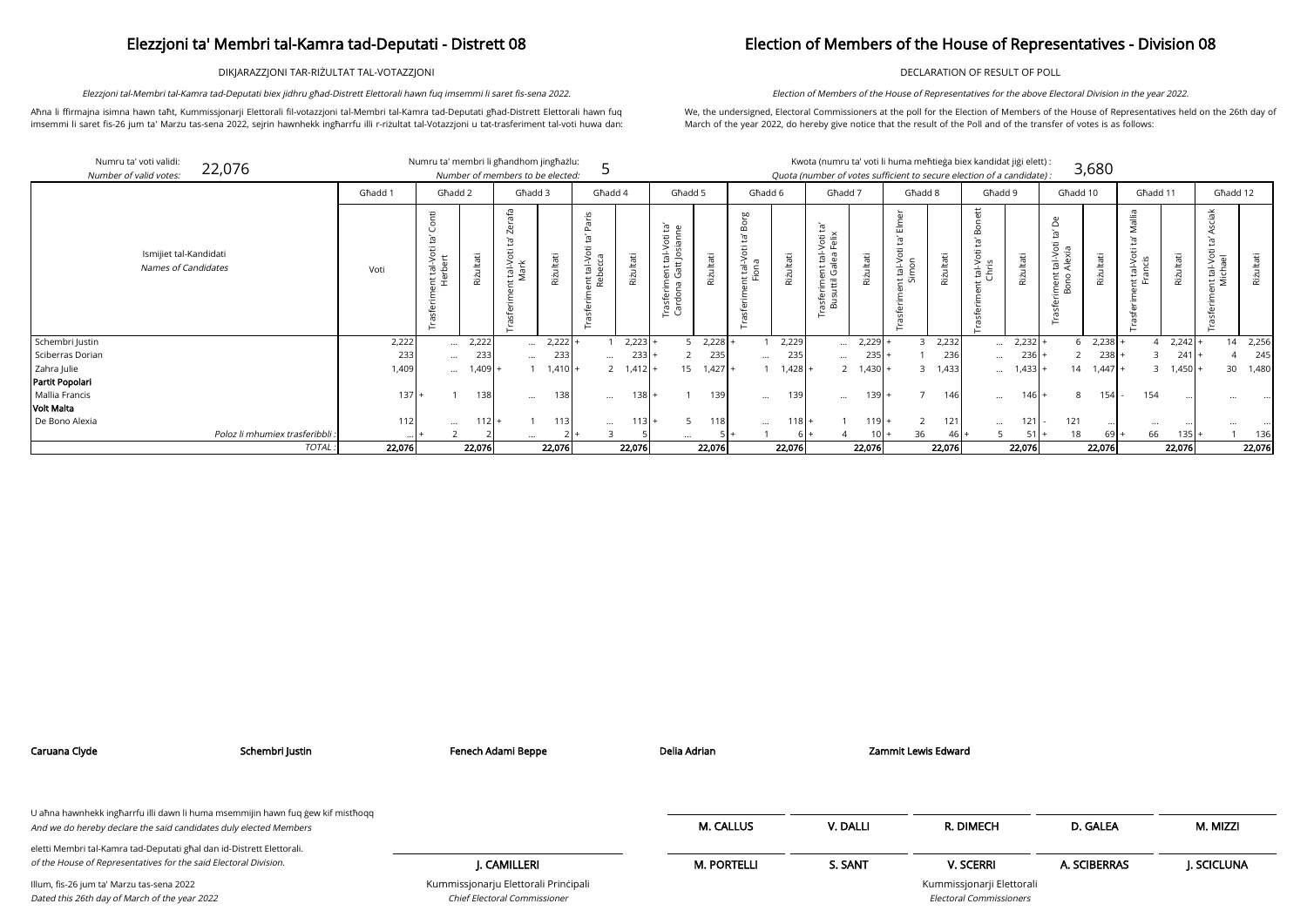DIKJARAZZJONI TAR-RIŻULTAT TAL-VOTAZZJONI

Aħna li ffirmajna isimna hawn taħt, Kummissjonarji Elettorali fil-votazzjoni tal-Membri tal-Kamra tad-Deputati għad-Distrett Elettorali hawn fuq imsemmi li saret fis-26 jum ta' Marzu tas-sena 2022, sejrin hawnhekk ingħarrfu illi r-riżultat tal-Votazzjoni u tat-trasferiment tal-voti huwa dan:

Elezzjoni tal-Membri tal-Kamra tad-Deputati biex jidhru għad-Distrett Elettorali hawn fuq imsemmi li saret fis-sena 2022.

### Election of Members of the House of Representatives - Division 08

DECLARATION OF RESULT OF POLL

We, the undersigned, Electoral Commissioners at the poll for the Election of Members of the House of Representatives held on the 26th day of March of the year 2022, do hereby give notice that the result of the Poll and of the transfer of votes is as follows:

Election of Members of the House of Representatives for the above Electoral Division in the year 2022.

arji Elettorali Electoral Commissioners

| Numru ta' voti validi:<br>22,076<br>Number of valid votes: |                                                             |                   | Numru ta' membri li ghandhom jinghażlu:                             |           | Number of members to be elected:                                  |               | 5                                                              |           |                                                                   |           |                                                     |           |                                                                       |           | Kwota (numru ta' voti li huma meħtieġa biex kandidat jiġi elett):<br>Quota (number of votes sufficient to secure election of a candidate): |           |                                                      |           |                                                           | 3,680     |                                                                           |               |                                                      |           |
|------------------------------------------------------------|-------------------------------------------------------------|-------------------|---------------------------------------------------------------------|-----------|-------------------------------------------------------------------|---------------|----------------------------------------------------------------|-----------|-------------------------------------------------------------------|-----------|-----------------------------------------------------|-----------|-----------------------------------------------------------------------|-----------|--------------------------------------------------------------------------------------------------------------------------------------------|-----------|------------------------------------------------------|-----------|-----------------------------------------------------------|-----------|---------------------------------------------------------------------------|---------------|------------------------------------------------------|-----------|
|                                                            |                                                             | Għadd 13          | Għadd 14                                                            |           | Għadd 15                                                          |               | Għadd 16                                                       |           | Għadd 17                                                          |           | Għadd 18                                            |           | Għadd 19                                                              |           | Għadd 20                                                                                                                                   |           | Ghadd 21                                             |           | Ghadd 22                                                  |           | Għadd 23                                                                  |               | Għadd 24                                             |           |
| Ismijiet tal-Kandidati<br>Names of Candidates              | ē,<br>it tal-Voti<br>Mngelo<br>Trasferiment t<br>Micallef A | Riżultati         | $\mathbf{E}$<br>tal-Voti<br>Dorian<br>Trasferiment t<br>Sciberras [ | Rizultati | Δe<br>tal-Voti<br>Oliver<br>$\circ$<br>sferiment<br>Gaetan<br>Гrа | Rizultati     | Pace<br>Įą,<br>tal-Voti<br>5 David<br>Trasferiment t<br>Ross l | Riżultati | Mallia<br>$\overline{c}$<br>ient tal-Voti t<br>Mario<br>Trasferim | Rizultati | Galea<br>Ĕ,<br>ient tal-Voti<br>Cressida<br>rasferi | Riżultati | Perici<br>$\tilde{E}$<br>iment tal-Voti t<br>Calascione Ale:<br>iment | Riżultati | $\tilde{E}$<br>tal-Voti<br>Alex<br>Trasferiment t<br>Muscat A                                                                              | Riżultati | Agius<br>ē,<br>ient tal-Voti t<br>David<br>Trasferim | Riżultati | Galdes<br>Ĕ,<br>nt tal-Voti<br>Roderick<br>ent<br>Trasfer | Riżultati | $\tilde{E}$<br>$\leq$<br>urplu<br>Clyde<br>Ō.<br>ar<br>Trasferiment<br>වී | Riżultati     | Zahra<br>Ĭā,<br>tal-Voti<br>$\frac{1}{2}$<br>Trasfer | Riżultati |
| ABBA                                                       |                                                             |                   |                                                                     |           |                                                                   |               |                                                                |           |                                                                   |           |                                                     |           |                                                                       |           |                                                                                                                                            |           |                                                      |           |                                                           |           |                                                                           |               |                                                      |           |
| Elmer Simon                                                | $\cdots$                                                    |                   | $\cdots$                                                            |           | $\cdots$                                                          | $\ddotsc$     | $\cdots$                                                       |           | $\cdots$                                                          |           | $\ddotsc$                                           |           | $\ddotsc$                                                             |           | $\cdots$                                                                                                                                   |           |                                                      |           | $\cdots$                                                  |           | $\ddotsc$                                                                 |               |                                                      |           |
| Paris Rebecca                                              |                                                             |                   | $\cdots$                                                            |           |                                                                   |               |                                                                |           | $\ddotsc$                                                         |           |                                                     |           |                                                                       |           |                                                                                                                                            |           |                                                      |           |                                                           |           |                                                                           |               |                                                      |           |
| AD+PD                                                      |                                                             |                   |                                                                     |           |                                                                   |               |                                                                |           |                                                                   |           |                                                     |           |                                                                       |           |                                                                                                                                            |           |                                                      |           |                                                           |           |                                                                           |               |                                                      |           |
| Mallia Mario                                               |                                                             | 492               | 2                                                                   | 494       | 3                                                                 | 497           | 10                                                             | 507       | 507                                                               |           | $\ddotsc$                                           |           |                                                                       |           | $\cdots$                                                                                                                                   |           |                                                      |           | $\cdots$                                                  |           | $\cdots$                                                                  | $\cdot \cdot$ |                                                      |           |
| Zerafa Mark                                                |                                                             |                   | $\cdots$                                                            |           |                                                                   | $\ddotsc$     |                                                                |           | $\cdots$                                                          |           |                                                     |           |                                                                       |           |                                                                                                                                            |           |                                                      |           | $\cdots$                                                  |           | $\ddotsc$                                                                 |               |                                                      |           |
| Partit Laburista                                           |                                                             |                   |                                                                     |           |                                                                   |               |                                                                |           |                                                                   |           |                                                     |           |                                                                       |           |                                                                                                                                            |           |                                                      |           |                                                           |           |                                                                           |               |                                                      |           |
| <b>Bartolo Clayton</b>                                     |                                                             | 1,338<br>$\cdots$ | $\cdots$                                                            | 1,338     | 37                                                                | 1,375         |                                                                | 2 1,377   | 15                                                                | 1,392     | 106                                                 | 1,498     |                                                                       | 2 1,500   | 281                                                                                                                                        | $1.781 +$ | $\mathbf{3}$                                         | 1,784     | 486                                                       | $2,270 +$ | 365                                                                       | 2,635         | 17                                                   | 2,652     |
| <b>Bonett Chris</b>                                        |                                                             |                   |                                                                     |           |                                                                   |               |                                                                |           |                                                                   |           |                                                     |           |                                                                       |           |                                                                                                                                            |           |                                                      |           |                                                           |           |                                                                           |               |                                                      |           |
| <b>Borg Fiona</b>                                          |                                                             |                   |                                                                     |           |                                                                   |               |                                                                |           |                                                                   |           |                                                     |           |                                                                       |           |                                                                                                                                            |           |                                                      |           |                                                           |           |                                                                           |               |                                                      |           |
| <b>Busuttil Galea Felix</b>                                | $\cdots$                                                    |                   | $\cdots$                                                            |           | $\cdots$                                                          | $\cdots$      | $\cdots$                                                       |           | $\cdots$                                                          |           | $\ddotsc$                                           |           |                                                                       |           | $\cdots$                                                                                                                                   |           |                                                      |           | $\cdots$                                                  |           | .                                                                         | $\cdot \cdot$ |                                                      |           |
| Caruana Clyde                                              |                                                             | 2,901             | 2                                                                   | 2,903     | 96                                                                | 2,999         |                                                                | 3,000     | 22                                                                | 3,022     | 143                                                 | 3,165     | $\overline{A}$                                                        | 3,169     | 371                                                                                                                                        | 3,540     | 3                                                    | 3,543     | 642                                                       | 4,185     | 505                                                                       | 3,680         |                                                      | 3,680     |
| Conti Herbert                                              |                                                             |                   | $\cdots$                                                            |           |                                                                   |               |                                                                |           | $\cdots$                                                          |           |                                                     |           |                                                                       |           |                                                                                                                                            |           |                                                      |           | $\cdots$                                                  |           |                                                                           |               |                                                      |           |
| De Gaetano Oliver                                          | $\ddotsc$                                                   | 331               | $\cdots$                                                            | 331       | 331                                                               |               |                                                                |           | $\cdots$                                                          |           | $\ddot{\phantom{a}}$                                |           |                                                                       |           | $\cdots$                                                                                                                                   |           |                                                      |           | $\cdots$                                                  |           |                                                                           |               |                                                      |           |
| Galdes Roderick                                            |                                                             | 1,276.            | $\mathbf{1}$                                                        | 1,277     | 41                                                                | 1,318         | $\cdots$                                                       | 1,318     | 8                                                                 | 1,326     | 58                                                  | 1,384     | $\mathbf{1}$                                                          | 1,385     | 212                                                                                                                                        | 1,597     |                                                      | 1,598     | 1,598                                                     |           | $\cdots$                                                                  | $\cdot \cdot$ |                                                      |           |
| Galea Cressida                                             | $\ddotsc$                                                   | 519               | $\cdots$                                                            | 519       | 38                                                                | 557           | $\cdots$                                                       | 557       | 21                                                                | 578       | 578                                                 |           |                                                                       |           | $\cdots$                                                                                                                                   |           |                                                      |           | $\cdots$                                                  |           | $\ddotsc$                                                                 | $\cdot \cdot$ |                                                      |           |
| <b>Muscat Alex</b>                                         |                                                             | 1,018             | $\mathbf{1}$                                                        | 1,019     | 36                                                                | 1,055         |                                                                | 1,055     | 8                                                                 | 1,063     | 127                                                 | 1,190     |                                                                       | 2 1,192   | 1,192                                                                                                                                      |           |                                                      |           | $\cdots$                                                  |           |                                                                           |               |                                                      |           |
| Zammit Lewis Edward                                        |                                                             | 2,457<br>$\cdots$ | $\overline{2}$                                                      | 2,459     | 59                                                                | 2,518         |                                                                | 1 2,519   | 15                                                                | 2,534     | 74                                                  | 2,608     |                                                                       | 2 2,610   | 264                                                                                                                                        | 2,874     | $\overline{2}$                                       | 2,876     |                                                           | 376 3,252 | 133                                                                       | 3,385         | 17                                                   | 3,402     |
| Partit Nazzjonalista                                       |                                                             |                   |                                                                     |           |                                                                   |               |                                                                |           |                                                                   |           |                                                     |           |                                                                       |           |                                                                                                                                            |           |                                                      |           |                                                           |           |                                                                           |               |                                                      |           |
| Agius David                                                | 20                                                          | 1,013             | 27                                                                  | 1,040     |                                                                   | 2 1,042       | 31                                                             | 1,073     | 24                                                                | 1,097     |                                                     | 1 1,098   |                                                                       | 100 1,198 | 4                                                                                                                                          | 1,202     | 1,202                                                |           |                                                           |           |                                                                           |               |                                                      |           |
| Asciak Michael                                             |                                                             |                   | $\cdots$                                                            |           | $\cdots$                                                          | $\ddotsc$     |                                                                |           | $\cdots$                                                          |           |                                                     |           |                                                                       |           | $\cdots$                                                                                                                                   |           |                                                      |           | $\cdots$                                                  |           |                                                                           |               |                                                      |           |
| Cardona Gatt Josianne                                      | $\ddotsc$                                                   |                   | $\cdots$                                                            |           | $\cdots$                                                          | $\ddotsc$     |                                                                |           | $\cdots$                                                          |           |                                                     |           | $\cdots$                                                              |           | $\cdots$                                                                                                                                   |           | $\cdots$                                             | $\ddotsc$ | $\cdots$                                                  |           | $\ddotsc$                                                                 |               |                                                      |           |
| Delia Adrian                                               | 29                                                          | 2,592             | 34                                                                  | 2,626     | $\overline{7}$                                                    | 2,633         | 38                                                             | 2,671     | 17                                                                | 2,688     | 6                                                   | 2,694     | 103                                                                   | 2,797     | 9                                                                                                                                          | 2,806     | 436                                                  | 3,242     | 24                                                        | 3,266     | $\overline{2}$                                                            | 3,268         | 422                                                  | 3,690     |
| Fenech Adami Beppe                                         | 38                                                          | 2,711             | 24                                                                  | 2,735     | $\ddotsc$                                                         | 2,735         | 45                                                             | 2,780     | 13                                                                | 2,793     |                                                     | 2 2,795   | 218                                                                   | $3,013$ + | 3                                                                                                                                          | 3,016     | 341                                                  | 3,357     |                                                           | 3 3,360   | 2                                                                         | 3,362         | 573                                                  | 3,935     |
| Micallef Angelo                                            | 243                                                         |                   | $\cdots$                                                            |           |                                                                   | $\cdot \cdot$ |                                                                |           | $\cdots$                                                          |           |                                                     |           |                                                                       |           |                                                                                                                                            |           |                                                      |           |                                                           |           | $\ddotsc$                                                                 |               |                                                      |           |
| Pace Ross David                                            | 18                                                          | 367               | 18                                                                  | 385       |                                                                   | 386           | 386                                                            |           | $\cdots$                                                          |           |                                                     |           |                                                                       |           |                                                                                                                                            |           |                                                      |           |                                                           |           |                                                                           |               |                                                      |           |
| Perici Calascione Alex                                     | 17                                                          | $829 +$           | 14                                                                  | 843       | $\cdots$                                                          | 843           | 44                                                             | 887       | 20                                                                | 907       | $\cdots$                                            | 907       | 907                                                                   |           | $\cdots$                                                                                                                                   | $\cdots$  |                                                      |           | $\cdots$                                                  | $\cdots$  | $\cdots$                                                                  | $\cdots$      |                                                      |           |

Chief Electoral Commissioner

| Caruana Clyde                                                                                                                             | Schembri Justin | Fenech Adami Beppe                   | Delia Adrian       |          | Zammit Lewis Edward       |              |            |
|-------------------------------------------------------------------------------------------------------------------------------------------|-----------------|--------------------------------------|--------------------|----------|---------------------------|--------------|------------|
| U ahna hawnhekk ingharrfu illi dawn li huma msemmijin hawn fuq gew kif misthogg                                                           |                 |                                      |                    |          |                           |              |            |
| And we do hereby declare the said candidates duly elected Members                                                                         |                 |                                      | <b>M. CALLUS</b>   | V. DALLI | R. DIMECH                 | D. GALEA     | M. MIZZI   |
| eletti Membri tal-Kamra tad-Deputati għal dan id-Distrett Elettorali.<br>of the House of Representatives for the said Electoral Division. |                 | J. CAMILLERI                         | <b>M. PORTELLI</b> | S. SANT  | <b>V. SCERRI</b>          | A. SCIBERRAS | J. SCICLUN |
| Illum, fis-26 jum ta' Marzu tas-sena 2022                                                                                                 |                 | Kummissjonarju Elettorali Principali |                    |          | Kummissjonarji Elettorali |              |            |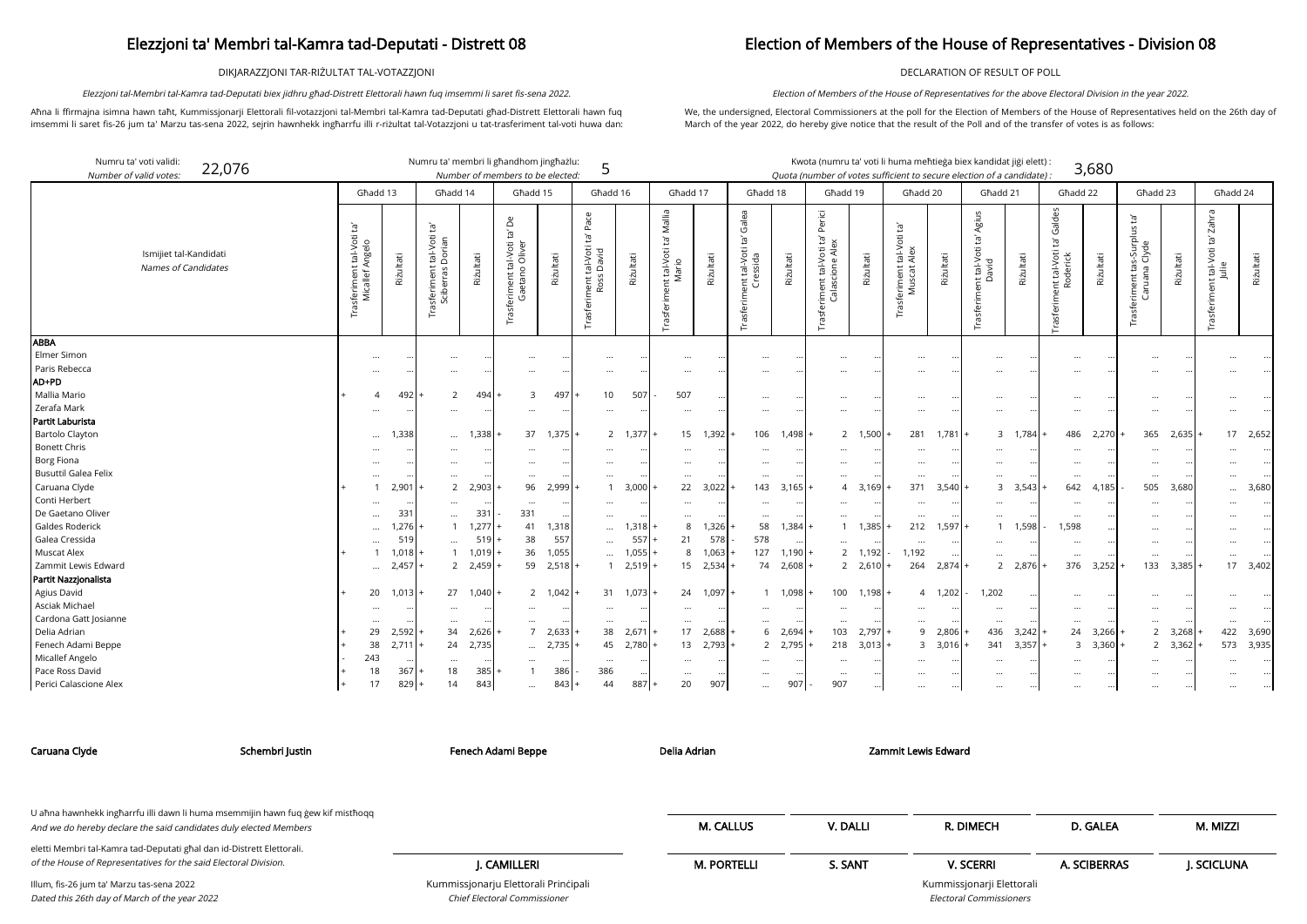DIKJARAZZJONI TAR-RIŻULTAT TAL-VOTAZZJONI

Aħna li ffirmajna isimna hawn taħt, Kummissjonarji Elettorali fil-votazzjoni tal-Membri tal-Kamra tad-Deputati għad-Distrett Elettorali hawn fuq imsemmi li saret fis-26 jum ta' Marzu tas-sena 2022, sejrin hawnhekk ingħarrfu illi r-riżultat tal-Votazzjoni u tat-trasferiment tal-voti huwa dan:

Elezzjoni tal-Membri tal-Kamra tad-Deputati biex jidhru għad-Distrett Elettorali hawn fuq imsemmi li saret fis-sena 2022.

### Election of Members of the House of Representatives - Division 08

DECLARATION OF RESULT OF POLL

We, the undersigned, Electoral Commissioners at the poll for the Election of Members of the House of Representatives held on the 26th day of March of the year 2022, do hereby give notice that the result of the Poll and of the transfer of votes is as follows:

Election of Members of the House of Representatives for the above Electoral Division in the year 2022.

|                  | Numru ta' voti validi:<br>22,076<br>Number of valid votes: |                                                        |                       | Numru ta' membri li għandhom jingħażlu:                          |           | Number of members to be elected:                             |           |                                   |           |                                  |           |                                                 |            | Kwota (numru ta' voti li huma meħtieġa biex kandidat jiġi elett) :<br>Quota (number of votes sufficient to secure election of a candidate): |               |                                            |           |                            |           |                         | 3,680       |                            |        |                                |           |
|------------------|------------------------------------------------------------|--------------------------------------------------------|-----------------------|------------------------------------------------------------------|-----------|--------------------------------------------------------------|-----------|-----------------------------------|-----------|----------------------------------|-----------|-------------------------------------------------|------------|---------------------------------------------------------------------------------------------------------------------------------------------|---------------|--------------------------------------------|-----------|----------------------------|-----------|-------------------------|-------------|----------------------------|--------|--------------------------------|-----------|
|                  |                                                            |                                                        | Għadd 13              | Ghadd 14                                                         |           | Għadd 15                                                     |           | Għadd 16                          |           | Ghadd 17                         |           | Għadd 18                                        |            | Għadd 19                                                                                                                                    |               | Għadd 20                                   |           | Għadd 21                   |           | Għadd 22                |             | Għadd 23                   |        | Ghadd 24                       |           |
|                  | Ismijiet tal-Kandidati<br><b>Names of Candidates</b>       | Ĭā,<br>tal-Voti<br>Angelo<br>sferiment t<br>Micallef A | Riżultati             | $\mathbb{E}^1$<br>tal-Voti<br>Dorian<br>sferiment<br>Sciberras l | ultati    | $\ddot{\sigma}$<br>ി<br>tal-Vo<br>o Oliv<br>iment<br>Gaetano | Riżultati | tal-Voti<br>David<br>nent<br>Ross | Rizultati | $\equiv$<br>it tal-Voti<br>Mario | Rizultati | Galea<br>: tal-Voti<br>essida<br>$\overline{u}$ | Riżultati  | "급<br>$\mathbf{a}$<br>$\Xi^1$<br>Voti<br>e Ale<br>$\frac{1}{\sqrt{2}}$<br>$\overline{\text{c}}$<br>$\omega$<br>ັ⊑ ອັ                        | Riżultati     | tal-Vex<br>ent<br>scat<br>$\bar{\xi} \leq$ | Rizultati | ōō<br>it tal-Voti<br>David | Riżultati | nt tal-Voti<br>Roderick | Riżultati   | ᆞᄒᇟ<br>ਰੱ<br>S<br>증<br>CD. | ultati | σ<br>ت<br>nt tal-Voti<br>Julie | Riżultati |
| Schembri Justin  |                                                            | 43                                                     | 2,299                 | 65                                                               | $2,364$ + |                                                              | 2,365     |                                   | 96 2,461  | 30                               | $2,491$ . |                                                 | 2,497<br>6 |                                                                                                                                             | $196$ 2,693 + | 10 <sup>1</sup>                            | 2,703     | 176                        | $2,879 +$ |                         | 9 2,888     |                            | 2,890  | 1,086                          | 3,976     |
| Sciberras Dorian |                                                            | 13                                                     | 258                   | 258                                                              |           | $\ddotsc$                                                    |           | $\cdots$                          |           | $\cdots$                         |           |                                                 |            | $\cdots$                                                                                                                                    |               | $\ddotsc$                                  |           | $\cdots$                   | $\cdots$  |                         |             | $\ddotsc$                  |        |                                |           |
| Zahra Julie      |                                                            | 56                                                     | 1,536                 | 62                                                               | - 598. [  |                                                              | 1,599     | 111                               | $1,710 +$ | 103                              | 1,813     | 23                                              | 1,836      | 268                                                                                                                                         | $2,104 +$     | 8                                          | $2,112$ + | 213                        | $2,325$ + |                         | $6$ 2,331 + |                            | 2,332  | 2,332                          |           |
| Partit Popolari  |                                                            |                                                        |                       |                                                                  |           |                                                              |           |                                   |           |                                  |           |                                                 |            |                                                                                                                                             |               |                                            |           |                            |           |                         |             |                            |        |                                |           |
| Mallia Francis   |                                                            | $\cdots$                                               |                       | $\cdots$                                                         |           |                                                              |           |                                   |           | $\cdots$                         |           |                                                 |            | $\cdots$                                                                                                                                    |               |                                            |           |                            |           |                         |             |                            |        |                                |           |
| Volt Malta       |                                                            |                                                        |                       |                                                                  |           |                                                              |           |                                   |           |                                  |           |                                                 |            |                                                                                                                                             |               |                                            |           |                            |           |                         |             |                            |        |                                |           |
| De Bono Alexia   |                                                            |                                                        |                       | $\cdots$                                                         |           |                                                              |           |                                   |           |                                  |           |                                                 |            |                                                                                                                                             |               |                                            |           |                            |           |                         |             |                            |        |                                |           |
|                  | Poloz li mhumiex trasferibbli :                            |                                                        | $\overline{3}$<br>139 |                                                                  | 145       | $\mathsf{Q}$                                                 | 154       |                                   | $161 +$   | 211                              | 372       | 32 <sup>2</sup>                                 | $404$ .    | 11                                                                                                                                          | $415 +$       | 30                                         | 445 I     | 27                         | $472 +$   | 52                      | 524         | $\cdots$                   | 524    | 217                            | 741       |
|                  | TOTAL.                                                     |                                                        | 22,076                |                                                                  | 22,076    |                                                              | 22,076    |                                   | 22,076    |                                  | 22,076    |                                                 | 22,076     |                                                                                                                                             | 22,076        |                                            | 22,076    |                            | 22,076    |                         | 22,076      |                            | 22,076 |                                | 22,076    |

| Caruana Clyde                                                                                                                             | Schembri Justin                                                                 | Fenech Adami Beppe                                                   | Delia Adrian       |          | Zammit Lewis Edward                                         |              |            |
|-------------------------------------------------------------------------------------------------------------------------------------------|---------------------------------------------------------------------------------|----------------------------------------------------------------------|--------------------|----------|-------------------------------------------------------------|--------------|------------|
| And we do hereby declare the said candidates duly elected Members                                                                         | U ahna hawnhekk ingharrfu illi dawn li huma msemmijin hawn fuq gew kif misthoqq |                                                                      | <b>M. CALLUS</b>   | V. DALLI | R. DIMECH                                                   | D. GALEA     | M. MIZZI   |
| eletti Membri tal-Kamra tad-Deputati għal dan id-Distrett Elettorali.<br>of the House of Representatives for the said Electoral Division. |                                                                                 | I. CAMILLERI                                                         | <b>M. PORTELLI</b> | S. SANT  | <b>V. SCERRI</b>                                            | A. SCIBERRAS | J. SCICLUN |
| Illum, fis-26 jum ta' Marzu tas-sena 2022<br>Dated this 26th day of March of the year 2022                                                |                                                                                 | Kummissjonarju Elettorali Principali<br>Chief Electoral Commissioner |                    |          | Kummissjonarji Elettorali<br><b>Electoral Commissioners</b> |              |            |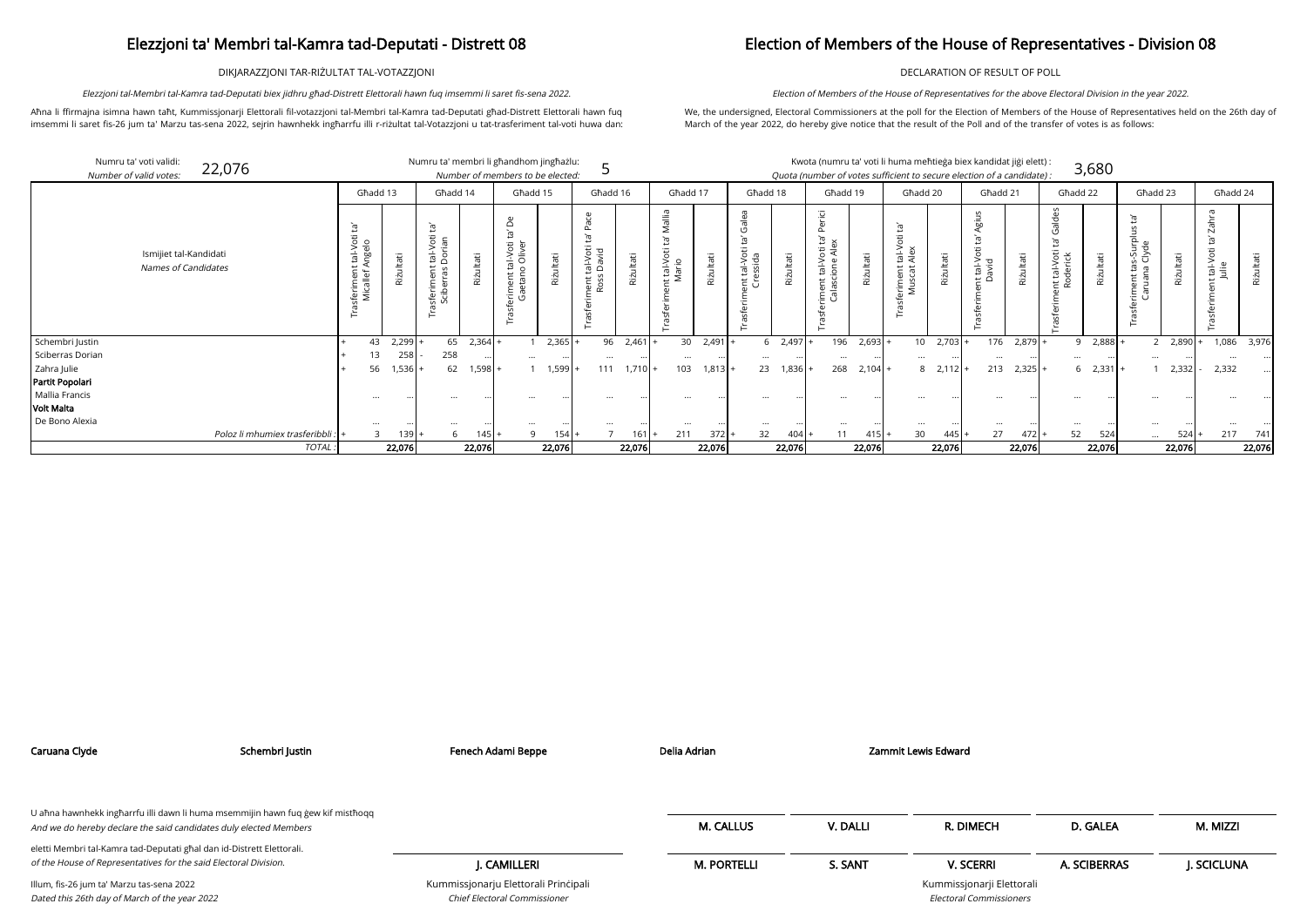DIKJARAZZJONI TAR-RIŻULTAT TAL-VOTAZZJONI

Aħna li ffirmajna isimna hawn taħt, Kummissjonarji Elettorali fil-votazzjoni tal-Membri tal-Kamra tad-Deputati għad-Distrett Elettorali hawn fuq imsemmi li saret fis-26 jum ta' Marzu tas-sena 2022, sejrin hawnhekk ingħarrfu illi r-riżultat tal-Votazzjoni u tat-trasferiment tal-voti huwa dan:

Elezzjoni tal-Membri tal-Kamra tad-Deputati biex jidhru għad-Distrett Elettorali hawn fuq imsemmi li saret fis-sena 2022.

### Election of Members of the House of Representatives - Division 08

DECLARATION OF RESULT OF POLL

We, the undersigned, Electoral Commissioners at the poll for the Election of Members of the House of Representatives held on the 26th day of March of the year 2022, do hereby give notice that the result of the Poll and of the transfer of votes is as follows:

Election of Members of the House of Representatives for the above Electoral Division in the year 2022.

Kwota (numru ta' voti li huma meħtieġa biex kandidat jiġi elett) : Quota (number of votes sufficient to secure election of a candidate) : 3,680

A. SCIBERRAS J. SCICLUNA

| Numru ta' voti validi:<br>22,076<br>Number of valid votes: |                                                 |                    |                                                   |              | Numru ta' membri li għandhom jingħażlu:<br>Number of members to be elected: |                       | 5                                                            |
|------------------------------------------------------------|-------------------------------------------------|--------------------|---------------------------------------------------|--------------|-----------------------------------------------------------------------------|-----------------------|--------------------------------------------------------------|
|                                                            | Għadd 25                                        |                    | Għadd 26                                          |              | Għadd 27                                                                    |                       |                                                              |
| Ismijiet tal-Kandidati<br><b>Names of Candidates</b>       | Trasferiment tas-Surplus ta'<br>Schembri Justin | Riżultati          | Trasferiment tas-Surplus ta<br>Fenech Adami Beppe | Riżultati    | Trasferiment tas-Surplus ta'<br>Delia Adrian                                | Rizultati             | Ismijiet tal-Kandidati Eletti<br>Names of Elected Candidates |
| <b>ABBA</b>                                                |                                                 |                    |                                                   |              |                                                                             |                       |                                                              |
| Elmer Simon                                                | $\cdots$                                        | $\ddotsc$          |                                                   |              | $\ddotsc$                                                                   | $\ddotsc$             |                                                              |
| Paris Rebecca                                              |                                                 | $\ddotsc$          |                                                   |              |                                                                             |                       |                                                              |
| AD+PD<br>Mallia Mario                                      |                                                 |                    |                                                   |              |                                                                             |                       |                                                              |
| Zerafa Mark                                                |                                                 | $\ddotsc$          | $\cdots$                                          |              | $\cdots$                                                                    |                       |                                                              |
| Partit Laburista                                           |                                                 |                    |                                                   |              |                                                                             |                       |                                                              |
| <b>Bartolo Clayton</b>                                     | 9<br>$\ddot{}$                                  | $2,661 +$          | 5                                                 | $2,666$ +    | 5                                                                           | 2,671                 |                                                              |
| <b>Bonett Chris</b>                                        |                                                 |                    |                                                   |              |                                                                             |                       |                                                              |
| <b>Borg Fiona</b>                                          |                                                 |                    | $\cdots$                                          |              | $\ddotsc$                                                                   |                       |                                                              |
| <b>Busuttil Galea Felix</b>                                |                                                 | $\ddotsc$          |                                                   |              | $\ddotsc$                                                                   | $\ddotsc$             |                                                              |
| Caruana Clyde                                              | $\cdots$                                        | $\ddotsc$<br>3,680 | $\cdots$                                          | <br>3,680    | $\cdots$                                                                    | 3,680                 | Caruana Clyde                                                |
| Conti Herbert                                              |                                                 |                    | $\cdots$                                          |              | $\cdots$                                                                    |                       |                                                              |
| De Gaetano Oliver                                          |                                                 | $\cdots$           | $\ddotsc$                                         |              | $\ddotsc$                                                                   | $\ddotsc$             |                                                              |
| <b>Galdes Roderick</b>                                     | $\cdots$                                        | $\ddotsc$<br>      | $\cdots$                                          |              |                                                                             | $\ddotsc$             |                                                              |
| Galea Cressida                                             | $\cdots$<br>$\cdots$                            | $\cdots$           | $\cdots$<br>                                      | $\cdots$<br> | <br>                                                                        | $\cdots$<br>$\ddotsc$ |                                                              |
| <b>Muscat Alex</b>                                         |                                                 |                    |                                                   |              | $\ddotsc$                                                                   |                       |                                                              |
| Zammit Lewis Edward                                        | 4<br>$\ddot{}$                                  | $3,406 +$          | $\overline{2}$                                    | $3,408$ +    | 3                                                                           | 3,411                 | V Zammit Lewis Edward                                        |
| Partit Nazzjonalista                                       |                                                 |                    |                                                   |              |                                                                             |                       |                                                              |
| Agius David                                                |                                                 |                    |                                                   |              |                                                                             |                       |                                                              |
| Asciak Michael                                             | $\cdots$                                        | $\cdots$           |                                                   | $\cdots$     | $\cdots$                                                                    | $\ddotsc$             |                                                              |
| Cardona Gatt Josianne                                      |                                                 | $\cdots$           | $\cdots$                                          |              | $\cdots$                                                                    | $\ddotsc$             |                                                              |
| Delia Adrian                                               |                                                 | 3,690              | $\cdots$                                          | 3,690        | 10<br>$\overline{\phantom{a}}$                                              | 3,680                 | Delia Adrian<br>IV                                           |
| Fenech Adami Beppe                                         | $\cdots$                                        | 3,935              | 255                                               | 3,680        | $\cdots$                                                                    | 3,680                 | III Fenech Adami Beppe                                       |
| Micallef Angelo                                            | $\cdots$                                        | $\cdots$           | $\cdots$                                          |              | $\ddotsc$                                                                   |                       |                                                              |
| Pace Ross David                                            | $\cdots$                                        |                    | $\cdots$                                          |              | $\ddotsc$                                                                   | $\cdots$              |                                                              |
| Perici Calascione Alex                                     |                                                 | $\cdots$           | $\cdots$                                          |              |                                                                             | $\cdots$              |                                                              |

Caruana Clyde Schembri Justin Schembri Justin Fenech Adami Beppe Delia Adrian Delia Adrian Zammit Lewis Edward

| U ahna hawnhekk ingharrfu illi dawn li huma msemmijin hawn fuq gew kif misthoqq<br>And we do hereby declare the said candidates duly elected Members |                                                                      | M. CALLUS          | V. DALLI | R. DIMECH                                            | D. GALEA     | M. MIZZI   |
|------------------------------------------------------------------------------------------------------------------------------------------------------|----------------------------------------------------------------------|--------------------|----------|------------------------------------------------------|--------------|------------|
| eletti Membri tal-Kamra tad-Deputati għal dan id-Distrett Elettorali.<br>of the House of Representatives for the said Electoral Division.            | I. CAMILLERI                                                         | <b>M. PORTELLI</b> | S. SANT  | <b>V. SCERRI</b>                                     | A. SCIBERRAS | I. SCICLUN |
| Illum, fis-26 jum ta' Marzu tas-sena 2022<br>Dated this 26th day of March of the year 2022                                                           | Kummissjonarju Elettorali Principali<br>Chief Electoral Commissioner |                    |          | Kummissjonarji Elettorali<br>Electoral Commissioners |              |            |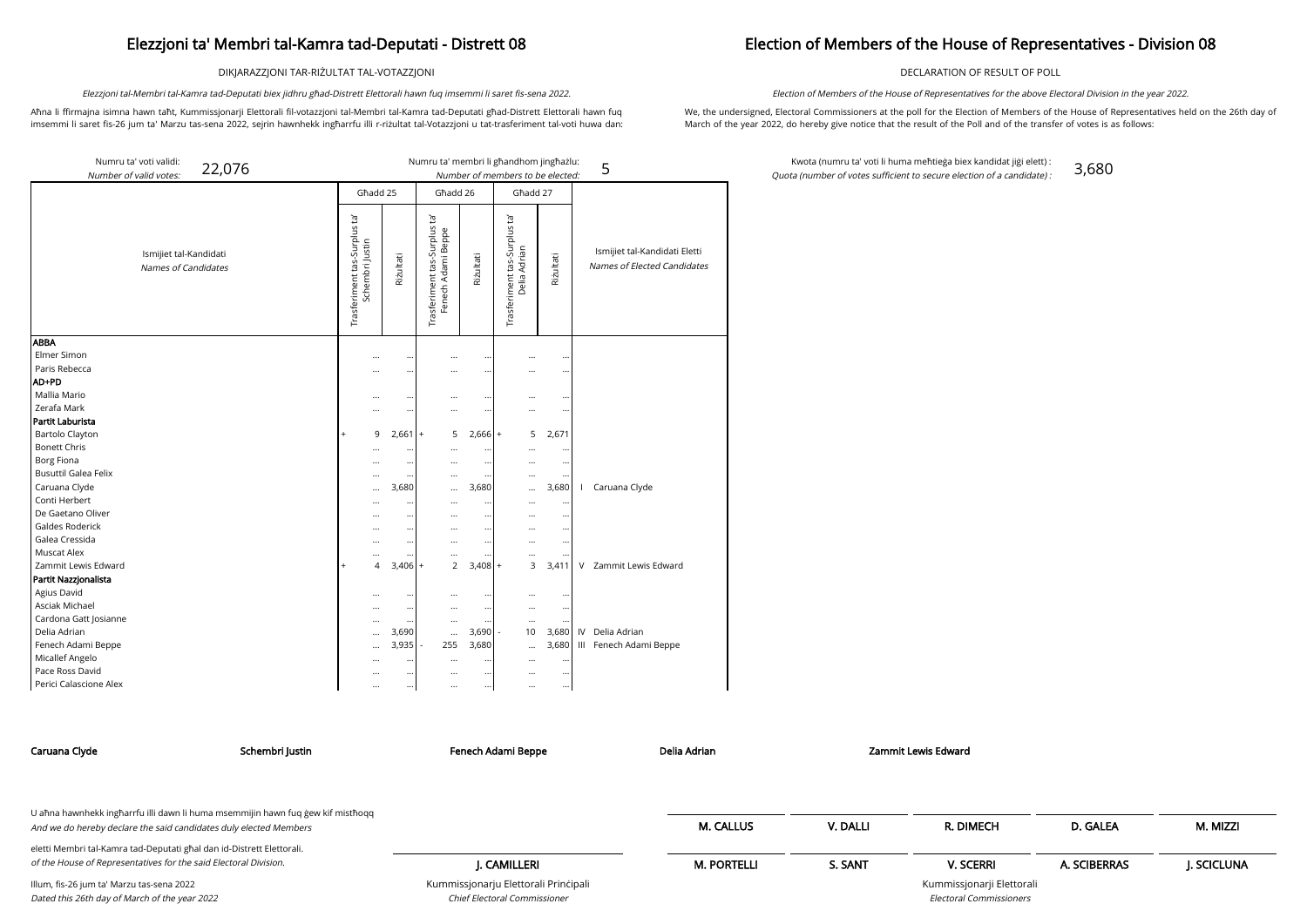DIKJARAZZJONI TAR-RIŻULTAT TAL-VOTAZZJONI

Aħna li ffirmajna isimna hawn taħt, Kummissjonarji Elettorali fil-votazzjoni tal-Membri tal-Kamra tad-Deputati għad-Distrett Elettorali hawn fuq imsemmi li saret fis-26 jum ta' Marzu tas-sena 2022, sejrin hawnhekk ingħarrfu illi r-riżultat tal-Votazzjoni u tat-trasferiment tal-voti huwa dan:

Elezzjoni tal-Membri tal-Kamra tad-Deputati biex jidhru għad-Distrett Elettorali hawn fuq imsemmi li saret fis-sena 2022.

## Election of Members of the House of Representatives - Division 08

DECLARATION OF RESULT OF POLL

We, the undersigned, Electoral Commissioners at the poll for the Election of Members of the House of Representatives held on the 26th day of March of the year 2022, do hereby give notice that the result of the Poll and of the transfer of votes is as follows:

Election of Members of the House of Representatives for the above Electoral Division in the year 2022.

Kwota (numru ta' voti li huma meħtieġa biex kandidat jiġi elett) : Quota (number of votes sufficient to secure election of a candidate) : 3,680

| Numru ta' voti validi:<br>22,076<br>Number of valid votes: |                                                         |           |                                                                  |           | Numru ta' membri li għandhom jingħażlu:<br>Number of members to be elected: |           | 5                                                            |
|------------------------------------------------------------|---------------------------------------------------------|-----------|------------------------------------------------------------------|-----------|-----------------------------------------------------------------------------|-----------|--------------------------------------------------------------|
|                                                            | Ghadd 25                                                |           | Ghadd 26                                                         |           | Ghadd 27                                                                    |           |                                                              |
| Ismijiet tal-Kandidati<br>Names of Candidates              | ē,<br>Surplus<br>Schembri Justin<br>tas<br>Trasferiment | Riżultati | `Fd<br>-Surplus<br>Adami Beppe<br>tas.<br>Trasferiment<br>Fenech | Rizultati | Įą,<br>tas-Surplus<br>Adrian<br>Trasferiment<br>Delia.                      | Rizultati | Ismijiet tal-Kandidati Eletti<br>Names of Elected Candidates |
| Schembri Justin                                            | 296                                                     | 3,680     | $\cdots$                                                         | 3,680     | $\cdots$                                                                    | 3,680     | $\mathbf{H}$<br>Schembri Justin                              |
| Sciberras Dorian                                           | $\cdots$                                                | $\cdots$  | $\cdots$                                                         | $\cdots$  | $\cdots$                                                                    | $\cdots$  |                                                              |
| Zahra Julie                                                | $\cdots$                                                | $\cdots$  | $\cdots$                                                         | $\cdots$  | $\cdots$                                                                    |           |                                                              |
| Partit Popolari                                            |                                                         |           |                                                                  |           |                                                                             |           |                                                              |
| Mallia Francis                                             | $\cdots$                                                | $\cdots$  | $\cdots$                                                         | $\cdots$  | $\cdots$                                                                    |           |                                                              |
| Volt Malta                                                 |                                                         |           |                                                                  |           |                                                                             |           |                                                              |
| De Bono Alexia                                             | $\cdots$                                                |           | $\cdots$                                                         |           | $\cdots$                                                                    | $\cdots$  |                                                              |
| Poloz li mhumiex trasferibbli : +                          | 283                                                     | $1,024$ + | 248                                                              | $1,272$ + | $\overline{2}$                                                              | 1,274     |                                                              |
| TOTAL:                                                     |                                                         | 22,076    |                                                                  | 22,076    |                                                                             | 22,076    |                                                              |

| Caruana Clyde                                                                                                                             | Schembri Justin                                                                 | Fenech Adami Beppe                                                   | Delia Adrian       |          | Zammit Lewis Edward                                         |              |            |
|-------------------------------------------------------------------------------------------------------------------------------------------|---------------------------------------------------------------------------------|----------------------------------------------------------------------|--------------------|----------|-------------------------------------------------------------|--------------|------------|
|                                                                                                                                           |                                                                                 |                                                                      |                    |          |                                                             |              |            |
| And we do hereby declare the said candidates duly elected Members                                                                         | U aħna hawnhekk ingħarrfu illi dawn li huma msemmijin hawn fuq ġew kif mistħoqq |                                                                      | <b>M. CALLUS</b>   | V. DALLI | R. DIMECH                                                   | D. GALEA     | M. MIZZI   |
| eletti Membri tal-Kamra tad-Deputati għal dan id-Distrett Elettorali.<br>of the House of Representatives for the said Electoral Division. |                                                                                 | J. CAMILLERI                                                         | <b>M. PORTELLI</b> | S. SANT  | <b>V. SCERRI</b>                                            | A. SCIBERRAS | J. SCICLUN |
| Illum, fis-26 jum ta' Marzu tas-sena 2022<br>Dated this 26th day of March of the year 2022                                                |                                                                                 | Kummissjonarju Elettorali Principali<br>Chief Electoral Commissioner |                    |          | Kummissjonarji Elettorali<br><b>Electoral Commissioners</b> |              |            |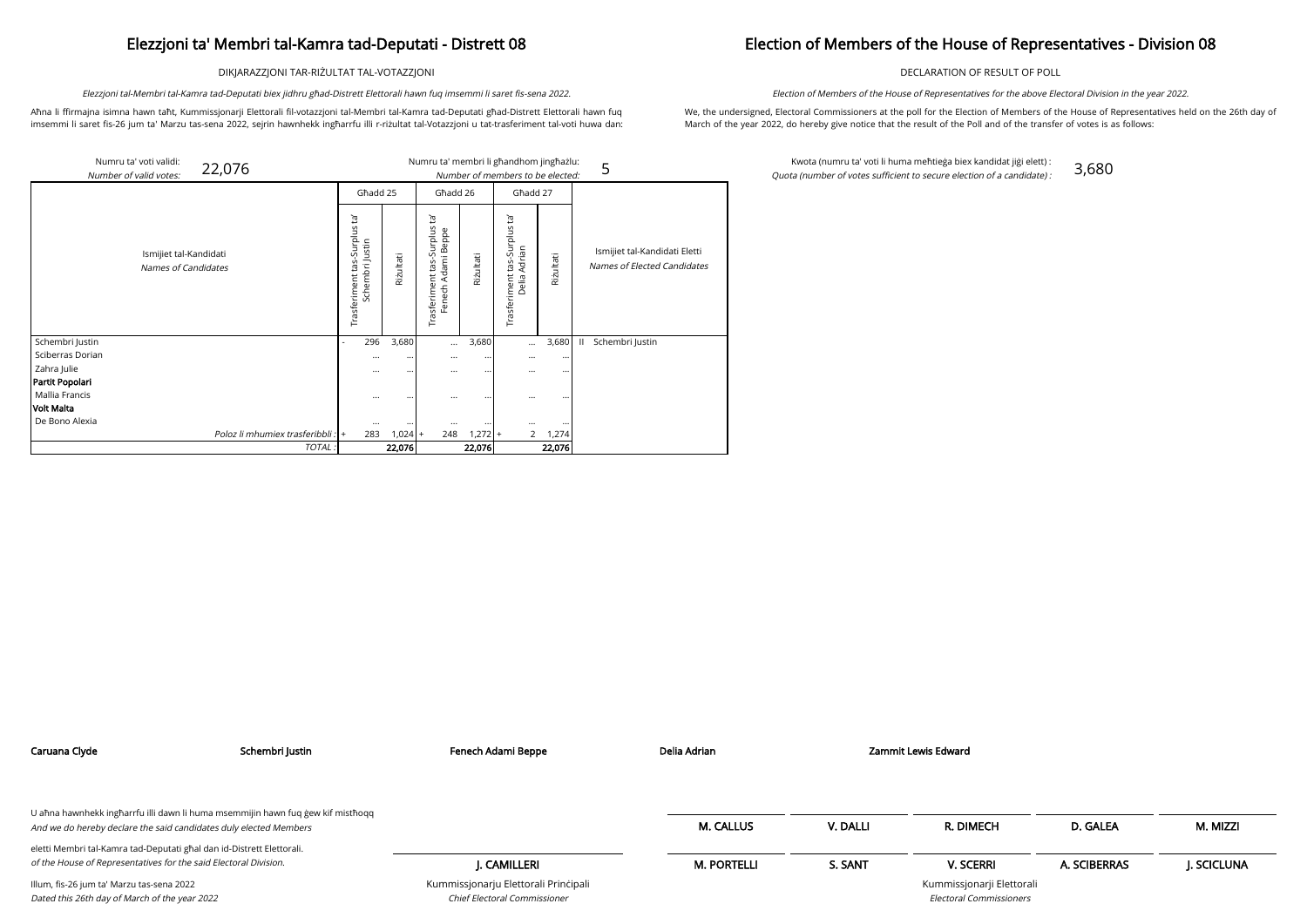DIKJARAZZJONI TAR-RIŻULTAT TAL-VOTAZZJONI

Aħna li ffirmajna isimna hawn taħt, Kummissjonarji Elettorali fil-votazzjoni tal-Membri tal-Kamra tad-Deputati għad-Distrett Elettorali hawn fuq imsemmi li saret fis-26 jum ta' Marzu tas-sena 2022, sejrin hawnhekk ingħarrfu illi r-riżultat tal-Votazzjoni u tat-trasferiment tal-voti huwa dan:

Elezzjoni tal-Membri tal-Kamra tad-Deputati biex jidhru għad-Distrett Elettorali hawn fuq imsemmi li saret fis-sena 2022.

## Election of Members of the House of Representatives - Division 09

DECLARATION OF RESULT OF POLL

We, the undersigned, Electoral Commissioners at the poll for the Election of Members of the House of Representatives held on the 26th day of March of the year 2022, do hereby give notice that the result of the Poll and of the transfer of votes is as follows:

Election of Members of the House of Representatives for the above Electoral Division in the year 2022.

arji Elettorali Electoral Commissioners

| Numru ta' voti validi:<br>21,222<br>Number of valid votes: |                | Numru ta' membri li għandhom jingħażlu:                |           | Number of members to be elected:                                    |           | 5                                                   |           |                                                                    |           |                                                                          |           | Kwota (numru ta' voti li huma meħtieġa biex kandidat jiġi elett)<br>Quota (number of votes sufficient to secure election of a candidate) : |               |                                                            |           |                                                 |           |                                                      | 3,538     |                                                          |           |                                                              |           |
|------------------------------------------------------------|----------------|--------------------------------------------------------|-----------|---------------------------------------------------------------------|-----------|-----------------------------------------------------|-----------|--------------------------------------------------------------------|-----------|--------------------------------------------------------------------------|-----------|--------------------------------------------------------------------------------------------------------------------------------------------|---------------|------------------------------------------------------------|-----------|-------------------------------------------------|-----------|------------------------------------------------------|-----------|----------------------------------------------------------|-----------|--------------------------------------------------------------|-----------|
|                                                            | Għadd 1        | Għadd 2                                                |           | Għadd 3                                                             |           | Għadd 4                                             |           | Ghadd 5                                                            |           | Ghadd 6                                                                  |           | Ghadd 7                                                                                                                                    |               | Ghadd 8                                                    |           | Ghadd 9                                         |           | Għadd 10                                             |           | Għadd 11                                                 |           | Ghadd 12                                                     |           |
| Ismijiet tal-Kandidati<br>Names of Candidates              | Voti           | Trasferiment tas-Surplus ta'<br>Grima Clifton<br>Grima | Riżultati | $\Xi'$<br>-Surplus<br>nent tas-Su<br>Giglio Joe<br>iment<br>Trasfer | Riżultati | Zerafa<br>Ē,<br>t tal-Voti t<br>Mark<br>Trasferimen | Riżultati | $\mathbf{E}^{\prime}$<br>Trasferiment tal-Voti<br>Vassallo Vanessa | Riżultati | $\Xi$<br>$\tilde{\Xi}$<br>iment tal-Voti t<br>Bonici Stevey<br>Trasferim | Riżultati | Tolu<br>$\vec{E}$<br>nt tal-Voti<br>Mina<br>Trasferim                                                                                      | Riżultati     | tal-Voti ta'<br>Alexander<br>Trasferiment t<br>D'Agata Ale | Riżultati | Δ<br>ίg<br>Trasferiment tal-Voti<br>Bono Alexia | Riżultati | $\Xi$<br>tal-Voti<br>Karl<br>rasferiment t<br>Gouder | Riżultati | Ĭā,<br>tal-Voti<br>Charles<br>asferiment 1<br>Selvaggi C | Riżultati | Attard<br>Ĭā'<br>Trasferiment tal-Voti ta<br>Previ Graziella | Riżultati |
| <b>ABBA</b><br>Ellul Bonici Stevey                         | 6 <sup>′</sup> |                                                        | 61        |                                                                     | 61        |                                                     | 61        | 15                                                                 | 76        | 76                                                                       |           |                                                                                                                                            |               |                                                            |           |                                                 |           |                                                      |           |                                                          |           |                                                              |           |
| Vassallo Vanessa                                           | 26             | $\cdots$                                               | 26        | $\cdots$                                                            | 26        | $\cdots$                                            | 26        | 26                                                                 |           |                                                                          |           | $\cdots$                                                                                                                                   |               | $\cdots$                                                   |           |                                                 |           | $\cdots$                                             |           | .                                                        |           | $\cdots$                                                     |           |
| AD+PD                                                      |                | $\cdots$                                               |           | $\cdots$                                                            |           | $\ldots$                                            |           |                                                                    |           | $\ddotsc$                                                                |           | $\cdots$                                                                                                                                   |               | $\cdots$                                                   |           |                                                 |           | $\cdots$                                             |           | $\ddotsc$                                                |           |                                                              |           |
| Cacopardo Carmel                                           | 334            | 2                                                      | $336 +$   | $\overline{3}$                                                      | 339       |                                                     | 343       |                                                                    | 343       | 12                                                                       | 355       | 53                                                                                                                                         | $408 +$       | $\overline{7}$                                             | 415       | 37                                              | 452       | $\overline{2}$                                       | 454       | 6                                                        | 460       | 9                                                            | 469       |
| Tolu Mina                                                  | 93             |                                                        | 93        | $\cdots$                                                            | 93        | 6                                                   | 99        | $\ldots$<br>$\overline{1}$                                         | 100       | $\cdots$                                                                 | 100       | 100                                                                                                                                        |               |                                                            |           |                                                 |           |                                                      |           |                                                          |           |                                                              |           |
| Zerafa Mark                                                | 12             | $\cdots$<br>$\cdots$                                   |           | $\cdots$                                                            | 12        | 12                                                  |           |                                                                    |           | $\cdots$                                                                 |           | $\cdots$                                                                                                                                   |               | $\cdots$<br>$\cdots$                                       | $\cdots$  |                                                 |           | $\cdots$                                             |           | $\ddotsc$                                                | $\cdots$  |                                                              |           |
| Partit Laburista                                           |                |                                                        |           |                                                                     |           |                                                     |           | $\cdots$                                                           |           |                                                                          |           |                                                                                                                                            |               |                                                            |           | $\cdots$                                        |           | $\cdots$                                             |           | $\cdots$                                                 |           |                                                              |           |
| <b>Buttigieg Rebecca</b>                                   | 824            | 179                                                    | $1,003$ + |                                                                     | 1 1,004   | $\cdots$                                            | $1,004 +$ | -1                                                                 | $1,005$ . |                                                                          | 5 1,010   |                                                                                                                                            | $3 \t1,013 +$ | 3                                                          | 1,016     | 13                                              | 1,029     |                                                      | 1,029     | $\ddotsc$                                                | 1,029     | $\cdots$                                                     | 1,029     |
| Falzon Michael                                             | 2,803          | 482                                                    | $3,285$ + |                                                                     | 4 3,289   | $\cdots$                                            | 3,289     | $\overline{2}$                                                     | 3,291     |                                                                          | 6, 3, 297 | $\mathbf{1}$                                                                                                                               | 3,298         | 8                                                          | 3,306     | 6                                               | 3,312     |                                                      | 3 3,315   | $\ddotsc$                                                | 3,315     | 4                                                            | 3,319     |
| Grima Clifton                                              | 4,415          | 877                                                    | 3,538     | $\cdots$                                                            | 3,538     | $\cdots$                                            | 3,538     | $\cdots$                                                           | 3,538     | $\cdots$                                                                 | 3,538     | $\ddotsc$                                                                                                                                  | 3,538         | $\cdots$                                                   | 3,538     | $\cdots$                                        | 3,538     | $\cdots$                                             | 3,538     | $\ddotsc$                                                | 3,538     | $\cdots$                                                     | 3,538     |
| Zammit Lewis Edward                                        | 320            | 99                                                     | 419       | $\cdots$                                                            | 419       | $\cdots$                                            | 419       | $\ldots$                                                           | 419       |                                                                          | 420       | $\cdots$                                                                                                                                   | 420           | $\cdots$                                                   | 420       |                                                 | 421       | $\cdots$                                             | 421       | $\ddots$                                                 | 421       |                                                              | 421       |
| Zrinzo Azzopardi Stefan                                    | 264            | 89                                                     | $353+$    |                                                                     | 354       | $\cdots$                                            | 354       |                                                                    | 355       |                                                                          | 356       | $\mathbf{1}$                                                                                                                               | 357           | $\cdots$                                                   | 357       | $\cdots$                                        | 357       | $\cdots$                                             | 357       | $\ddots$                                                 | 357       | $\cdots$                                                     | 357       |
| Partit Nazzjonalista                                       |                |                                                        |           |                                                                     |           |                                                     |           |                                                                    |           |                                                                          |           |                                                                                                                                            |               |                                                            |           |                                                 |           |                                                      |           |                                                          |           |                                                              |           |
| Aquilina Karol                                             | 403            |                                                        | $404$ +   | 33                                                                  | 437       |                                                     | 438       |                                                                    | 438       |                                                                          | 439       | $\overline{2}$                                                                                                                             | 441           | $\cdots$                                                   | 441       |                                                 | 441       | 15                                                   | 456       | 9                                                        | 465       | 20                                                           | 485       |
| Arrigo Robert                                              | 2,033          | $\overline{7}$                                         | $2,040$ + | 199                                                                 | 2,239     | $\cdots$                                            | 2,239     | 2                                                                  | 2,241     | $\overline{2}$                                                           | 2,243     | $\cdots$                                                                                                                                   | 2,243         | 9                                                          | 2,252     | 3                                               | 2,255     | 17                                                   | 2,272     | 86                                                       | 2,358     | 35                                                           | 2,393     |
| Attard Previ Graziella                                     | 228            |                                                        | 229       | 32                                                                  | 261       | $\ldots$                                            | 261       | $\mathbf{1}$                                                       | 262       |                                                                          | 263       | $\cdots$                                                                                                                                   | 263           |                                                            | 264       | $\mathcal{E}$                                   | 267       | 12                                                   | 279       | 10                                                       | 289       | 289                                                          |           |
| Azzopardi Jason                                            | 546            |                                                        | 547       | 58                                                                  | 605       | $\cdots$                                            | 605       | $\cdots$                                                           | 605       | $\overline{2}$                                                           | 607       | $\cdots$                                                                                                                                   | 607           | 2                                                          | 609       |                                                 | 610       | 9                                                    | 619       | 12                                                       | 631       | 20                                                           | 651       |
| Bartolo Ivan                                               | 930            | 2                                                      | $932 +$   | 154                                                                 | 1,086     | $\cdots$                                            | 1,086     | $\cdots$                                                           | 1,086     | $\cdots$                                                                 | 1,086     |                                                                                                                                            | 1,087         | $\cdots$                                                   | 1,087     |                                                 | 1,088     | 25                                                   | 1,113     | 17                                                       | 1,130     | 22                                                           | 1,152     |
| Bencini Graham                                             | 349            |                                                        | 350       | 40                                                                  | 390       | $\cdots$                                            | 390       |                                                                    | 391       |                                                                          | 392       |                                                                                                                                            | 392           | $\overline{3}$                                             | 395       |                                                 | 396       | 16                                                   | 412       | 5                                                        | 417       | 11                                                           | 428       |
| Borg Bonello Eve                                           | 389            | $\overline{3}$                                         | $392$ +   | 47                                                                  | 439       |                                                     | 440       |                                                                    | 44        |                                                                          | 441       | 5                                                                                                                                          | $446 +$       | $\overline{3}$                                             | 449       | 10                                              | 459       | 10 <sup>1</sup>                                      | 469       | 14                                                       | 483       | 73                                                           | 556       |
| <b>Buttigieg Albert</b>                                    | 475            | $\overline{2}$                                         | $477$ +   | 39                                                                  | 516       | $\cdots$                                            | 516       | $\ldots$                                                           | 516       |                                                                          | 517       |                                                                                                                                            | $518 +$       | $\overline{3}$                                             | 521       |                                                 | 523       | $\overline{7}$                                       | 530       | $\overline{4}$                                           | 534       | 14                                                           | 548       |
| Fenech Adami Beppe                                         | 852            |                                                        | 853       | 111                                                                 | 964       | $\cdots$                                            | 964       | $\cdots$                                                           | 964       | $\overline{2}$                                                           | 966       |                                                                                                                                            | 966           | $\overline{4}$                                             | 970       | $\mathbf{1}$                                    | 971       | 18                                                   | 989       | 31                                                       | 1,020     | 17                                                           | 1,037     |
| Giglio Joe                                                 | 4,406          | $\ddots$                                               | 4,406     | 868                                                                 | 3,538     | $\cdots$                                            | 3,538     | $\cdots$                                                           | 3,538     | $\cdots$                                                                 | 3,538     | $\cdots$                                                                                                                                   | 3,538         | $\cdots$                                                   | 3,538     | $\cdots$                                        | 3,538     | $\cdots$                                             | 3,538     | $\ddots$                                                 | 3,538     |                                                              | 3,538     |
| Gouder Karl                                                | 122            |                                                        | 123       | 34                                                                  | 157       | $\cdots$                                            | 157       | $\cdots$                                                           | 157       | $\cdots$                                                                 | 157       |                                                                                                                                            | 158           | $\cdots$                                                   | 158       |                                                 | 160       | 160                                                  |           | $\ddotsc$                                                |           |                                                              |           |
| Muscat Noel                                                | 581            | $\overline{2}$                                         | 583       | 60                                                                  | 643       | $\cdots$                                            | 643       | $\cdots$                                                           | 643       | $\cdots$                                                                 | 643       | $\overline{2}$                                                                                                                             | 645           | $\overline{A}$                                             | 649       |                                                 | 649       | 11                                                   | 660       | 10                                                       | 670       |                                                              | 677       |
| Portelli Bonnici Emma                                      | 340            |                                                        | $341 +$   | 38                                                                  | 379       | $\cdots$                                            | 379       | $\cdots$                                                           | 379       | $\cdots$                                                                 | 379       | 11                                                                                                                                         | $390 +$       |                                                            | 391       | 17                                              | 408       | $\mathsf{q}$                                         | 417       | 30                                                       | 447       | 49                                                           | 496       |

Chief Electoral Commissioner

| Grima Clifton                                                                                                                                        | Giglio Joe | Falzon Michael                       | Arrigo Robert      | Bartolo Ivan |                           |              |            |
|------------------------------------------------------------------------------------------------------------------------------------------------------|------------|--------------------------------------|--------------------|--------------|---------------------------|--------------|------------|
| U ahna hawnhekk ingharrfu illi dawn li huma msemmijin hawn fuq gew kif misthoqq<br>And we do hereby declare the said candidates duly elected Members |            |                                      | <b>M. CALLUS</b>   | V. DALLI     | R. DIMECH                 | D. GALEA     | M. MIZZI   |
| eletti Membri tal-Kamra tad-Deputati għal dan id-Distrett Elettorali.                                                                                |            |                                      |                    |              |                           |              |            |
| of the House of Representatives for the said Electoral Division.                                                                                     |            | J. CAMILLERI                         | <b>M. PORTELLI</b> | S. SANT      | <b>V. SCERRI</b>          | A. SCIBERRAS | J. SCICLUN |
| Illum, fis-26 jum ta' Marzu tas-sena 2022                                                                                                            |            | Kummissjonarju Elettorali Principali |                    |              | Kummissjonarji Elettorali |              |            |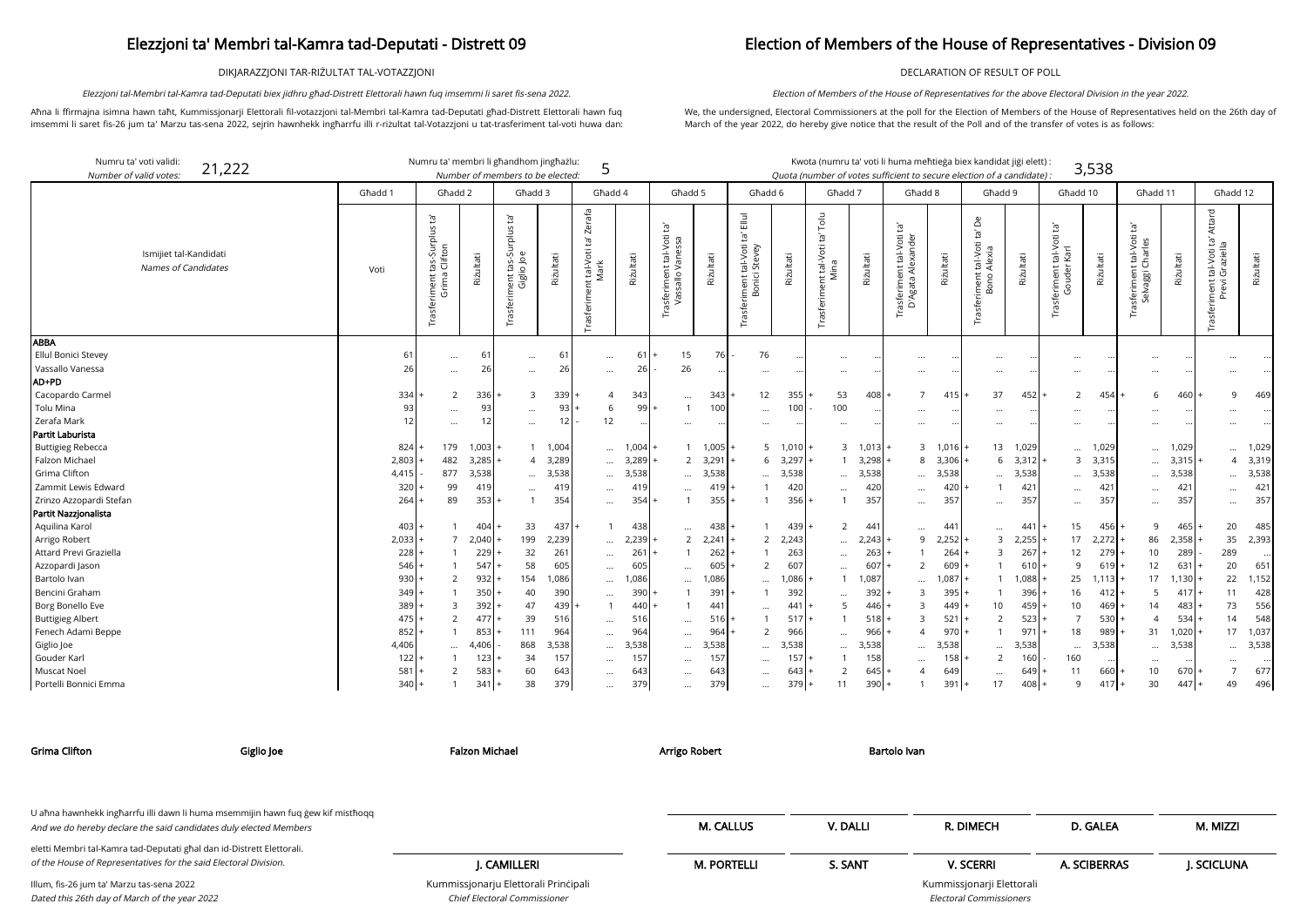DIKJARAZZJONI TAR-RIŻULTAT TAL-VOTAZZJONI

Aħna li ffirmajna isimna hawn taħt, Kummissjonarji Elettorali fil-votazzjoni tal-Membri tal-Kamra tad-Deputati għad-Distrett Elettorali hawn fuq imsemmi li saret fis-26 jum ta' Marzu tas-sena 2022, sejrin hawnhekk ingħarrfu illi r-riżultat tal-Votazzjoni u tat-trasferiment tal-voti huwa dan:

Elezzjoni tal-Membri tal-Kamra tad-Deputati biex jidhru għad-Distrett Elettorali hawn fuq imsemmi li saret fis-sena 2022.

### Election of Members of the House of Representatives - Division 09

DECLARATION OF RESULT OF POLL

We, the undersigned, Electoral Commissioners at the poll for the Election of Members of the House of Representatives held on the 26th day of March of the year 2022, do hereby give notice that the result of the Poll and of the transfer of votes is as follows:

Election of Members of the House of Representatives for the above Electoral Division in the year 2022.

| Numru ta' voti validi:<br>Number of valid votes: | 21,222                                               |         |                                  |                | Numru ta' membri li għandhom jingħażlu:<br>Number of members to be elected: |           |                                     |           |                                                                       |                  |                                                                                 |                  | Kwota (numru ta' voti li huma meħtieġa biex kandidat jiġi elett) :<br>Quota (number of votes sufficient to secure election of a candidate): |           |                                                          |                  |                                             |           |                                                                 | 3,538     |                                                           |              |                                          |           |
|--------------------------------------------------|------------------------------------------------------|---------|----------------------------------|----------------|-----------------------------------------------------------------------------|-----------|-------------------------------------|-----------|-----------------------------------------------------------------------|------------------|---------------------------------------------------------------------------------|------------------|---------------------------------------------------------------------------------------------------------------------------------------------|-----------|----------------------------------------------------------|------------------|---------------------------------------------|-----------|-----------------------------------------------------------------|-----------|-----------------------------------------------------------|--------------|------------------------------------------|-----------|
|                                                  |                                                      | Għadd 1 | Għadd 2                          |                | Ghadd 3                                                                     |           | Għadd 4                             |           | Ghadd 5                                                               |                  | Ghadd 6                                                                         |                  | Għadd 7                                                                                                                                     |           | Ghadd 8                                                  |                  | Ghadd 9                                     |           | Għadd 10                                                        |           | Għadd 11                                                  |              | Ghadd 12                                 |           |
|                                                  | Ismijiet tal-Kandidati<br><b>Names of Candidates</b> | Voti    | tas-Su<br>Clifto<br>imen<br>Grim | Jltati<br>Rizu | $\mathbf{\Phi}$<br>ي ۾<br>ڪ<br>္မွာ ဝ<br>ent<br>Gigli                       | Riżultati | afa<br>Ñ<br>Ġ<br>: tal-Voti<br>Mark | Riżultati | $\tilde{E}$<br>tal-Voti<br>anessa<br>$\mu >$<br>ısferimen<br>Vassallo | lltati<br>Rizu   | $\overline{m}$<br><u>ъ</u><br>ਨ਼<br>al-Vo<br>Steve<br>nent ta<br>onici s<br>ه خ | Riżultati        | $\overline{\circ}$<br>C<br>$\frac{1}{10}$ in $\frac{1}{2}$<br>$\overline{ }$                                                                | Riżultati | Ĭā<br>tal-Voti<br>exander<br>ਥ ਵ<br>rasferime<br>D'Agata | ltati<br>Riż     | $\Omega$<br>iment tal-Voti t<br>Bono Alexia | Riżultati | ē,<br>Φ<br>$\overline{S}$<br>tal-V<br>Karl<br>eriment<br>Gouder | Riżultati | $\tilde{E}$<br>H<br>$o$ /-la:<br>, ပ<br>iggi<br>∵⊏<br>sfe | Itati<br>Riz | ਨ<br>ent tal-Voti ta' ,<br>evi Graziella | Riżultati |
| Selvaggi Charles                                 |                                                      | 217     |                                  | $218 \cdot$    | 13                                                                          | 231       | $\cdots$                            | 231       | $\cdots$                                                              | $231$ +          |                                                                                 | 233              | $\cdots$                                                                                                                                    | 233       |                                                          | 235              | $\cdots$                                    | $235 +$   |                                                                 | $240 -$   | 240                                                       |              |                                          |           |
| Partit Popolari                                  |                                                      |         |                                  |                |                                                                             |           |                                     |           |                                                                       |                  |                                                                                 |                  |                                                                                                                                             |           |                                                          |                  |                                             |           |                                                                 |           |                                                           |              |                                          |           |
| D'Agata Alexander                                |                                                      | 97      |                                  |                | $\cdots$                                                                    | 98        | $\cdots$                            | 98        | $\cdots$                                                              | 98 I             | b                                                                               | 104              | $\cdots$                                                                                                                                    | 104       | 104                                                      |                  | $\ddotsc$                                   |           |                                                                 |           |                                                           |              |                                          |           |
| Volt Malta                                       |                                                      |         |                                  |                |                                                                             |           |                                     |           |                                                                       |                  |                                                                                 |                  |                                                                                                                                             |           |                                                          |                  |                                             |           |                                                                 |           |                                                           |              |                                          |           |
| De Bono Alexia                                   |                                                      | 102     |                                  | $103+$         |                                                                             | 104.      | $\cdots$                            | 104       | $\cdots$                                                              | 104 <sub>1</sub> | $\cdots$                                                                        | 104 <sub>l</sub> | 15                                                                                                                                          | 119       | 11                                                       | 130 <sub>l</sub> | 130                                         | $\cdots$  | $\cdots$                                                        |           | $\ddotsc$                                                 | $\cdots$     |                                          |           |
|                                                  | Poloz li mhumiex trasferibbli                        |         | $\cdots$                         |                | $\cdots$                                                                    |           |                                     |           |                                                                       |                  | 33                                                                              | $34 +$           |                                                                                                                                             | 38        | 43                                                       | 81 I             | 32                                          | $113$ +   |                                                                 | $114 +$   |                                                           | 120          | 8                                        | 128       |
|                                                  | TOTAL:                                               | 21,222  |                                  | 21,222         |                                                                             | 21,222    |                                     | 21,222    |                                                                       | 21,222           |                                                                                 | 21,222           |                                                                                                                                             | 21,222    |                                                          | 21,222           |                                             | 21,222    |                                                                 | 21,222    |                                                           | 21,222       |                                          | 21,222    |

| <b>Grima Clifton</b>                                                                                                                                 | Giglio Joe | <b>Falzon Michael</b>                                                | Arrigo Robert      | Bartolo Ivan |                                                             |              |            |
|------------------------------------------------------------------------------------------------------------------------------------------------------|------------|----------------------------------------------------------------------|--------------------|--------------|-------------------------------------------------------------|--------------|------------|
| U aħna hawnhekk ingħarrfu illi dawn li huma msemmijin hawn fuq gew kif mistħoqq<br>And we do hereby declare the said candidates duly elected Members |            |                                                                      | <b>M. CALLUS</b>   | V. DALLI     | R. DIMECH                                                   | D. GALEA     | M. MIZZI   |
| eletti Membri tal-Kamra tad-Deputati ghal dan id-Distrett Elettorali.                                                                                |            |                                                                      |                    |              |                                                             |              |            |
| of the House of Representatives for the said Electoral Division.                                                                                     |            | I. CAMILLERI                                                         | <b>M. PORTELLI</b> | S. SANT      | <b>V. SCERRI</b>                                            | A. SCIBERRAS | J. SCICLUN |
| Illum, fis-26 jum ta' Marzu tas-sena 2022<br>Dated this 26th day of March of the year 2022                                                           |            | Kummissjonarju Elettorali Principali<br>Chief Electoral Commissioner |                    |              | Kummissjonarji Elettorali<br><b>Electoral Commissioners</b> |              |            |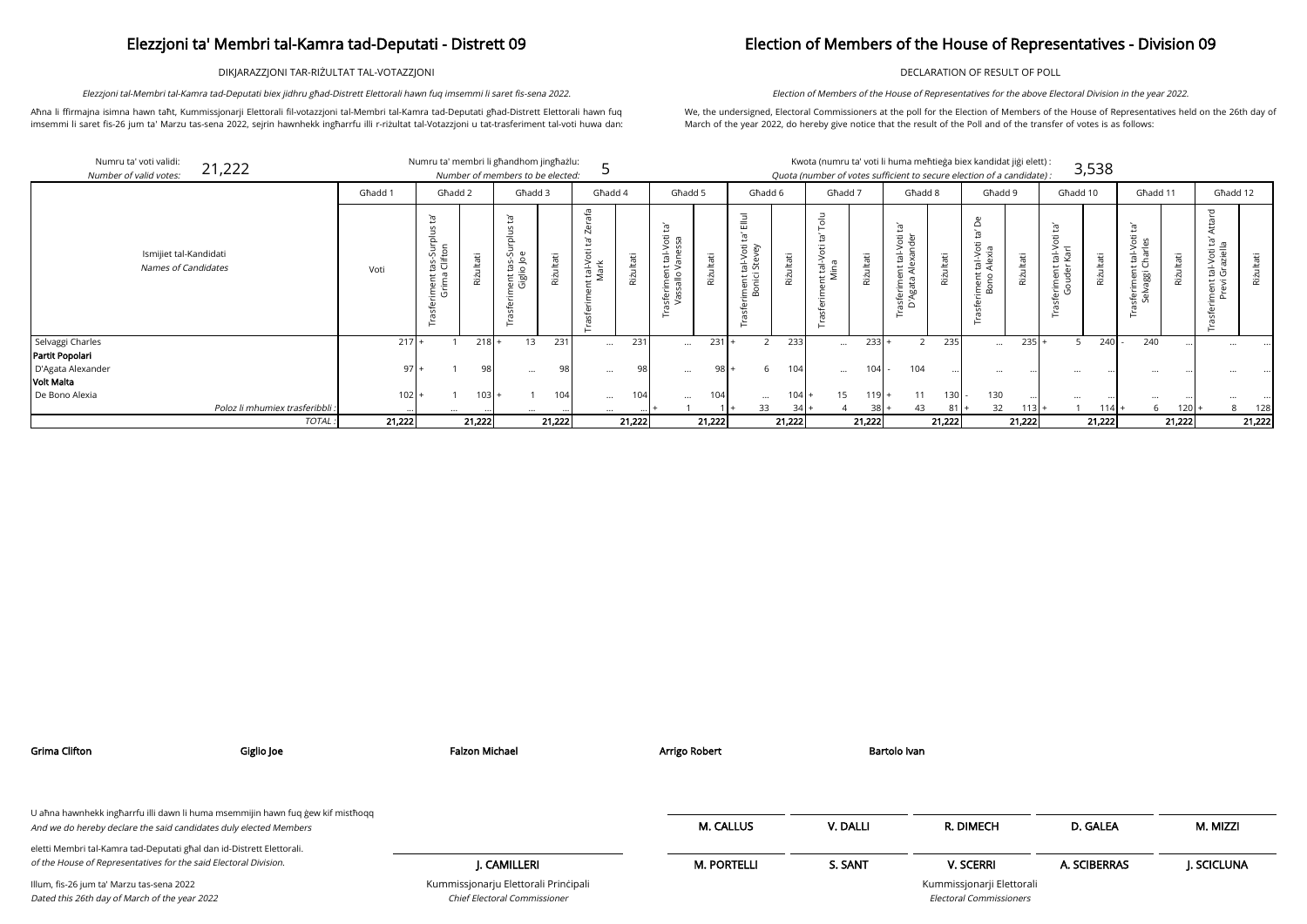DIKJARAZZJONI TAR-RIŻULTAT TAL-VOTAZZJONI

Aħna li ffirmajna isimna hawn taħt, Kummissjonarji Elettorali fil-votazzjoni tal-Membri tal-Kamra tad-Deputati għad-Distrett Elettorali hawn fuq imsemmi li saret fis-26 jum ta' Marzu tas-sena 2022, sejrin hawnhekk ingħarrfu illi r-riżultat tal-Votazzjoni u tat-trasferiment tal-voti huwa dan:

Elezzjoni tal-Membri tal-Kamra tad-Deputati biex jidhru għad-Distrett Elettorali hawn fuq imsemmi li saret fis-sena 2022.

## Election of Members of the House of Representatives - Division 09

DECLARATION OF RESULT OF POLL

We, the undersigned, Electoral Commissioners at the poll for the Election of Members of the House of Representatives held on the 26th day of March of the year 2022, do hereby give notice that the result of the Poll and of the transfer of votes is as follows:

Election of Members of the House of Representatives for the above Electoral Division in the year 2022.

arji Elettorali Electoral Commissioners

| Numru ta' voti validi:<br>21,222<br>Number of valid votes: |                                                         | Numru ta' membri li għandhom jingħażlu:                     |                           | Number of members to be elected:                        |           | 5                                                                           |           |                                                                         |              |                                                         |           | Kwota (numru ta' voti li huma meħtieġa biex kandidat jiġi elett) :<br>Quota (number of votes sufficient to secure election of a candidate) : |           |                                                                              |               |                                                  |           |                                                                   | 3,538     |                                                             |           |                                                 |                 |
|------------------------------------------------------------|---------------------------------------------------------|-------------------------------------------------------------|---------------------------|---------------------------------------------------------|-----------|-----------------------------------------------------------------------------|-----------|-------------------------------------------------------------------------|--------------|---------------------------------------------------------|-----------|----------------------------------------------------------------------------------------------------------------------------------------------|-----------|------------------------------------------------------------------------------|---------------|--------------------------------------------------|-----------|-------------------------------------------------------------------|-----------|-------------------------------------------------------------|-----------|-------------------------------------------------|-----------------|
|                                                            | Għadd 13                                                |                                                             | Għadd 14                  | Ghadd 15                                                |           | Għadd 16                                                                    |           | Ghadd 17                                                                |              | Għadd 18                                                |           | Għadd 19                                                                                                                                     |           | Għadd 20                                                                     |               | Ghadd 21                                         |           | Għadd 22                                                          |           | Għadd 23                                                    |           | Ghadd 24                                        |                 |
| Ismijiet tal-Kandidati<br>Names of Candidates              | Zrinzo<br>Trasferiment tal-Voti ta'<br>Azzopardi Stefan | tā'<br>Trasferiment tal-Voti<br>Bencini Graham<br>Riżultati | Riżultati                 | Ĕ,<br>Carmel<br>tal-Voti<br>irasferiment t<br>Cacopardo | Riżultati | ے ق<br>ح<br>tal-Voti 1<br>is Edwar<br>Lewis<br>ent<br>Trasferim<br>Zammit L | Riżultati | $\tilde{E}$<br>: tas-Surplus t<br>Michael<br>Trasferiment t<br>Falzon M | Riżultati    | Ĭā,<br>tal-Voti<br>Karol<br>rasferiment 1<br>Aquilina l | Riżultati | Portelli<br>$\Xi$<br>ment tal-Voti ta'<br>Bonnici Emma                                                                                       | Riżultati | $\overline{c}$<br>tal-Voti<br>Albert<br>Trasferiment t<br>Buttigieg <i>i</i> | Rizultati     | Ĭď<br>Trasferiment tal-Voti t<br>Azzopardi Jason | Riżultati | $\overline{a}$<br>tal-Voti<br>Noel<br>feriment<br>Muscat l<br>ise | Riżultati | Borg<br>Ĭā,<br>nent tal-Voti<br>Bonello Eve<br>Trasferiment | Riżultati | Ìď<br>Trasferiment tas-Surplus<br>Arrigo Robert | Riżultati       |
| <b>ABBA</b><br>Ellul Bonici Stevey<br>Vassallo Vanessa     | $\cdots$<br>$\cdots$                                    |                                                             | $\cdots$<br>$\cdots$      | $\cdots$                                                | $\cdots$  | $\cdots$<br>$\cdots$                                                        |           | $\ldots$<br>$\cdots$                                                    |              | $\cdots$<br>                                            |           | $\cdots$<br>$\cdots$                                                                                                                         |           | $\cdots$<br>$\cdots$                                                         |               | $\cdots$                                         |           | $\cdots$<br>$\cdots$                                              |           | $\cdots$<br>$\cdots$                                        |           |                                                 |                 |
| AD+PD                                                      |                                                         |                                                             |                           |                                                         |           |                                                                             |           |                                                                         |              |                                                         |           |                                                                                                                                              |           |                                                                              |               |                                                  |           |                                                                   |           |                                                             |           |                                                 |                 |
| Cacopardo Carmel                                           |                                                         | 471                                                         | 5<br>476                  | 476                                                     |           | $\cdots$                                                                    |           | $\cdots$                                                                |              |                                                         |           |                                                                                                                                              |           | $\cdots$                                                                     | $\ddotsc$     |                                                  |           | $\cdots$                                                          |           | $\ddots$                                                    |           |                                                 |                 |
| Tolu Mina                                                  |                                                         |                                                             | $\cdots$                  |                                                         |           | $\cdots$                                                                    |           | $\cdots$                                                                |              |                                                         |           | $\cdots$                                                                                                                                     |           | $\cdots$                                                                     | $\cdots$      |                                                  |           | $\cdots$                                                          |           | $\ddotsc$                                                   |           |                                                 |                 |
| Zerafa Mark                                                |                                                         |                                                             |                           |                                                         |           | $\cdots$                                                                    |           | $\cdots$                                                                |              |                                                         |           | $\ddotsc$                                                                                                                                    |           | $\cdots$                                                                     |               |                                                  |           |                                                                   |           | $\ddotsc$                                                   |           |                                                 |                 |
| Partit Laburista                                           |                                                         |                                                             |                           |                                                         |           |                                                                             |           |                                                                         |              |                                                         |           |                                                                                                                                              |           |                                                                              |               |                                                  |           |                                                                   |           |                                                             |           |                                                 |                 |
| <b>Buttigieg Rebecca</b>                                   | 124                                                     | 1,153                                                       | $2 \quad 1,155$           | 28                                                      | 1,183     | 166                                                                         | 1,349     | 249                                                                     | 1,598        |                                                         | 3 1,601   |                                                                                                                                              | 17 1,618  | $\overline{7}$                                                               | 1,625         |                                                  | 1 1,626   |                                                                   | 9 1.635   | 15                                                          | 1,650     |                                                 | $2 \quad 1,652$ |
| Falzon Michael                                             | 128                                                     | 3,447                                                       | $3.448$ .<br>$\mathbf{1}$ | 24                                                      | 3,472     | 315                                                                         | 3,787     | 249                                                                     | 3,538        | $\cdots$                                                | 3,538     | $\cdots$                                                                                                                                     | 3,538     | $\cdots$                                                                     | 3,538         | $\cdots$                                         | 3,538     | $\cdots$                                                          | 3,538     | $\ddotsc$                                                   | 3,538     | $\cdots$                                        | 3,538           |
| Grima Clifton                                              | $\ddotsc$                                               | 3,538                                                       | 3,538<br>$\cdots$         | $\cdots$                                                | 3,538     | $\cdots$                                                                    | 3,538     | $\cdots$                                                                | 3,538        | $\cdots$                                                | 3,538     | $\cdots$                                                                                                                                     | 3,538     | $\cdots$                                                                     | 3,538         | $\cdots$                                         | 3,538     | $\cdots$                                                          | 3,538     | $\cdots$                                                    | 3,538     | $\cdots$                                        | 3,538           |
| Zammit Lewis Edward                                        | 79                                                      | 500                                                         | 500<br>$\cdots$           | $\overline{3}$                                          | 503       | 503                                                                         |           | $\cdots$                                                                |              |                                                         |           |                                                                                                                                              |           |                                                                              |               |                                                  |           |                                                                   |           | $\ddotsc$                                                   | $\ddotsc$ |                                                 |                 |
| Zrinzo Azzopardi Stefan                                    | 357                                                     |                                                             | $\cdots$                  | $\cdots$                                                |           | $\cdots$                                                                    |           | $\cdots$                                                                | $\ddotsc$    |                                                         |           |                                                                                                                                              |           | $\cdots$                                                                     | $\cdot \cdot$ | $\cdots$                                         |           | $\cdots$                                                          |           | $\cdots$                                                    |           |                                                 |                 |
| Partit Nazzjonalista                                       |                                                         |                                                             |                           |                                                         |           |                                                                             |           |                                                                         |              |                                                         |           |                                                                                                                                              |           |                                                                              |               |                                                  |           |                                                                   |           |                                                             |           |                                                 |                 |
| Aquilina Karol                                             |                                                         | 486                                                         | 30<br>516                 | 14                                                      | 530       | $\cdots$                                                                    | 530       | $\cdots$                                                                | 530          | 530                                                     |           | $\cdots$                                                                                                                                     |           | $\cdots$                                                                     |               | $\cdots$                                         |           | $\cdots$                                                          |           | $\ddotsc$                                                   |           | $\cdots$                                        |                 |
| Arrigo Robert                                              | 3                                                       | 2,396                                                       | 87<br>2,483               | 29                                                      | 2,512     | $\cdots$                                                                    | 2,512     | $\cdots$                                                                | 2,512        | 274                                                     | 2,786     | 53                                                                                                                                           | 2,839     | 165                                                                          | 3,004         | 195                                              | 3,199     | 273                                                               | 3,472     | 399                                                         | 3,871     | 333                                             | 3,538           |
| Attard Previ Graziella                                     |                                                         |                                                             | $\cdots$                  |                                                         |           | $\cdots$                                                                    |           | $\cdots$                                                                |              | $\cdots$                                                |           | $\cdots$                                                                                                                                     |           | $\cdots$                                                                     |               | $\cdots$                                         |           |                                                                   |           | $\cdots$                                                    |           |                                                 |                 |
| Azzopardi Jason                                            |                                                         | 652                                                         | 16<br>668                 | $\overline{7}$                                          | 675       | $\cdots$                                                                    | 675       | $\cdots$                                                                | 675          | 80                                                      | 755       | 31                                                                                                                                           | 786       | 70                                                                           | 856           | 856                                              |           | $\cdots$                                                          |           | $\cdots$                                                    |           | $\cdots$                                        |                 |
| Bartolo Ivan                                               |                                                         | 1,154                                                       | 76<br>1,230               | 14                                                      | 1,244     | $\overline{4}$                                                              | 1,248     | $\cdots$                                                                | 1,248        | 34                                                      | 1,282     | 62                                                                                                                                           | 1,344     | 99                                                                           | .443          | 190                                              | 1,633     | 213                                                               | 1,846     | 325                                                         | 2,171     | 223                                             | 2,394           |
| Bencini Graham                                             | $\ddotsc$                                               | 428<br>428                                                  |                           | $\cdots$                                                |           |                                                                             |           | $\cdots$                                                                |              | $\cdots$                                                |           | $\cdots$                                                                                                                                     |           | $\cdots$                                                                     |               |                                                  |           | $\cdots$                                                          |           | .                                                           |           |                                                 |                 |
| Borg Bonello Eve                                           |                                                         | 557                                                         | 59<br>616                 | 38                                                      | 654       | $\cdots$                                                                    | 654       | $\cdots$                                                                | 654          | 26                                                      | 680       | 237                                                                                                                                          | 917       | 101                                                                          | 1,018         | 125                                              | 1,143     | 171                                                               | 1,314     | 1,314                                                       |           | $\cdots$                                        |                 |
| <b>Buttigieg Albert</b>                                    | $\ddotsc$                                               | 548                                                         | 24<br>$572$ +             | 21                                                      | 593       |                                                                             | 594       | $\cdots$                                                                | 594          | 19                                                      | 613       | 27                                                                                                                                           | 640       | 640                                                                          |               |                                                  |           | $\cdots$                                                          |           | $\ddotsc$                                                   |           |                                                 |                 |
| Fenech Adami Beppe                                         | 2                                                       | 1,039                                                       | 43<br>$1,082$ +           | 15                                                      | 1,097     |                                                                             | 1,098     |                                                                         | 1,098        | 50                                                      | 1,148     | 52                                                                                                                                           | 1,200     | 94                                                                           | 1,294         | 276                                              | 1,570     | 219                                                               | 1,789     | 349                                                         | 2,138     | 108                                             | 2,246           |
| Giglio Joe                                                 | $\cdots$                                                | 3,538                                                       | 3,538<br>$\cdots$         | $\cdots$                                                | 3,538     | $\cdots$                                                                    | 3,538     | $\cdots$                                                                | 3,538        | $\cdots$                                                | 3,538     | $\cdots$                                                                                                                                     | 3,538     | $\cdots$                                                                     | 3,538         | $\cdots$                                         | 3,538     | $\cdots$                                                          | 3,538     | $\cdots$                                                    | 3,538     |                                                 | 3,538           |
| Gouder Karl                                                |                                                         |                                                             |                           |                                                         |           |                                                                             |           | $\cdots$                                                                |              |                                                         |           |                                                                                                                                              |           | $\cdots$                                                                     |               |                                                  |           | $\cdots$                                                          |           |                                                             |           |                                                 |                 |
| Muscat Noel                                                |                                                         | 67 <sup>c</sup>                                             | 723<br>44                 | 19                                                      | 742       | $\cdots$                                                                    | 742       | $\cdots$                                                                | 742 <b>1</b> | 16                                                      | 758       | 77                                                                                                                                           | 835       | 60                                                                           | 895           | 45                                               | 940       | 940                                                               |           |                                                             |           |                                                 |                 |
| Portelli Bonnici Emma                                      | 2                                                       | 498                                                         | 32<br>530                 | 50                                                      | 580       | $\cdots$                                                                    | 580       | $\cdots$                                                                | 580          | 19                                                      | 599       | 599                                                                                                                                          |           | $\cdots$                                                                     | $\cdots$      | $\cdots$                                         |           | $\cdots$                                                          |           | $\ddotsc$                                                   |           |                                                 |                 |

Chief Electoral Commissioner

| <b>Grima Clifton</b>                                                                                                                                 | Giglio Joe | <b>Falzon Michael</b>                | Arrigo Robert      | Bartolo Ivan |                           |              |            |
|------------------------------------------------------------------------------------------------------------------------------------------------------|------------|--------------------------------------|--------------------|--------------|---------------------------|--------------|------------|
| U ahna hawnhekk ingharrfu illi dawn li huma msemmijin hawn fuq gew kif misthoqq<br>And we do hereby declare the said candidates duly elected Members |            |                                      | <b>M. CALLUS</b>   | V. DALLI     | R. DIMECH                 | D. GALEA     | M. MIZZI   |
| eletti Membri tal-Kamra tad-Deputati għal dan id-Distrett Elettorali.<br>of the House of Representatives for the said Electoral Division.            |            | J. CAMILLERI                         | <b>M. PORTELLI</b> | S. SANT      | <b>V. SCERRI</b>          | A. SCIBERRAS | J. SCICLUN |
| Illum, fis-26 jum ta' Marzu tas-sena 2022                                                                                                            |            | Kummissjonarju Elettorali Principali |                    |              | Kummissjonarji Elettorali |              |            |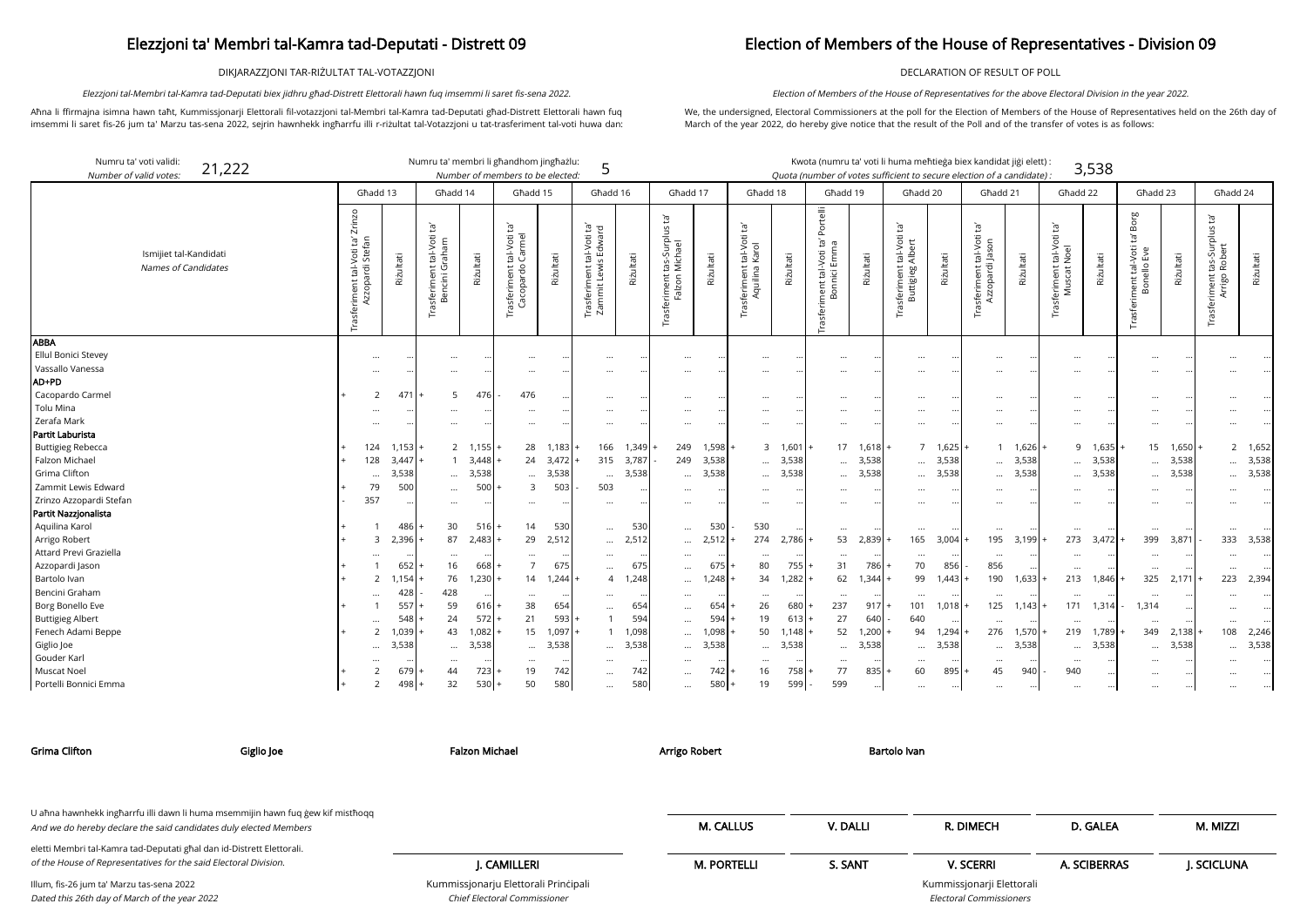DIKJARAZZJONI TAR-RIŻULTAT TAL-VOTAZZJONI

Aħna li ffirmajna isimna hawn taħt, Kummissjonarji Elettorali fil-votazzjoni tal-Membri tal-Kamra tad-Deputati għad-Distrett Elettorali hawn fuq imsemmi li saret fis-26 jum ta' Marzu tas-sena 2022, sejrin hawnhekk ingħarrfu illi r-riżultat tal-Votazzjoni u tat-trasferiment tal-voti huwa dan:

Elezzjoni tal-Membri tal-Kamra tad-Deputati biex jidhru għad-Distrett Elettorali hawn fuq imsemmi li saret fis-sena 2022.

## Election of Members of the House of Representatives - Division 09

DECLARATION OF RESULT OF POLL

We, the undersigned, Electoral Commissioners at the poll for the Election of Members of the House of Representatives held on the 26th day of March of the year 2022, do hereby give notice that the result of the Poll and of the transfer of votes is as follows:

Election of Members of the House of Representatives for the above Electoral Division in the year 2022.

|                           | Numru ta' voti validi:<br>21,222<br>Number of valid votes: |                                                                         |           | Numru ta' membri li għandhom jingħażlu:    |                       | Number of members to be elected:                       |           |                                                             |           |                                                         |           |                                                                                                                                  |            |                                                                   |             |                                                                                |           | Kwota (numru ta' voti li huma meħtieġa biex kandidat jiġi elett) :<br>Quota (number of votes sufficient to secure election of a candidate): |                     |                                                                              | 3,538     |                                                                          |           |                                             |           |
|---------------------------|------------------------------------------------------------|-------------------------------------------------------------------------|-----------|--------------------------------------------|-----------------------|--------------------------------------------------------|-----------|-------------------------------------------------------------|-----------|---------------------------------------------------------|-----------|----------------------------------------------------------------------------------------------------------------------------------|------------|-------------------------------------------------------------------|-------------|--------------------------------------------------------------------------------|-----------|---------------------------------------------------------------------------------------------------------------------------------------------|---------------------|------------------------------------------------------------------------------|-----------|--------------------------------------------------------------------------|-----------|---------------------------------------------|-----------|
|                           |                                                            | Għadd 13                                                                |           | Ghadd 14                                   |                       | Għadd 15                                               |           | Għadd 16                                                    |           | Għadd 17                                                |           | Ghadd 18                                                                                                                         |            | Għadd 19                                                          |             | Għadd 20                                                                       |           | Għadd 21                                                                                                                                    |                     | Ghadd 22                                                                     |           | Ghadd 23                                                                 |           | Ghadd 24                                    |           |
|                           | Ismijiet tal-Kandidati<br><b>Names of Candidates</b>       | $\overline{\mathsf{N}}$<br>ne o<br>öti<br>ى<br>$\overline{\phantom{a}}$ | Riżultati | ᄒ<br>$E$ $\Omega$<br>$\dot{=}$<br>로 등<br>മ | Φ<br>RίŻ              | Ĭā,<br>tal-Voti t<br>Carmel<br>asferiment<br>Cacopardo | Φ<br>Rizt | ं थे<br>Þ<br>il-Vot<br>Edwa<br>nent<br>Lewi<br>Tras<br>Zarr | Riżultati | ঁত<br>n<br>tas-Surplus<br>Michael<br>riment<br>Falzon I | Riżultati | Σî,<br>öÜ<br>$\overline{\circ}$<br>⋗<br>$\frac{1}{2}$<br><u>Ş</u><br>$\overline{\phantom{0}}$<br>ത<br>nem<br>wilip<br>'⊏ ਰਾ<br>ு | άİ<br>Riżu | $\frac{1}{a}$<br>'n,<br>ത<br>-Voti<br>Emm<br>ment tal-<br>Bonnici | āťi<br>Rizu | Ĕ,<br>Voti<br>ert<br>$\frac{1}{4}$ $\frac{1}{4}$<br>;feriment 1<br>Buttigieg , | Riżultati | Ĭā<br>Voti<br>SO<br>$\frac{1}{18}$<br>ē<br>$\overline{\phantom{0}}$<br>g<br>Q<br>Φ<br>$\frac{1}{2}$ $\frac{1}{2}$<br>$\mathbf{\Phi}$        | Riżultati           | Ĭā<br>$\Omega$<br>$\frac{1-\gamma}{\gamma}$<br>nent<br>scat<br>$\frac{1}{2}$ | Riżultati | $\omega$<br>Bo<br>Ĭā,<br>ment tal-Voti 1<br>Bonello Eve<br>$\sigma$<br>H | Riżultati | Įą,<br>를<br>riment tas-Sur<br>Arrigo Robert | Riżultati |
| vaggi Charles             |                                                            | $\cdots$                                                                |           | $\cdots$                                   |                       | $\cdots$                                               |           | $\cdots$                                                    |           | $\cdots$                                                |           | $\cdots$                                                                                                                         |            | $\cdots$                                                          |             | $\ddotsc$                                                                      |           | $\cdots$                                                                                                                                    | $\cdots$            |                                                                              |           | $\cdots$                                                                 |           | $\cdots$                                    |           |
| tit Popolari              |                                                            |                                                                         |           |                                            |                       |                                                        |           |                                                             |           |                                                         |           |                                                                                                                                  |            |                                                                   |             |                                                                                |           |                                                                                                                                             |                     |                                                                              |           |                                                                          |           |                                             |           |
| gata Alexander<br>: Malta |                                                            | $\cdots$                                                                |           | $\cdots$                                   |                       | $\cdots$                                               |           |                                                             |           | $\cdots$                                                |           | $\cdots$                                                                                                                         |            | $\cdots$                                                          |             |                                                                                |           |                                                                                                                                             |                     | $\cdots$                                                                     |           | $\cdots$                                                                 |           |                                             |           |
| Bono Alexia               |                                                            |                                                                         |           |                                            |                       |                                                        |           |                                                             |           |                                                         |           |                                                                                                                                  |            |                                                                   |             |                                                                                |           |                                                                                                                                             |                     |                                                                              |           |                                                                          |           |                                             |           |
|                           | Poloz li mhumiex trasferibbli : +                          | <br>10                                                                  | $138 +$   | $\cdots$                                   | .<br>147 <sup>1</sup> | $\cdots$<br>214                                        | $361 +$   | 16                                                          | 377       | $\cdots$<br>$\cdots$                                    | 377       | 9                                                                                                                                | 386        | <br>43                                                            | 429         | 44                                                                             | $473+$    | 24                                                                                                                                          | $\cdots$<br>$497 +$ | $\cdots$<br>55                                                               | $552$ .   | $\cdots$<br>226                                                          | 778       | $\cdots$                                    | 778       |
|                           | TOTAL.                                                     |                                                                         | 21,222    |                                            | 21,222                |                                                        | 21,222    |                                                             | 21,222    |                                                         | 21,222    |                                                                                                                                  | 21,222     |                                                                   | 21,222      |                                                                                | 21,222    |                                                                                                                                             | 21,222              |                                                                              | 21,222    |                                                                          | 21,222    |                                             | 21,222    |

|                                      |                                                      | Għadd 13                                                                    |           | Ghadd 14                                                                                                                                  |           | Ghadd 15                                                            |               | Ghadd 16                                                                          |           | Ghadd 17                                                                          |              | Ghadd 18                                    |               | Għadd 19                                              |           | Ghadd 20                                                        |            | Ghadd 21                                            |               | Ghadd 22                                                      |           | Ghadd 23                                      |               | Għadd 24                       |           |
|--------------------------------------|------------------------------------------------------|-----------------------------------------------------------------------------|-----------|-------------------------------------------------------------------------------------------------------------------------------------------|-----------|---------------------------------------------------------------------|---------------|-----------------------------------------------------------------------------------|-----------|-----------------------------------------------------------------------------------|--------------|---------------------------------------------|---------------|-------------------------------------------------------|-----------|-----------------------------------------------------------------|------------|-----------------------------------------------------|---------------|---------------------------------------------------------------|-----------|-----------------------------------------------|---------------|--------------------------------|-----------|
|                                      | Ismijiet tal-Kandidati<br><b>Names of Candidates</b> | $\overline{\phantom{0}}$<br>tal-Voti ta'<br>ardi Stefan<br>riment<br>Azzopa | Riżultati | Ĭa'<br>$\overline{5}$ $\overline{E}$<br>ത<br>하 한<br>⊭ ত<br>$=$<br>도 - 큰<br>ءَ ت<br>$\overline{\mathsf{v}}$ $\overline{\mathsf{v}}$<br>ه ﷺ | θĖ<br>Riz | Ĭā,<br>ti<br>nel<br>ි ලි<br>ප<br>ent<br>rdo<br>$-\bar{\varpi}$<br>௨ | Itati<br>Riżu | <del>ס</del> פּ<br>tal-Voti<br>is Edwar<br>Ë<br>ω<br>ت م<br>Trasferim<br>Zammit l | Riżultati | ᠊ᢆᠭᡆ<br>$\mathsf{S}$<br>혼교<br>tas-><br>Mich<br><b>← ←</b><br>5 a<br>$\frac{1}{6}$ | θĖ<br>Riz    | ъ<br>tal-Voi<br>Karol<br>൹<br>nijn<br>Vilin | Itati<br>Riżu | telli<br>ត ថ<br>-Voti<br>Emm<br>ं हैं<br>nent<br>Bonn | Riżultati | Ĭa'<br>$\overline{5}$ t<br>d a<br>Fa<br>tigieg<br>Φ<br>$\infty$ | θĖ<br>Rizu | Φ<br>$\circ$<br>nt tal-Vo<br>di Jasor<br>nen<br>par | ltati<br>Riżu | $\tilde{E}$<br>tal-Voti<br>Noel<br>ent<br>ಕ<br>erime<br>Musca | Riżultati | 5<br>്ധ<br>$\circ$<br>ய<br>$rac{Q}{d}$<br>ngg | āťi<br>Riżult | tas-Sui<br>Rober<br>ent<br>igo | Riżultati |
| Selvaggi Charles                     |                                                      | $\cdots$                                                                    | $\cdots$  | $\cdots$                                                                                                                                  |           | $\cdots$                                                            |               | $\cdots$                                                                          |           | $\cdots$                                                                          |              | $\cdots$                                    |               | $\cdots$                                              |           | $\cdots$                                                        |            | $\cdots$                                            |               | $\cdots$                                                      |           | $\cdots$                                      |               |                                |           |
| Partit Popolari<br>D'Agata Alexander |                                                      |                                                                             |           |                                                                                                                                           |           |                                                                     |               |                                                                                   |           |                                                                                   |              |                                             |               |                                                       |           |                                                                 |            |                                                     |               |                                                               |           |                                               |               |                                |           |
| Volt Malta                           |                                                      |                                                                             |           | $\cdots$                                                                                                                                  |           |                                                                     |               | $\cdots$                                                                          |           | $\cdots$                                                                          |              |                                             |               | $\cdots$                                              |           | $\cdots$                                                        |            |                                                     |               |                                                               |           |                                               |               |                                |           |
| De Bono Alexia                       |                                                      |                                                                             | $\cdots$  | $\cdots$                                                                                                                                  |           | $\cdots$                                                            |               | $\cdots$                                                                          |           | $\cdots$                                                                          |              |                                             |               | $\cdots$                                              |           | $\cdots$                                                        |            |                                                     |               | $\cdots$                                                      |           | $\cdots$                                      |               |                                |           |
|                                      | Poloz li mhumiex trasferibbli : +                    | 10                                                                          | $138 +$   | 9                                                                                                                                         | 147       | 214                                                                 | $361 +$       | 16                                                                                | 377       | $\cdots$                                                                          | 377 <b>1</b> | a                                           | $386 +$       | 43                                                    | $429$ +   | 44                                                              | $473+$     | 24                                                  | $497 +$       | 55                                                            | 552       | 226                                           | 778           |                                | 778       |
|                                      | TOTAL:                                               |                                                                             | 21,222    |                                                                                                                                           | 21,222    |                                                                     | 21,222        |                                                                                   | 21,222    |                                                                                   | 21,222       |                                             | 21,222        |                                                       | 21,222    |                                                                 | 21,222     |                                                     | 21,222        |                                                               | 21,222    |                                               | 21,222        |                                | 21,222    |

| Grima Clifton                                                                                                                                        | Giglio Joe | <b>Falzon Michael</b>                                                | Arrigo Robert      | Bartolo Ivan |                                                             |              |            |
|------------------------------------------------------------------------------------------------------------------------------------------------------|------------|----------------------------------------------------------------------|--------------------|--------------|-------------------------------------------------------------|--------------|------------|
| U aħna hawnhekk ingħarrfu illi dawn li huma msemmijin hawn fuq ġew kif mistħoqq<br>And we do hereby declare the said candidates duly elected Members |            |                                                                      | <b>M. CALLUS</b>   | V. DALLI     | R. DIMECH                                                   | D. GALEA     | M. MIZZI   |
| eletti Membri tal-Kamra tad-Deputati għal dan id-Distrett Elettorali.<br>of the House of Representatives for the said Electoral Division.            |            | J. CAMILLERI                                                         | <b>M. PORTELLI</b> | S. SANT      | <b>V. SCERRI</b>                                            | A. SCIBERRAS | J. SCICLUN |
| Illum, fis-26 jum ta' Marzu tas-sena 2022<br>Dated this 26th day of March of the year 2022                                                           |            | Kummissjonarju Elettorali Principali<br>Chief Electoral Commissioner |                    |              | Kummissjonarji Elettorali<br><b>Electoral Commissioners</b> |              |            |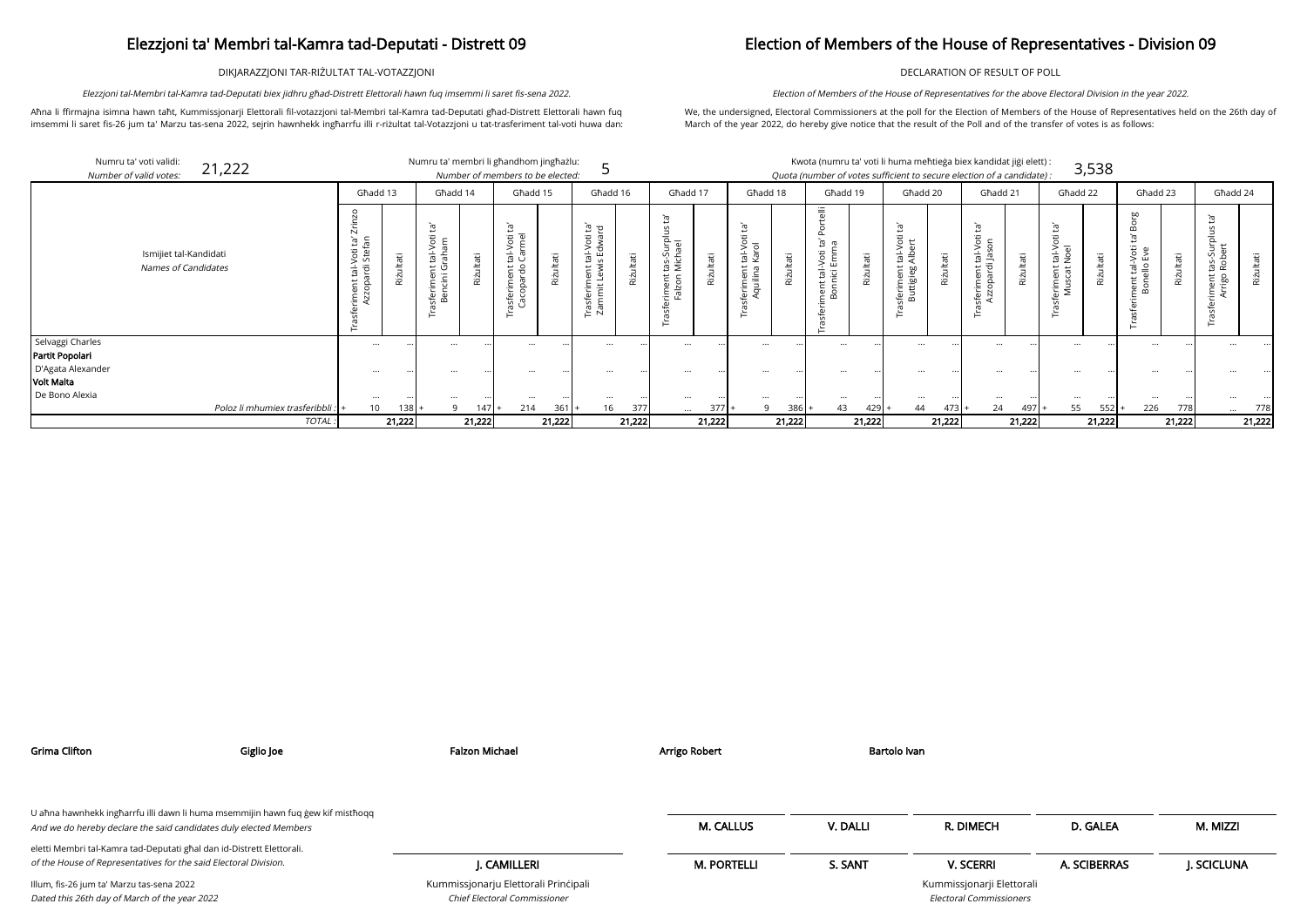DIKJARAZZJONI TAR-RIŻULTAT TAL-VOTAZZJONI

Aħna li ffirmajna isimna hawn taħt, Kummissjonarji Elettorali fil-votazzjoni tal-Membri tal-Kamra tad-Deputati għad-Distrett Elettorali hawn fuq imsemmi li saret fis-26 jum ta' Marzu tas-sena 2022, sejrin hawnhekk ingħarrfu illi r-riżultat tal-Votazzjoni u tat-trasferiment tal-voti huwa dan:

Elezzjoni tal-Membri tal-Kamra tad-Deputati biex jidhru għad-Distrett Elettorali hawn fuq imsemmi li saret fis-sena 2022.

5

### Election of Members of the House of Representatives - Division 09

DECLARATION OF RESULT OF POLL

We, the undersigned, Electoral Commissioners at the poll for the Election of Members of the House of Representatives held on the 26th day of March of the year 2022, do hereby give notice that the result of the Poll and of the transfer of votes is as follows:

Election of Members of the House of Representatives for the above Electoral Division in the year 2022.

Kwota (numru ta' voti li huma meħtieġa biex kandidat jiġi elett) : Quota (number of votes sufficient to secure election of a candidate) : 3,538

| Numru ta' voti validi:                                 |           |                                                |               |               | Numru ta' membri li għandhom jingħażlu:                      |
|--------------------------------------------------------|-----------|------------------------------------------------|---------------|---------------|--------------------------------------------------------------|
| 21,222<br>Number of valid votes:                       |           |                                                |               |               | Number of members to be elected:                             |
|                                                        | Għadd 25  |                                                |               |               |                                                              |
| Ismijiet tal-Kandidati<br>Names of Candidates          |           | Trasferiment tal-Voti ta'<br>Buttigieg Rebecca | Riżultati     |               | Ismijiet tal-Kandidati Eletti<br>Names of Elected Candidates |
| <b>ABBA</b><br>Ellul Bonici Stevey<br>Vassallo Vanessa |           | <br>                                           | $\ddotsc$<br> |               |                                                              |
| AD+PD                                                  |           |                                                |               |               |                                                              |
| Cacopardo Carmel                                       |           |                                                | $\ddotsc$     |               |                                                              |
| Tolu Mina                                              |           |                                                |               |               |                                                              |
| Zerafa Mark                                            |           |                                                |               |               |                                                              |
| Partit Laburista                                       |           |                                                |               |               |                                                              |
| <b>Buttigieg Rebecca</b>                               | L.        | 1,652                                          | $\ddotsc$     |               |                                                              |
| Falzon Michael                                         |           |                                                | 3,538         |               | III Falzon Michael                                           |
| Grima Clifton                                          |           | $\cdots$                                       | 3,538         | $\mathbf{L}$  | Grima Clifton                                                |
| Zammit Lewis Edward                                    |           |                                                |               |               |                                                              |
| Zrinzo Azzopardi Stefan                                |           |                                                |               |               |                                                              |
| Partit Nazzjonalista                                   |           |                                                |               |               |                                                              |
| Aquilina Karol                                         |           |                                                |               |               |                                                              |
| Arrigo Robert                                          |           |                                                | 3,538         |               | IV Arrigo Robert                                             |
| Attard Previ Graziella                                 |           | $\cdots$                                       | $\cdots$      |               |                                                              |
| Azzopardi Jason                                        |           | $\cdots$                                       |               |               |                                                              |
| Bartolo Ivan                                           | $\ddot{}$ | 35                                             | 2,429         | V             | Bartolo Ivan                                                 |
| Bencini Graham                                         |           |                                                |               |               |                                                              |
| Borg Bonello Eve                                       |           |                                                | $\ddotsc$     |               |                                                              |
| <b>Buttigieg Albert</b>                                |           |                                                |               |               |                                                              |
| Fenech Adami Beppe                                     | $^{+}$    | 11                                             | 2,257         |               |                                                              |
| Giglio Joe                                             |           | $\cdots$                                       | 3,538         | $\mathbf{II}$ | Giglio Joe                                                   |
| Gouder Karl                                            |           |                                                | $\ddotsc$     |               |                                                              |
| Muscat Noel                                            |           |                                                | $\ddotsc$     |               |                                                              |
| Portelli Bonnici Emma                                  |           |                                                | $\cdots$      |               |                                                              |

| Grima Clifton                                                                                                                                        | Giglio Joe | Falzon Michael                                                       | Arrigo Robert      | Bartolo Ivan |                                                      |              |            |
|------------------------------------------------------------------------------------------------------------------------------------------------------|------------|----------------------------------------------------------------------|--------------------|--------------|------------------------------------------------------|--------------|------------|
| U ahna hawnhekk ingharrfu illi dawn li huma msemmijin hawn fuq gew kif misthoqq<br>And we do hereby declare the said candidates duly elected Members |            |                                                                      | <b>M. CALLUS</b>   | V. DALLI     | R. DIMECH                                            | D. GALEA     | M. MIZZI   |
| eletti Membri tal-Kamra tad-Deputati għal dan id-Distrett Elettorali.                                                                                |            |                                                                      |                    |              |                                                      |              |            |
| of the House of Representatives for the said Electoral Division.                                                                                     |            | I. CAMILLERI                                                         | <b>M. PORTELLI</b> | S. SANT      | <b>V. SCERRI</b>                                     | A. SCIBERRAS | J. SCICLUN |
| Illum, fis-26 jum ta' Marzu tas-sena 2022<br>Dated this 26th day of March of the year 2022                                                           |            | Kummissjonarju Elettorali Principali<br>Chief Electoral Commissioner |                    |              | Kummissjonarji Elettorali<br>Electoral Commissioners |              |            |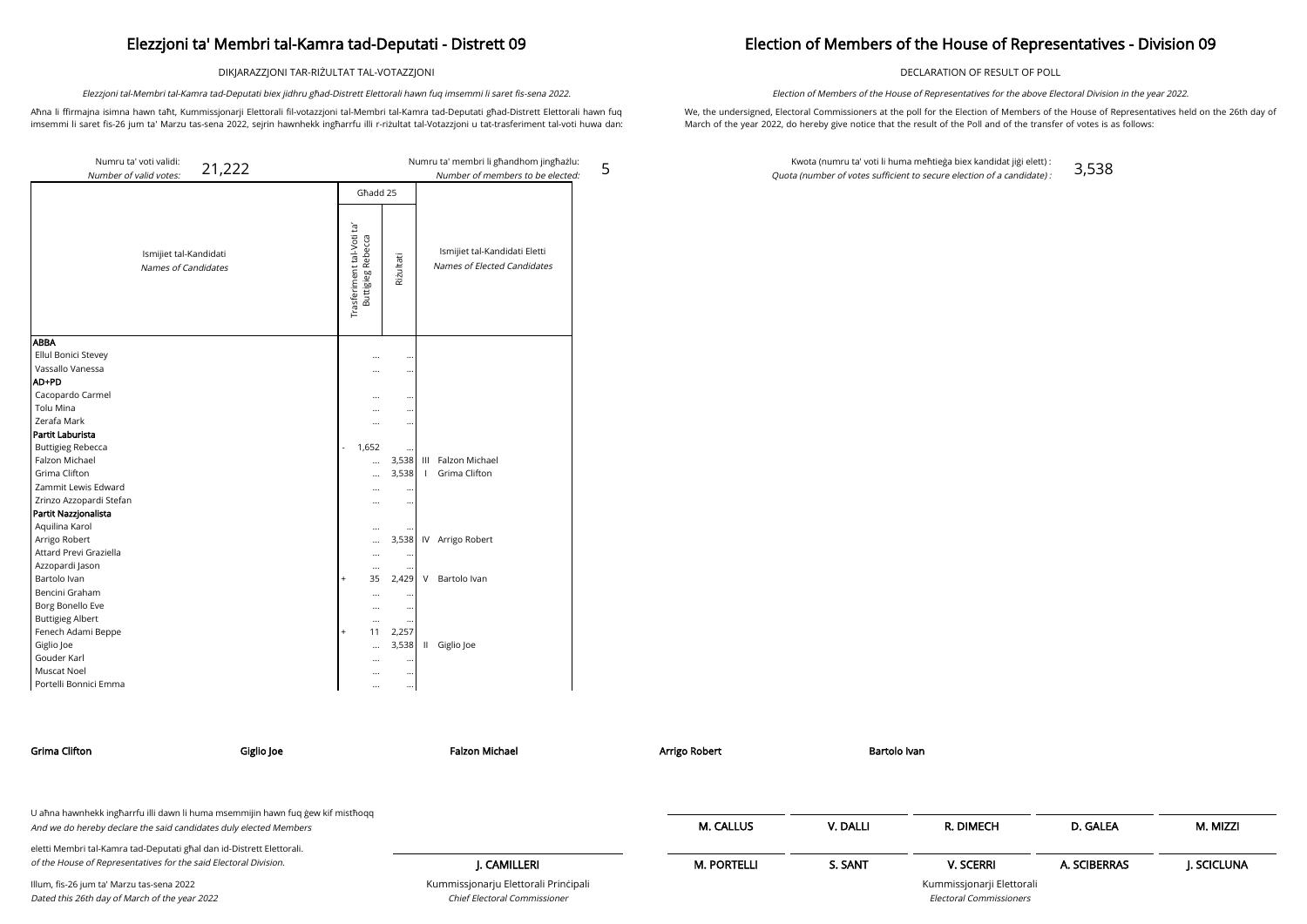DIKJARAZZJONI TAR-RIŻULTAT TAL-VOTAZZJONI

Aħna li ffirmajna isimna hawn taħt, Kummissjonarji Elettorali fil-votazzjoni tal-Membri tal-Kamra tad-Deputati għad-Distrett Elettorali hawn fuq imsemmi li saret fis-26 jum ta' Marzu tas-sena 2022, sejrin hawnhekk ingħarrfu illi r-riżultat tal-Votazzjoni u tat-trasferiment tal-voti huwa dan:

Elezzjoni tal-Membri tal-Kamra tad-Deputati biex jidhru għad-Distrett Elettorali hawn fuq imsemmi li saret fis-sena 2022.

5

## Election of Members of the House of Representatives - Division 09

DECLARATION OF RESULT OF POLL

We, the undersigned, Electoral Commissioners at the poll for the Election of Members of the House of Representatives held on the 26th day of March of the year 2022, do hereby give notice that the result of the Poll and of the transfer of votes is as follows:

|                                      | Numru ta' voti validi:<br>21,222<br>Number of valid votes: |                                                            |                      | Numru ta' membri li ghandhom jinghazlu:<br>Number of members to be elected: |
|--------------------------------------|------------------------------------------------------------|------------------------------------------------------------|----------------------|-----------------------------------------------------------------------------|
|                                      |                                                            | Ghadd 25                                                   |                      |                                                                             |
|                                      | Ismijiet tal-Kandidati<br>Names of Candidates              | Ĕ,<br>Trasferiment tal-Voti<br>Rebecca<br><b>Buttigleg</b> | Rizultati            | Ismijiet tal-Kandidati Eletti<br>Names of Elected Candidates                |
| Selvaggi Charles                     |                                                            | $\cdots$                                                   | $\ddotsc$            |                                                                             |
| Partit Popolari<br>D'Agata Alexander |                                                            | $\cdots$                                                   | $\ddot{\phantom{0}}$ |                                                                             |
| Volt Malta                           |                                                            |                                                            |                      |                                                                             |
| De Bono Alexia                       |                                                            | $\cdots$                                                   | $\ddot{\phantom{0}}$ |                                                                             |
|                                      | Poloz li mhumiex trasferibbli : +                          | 1,606                                                      | 2,384                |                                                                             |
|                                      | TOTAL:                                                     |                                                            | 21,222               |                                                                             |

Election of Members of the House of Representatives for the above Electoral Division in the year 2022.

Kwota (numru ta' voti li huma meħtieġa biex kandidat jiġi elett) : Quota (number of votes sufficient to secure election of a candidate) : 3,538

| <b>Grima Clifton</b>                                                                                                                                 | Giglio Joe | <b>Falzon Michael</b>                                                       | Arrigo Robert      | Bartolo Ivan |                                                             |              |            |
|------------------------------------------------------------------------------------------------------------------------------------------------------|------------|-----------------------------------------------------------------------------|--------------------|--------------|-------------------------------------------------------------|--------------|------------|
|                                                                                                                                                      |            |                                                                             |                    |              |                                                             |              |            |
| U aħna hawnhekk ingħarrfu illi dawn li huma msemmijin hawn fuq gew kif mistħoqq<br>And we do hereby declare the said candidates duly elected Members |            |                                                                             | <b>M. CALLUS</b>   | V. DALLI     | R. DIMECH                                                   | D. GALEA     | M. MIZZI   |
| eletti Membri tal-Kamra tad-Deputati għal dan id-Distrett Elettorali.                                                                                |            |                                                                             |                    |              |                                                             |              |            |
| of the House of Representatives for the said Electoral Division.                                                                                     |            | J. CAMILLERI                                                                | <b>M. PORTELLI</b> | S. SANT      | <b>V. SCERRI</b>                                            | A. SCIBERRAS | J. SCICLUN |
| Illum, fis-26 jum ta' Marzu tas-sena 2022<br>Dated this 26th day of March of the year 2022                                                           |            | Kummissjonarju Elettorali Principali<br><b>Chief Electoral Commissioner</b> |                    |              | Kummissjonarji Elettorali<br><b>Electoral Commissioners</b> |              |            |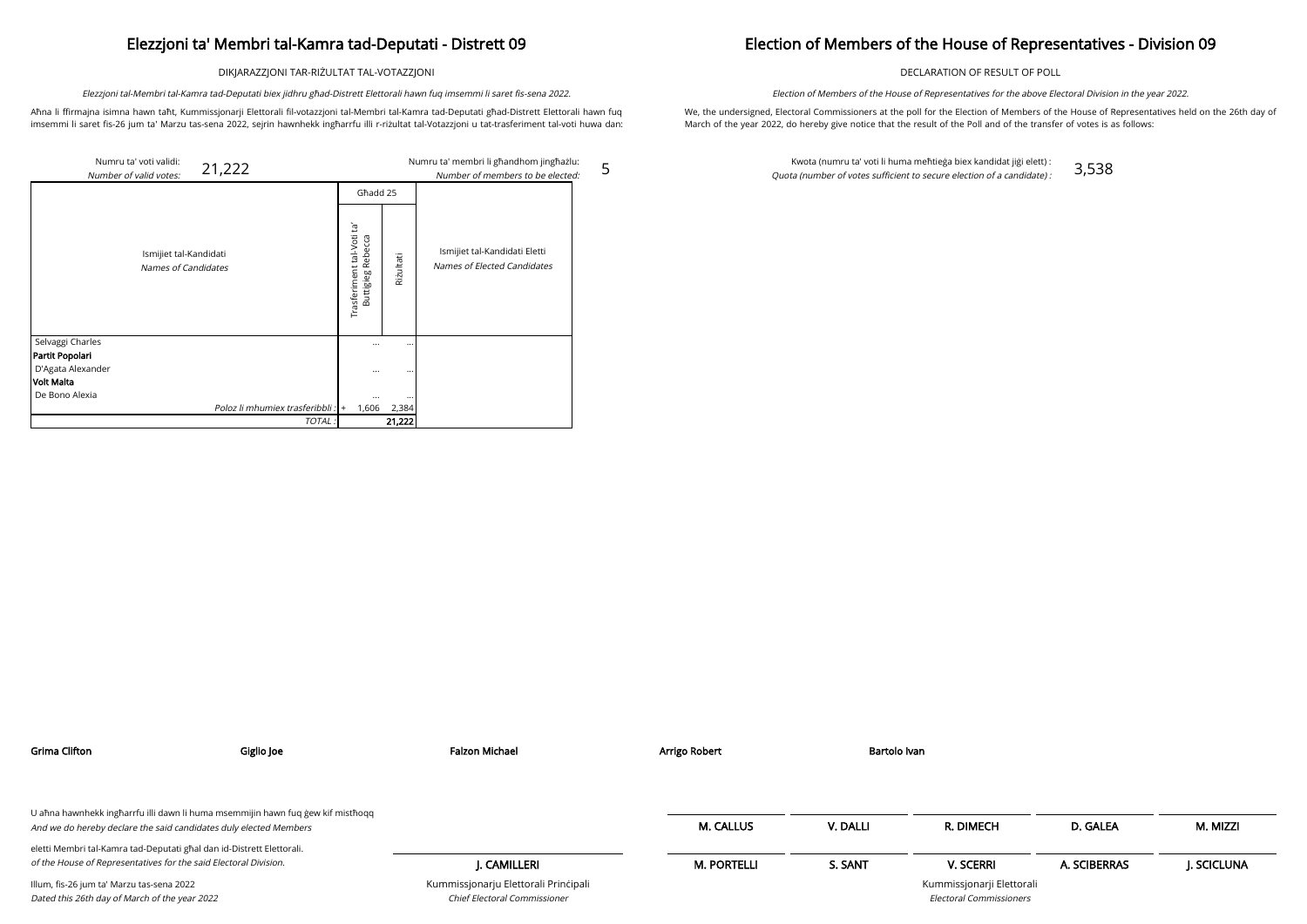DIKJARAZZJONI TAR-RIŻULTAT TAL-VOTAZZJONI

Aħna li ffirmajna isimna hawn taħt, Kummissjonarji Elettorali fil-votazzjoni tal-Membri tal-Kamra tad-Deputati għad-Distrett Elettorali hawn fuq imsemmi li saret fis-26 jum ta' Marzu tas-sena 2022, sejrin hawnhekk ingħarrfu illi r-riżultat tal-Votazzjoni u tat-trasferiment tal-voti huwa dan:

Elezzjoni tal-Membri tal-Kamra tad-Deputati biex jidhru għad-Distrett Elettorali hawn fuq imsemmi li saret fis-sena 2022.

### Election of Members of the House of Representatives - Division 10

DECLARATION OF RESULT OF POLL

We, the undersigned, Electoral Commissioners at the poll for the Election of Members of the House of Representatives held on the 26th day of March of the year 2022, do hereby give notice that the result of the Poll and of the transfer of votes is as follows:

Election of Members of the House of Representatives for the above Electoral Division in the year 2022.

arji Elettorali Electoral Commissioners

| Numru ta' voti validi:<br>21,168<br>Number of valid votes.                                                                                                                                               |                                                                     | Numru ta' membri li għandhom jingħażlu:                                       |                                                                   | Number of members to be elected:                                                                  |                                                                   | 5                                                                    |                                                                   |                                                                                      |                                                                   |                                                                                                    |                                                                   | Kwota (numru ta' voti li huma meħtieġa biex kandidat jiġi elett) :<br>Quota (number of votes sufficient to secure election of a candidate) . |                                                                  |                                                                                                    |                                                                       |                                                                                        |                                                                   |                                                                                      | 3,529                                                             |                                                                                              |                                                                                   |                                                                                   |                                                                   |
|----------------------------------------------------------------------------------------------------------------------------------------------------------------------------------------------------------|---------------------------------------------------------------------|-------------------------------------------------------------------------------|-------------------------------------------------------------------|---------------------------------------------------------------------------------------------------|-------------------------------------------------------------------|----------------------------------------------------------------------|-------------------------------------------------------------------|--------------------------------------------------------------------------------------|-------------------------------------------------------------------|----------------------------------------------------------------------------------------------------|-------------------------------------------------------------------|----------------------------------------------------------------------------------------------------------------------------------------------|------------------------------------------------------------------|----------------------------------------------------------------------------------------------------|-----------------------------------------------------------------------|----------------------------------------------------------------------------------------|-------------------------------------------------------------------|--------------------------------------------------------------------------------------|-------------------------------------------------------------------|----------------------------------------------------------------------------------------------|-----------------------------------------------------------------------------------|-----------------------------------------------------------------------------------|-------------------------------------------------------------------|
|                                                                                                                                                                                                          | Għadd 1                                                             | Għadd 2                                                                       |                                                                   | Ghadd 3                                                                                           |                                                                   | Ghadd 4                                                              |                                                                   | Ghadd 5                                                                              |                                                                   | Ghadd 6                                                                                            |                                                                   | Ghadd 7                                                                                                                                      |                                                                  | Ghadd 8                                                                                            |                                                                       | Għadd 9                                                                                |                                                                   | Għadd 10                                                                             |                                                                   | Ghadd 11                                                                                     |                                                                                   | Ghadd 12                                                                          |                                                                   |
| Ismijiet tal-Kandidati<br>Names of Candidates                                                                                                                                                            | Voti                                                                | $\mathbf{E}^{\prime}$<br>tas-Surplus<br>Giglio Joe<br>Trasferiment            | Riżultati                                                         | Grech<br>ά<br>int tal-Voti<br>Matthew                                                             | Riżultati                                                         | Spiteri<br>ρŕ<br>nt tal-Voti<br>Damian<br>Trasferim                  | Riżultati                                                         | Trasferiment tal-Voti ta'<br>D'Agata Alexander<br>Agata                              | Riżultati                                                         | ē,<br>tal-Voti<br>ammy<br>Sarr<br>asferiment<br>Farrugia S<br>σ,                                   | Rizultati                                                         | Bagley<br>$\mathbb{E}^{\mathsf{I}}$<br>ment tal-Voti ta<br>Melissa Joan<br>Trasferir                                                         | Riżultati                                                        | Vella<br>$\mathbf{E}$<br>Trasferiment tal-Voti<br>Dario                                            | Rizultati                                                             | Tolu<br>ent tal-Voti ta' <sup>-</sup><br>Mina<br>Trasferim                             | Riżultati                                                         | Grech<br>$\Xi$<br>Trasferiment tal-Voti                                              | Riżultati                                                         | $\tilde{E}$<br>tal-Voti t<br>lea Felix<br><sup>-</sup> rasferiment tal-\<br>Busuttil Galea I | Rizultati                                                                         | ta' Mallia<br>ndra]<br>tal-Voti<br>[Kassan<br>$\overline{c}$<br>δp<br>ferime<br>홉 | Riżultati                                                         |
| ABBA<br>Farrugia Sammy<br><b>Grech Matthew</b><br>Grech Mintoff Ivan<br>AD+PD<br>Bagley Melissa Joan<br><b>Buttigieg Anthony Emanuel</b>                                                                 | 29<br>18<br>39<br>51<br>90                                          | $\mathbf{1}$<br>$\cdots$<br>$\cdots$<br>3                                     | 30 <sup>1</sup><br>18 <br>39<br>52<br>93                          | $\Delta$<br>18<br>12<br>$\ddots$<br>$\cdots$                                                      | 34<br>$\ddotsc$<br>51<br>52<br>93                                 | $\ddots$<br>$\cdots$<br>$\cdots$<br>$\cdots$<br>$\cdots$             | 34<br>51<br>52<br>93                                              | $\cdots$<br><br>$\cdots$<br>$\cdots$                                                 | 34<br>52<br>52<br>93                                              | 34<br>$\ddots$<br>27<br>$\cdots$                                                                   | 79<br>53<br>93                                                    | $\cdots$<br>$\cdots$<br>$\cdots$<br>53<br>32                                                                                                 | 79<br>125                                                        | $\cdots$<br>$\cdots$<br>$\cdots$<br>$\cdots$<br>$\cdots$                                           | 79<br>125                                                             | $\cdots$<br>$\cdots$<br>$\cdots$<br>35                                                 | $\ddotsc$<br>79<br>160                                            | $\cdots$<br>$\cdots$<br>79<br>$\cdots$<br>9                                          | 169                                                               | $\ddotsc$<br>$\ddotsc$<br>$\cdots$<br>$\cdots$<br>$\cdots$                                   | $\cdot \cdot$<br>169                                                              | 23                                                                                | 192                                                               |
| Tolu Mina<br>Partit Laburista                                                                                                                                                                            | 62                                                                  | $\cdots$                                                                      | 62                                                                | $\ddots$                                                                                          | 62                                                                | $\cdots$                                                             | 62                                                                | $\cdots$                                                                             | 62                                                                | $\ddotsc$                                                                                          | 62                                                                | 10                                                                                                                                           | 72                                                               | $\cdots$                                                                                           | 72                                                                    | 72                                                                                     |                                                                   | $\cdots$                                                                             |                                                                   | $\cdots$                                                                                     |                                                                                   |                                                                                   |                                                                   |
| Abela Jo Etienne<br><b>Bartolo Evarist</b><br><b>Busuttil Galea Felix</b><br><b>Buttigieg Rebecca</b><br>Falzon Michael<br>Grima Clifton<br>Spiteri Damian<br>Vella Dario                                | 547<br>973<br>76<br>889<br>2,662<br>2,616<br>25<br>51               | 2<br>$\overline{4}$<br>$\cdots$<br>$\cdots$<br>3<br>6<br>$\cdots$<br>$\cdots$ | 549<br>977<br>76<br>889<br>2,665<br>2,622<br>25<br>51             | $\cdots$<br>$\mathbf{1}$<br>$\cdots$<br>$\cdots$<br>$\ddotsc$<br>$\cdots$<br>$\cdots$<br>$\cdots$ | 549<br>978<br>76<br>889<br>2,665<br>2,622<br>25<br>51             | 2<br>5<br>4<br>2<br>3<br>25<br>4                                     | 551<br>983<br>76<br>893<br>2,667<br>2,625<br>5!                   | $\cdots$<br>2<br>$\ldots$<br>$\cdots$<br>$\cdots$<br>$\cdots$<br>$\cdots$            | 551<br>985<br>76<br>893<br>2,667<br>2,626<br>$\ddots$<br>55       | $\ddotsc$<br>$\ddotsc$<br>$\cdots$<br>$\cdots$<br>$\overline{2}$<br>$\ddotsc$<br>$\cdots$          | 552<br>985<br>76<br>893<br>2,667<br>2,628<br>$\cdot \cdot$<br>55  | $\cdots$<br>$\cdots$<br>$\ldots$<br>$\cdots$<br>$\overline{2}$<br>$\cdots$<br>$\cdots$                                                       | 552<br>985<br>76<br>893<br>2,668<br>2,630<br>55                  | 9<br>$\overline{2}$<br>11<br>$\overline{7}$<br>17<br>$\cdots$<br>55                                | 556<br>994<br>78<br>904<br>2,675<br>2,647                             | $\cdots$<br>$\overline{4}$<br>$\cdots$<br>$\cdots$<br>$\cdots$<br>$\cdots$<br>$\cdots$ | 556<br>998<br>79<br>904<br>2,675<br>2,647<br>$\bullet\bullet$     | $\mathbf{1}$<br>$\cdots$<br>$\cdots$<br>$\cdots$<br>$\cdots$<br>$\cdots$<br>$\cdots$ | 557<br>999<br>79<br>904<br>2,675<br>2,647<br>$\cdots$             | $\overline{7}$<br>14<br>79<br>17<br>16<br>16<br>$\cdots$<br>$\cdots$                         | 564<br>1,013<br>921<br>$2,691$ +<br>2,663<br>$\cdots$<br>$\cdot \cdot$            | $\overline{2}$<br>$\overline{2}$<br>4<br>$\overline{2}$                           | 566<br>1,015<br>925<br>2,692<br>2,665                             |
| Partit Nazzjonalista<br>Aquilina Karol<br>Arrigo Robert<br>Attard Previ Graziella<br>Bencini Graham<br>Borg Bonello Eve<br><b>Buttigieg Albert</b><br>Giglio Joe<br>Gouder Karl<br>Portelli Bonnici Emma | 931<br>3,079<br>404<br>511<br>381<br>751<br>4,758<br>284<br>$395 +$ | 135<br>377<br>73<br>89<br>66<br>93<br>1,229<br>89<br>54                       | 1,066<br>3,456<br>477<br>600<br>447<br>844<br>3,529<br>373<br>449 | $\cdots$<br>$\cdots$<br><br>$\cdots$<br>$\cdots$<br><br>$\cdots$<br>$\cdots$<br>$\cdots$          | 1,066<br>3,456<br>477<br>60C<br>447<br>844<br>3,529<br>373<br>449 | $\cdots$<br>$\cdots$<br>$\cdots$<br>$\cdots$<br>$\cdots$<br>$\cdots$ | 1,066<br>3,456<br>478<br>600<br>447<br>844<br>3,529<br>373<br>450 | $\cdots$<br>$\cdots$<br>$\cdots$<br><br>$\cdots$<br>$\cdots$<br>$\cdots$<br>$\cdots$ | 1,066<br>3,457<br>478<br>60C<br>447<br>844<br>3,529<br>373<br>450 | <br>$\mathbf{1}$<br>$\cdots$<br>$\cdots$<br>$\cdots$<br>$\cdots$<br><br>$\cdots$<br>$\overline{1}$ | 1,066<br>3,458<br>478<br>600<br>447<br>844<br>3,529<br>373<br>451 | $\cdots$<br>$\cdots$<br>$\cdots$<br>$\cdots$<br>$\cdots$                                                                                     | 1,067<br>3,459<br>479<br>600<br>44<br>844<br>3,529<br>373<br>452 | $\cdots$<br>$\overline{2}$<br>$\cdots$<br>$\cdots$<br>$\cdots$<br>$\cdots$<br>$\cdots$<br>$\cdots$ | 1,067<br>3,461<br>480<br>600<br>447<br>844<br>3,529<br>373<br>$452 +$ | $\cdots$<br>$\cdots$<br>$\mathbf{B}$<br>5                                              | 1,067<br>3,462<br>481<br>600<br>450<br>845<br>3,529<br>374<br>457 | <br>5<br>2<br>$\cdots$<br>$\cdots$<br>$\cdots$                                       | 1,067<br>3,467<br>482<br>601<br>451<br>847<br>3,529<br>374<br>457 | 3<br>$\cdots$<br>$\cdots$<br>$\ddotsc$<br>$\cdots$<br>.<br>$\cdots$                          | 1,068<br>$3,470$ -<br>$482 +$<br>$601$ +<br>452<br>847<br>3,529<br>374<br>$457$ + | $2^{\circ}$<br>$\overline{2}$<br>3<br>5                                           | 1,068<br>3,472<br>484<br>602<br>455<br>848<br>3,529<br>374<br>462 |

| Giglio Joe                                                                                                                                           | Arrigo Robert | <b>Falzon Michael</b>                | <b>Grima Clifton</b> |          | <b>Sammut Mark Anthony</b>     |              |            |
|------------------------------------------------------------------------------------------------------------------------------------------------------|---------------|--------------------------------------|----------------------|----------|--------------------------------|--------------|------------|
| U ahna hawnhekk ingharrfu illi dawn li huma msemmijin hawn fuq gew kif misthoqq<br>And we do hereby declare the said candidates duly elected Members |               |                                      | <b>M. CALLUS</b>     | V. DALLI | R. DIMECH                      | D. GALEA     | M. MIZZI   |
|                                                                                                                                                      |               |                                      |                      |          |                                |              |            |
| eletti Membri tal-Kamra tad-Deputati għal dan id-Distrett Elettorali.                                                                                |               |                                      |                      |          |                                |              |            |
| of the House of Representatives for the said Electoral Division.                                                                                     |               | I. CAMILLERI                         | <b>M. PORTELLI</b>   | S. SANT  | <b>V. SCERRI</b>               | A. SCIBERRAS | J. SCICLUN |
| Illum, fis-26 jum ta' Marzu tas-sena 2022                                                                                                            |               | Kummissjonarju Elettorali Principali |                      |          | Kummissjonarji Elettorali      |              |            |
| Dated this 26th day of March of the year 2022                                                                                                        |               | Chief Electoral Commissioner         |                      |          | <b>Electoral Commissioners</b> |              |            |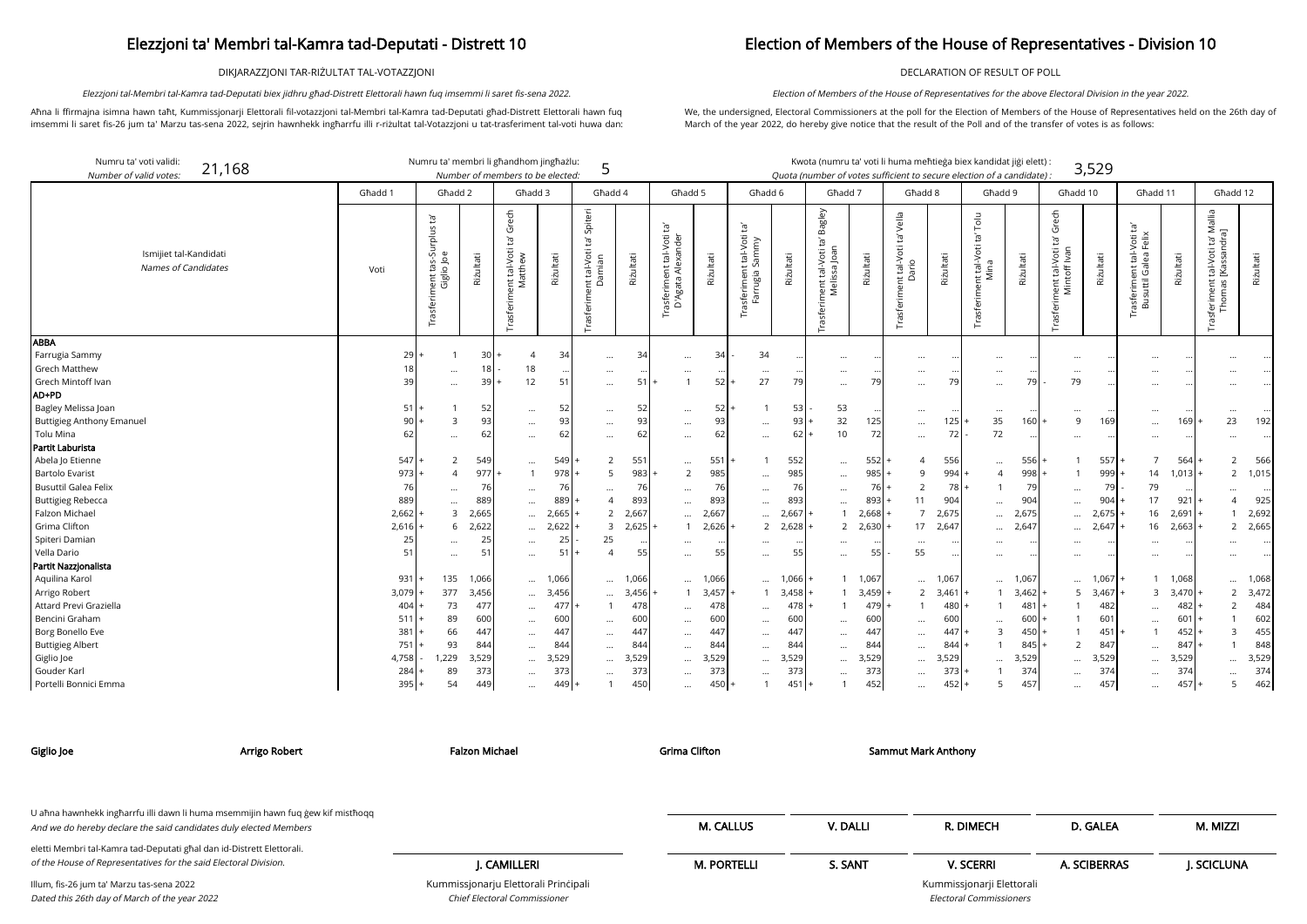DIKJARAZZJONI TAR-RIŻULTAT TAL-VOTAZZJONI

Aħna li ffirmajna isimna hawn taħt, Kummissjonarji Elettorali fil-votazzjoni tal-Membri tal-Kamra tad-Deputati għad-Distrett Elettorali hawn fuq imsemmi li saret fis-26 jum ta' Marzu tas-sena 2022, sejrin hawnhekk ingħarrfu illi r-riżultat tal-Votazzjoni u tat-trasferiment tal-voti huwa dan:

Elezzjoni tal-Membri tal-Kamra tad-Deputati biex jidhru għad-Distrett Elettorali hawn fuq imsemmi li saret fis-sena 2022.

## Election of Members of the House of Representatives - Division 10

DECLARATION OF RESULT OF POLL

| didat jiği elett) : |       |
|---------------------|-------|
| of a candidate) :   | 3,529 |

We, the undersigned, Electoral Commissioners at the poll for the Election of Members of the House of Representatives held on the 26th day of March of the year 2022, do hereby give notice that the result of the Poll and of the transfer of votes is as follows:

Election of Members of the House of Representatives for the above Electoral Division in the year 2022.

| Numru ta' voti validi:<br>21,168<br>Number of valid votes: | Numru ta' membri li għandhom jingħażlu:<br>Number of members to be elected: |                                                          |           |                                        |           |                                                            |           |                                                                   | Kwota (numru ta' voti li huma meħtieġa biex kandidat jiġi elett) :<br>3,529<br>Quota (number of votes sufficient to secure election of a candidate): |                                               |           |                                                 |           |                                            |           |                                      |           |                                                      |           |                                                                        |           |                                                               |           |
|------------------------------------------------------------|-----------------------------------------------------------------------------|----------------------------------------------------------|-----------|----------------------------------------|-----------|------------------------------------------------------------|-----------|-------------------------------------------------------------------|------------------------------------------------------------------------------------------------------------------------------------------------------|-----------------------------------------------|-----------|-------------------------------------------------|-----------|--------------------------------------------|-----------|--------------------------------------|-----------|------------------------------------------------------|-----------|------------------------------------------------------------------------|-----------|---------------------------------------------------------------|-----------|
|                                                            | Għadd 1                                                                     | Ghadd 2                                                  |           | Għadd 3                                |           | Għadd 4                                                    |           | Ghadd 5                                                           |                                                                                                                                                      | Għadd 6                                       |           | Għadd 7                                         |           | Għadd 8                                    |           | Għadd 9                              |           | Għadd 10                                             |           | Għadd 11                                                               |           | Għadd 12                                                      |           |
| Ismijiet tal-Kandidati<br><b>Names of Candidates</b>       | Voti                                                                        | $\overline{a}$<br>Trasferiment tas-Surplus<br>Giglio Joe | Riżultati | မ္မင္မ<br>ent tal-Voti<br>Matthew<br>ঢ | Riżultati | <u>تع</u><br>tal-Voti<br>amian<br>$\sharp$ $\tilde{\circ}$ | Riżultati | Ìđ<br>tal-Voti 1<br>exander<br>ξX<br>asferiment t<br>D'Agata Ale> | Riżultati                                                                                                                                            | Ĕ,<br>isferiment tal-Voti t<br>Farrugia Sammy | Riżultati | agley<br>Ĭgʻ<br>nent tal-Voti t<br>Melissa Joan | Riżultati | $\frac{a}{b}$<br>tal-Ve<br>ario<br>$\pm$ 0 | Riżultati | $\frac{1}{5}$<br>it tal-Voti<br>Mina | Riżultati | Ρë<br>Ĭg<br>Voti 1<br>Ivan<br>nent tal-<br>Mintoff I | Riżultati | Ē,<br>Voti t<br>Felix<br>ent tal-<br>Galea<br>rasferimer<br>Busuttil G | Riżultati | Mallia<br>ri<br>高岩<br>sferiment tal-Voti t<br>Thomas [Kassanc | Riżultati |
| Sammut Mark Anthony                                        | 921                                                                         | 213                                                      | 1,134     | $\cdots$                               | 1,134     |                                                            | 1,134     | $\cdots$                                                          | 1,134                                                                                                                                                | $\cdots$                                      | 1,134     |                                                 | 1,135     | $\cdots$                                   | $1,135$ . | $2^{\circ}$                          | $1,137 +$ |                                                      | 1,138     | $\cdots$                                                               | 1,138     |                                                               | 1,139     |
| Partit Popolari                                            |                                                                             |                                                          |           |                                        |           |                                                            |           |                                                                   |                                                                                                                                                      |                                               |           |                                                 |           |                                            |           |                                      |           |                                                      |           |                                                                        |           |                                                               |           |
| D'Agata Alexander                                          | 29                                                                          | $\cdots$                                                 | 29        | $\cdots$                               | 29        | $\cdots$                                                   | 29        | 29                                                                | $\cdots$                                                                                                                                             | $\cdots$                                      |           | $\cdots$                                        |           | $\cdots$                                   |           | $\cdots$                             |           | $\cdots$                                             |           | $\cdots$                                                               |           |                                                               |           |
| Salomone Paul                                              | 971                                                                         |                                                          | 98        | $\cdots$                               | 98        | $\cdots$                                                   | 98        | 23                                                                | 121                                                                                                                                                  | $\cdots$                                      | 121       | $\cdots$                                        | 121       | $\cdots$                                   | 121       | $\cdots$                             | $121 +$   | 12 <sup>°</sup>                                      | 133       | $\cdots$                                                               | $133 +$   |                                                               | 136       |
| Volt Malta                                                 |                                                                             |                                                          |           |                                        |           |                                                            |           |                                                                   |                                                                                                                                                      |                                               |           |                                                 |           |                                            |           |                                      |           |                                                      |           |                                                                        |           |                                                               |           |
| Mallia Thomas [Kassandra]                                  | 72                                                                          |                                                          | 73        | $\cdots$                               | 73        |                                                            | 74        | $\cdots$                                                          | 74                                                                                                                                                   | $\cdots$                                      | 74        | $\cdots$                                        |           | $\cdots$                                   | 74        | Q                                    | $83 +$    |                                                      | 84 I      |                                                                        | 85        | 85                                                            |           |
| Kandidat Indipendenti                                      |                                                                             |                                                          |           |                                        |           |                                                            |           |                                                                   |                                                                                                                                                      |                                               |           |                                                 |           |                                            |           |                                      |           |                                                      |           |                                                                        |           |                                                               |           |
| Cassola Arnold                                             | 427                                                                         | 18                                                       | 445       | $\ddotsc$                              | 445       |                                                            | 446       |                                                                   | 447                                                                                                                                                  |                                               | 447       |                                                 | 450       | $\cdots$                                   | 450       |                                      | $455 +$   |                                                      | 459       | $\cdots$                                                               | 459       | 17                                                            | 476       |
| Poloz li mhumiex trasferibbli.                             |                                                                             |                                                          |           |                                        |           |                                                            |           |                                                                   |                                                                                                                                                      |                                               |           |                                                 |           |                                            |           |                                      |           | 40                                                   |           |                                                                        | 52        | 16                                                            | 68        |
| <b>TOTAL</b>                                               | 21,168                                                                      |                                                          | 21,168    |                                        | 21,168    |                                                            | 21,168    |                                                                   | 21,168                                                                                                                                               |                                               | 21,168    |                                                 | 21,168    |                                            | 21,168    |                                      | 21,168    |                                                      | 21,168    |                                                                        | 21,168    |                                                               | 21,168    |

| Giglio Joe                                                                                                                                           | Arrigo Robert | <b>Falzon Michael</b>                                                | <b>Grima Clifton</b> |          | <b>Sammut Mark Anthony</b>                                  |              |            |
|------------------------------------------------------------------------------------------------------------------------------------------------------|---------------|----------------------------------------------------------------------|----------------------|----------|-------------------------------------------------------------|--------------|------------|
|                                                                                                                                                      |               |                                                                      |                      |          |                                                             |              |            |
| U aħna hawnhekk ingħarrfu illi dawn li huma msemmijin hawn fuq ġew kif mistħoqq<br>And we do hereby declare the said candidates duly elected Members |               |                                                                      | <b>M. CALLUS</b>     | V. DALLI | R. DIMECH                                                   | D. GALEA     | M. MIZZI   |
| eletti Membri tal-Kamra tad-Deputati għal dan id-Distrett Elettorali.                                                                                |               |                                                                      |                      |          |                                                             |              |            |
| of the House of Representatives for the said Electoral Division.                                                                                     |               | J. CAMILLERI                                                         | <b>M. PORTELLI</b>   | S. SANT  | <b>V. SCERRI</b>                                            | A. SCIBERRAS | J. SCICLUN |
| Illum, fis-26 jum ta' Marzu tas-sena 2022<br>Dated this 26th day of March of the year 2022                                                           |               | Kummissjonarju Elettorali Principali<br>Chief Electoral Commissioner |                      |          | Kummissjonarji Elettorali<br><b>Electoral Commissioners</b> |              |            |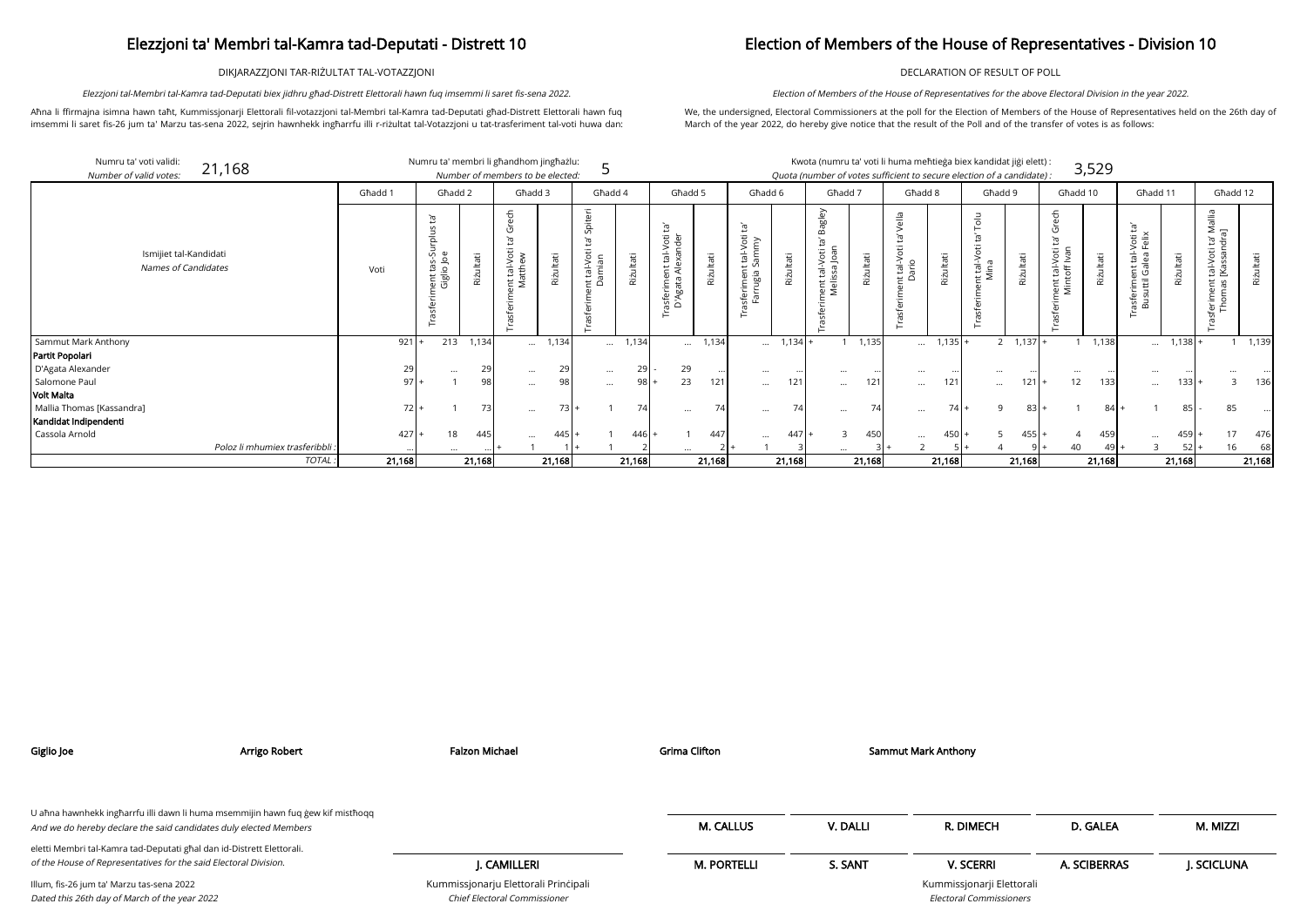DIKJARAZZJONI TAR-RIŻULTAT TAL-VOTAZZJONI

Aħna li ffirmajna isimna hawn taħt, Kummissjonarji Elettorali fil-votazzjoni tal-Membri tal-Kamra tad-Deputati għad-Distrett Elettorali hawn fuq imsemmi li saret fis-26 jum ta' Marzu tas-sena 2022, sejrin hawnhekk ingħarrfu illi r-riżultat tal-Votazzjoni u tat-trasferiment tal-voti huwa dan:

Elezzjoni tal-Membri tal-Kamra tad-Deputati biex jidhru għad-Distrett Elettorali hawn fuq imsemmi li saret fis-sena 2022.

## Election of Members of the House of Representatives - Division 10

DECLARATION OF RESULT OF POLL

We, the undersigned, Electoral Commissioners at the poll for the Election of Members of the House of Representatives held on the 26th day of March of the year 2022, do hereby give notice that the result of the Poll and of the transfer of votes is as follows:

Election of Members of the House of Representatives for the above Electoral Division in the year 2022.

| didat jiği elett) : |       |
|---------------------|-------|
| af a candidato) ;   | 3,529 |

arji Elettorali Electoral Commissioners

| Numru ta' voti validi:<br>21,168<br>Number of valid votes: |                                                           |                           | Numru ta' membri li għandhom jingħażlu:                                 |                     | Number of members to be elected:                     |              | 5                                                                |              |                                                    |              |                                                                               |                |                                                         |                | Kwota (numru ta' voti li huma meħtieġa biex kandidat jiġi elett)<br>Quota (number of votes sufficient to secure election of a candidate). |                |                                                  |                        |                                                       | 3,529     |                                                                  |           |                                                        |           |
|------------------------------------------------------------|-----------------------------------------------------------|---------------------------|-------------------------------------------------------------------------|---------------------|------------------------------------------------------|--------------|------------------------------------------------------------------|--------------|----------------------------------------------------|--------------|-------------------------------------------------------------------------------|----------------|---------------------------------------------------------|----------------|-------------------------------------------------------------------------------------------------------------------------------------------|----------------|--------------------------------------------------|------------------------|-------------------------------------------------------|-----------|------------------------------------------------------------------|-----------|--------------------------------------------------------|-----------|
|                                                            |                                                           | Għadd 13                  | Ghadd 14                                                                |                     | Ghadd 15                                             |              | Ghadd 16                                                         |              | Għadd 17                                           |              | Għadd 18                                                                      |                | Għadd 19                                                |                | Għadd 20                                                                                                                                  |                | Ghadd 21                                         |                        | Għadd 22                                              |           | Għadd 23                                                         |           | Għadd 24                                               |           |
| Ismijiet tal-Kandidati<br>Names of Candidates              | $\Xi$<br>tal-Voti<br>e Paul<br>Trasferiment t<br>Salomone | Riżultati                 | Trasferiment tal-Voti ta'<br>.ttigieg Anthony Emanuel<br>uttigieg<br>മ് | Riżultati           | ē,<br>tal-Voti<br>Karl<br>Trasferiment t<br>Gouder l | Riżultati    | ē,<br>rplus<br>tas-Sur<br>Robert<br>iment t<br>Arrigo<br>Trasfer | Riżultati    | Borg<br>Ĕ,<br>Trasferiment tal-Voti<br>Bonello Eve | Riżultati    | Abela<br>Ġ<br>it tal-Voti<br>Etienne<br>ent<br>$\overline{\circ}$<br>Trasferi | Riżultati      | Ĭā<br>t tal-Voti<br>Arnold<br>isferiment t<br>Cassola A | Riżultati      | Attard<br>Įą,<br>tal-Voti ta<br>Graziella<br>Trasferiment t<br>Previ (                                                                    | Riżultati      | $\Xi$<br>Trasferiment tal-Voti<br>Bencini Graham | Riżultati              | $\Xi$<br>Frasferiment tal-Voti t<br>Buttigieg Rebecca | Riżultati | Portelli<br>Ĕ,<br>ma<br>t tal-Voti 1<br>nici Emm<br>iment<br>Bon | Riżultati | Įą,<br>asferiment tal-Voti t<br>Buttigieg Albert<br>Īä | Riżultati |
| <b>ABBA</b><br>Farrugia Sammy<br><b>Grech Matthew</b>      |                                                           |                           | $\cdots$                                                                |                     | $\cdots$                                             |              |                                                                  |              | $\cdots$                                           |              | $\cdots$                                                                      |                |                                                         |                | $\cdots$                                                                                                                                  |                |                                                  |                        | $\cdots$                                              |           |                                                                  |           |                                                        |           |
| Grech Mintoff Ivan<br>AD+PD                                |                                                           |                           | $\ddotsc$                                                               |                     |                                                      |              | $\cdots$                                                         |              | $\cdots$<br>                                       |              | <br>$\ddotsc$                                                                 |                | $\cdots$                                                |                | $\cdots$<br>$\cdots$                                                                                                                      |                |                                                  |                        | <br>$\ddotsc$                                         |           | $\ddotsc$<br>$\ddotsc$                                           |           |                                                        |           |
| Bagley Melissa Joan<br><b>Buttigieg Anthony Emanuel</b>    |                                                           | $\cdots$<br>197<br>5      | $\cdots$<br>197                                                         |                     |                                                      |              | $\cdots$<br>$\cdots$                                             |              | $\cdots$<br>                                       |              | $\cdots$                                                                      |                | $\cdots$                                                |                | $\cdots$<br>$\cdots$                                                                                                                      |                |                                                  |                        | $\cdots$<br>                                          |           | $\ddotsc$                                                        |           |                                                        |           |
| Tolu Mina<br>Partit Laburista                              |                                                           |                           | $\cdots$                                                                |                     | $\cdots$                                             |              | $\cdots$                                                         |              | $\cdots$                                           |              | $\cdots$                                                                      |                | $\cdots$                                                |                | $\cdots$                                                                                                                                  |                |                                                  |                        | $\cdots$                                              |           | $\cdots$                                                         |           |                                                        |           |
| Abela Jo Etienne                                           |                                                           | 566                       | 6                                                                       | 572                 | $\cdots$                                             | 572          | $\cdots$                                                         | 572          | 2                                                  | 574          | 574                                                                           |                |                                                         |                | $\cdots$                                                                                                                                  |                |                                                  |                        | $\ldots$                                              |           | $\ddots$                                                         |           | $\cdots$                                               |           |
| <b>Bartolo Evarist</b><br><b>Busuttil Galea Felix</b>      |                                                           | 1,016                     | 9<br>$\cdots$                                                           | 1,025               | $\cdots$                                             | 1,025        | $\cdots$                                                         | 1,025        | 7<br>$\cdots$                                      | 1,032        | 282<br>$\ddotsc$                                                              | 1,314          | 35                                                      | $1,349 +$      | 6<br>$\cdots$                                                                                                                             | 1,355          | $\mathbf{3}$                                     | 1,358                  | 217<br>                                               | 1,575     | 17<br>$\ddotsc$                                                  | 1,592     | 14                                                     | 1,606     |
| <b>Buttigieg Rebecca</b><br>Falzon Michael                 |                                                           | 927<br>2,696              | 6<br>$\overline{A}$                                                     | 933<br>$2,700$ +    | $\ddots$<br>5 <sup>5</sup>                           | 933<br>2,705 | $\ddotsc$<br>$\cdots$                                            | 933<br>2,705 | 4<br>6                                             | 937<br>2,711 | 73<br>89                                                                      | 1,010<br>2,800 | $7^{\circ}$<br>21                                       | 1,017<br>2,821 | 2<br>$\cdots$                                                                                                                             | 1,019<br>2,821 | $\overline{4}$                                   | 2 1,021<br>2,825       | 1,021<br>356                                          | 3,181     | $\ddots$<br>6                                                    | 3,187     |                                                        | 3,188     |
| Grima Clifton<br>Spiteri Damian                            |                                                           | 2,673<br>8                | 5<br>$\cdots$                                                           | $2,678$ +           | $\overline{2}$                                       | 2,680        | $\cdots$<br>$\cdots$                                             | 2,680        | $\cdots$<br>$\cdots$                               | 2,680        | 98<br>$\cdots$                                                                | 2,778          | 23<br>$\cdots$                                          | $2,801 +$      | $\overline{3}$<br>$\cdots$                                                                                                                | 2,804          |                                                  | 2 2,806                | 379<br>$\cdots$                                       | 3,185     | 13<br>$\ddotsc$                                                  | 3,198     | 9                                                      | 3,207     |
| Vella Dario<br>Partit Nazzjonalista                        |                                                           |                           |                                                                         |                     |                                                      |              |                                                                  |              |                                                    |              |                                                                               |                |                                                         |                | $\cdots$                                                                                                                                  |                |                                                  |                        | $\cdots$                                              |           | $\ddotsc$                                                        |           |                                                        |           |
| Aquilina Karol                                             |                                                           | 2 1,070                   | 8                                                                       | 1,078               | 57                                                   | 1,135        |                                                                  | 9 1,144      | 55                                                 | 1,199        |                                                                               | 1, 1, 200      |                                                         | 50 1,250       | 122                                                                                                                                       | 1,372          | 219                                              | 1,591                  |                                                       | 3 1,594   | 223                                                              | 1,817     | 534                                                    | 2,351     |
| Arrigo Robert<br>Attard Previ Graziella                    |                                                           | 3,479<br>486              | $\overline{7}$<br>$\overline{7}$                                        | $3,486$ +<br>$493+$ | 91<br>13                                             | 3,577<br>506 | 48<br>11                                                         | 3,529<br>517 | $\cdots$<br>78                                     | 3,529<br>595 | $\cdots$<br>3                                                                 | 3,529<br>598   | $\cdots$<br>41                                          | 3,529<br>639   | $\cdots$<br>639                                                                                                                           | 3,529          | $\cdots$<br>$\cdots$                             | 3,529                  | $\cdots$                                              | $$ 3,529  | $\ddotsc$<br>$\ddotsc$                                           | 3,529     |                                                        | 3,529     |
| Bencini Graham                                             |                                                           | 603                       |                                                                         | $604$ +             | 29                                                   | 633          | 6                                                                | 639          | 34                                                 | 673          | $\mathbf{3}$                                                                  | 676            | 19                                                      | 695            | 92                                                                                                                                        | 787            | 787                                              |                        | $\cdots$                                              |           | $\ddotsc$                                                        |           |                                                        |           |
| Borg Bonello Eve<br><b>Buttigieg Albert</b>                |                                                           | 456<br>854<br>6           | 6<br>$\overline{7}$                                                     | $462 +$<br>$861 +$  | 19<br>41                                             | 481<br>902   | -5<br>10                                                         | 486<br>912   | 486<br>49                                          | 961          | 2                                                                             | 963            | 65                                                      | 1,028          | 66                                                                                                                                        | 1,094          | 140                                              | 1,234                  |                                                       | 3, 1, 237 | $\ddotsc$<br>190                                                 | 1,427     | 1,427                                                  |           |
| Giglio Joe<br>Gouder Karl                                  |                                                           | 3,529<br>$\ddotsc$<br>374 | $\ddotsc$<br>$\cdots$                                                   | 3,529<br>374        | $\cdots$<br>374                                      | 3,529        | $\cdots$                                                         | 3,529        | $\cdots$<br>$\cdots$                               | 3,529        | $\cdots$                                                                      | 3,529          | $\cdots$                                                | 3,529          | $\cdots$<br>$\cdots$                                                                                                                      | 3,529          | $\cdots$                                         | 3,529<br>$\cdot \cdot$ | $\cdots$                                              | 3,529     | $\cdots$<br>$\ddotsc$                                            | 3,529     | $\cdots$                                               | 3,529     |
| Portelli Bonnici Emma                                      |                                                           | 462                       | 24                                                                      | $486+$              | 37                                                   | 523          | 3                                                                | $526 +$      | 145                                                | 671          | 3                                                                             | 674            | 56                                                      | $730 +$        | 224                                                                                                                                       | 954            | 154                                              | $1,108 +$              | 20                                                    | 1,128     | 1,128                                                            |           |                                                        |           |

Chief Electoral Commissioner

| Giglio Joe                                                                                                                                | Arrigo Robert                                                                   | Falzon Michael                       | Grima Clifton      |          | Sammut Mark Anthony       |              |            |
|-------------------------------------------------------------------------------------------------------------------------------------------|---------------------------------------------------------------------------------|--------------------------------------|--------------------|----------|---------------------------|--------------|------------|
| And we do hereby declare the said candidates duly elected Members                                                                         | U ahna hawnhekk ingharrfu illi dawn li huma msemmijin hawn fuq gew kif misthoqq |                                      | <b>M. CALLUS</b>   | V. DALLI | R. DIMECH                 | D. GALEA     | M. MIZZI   |
| eletti Membri tal-Kamra tad-Deputati għal dan id-Distrett Elettorali.<br>of the House of Representatives for the said Electoral Division. |                                                                                 | I. CAMILLERI                         | <b>M. PORTELLI</b> | S. SANT  | <b>V. SCERRI</b>          | A. SCIBERRAS | J. SCICLUN |
| Illum, fis-26 jum ta' Marzu tas-sena 2022                                                                                                 |                                                                                 | Kummissjonarju Elettorali Principali |                    |          | Kummissjonarji Elettorali |              |            |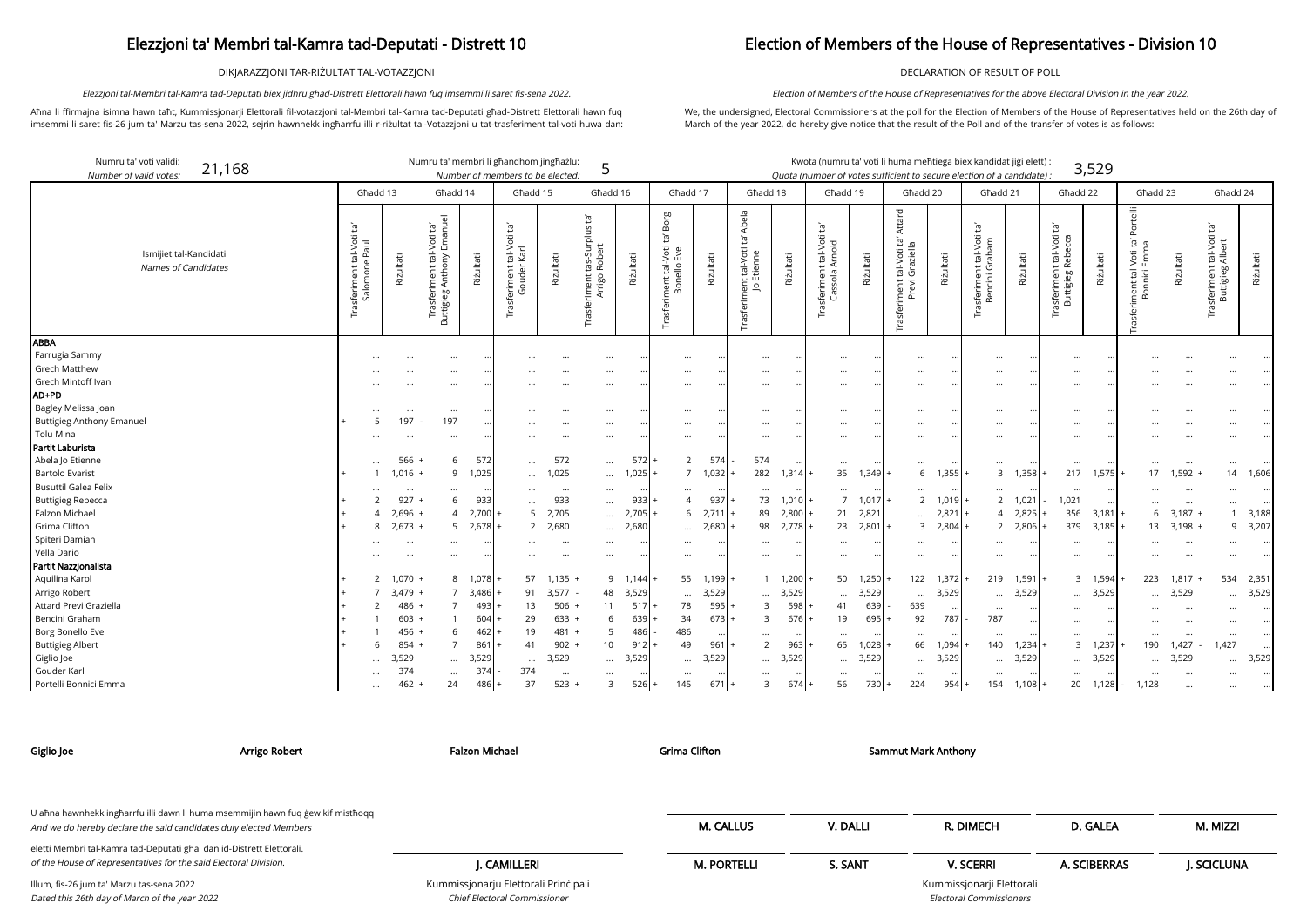DIKJARAZZJONI TAR-RIŻULTAT TAL-VOTAZZJONI

Aħna li ffirmajna isimna hawn taħt, Kummissjonarji Elettorali fil-votazzjoni tal-Membri tal-Kamra tad-Deputati għad-Distrett Elettorali hawn fuq imsemmi li saret fis-26 jum ta' Marzu tas-sena 2022, sejrin hawnhekk ingħarrfu illi r-riżultat tal-Votazzjoni u tat-trasferiment tal-voti huwa dan:

Elezzjoni tal-Membri tal-Kamra tad-Deputati biex jidhru għad-Distrett Elettorali hawn fuq imsemmi li saret fis-sena 2022.

## Election of Members of the House of Representatives - Division 10

DECLARATION OF RESULT OF POLL

We, the undersigned, Electoral Commissioners at the poll for the Election of Members of the House of Representatives held on the 26th day of March of the year 2022, do hereby give notice that the result of the Poll and of the transfer of votes is as follows:

Election of Members of the House of Representatives for the above Electoral Division in the year 2022.

| didat jiģi elett) : |       |
|---------------------|-------|
| of a candidate) ·   | 3,529 |

Numru ta' voti validi: 21,168 Numru ta' membri li għandhom jingħażlu: Kwota (numru ta' voti li huma meħtieġa biex kan 5 Number of valid votes: Number of members to be elected: Quota (number of votes sufficient to secure election of a candidate) : Għadd 17 Għadd 13 Għadd 14 Għadd 15 Għadd 16 Għadd 18 Għadd 19 Għadd 20 Attard ta' Abela Trasferiment tal-Voti ta' Borg<br>Bonello Eve<br>Riżultati Trasferiment tal-Voti ta' Attard Trasferiment tal-Voti ta' Abela Trasferiment tal-Voti ta'<br>Buttigieg Anthony Emanuel Trasferiment tas-Surplus ta'<br>Arrigo Robert<br>Riżultati Buttigieg Anthony Emanuel sferiment tal-Voti ta'<br>Gouder Karl Trasferiment tal-Voti ta'<br>Salomone Paul Ġ Trasferiment tal-Voti ta' Trasferiment tal-Voti ta' Trasferiment tal-Voti ta' Trasferiment tal-Voti ta' Trasferiment tal-Voti ta' Trasferiment tal-Voti ta' riment tal-Voti ta' *l*<br>Previ Graziella Trasferiment tal-Voti<br>Cassola Arnold Trasferiment tal-Voti ta<br>Jo Etienne Salomone Paul Gouder Karl Ismijiet tal-Kandidati Riżultati Riżultati Riżultati Riżultati Riżultati Riżultati Names of Candidates Trasf asfer عي Sammut Mark Anthony |+ 4 1,143|+ 6 1,149|+ 73 1,222|+ 4 1,226|+ 71 1,297|+ 1 1,298|+ 66 1,364|+ 97 1,461|+ 225 1,686|+ 2 1,688|+ 522 2,210|+ 730 2,940 Partit Popolari D'Agata Alexander ... ... ... ... ... ... ... ... ... ... ... ... ... ... ... ... ... ... ... ... ... ... ... ... Salomone Paul - 136 ... ... ... ... ... ... ... ... ... ... ... ... ... ... ... ... ... ... ... ... ... ... ... Volt Malta Mallia Thomas [Kassandra] ... ... ... ... ... ... ... ... ... ... ... ... ... ... ... ... ... ... ... ... ... ... ... ...

|                                                      |                                 | Għadd 13                                                                    |              | Ghadd 14                                                                                            |                 | Ghadd 15                         |           | Ghadd 16                                                 |               | Ghadd 17                                                 |           | Għadd 18                                                             |           | Għadd 19                                                 |               | Għadd 20                                                                 |               | Ghadd 21                                                                         |           | Ghadd 22                                                                      |                | Ghadd 23                                                                                       |           | Għadd 24                                                  |           |
|------------------------------------------------------|---------------------------------|-----------------------------------------------------------------------------|--------------|-----------------------------------------------------------------------------------------------------|-----------------|----------------------------------|-----------|----------------------------------------------------------|---------------|----------------------------------------------------------|-----------|----------------------------------------------------------------------|-----------|----------------------------------------------------------|---------------|--------------------------------------------------------------------------|---------------|----------------------------------------------------------------------------------|-----------|-------------------------------------------------------------------------------|----------------|------------------------------------------------------------------------------------------------|-----------|-----------------------------------------------------------|-----------|
| Ismijiet tal-Kandidati<br><b>Names of Candidates</b> |                                 | É<br>52<br>$\frac{1}{2}$<br>$\sigma$<br>$\circ$<br>Φ<br>Ē<br>ferin<br>Saloı | tati<br>Rizu | $\overline{a}$<br>ia E<br>Voti 1<br>Emai<br>효<br>$\geq$<br>ment t<br>Antho<br>Trasferin<br>Jttigieg | āΰ<br>Rizu      | tal-V<br>Karl<br>ු<br>ප<br>'ਦ ਚੱ | Riżultati | ᢛ<br>௨<br>ب ح<br>ധ<br>tas-S<br>Rob<br>ent<br>rigo<br>도 된 | Jltati<br>Riz | Borg<br>ت<br>: tal-Voti<br>ello Eve<br>nent<br>Bone<br>┶ | Riżultati | $\frac{a}{b}$<br>it tal-Voti<br>Etienne<br>န္မ<br>$\overline{\circ}$ | Riżultati | Ĭā,<br>tal-Voti<br>vrnold<br>meni<br>Sola<br>eri)<br>Cas | Itati<br>Rizu | $\overline{\sigma}$<br>£<br>tal-Voti ta' ,<br>Graziella<br>ment<br>Previ | ltati<br>Rizi | Ĭā,<br>$\circ$<br>$\frac{1}{2}$ $\frac{1}{2}$<br>⊭ ਯ<br>ner<br>ciri<br>エミ<br>e a | Riżultati | Ġ<br>öť<br>t tal-Voti<br>Rebecca<br>rimen <sup>.</sup><br>tigieg<br>se<br>Sut | ultati<br>Rizi | ₩<br>$\Omega$<br>ត ត្<br>Φ<br>후 밑<br>t tai<br>nici<br>$\overline{\phantom{0}}$<br>nent<br>Boni | Riżultati | Įą,<br>iment tal-Voti t<br>ttigieg Albert<br>feri<br>Butt | Riżultati |
| Sammut Mark Anthony<br>Partit Popolari               |                                 |                                                                             | $1,143 +$    |                                                                                                     | $6 \quad 1,149$ | 73                               | $1,222$ + |                                                          | $1,226$ +     | 71                                                       | $1,297$ + |                                                                      | $1,298 +$ | 66                                                       | $1,364$ +     | 97                                                                       | 1,461         | 225                                                                              | $1,686 +$ | $2^{\circ}$                                                                   | 1,688          | 522                                                                                            | $2,210$ + | 730                                                       | 2,940     |
| D'Agata Alexander                                    |                                 |                                                                             |              | $\cdots$                                                                                            |                 | $\cdots$                         |           |                                                          |               | $\cdots$                                                 |           | $\cdots$                                                             |           | $\cdots$                                                 |               | $\cdots$                                                                 |               | $\cdots$                                                                         |           |                                                                               |                |                                                                                                |           |                                                           |           |
| Salomone Paul                                        |                                 | 136                                                                         | $\cdots$     | $\cdots$                                                                                            |                 | $\cdots$                         |           | $\cdots$                                                 | $\ddotsc$     | $\cdots$                                                 |           | $\cdots$                                                             | $\cdots$  | $\cdots$                                                 |               | $\cdots$                                                                 |               | $\cdots$                                                                         |           | $\cdots$                                                                      |                | $\cdots$                                                                                       |           |                                                           |           |
| /olt Malta                                           |                                 |                                                                             |              |                                                                                                     |                 |                                  |           |                                                          |               |                                                          |           |                                                                      |           |                                                          |               |                                                                          |               |                                                                                  |           |                                                                               |                |                                                                                                |           |                                                           |           |
| Mallia Thomas [Kassandra]                            |                                 | $\cdots$                                                                    |              | $\cdots$                                                                                            |                 | $\cdots$                         |           |                                                          |               | $\cdots$                                                 |           | $\cdots$                                                             | $\cdots$  |                                                          |               | $\cdots$                                                                 |               | $\cdots$                                                                         |           |                                                                               |                | $\cdots$                                                                                       |           |                                                           |           |
| Gandidat Indipendenti                                |                                 |                                                                             |              |                                                                                                     |                 |                                  |           |                                                          |               |                                                          |           |                                                                      |           |                                                          |               |                                                                          |               |                                                                                  |           |                                                                               |                |                                                                                                |           |                                                           |           |
| Cassola Arnold                                       |                                 | 28                                                                          | 504          | 53                                                                                                  | 557             |                                  | 560       | $\cdots$                                                 | 560           | 22                                                       | 582       |                                                                      | 585       | 585                                                      | $\cdots$      | $\cdots$                                                                 |               | $\cdots$                                                                         | $\cdots$  |                                                                               |                | $\cdots$                                                                                       |           |                                                           |           |
|                                                      | Poloz li mhumiex trasferibbli : | 65                                                                          | 133          | 48                                                                                                  | $181 +$         |                                  | 185       | $\cdots$                                                 | 185           | 13                                                       | 198       | 16                                                                   | $214 +$   | 202                                                      | $416 +$       | 27                                                                       | 443           | 38                                                                               | $481 +$   | 41                                                                            | 522            | 157                                                                                            | 679       | 139                                                       | 818       |
|                                                      | TOTAL:                          |                                                                             | 21,168       |                                                                                                     | 21,168          |                                  | 21,168    |                                                          | 21,168        |                                                          | 21,168    |                                                                      | 21,168    |                                                          | 21,168        |                                                                          | 21,168        |                                                                                  | 21,168    |                                                                               | 21,168         |                                                                                                | 21,168    |                                                           | 21,168    |

| Giglio Joe                                                                                 | Arrigo Robert                                                                   | <b>Falzon Michael</b>                                                | Grima Clifton      |          | <b>Sammut Mark Anthony</b>                           |              |            |
|--------------------------------------------------------------------------------------------|---------------------------------------------------------------------------------|----------------------------------------------------------------------|--------------------|----------|------------------------------------------------------|--------------|------------|
| And we do hereby declare the said candidates duly elected Members                          | U aħna hawnhekk ingħarrfu illi dawn li huma msemmijin hawn fuq gew kif mistħoqq |                                                                      | <b>M. CALLUS</b>   | V. DALLI | R. DIMECH                                            | D. GALEA     | M. MIZZI   |
| eletti Membri tal-Kamra tad-Deputati ghal dan id-Distrett Elettorali.                      |                                                                                 |                                                                      |                    |          |                                                      |              |            |
| of the House of Representatives for the said Electoral Division.                           |                                                                                 | I. CAMILLERI                                                         | <b>M. PORTELLI</b> | S. SANT  | <b>V. SCERRI</b>                                     | A. SCIBERRAS | J. SCICLUN |
| Illum, fis-26 jum ta' Marzu tas-sena 2022<br>Dated this 26th day of March of the year 2022 |                                                                                 | Kummissjonarju Elettorali Principali<br>Chief Electoral Commissioner |                    |          | Kummissjonarji Elettorali<br>Electoral Commissioners |              |            |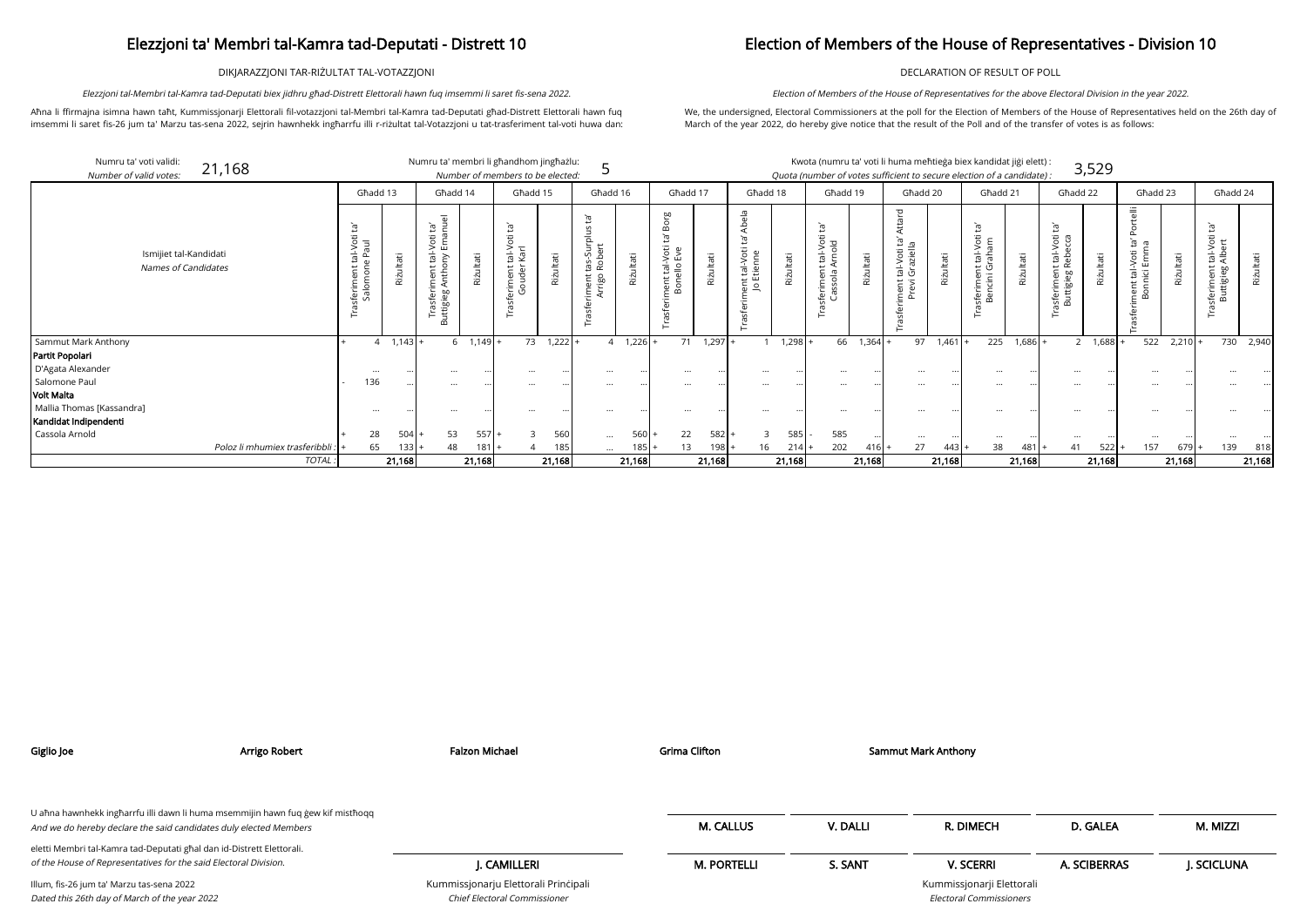DIKJARAZZJONI TAR-RIŻULTAT TAL-VOTAZZJONI

Aħna li ffirmajna isimna hawn taħt, Kummissjonarji Elettorali fil-votazzjoni tal-Membri tal-Ka imsemmi li saret fis-26 jum ta' Marzu tas-sena 2022, sejrin hawnhekk ingħarrfu illi r-riżultat tal-Votazzjoni u tat-trasferiment tal-voti huwa dan:

| lawn lug imsemmi ii saret iis-sena 2022.                                                                       | election of members of the House of Repres                                                                                                                                                  |
|----------------------------------------------------------------------------------------------------------------|---------------------------------------------------------------------------------------------------------------------------------------------------------------------------------------------|
| amra tad-Deputati għad-Distrett Elettorali hawn fug                                                            | We, the undersigned, Electoral Commissioners at the poll for the                                                                                                                            |
| a a children control and announced and a children and home control and a control of the control of the control | $M = 1$ , $\mathcal{L} = 1$ , $\mathcal{L} = 1$ , $\mathcal{L} = 0$ , $\mathcal{L} = 0$ , $\mathcal{L} = 1$ , $\mathcal{L} = 0$ , $\mathcal{L} = 0$ , $\mathcal{L} = 0$ , $\mathcal{L} = 0$ |

Elezzjoni tal-Membri tal-Kamra tad-Deputati biex jidhru għad-Distrett Elettorali hawn fuq imsemmi li saret fis-sena 2022.

e Election of Members of the House of Representatives held on the 26th day of March of the year 2022, do hereby give notice that the result of the Poll and of the transfer of votes is as follows:

## Election of Members of the House of Representatives - Division 10

DECLARATION OF RESULT OF POLL

Election of Members of the House of Representatives for the above Electoral Division in the year 2022.

Kwota (numru ta' voti li huma meħtieġa biex kandidat jiġi elett) : Quota (number of votes sufficient to secure election of a candidate) : 3,529

| Numru ta' voti validi:<br>21,168<br>Number of valid votes: |                                              |          |           |                                                |           | Numru ta' membri li għandhom jingħażlu:<br>Number of members to be elected: |           |   | 5                                                            |
|------------------------------------------------------------|----------------------------------------------|----------|-----------|------------------------------------------------|-----------|-----------------------------------------------------------------------------|-----------|---|--------------------------------------------------------------|
|                                                            |                                              | Ghadd 25 |           | Għadd 26                                       |           | Ghadd 27                                                                    |           |   |                                                              |
| Ismijiet tal-Kandidati<br>Names of Candidates              | Trasferiment tal-Voti ta'<br>Bartolo Evarist |          | Riżultati | Trasferiment tas-Surplus ta'<br>Falzon Michael | Riżultati | Trasferiment tas-Surplus ta'<br>Grima Clifton                               | Riżultati |   | Ismijiet tal-Kandidati Eletti<br>Names of Elected Candidates |
| <b>ABBA</b>                                                |                                              |          |           |                                                |           |                                                                             |           |   |                                                              |
| Farrugia Sammy                                             |                                              |          |           |                                                | $\ddotsc$ |                                                                             | $\ddotsc$ |   |                                                              |
| <b>Grech Matthew</b>                                       |                                              | $\cdots$ |           |                                                | $\cdots$  | $\cdots$                                                                    | $\ddotsc$ |   |                                                              |
| Grech Mintoff Ivan                                         |                                              | $\cdots$ |           |                                                | $\cdots$  | $\cdots$                                                                    | $\ddotsc$ |   |                                                              |
| AD+PD                                                      |                                              |          |           |                                                |           |                                                                             |           |   |                                                              |
| Bagley Melissa Joan                                        |                                              |          | $\cdots$  | $\cdots$                                       | $\ddotsc$ | $\ddotsc$                                                                   | $\ddotsc$ |   |                                                              |
| <b>Buttigieg Anthony Emanuel</b>                           |                                              | $\cdots$ |           |                                                | $\cdots$  | $\cdots$                                                                    | $\ddotsc$ |   |                                                              |
| <b>Tolu Mina</b>                                           |                                              |          | $\cdots$  |                                                |           | $\cdots$                                                                    | $\cdots$  |   |                                                              |
| Partit Laburista                                           |                                              |          |           |                                                |           |                                                                             |           |   |                                                              |
| Abela Jo Etienne                                           |                                              |          |           |                                                | $\ddotsc$ |                                                                             |           |   |                                                              |
| <b>Bartolo Evarist</b>                                     | 1,606                                        |          |           | $\cdots$                                       | $\cdots$  | $\cdots$                                                                    | $\ddotsc$ |   |                                                              |
| <b>Busuttil Galea Felix</b>                                |                                              |          | $\cdots$  |                                                | $\cdots$  |                                                                             | $\cdots$  |   |                                                              |
| <b>Buttigieg Rebecca</b>                                   |                                              | $\cdots$ |           | $\cdots$                                       | $\cdots$  |                                                                             |           |   |                                                              |
| Falzon Michael                                             |                                              | 993      | $4,181$ - | 652                                            | 3,529     | $\cdots$                                                                    | 3,529     | Ш | Falzon Michael                                               |
| Grima Clifton                                              | $^{+}$                                       | 463      | 3,670     | $\cdots$                                       | 3,670     | 141                                                                         | 3,529     |   | IV Grima Clifton                                             |
| Spiteri Damian                                             |                                              |          |           |                                                | $\cdots$  |                                                                             | $\ddotsc$ |   |                                                              |
| Vella Dario                                                |                                              |          | $\cdots$  |                                                | $\ldots$  |                                                                             | $\ddotsc$ |   |                                                              |
| Partit Nazzjonalista                                       |                                              |          |           |                                                |           |                                                                             |           |   |                                                              |
| Aquilina Karol                                             | $\overline{+}$                               | 13       | $2,364$ + | 2                                              | $2,366$ + | $\mathbf{1}$                                                                | 2,367     |   |                                                              |
| Arrigo Robert                                              |                                              | $\cdots$ | 3,529     | $\cdots$                                       | 3,529     | $\cdots$                                                                    | 3,529     |   | II Arrigo Robert                                             |
| Attard Previ Graziella                                     |                                              |          |           | $\cdots$                                       | $\cdots$  |                                                                             | $\ddotsc$ |   |                                                              |
| Bencini Graham                                             |                                              |          | $\cdots$  | $\cdots$                                       | $\cdots$  |                                                                             | $\ddotsc$ |   |                                                              |
| Borg Bonello Eve                                           |                                              |          | $\ldots$  | $\cdots$                                       | $\ldots$  | $\cdots$                                                                    | $\cdots$  |   |                                                              |
| <b>Buttigieg Albert</b>                                    |                                              |          | $\cdots$  | $\cdots$                                       | $\cdots$  |                                                                             | $\ddotsc$ |   |                                                              |
| Giglio Joe                                                 |                                              | $\cdots$ | 3,529     | $\cdots$                                       | 3,529     | $\cdots$                                                                    | 3,529     |   | I Giglio Joe                                                 |
| Gouder Karl                                                |                                              | $\cdots$ | $\cdots$  | $\cdots$                                       | $\cdots$  | $\cdots$                                                                    | $\cdots$  |   |                                                              |

Portelli Bonnici Emma ... ... ... ... ... ...

J. CAMILLERI

Kummissjonarju Elettorali Prinċipali

Chief Electoral Commissioner

| Giglio Joe | Arrigo Robert                                                                                                                                        | Falzon Michael | <b>Grima Clifton</b> |          | <b>Sammut Mark Anthony</b> |          |          |
|------------|------------------------------------------------------------------------------------------------------------------------------------------------------|----------------|----------------------|----------|----------------------------|----------|----------|
|            | U aħna hawnhekk ingħarrfu illi dawn li huma msemmijin hawn fuq ġew kif mistħoqq<br>And we do hereby declare the said candidates duly elected Members |                | <b>M. CALLUS</b>     | V. DALLI | R. DIMECH                  | D. GALEA | M. MIZZI |

M. PORTELLI S. SANT V. SCERRI A. SCIBERRAS J. SCICLUNA

Kummissjonarji Elettorali

| eletti Membri tal-Kamra tad-Deputati ghal dan id-Distrett Elettorali. |  |
|-----------------------------------------------------------------------|--|
| of the House of Representatives for the said Electoral Division.      |  |

Illum, fis-26 jum ta' Marzu tas-sena 2022 Dated this 26th day of March of the year 2022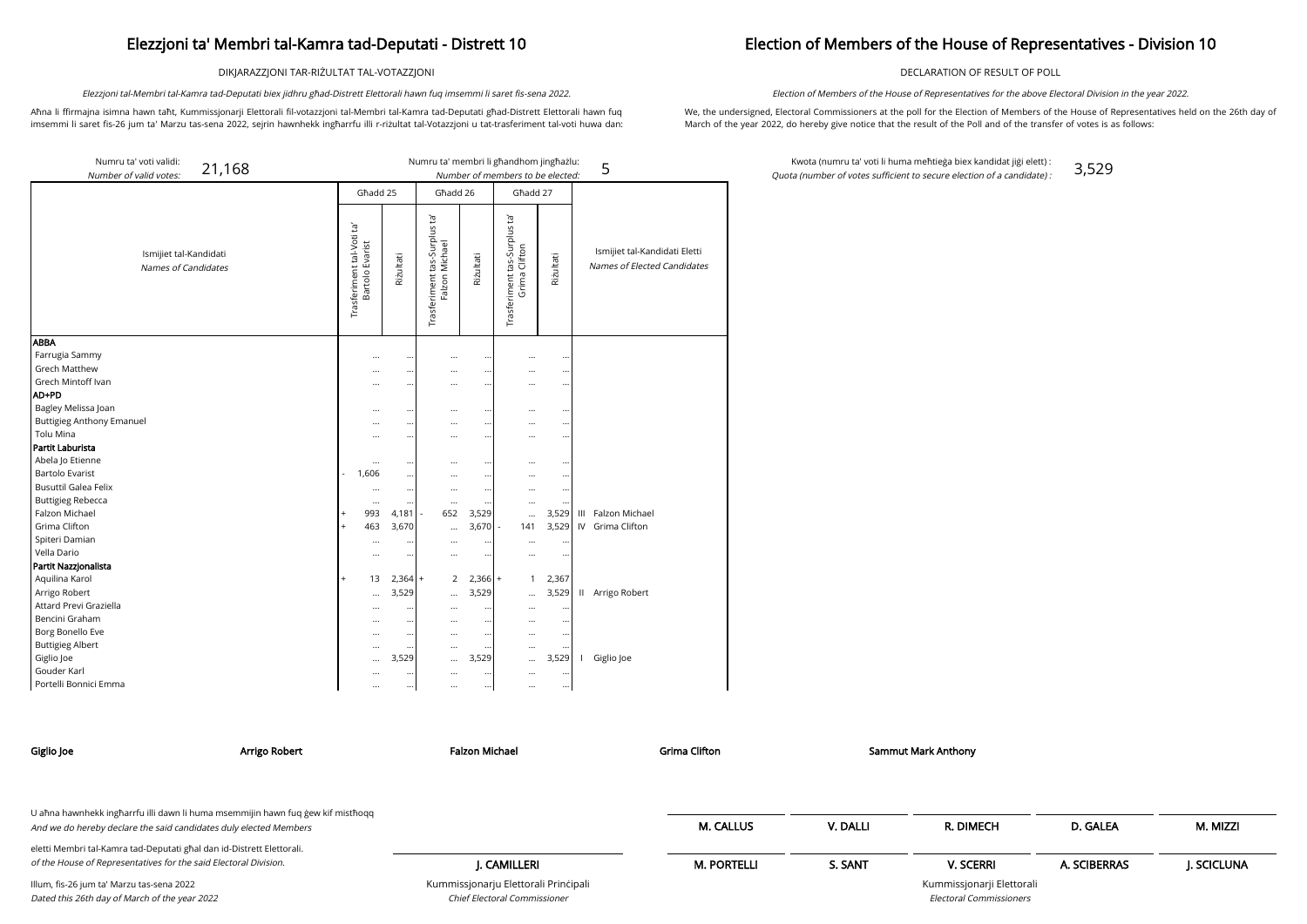DIKJARAZZJONI TAR-RIŻULTAT TAL-VOTAZZJONI

Aħna li ffirmajna isimna hawn taħt, Kummissjonarji Elettorali fil-votazzjoni tal-Membri tal-Kamra tad-Deputati għad-Distrett Elettorali hawn fuq imsemmi li saret fis-26 jum ta' Marzu tas-sena 2022, sejrin hawnhekk ingħarrfu illi r-riżultat tal-Votazzjoni u tat-trasferiment tal-voti huwa dan:

Elezzjoni tal-Membri tal-Kamra tad-Deputati biex jidhru għad-Distrett Elettorali hawn fuq imsemmi li saret fis-sena 2022.

## Election of Members of the House of Representatives - Division 10

DECLARATION OF RESULT OF POLL

We, the undersigned, Electoral Commissioners at the poll for the Election of Members of the House of Representatives held on the 26th day of March of the year 2022, do hereby give notice that the result of the Poll and of the transfer of votes is as follows:

Election of Members of the House of Representatives for the above Electoral Division in the year 2022.

Kwota (numru ta' voti li huma meħtieġa biex kandidat jiġi elett) : Quota (number of votes sufficient to secure election of a candidate) : 3,529

| Numru ta' voti validi:<br>21,168<br>Number of valid votes: |                                                   |                     |                                                          |           | Numru ta' membri li għandhom jingħażlu:<br>Number of members to be elected: |                    | 5                                                            |
|------------------------------------------------------------|---------------------------------------------------|---------------------|----------------------------------------------------------|-----------|-----------------------------------------------------------------------------|--------------------|--------------------------------------------------------------|
|                                                            | Ghadd 25                                          |                     | Ghadd 26                                                 |           | Ghadd 27                                                                    |                    |                                                              |
| Ismijiet tal-Kandidati<br>Names of Candidates              | ē,<br>tal-Voti<br>Bartolo Evarist<br>Trasferiment | Rizultati           | Ĕ,<br>-Surplus<br>Falzon Michael<br>tas-<br>Trasferiment | Rizultati | Trasferiment tas-Surplus ta'<br>Grima Clifton                               | Rizultati          | Ismijiet tal-Kandidati Eletti<br>Names of Elected Candidates |
| Sammut Mark Anthony                                        | 16<br>$^{+}$                                      | $2,956 +$           | 12                                                       | $2,968$ + | 5                                                                           | 2,973              | V<br>Sammut Mark Anthony                                     |
| Partit Popolari                                            |                                                   |                     |                                                          |           |                                                                             |                    |                                                              |
| D'Agata Alexander                                          | $\cdots$                                          | $\cdots$            | $\cdots$                                                 | $\cdots$  | $\cdots$                                                                    | $\cdots$           |                                                              |
| Salomone Paul                                              | $\cdots$                                          |                     | $\cdots$                                                 | $\cdots$  | $\cdots$                                                                    | $\cdots$           |                                                              |
| <b>Volt Malta</b>                                          |                                                   |                     |                                                          |           |                                                                             |                    |                                                              |
| Mallia Thomas [Kassandra]<br>Kandidat Indipendenti         | $\cdots$                                          | $\ddotsc$           | $\cdots$                                                 |           | $\cdots$                                                                    |                    |                                                              |
| Cassola Arnold                                             |                                                   |                     |                                                          |           |                                                                             |                    |                                                              |
| Poloz li mhumiex trasferibbli : +                          | $\cdots$<br>121                                   | $\cdots$<br>$939 +$ | $\cdots$<br>638                                          | $1,577$ + | $\cdots$<br>135                                                             | $\ddotsc$<br>1,712 |                                                              |
| TOTAL:                                                     |                                                   | 21,168              |                                                          | 21,168    |                                                                             | 21,168             |                                                              |

| Giglio Joe                                                                                                                                           | Arrigo Robert | <b>Falzon Michael</b>                                                       | <b>Grima Clifton</b> |          | <b>Sammut Mark Anthony</b>                                  |              |            |
|------------------------------------------------------------------------------------------------------------------------------------------------------|---------------|-----------------------------------------------------------------------------|----------------------|----------|-------------------------------------------------------------|--------------|------------|
|                                                                                                                                                      |               |                                                                             |                      |          |                                                             |              |            |
| U ahna hawnhekk ingharrfu illi dawn li huma msemmijin hawn fuq gew kif misthoqq<br>And we do hereby declare the said candidates duly elected Members |               |                                                                             | <b>M. CALLUS</b>     | V. DALLI | R. DIMECH                                                   | D. GALEA     | M. MIZZI   |
| eletti Membri tal-Kamra tad-Deputati għal dan id-Distrett Elettorali.<br>of the House of Representatives for the said Electoral Division.            |               | J. CAMILLERI                                                                | <b>M. PORTELLI</b>   | S. SANT  | <b>V. SCERRI</b>                                            | A. SCIBERRAS | J. SCICLUN |
| Illum, fis-26 jum ta' Marzu tas-sena 2022<br>Dated this 26th day of March of the year 2022                                                           |               | Kummissjonarju Elettorali Principali<br><b>Chief Electoral Commissioner</b> |                      |          | Kummissjonarji Elettorali<br><b>Electoral Commissioners</b> |              |            |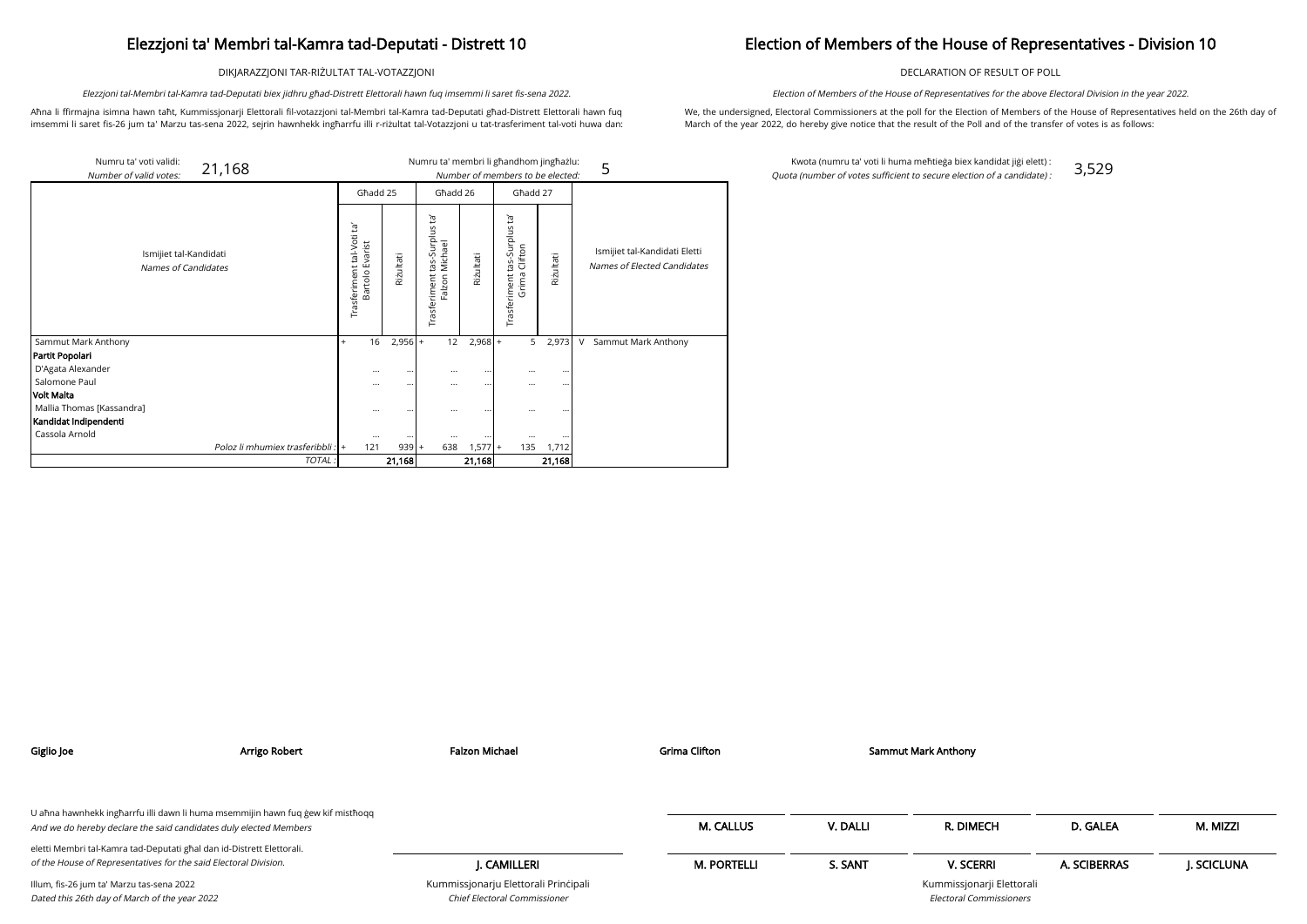DIKJARAZZJONI TAR-RIŻULTAT TAL-VOTAZZJONI

Aħna li ffirmajna isimna hawn taħt, Kummissjonarji Elettorali fil-votazzjoni tal-Membri tal-Kamra tad-Deputati għad-Distrett Elettorali hawn fuq imsemmi li saret fis-26 jum ta' Marzu tas-sena 2022, sejrin hawnhekk ingħarrfu illi r-riżultat tal-Votazzjoni u tat-trasferiment tal-voti huwa dan:

Elezzjoni tal-Membri tal-Kamra tad-Deputati biex jidhru għad-Distrett Elettorali hawn fuq imsemmi li saret fis-sena 2022.

### Election of Members of the House of Representatives - Division 11

DECLARATION OF RESULT OF POLL

We, the undersigned, Electoral Commissioners at the poll for the Election of Members of the House of Representatives held on the 26th day of March of the year 2022, do hereby give notice that the result of the Poll and of the transfer of votes is as follows:

Election of Members of the House of Representatives for the above Electoral Division in the year 2022.

rji Elettorali Electoral Commissioners

| Numru ta' voti validi:<br>22,801<br>Number of valid votes: |         | Numru ta' membri li għandhom jingħażlu:                       |                 | Number of members to be elected:                     |           | 5                                                                      |                    |                                                   |                         |                                                                         |                 | Kwota (numru ta' voti li huma meħtieġa biex kandidat jiġi elett) :<br>Quota (number of votes sufficient to secure election of a candidate) : |                 |                                                                           |           |                                                        |           |                                                        | 3,801           |                                                           |                 |                                                               |           |
|------------------------------------------------------------|---------|---------------------------------------------------------------|-----------------|------------------------------------------------------|-----------|------------------------------------------------------------------------|--------------------|---------------------------------------------------|-------------------------|-------------------------------------------------------------------------|-----------------|----------------------------------------------------------------------------------------------------------------------------------------------|-----------------|---------------------------------------------------------------------------|-----------|--------------------------------------------------------|-----------|--------------------------------------------------------|-----------------|-----------------------------------------------------------|-----------------|---------------------------------------------------------------|-----------|
|                                                            | Ghadd 1 | Ghadd 2                                                       |                 | Ghadd 3                                              |           | Ghadd 4                                                                |                    | Għadd 5                                           |                         | Ghadd 6                                                                 |                 | Ghadd 7                                                                                                                                      |                 | Ghadd 8                                                                   |           | Ghadd 9                                                |           | Ghadd 10                                               |                 | Għadd 11                                                  |                 | Ghadd 12                                                      |           |
| Ismijiet tal-Kandidati<br><b>Names of Candidates</b>       | Voti    | ē,<br>t tas-Surplus t<br>Bernard<br>Trasferiment t<br>Grech B | Riżultati       | ń<br>nt tal-Voti<br>Vanessa<br>ısferimen<br>Vassallo | Riżultati | <b>Brincat</b><br>Ìā<br>tal-Voti<br>$\frac{1}{\sqrt{2}}$<br>Trasferime | Riżultati          | Grech<br>Ĕ,<br>ent tal-Voti<br>Matthew<br>Trasfer | Riżultati               | ta' Mallia<br>ndra]<br>tal-Voti<br>[Kassan<br>as<br>as<br>erime<br>Thom | Riżultati       | Mallia<br>$\tilde{E}_1$<br>int tal-Voti 1<br>Francis<br>Trasferime                                                                           | Riżultati       | $\overline{c}$<br>tal-Voti<br>Alex<br>Trasferiment ta<br>Mangion <i>i</i> | Riżultati | Cassar<br>Ĭd'<br>t tal-Voti t<br>Ralph<br>Trasferiment | Riżultati | $\Xi^1$<br>frasferiment tal-Voti t<br>Farrugia Michael | Rizultati       | 可<br>-Voti<br>tal-Vot<br>Maria<br>ent<br>Deguara<br>sferi | Rizultati       | Perici<br>Ĭd'<br>tal-Voti<br>ione Ale<br>eriment 1<br>Calasci | Riżultati |
| <b>ABBA</b><br><b>Grech Matthew</b>                        | 71      | 2                                                             | 73 <sup>1</sup> | 28                                                   | 101       | $\ddotsc$                                                              | 101                | 101                                               |                         |                                                                         |                 | $\cdots$                                                                                                                                     |                 | $\ddotsc$                                                                 |           |                                                        |           |                                                        |                 |                                                           |                 |                                                               |           |
| Vassallo Vanessa<br>AD+PD                                  | 35      | 2                                                             | 37              | 37                                                   |           | $\cdots$                                                               |                    | $\cdots$                                          |                         |                                                                         |                 | $\cdots$                                                                                                                                     |                 | $\ddotsc$                                                                 |           |                                                        |           |                                                        |                 | $\cdots$                                                  |                 |                                                               |           |
| Cassar Ralph                                               | 269     | 22                                                            | 291             | $\mathbf{1}$                                         | 292       | $\cdots$                                                               | 292                | 12                                                | 304                     | 38                                                                      | 342             | 11                                                                                                                                           | 353             | 6                                                                         | 359       | 359                                                    |           | $\cdots$                                               |                 | $\cdots$                                                  |                 |                                                               |           |
| Partit Laburista                                           |         |                                                               |                 |                                                      |           |                                                                        |                    |                                                   |                         |                                                                         |                 |                                                                                                                                              |                 |                                                                           |           |                                                        |           |                                                        |                 |                                                           |                 |                                                               |           |
| Agius Decelis Anthony [Tony]                               | 2,393   | 17                                                            | 2,410           | -1                                                   | 2,411     |                                                                        | $1 \quad 2,412$    |                                                   | 2,418<br>6              | 3                                                                       | 2,421           |                                                                                                                                              | 7, 2,428        | 2                                                                         | 2,430     | 8                                                      | 2,438     |                                                        | 99 2,537        |                                                           | 2,538           |                                                               | 2 2,540   |
| Baldacchino Zarb Romilda                                   | 985     | $\overline{4}$                                                | 989             |                                                      | 989       | $\cdots$                                                               | 989                | $\cdots$                                          | 989                     |                                                                         | 993             | $\overline{4}$                                                                                                                               | 997             | $\overline{2}$                                                            | 999       | $\overline{7}$                                         | 1,006     | 45                                                     | 1,051           | 2                                                         | 1,053           |                                                               | 2 1,055   |
| Dalli Miriam                                               | 3,539   | 26                                                            | 3,565           | $\overline{1}$                                       | 3,566     | $\cdots$                                                               | 3,566              | 6                                                 | 3,572                   | 10 <sup>1</sup>                                                         | 3,582           |                                                                                                                                              | 3,585           | 4                                                                         | 3,589     | 30                                                     | 3,619     | 159                                                    | $3,778$ +       |                                                           | $5 \quad 3,783$ |                                                               | 2 3,785   |
| Farrugia Michael                                           | 413     | $\overline{4}$                                                | 417             | $\ddotsc$                                            | 417       | $\cdots$                                                               | 417                | $\overline{2}$                                    | 419                     | $\cdots$                                                                | 419             | $\mathbf{1}$                                                                                                                                 | 420             | $\ddots$                                                                  | 420       |                                                        | 421       | 421                                                    |                 |                                                           |                 | $\cdots$                                                      |           |
| <b>Muscat Alex</b>                                         | 2,258   | 13                                                            | 2,271           | $\cdots$                                             | 2,271     |                                                                        | $$ 2,27            | $\cdots$                                          | 2,271                   | $\mathbf{3}$                                                            | 2,274           |                                                                                                                                              | 4 2,278         | $\cdots$                                                                  | 2,278     | $7\overline{ }$                                        | 2,285     | 94                                                     | 2,379           | 5                                                         | 2,384           | $\cdots$                                                      | 2,384     |
| Partit Nazzjonalista                                       |         |                                                               |                 |                                                      |           |                                                                        |                    |                                                   |                         |                                                                         |                 |                                                                                                                                              |                 |                                                                           |           |                                                        |           |                                                        |                 |                                                           |                 |                                                               |           |
| Agius David                                                | 479     | 1,188                                                         | 1,667           |                                                      | 1 1,668   |                                                                        | $9 \t1,677$ +      |                                                   | 1,680<br>3              |                                                                         | 2 1,682         |                                                                                                                                              | 2 1,684         | 52                                                                        | 1,736     | 17                                                     | 1,753     |                                                        | 3 1,756         | 99                                                        | 1,855           | 122                                                           | 1,977     |
| Bartolo Ivan                                               | 531     | 1,130                                                         | 1,661           | $\cdots$                                             | 1,661     |                                                                        | $16 \quad 1,677$ + |                                                   | $5 \quad 1,682$         |                                                                         | $1 \quad 1,683$ |                                                                                                                                              | 10 1,693        | 51                                                                        | 1,744     | 10                                                     | 1,754     |                                                        | $4 \quad 1,758$ | 93                                                        | 1,851           | 138                                                           | 1,989     |
| <b>Brincat Silvio</b>                                      | 27      | 37                                                            | 64              | $\cdots$                                             | 64        | 64                                                                     |                    | $\cdots$                                          |                         |                                                                         |                 | $\cdots$                                                                                                                                     |                 | $\ddotsc$                                                                 |           |                                                        |           | $\cdots$                                               |                 | $\ddotsc$                                                 |                 | $\cdots$                                                      |           |
| Cilia Rebekah                                              | 387     | 732                                                           | 1,119           |                                                      | 2, 1, 121 | 15                                                                     | $1,136$ +          |                                                   | $\overline{2}$<br>1,138 | $\mathbf{3}$                                                            | 1,141           |                                                                                                                                              | $1 \quad 1.142$ | 70                                                                        | 1,212     | 18                                                     | 1,230     | $\cdots$                                               | 1,230           | 102                                                       | 1,332           | 155                                                           | 1,487     |
| Deguara Maria                                              | 176     | 260                                                           | 436             | $\cdots$                                             | 436       | $\mathcal{P}$                                                          | 438                | 2                                                 | 440                     | $\cdots$                                                                | 440             |                                                                                                                                              | 441             | 18                                                                        | 459       | 5                                                      | 464       | 2                                                      | 466             | 466                                                       |                 | $\cdots$                                                      |           |
| <b>Grech Bernard</b>                                       | 9,450   | 5,649                                                         | 3,801           | $\cdots$                                             | 3,801     |                                                                        | $3,80^{\circ}$     | $\cdots$                                          | 3,801                   | $\cdots$                                                                | 3,801           | $\cdots$                                                                                                                                     | 3,801           | $\ddots$                                                                  | 3,801     | $\ddotsc$                                              | 3,801     | $\cdots$                                               | 3,801           | $\ddotsc$                                                 | 3,801           |                                                               | 3,801     |
| Grech Joseph Mark                                          | 435     | 888                                                           | 1,323           | $\cdots$                                             | 1,323     |                                                                        | 1,324              | $\overline{1}$                                    | 1,325                   | $\mathbf{3}$                                                            | 1,328           | $\overline{4}$                                                                                                                               | 1,332           | 55                                                                        | 1,387     | 15                                                     | 1,402     | $\cdots$                                               | 1,402           | 44                                                        | 1,446           | 138                                                           | 1,584     |
| <b>Mangion Alex</b>                                        | 122     | 209                                                           | 331             | $\cdots$                                             | 331       | 2                                                                      | 333                | $\cdots$                                          | 333                     |                                                                         | 334             | $\cdots$                                                                                                                                     | 334             | 334                                                                       |           | $\cdots$                                               |           | $\cdots$                                               | $\cdots$        | $\cdots$                                                  |                 | $\cdots$                                                      | $\cdots$  |
| Perici Calascione Alex                                     | 185     | 409                                                           | 594             | $\cdots$                                             | 594       |                                                                        | 601                |                                                   | 602                     |                                                                         | 603             | $\overline{1}$                                                                                                                               | 604             | 37                                                                        | 641       |                                                        | 641       |                                                        | 642             | 21                                                        | 663             | 663                                                           |           |
| Vassallo Edwin                                             | 371     | 555                                                           | 926             |                                                      | 926       | $\Delta$                                                               | 930                | 6                                                 | 936                     | $\mathbf{1}$                                                            | 937             | $\overline{1}$                                                                                                                               | 938             | 21                                                                        | 959       | $\mathcal{E}$                                          | 962       | $\mathbf{3}$                                           | 965             | 82                                                        | 1.047           |                                                               | 83 1,130  |
| Partit Popolari                                            |         |                                                               |                 |                                                      |           |                                                                        |                    |                                                   |                         |                                                                         |                 |                                                                                                                                              |                 |                                                                           |           |                                                        |           |                                                        |                 |                                                           |                 |                                                               |           |
| Mallia Francis                                             | 102     | -5                                                            | 107             | $\cdots$                                             | 107       |                                                                        | 107                | 13                                                | 120                     | $\mathbf{1}$                                                            | 121             | 121                                                                                                                                          |                 | $\ddotsc$                                                                 |           |                                                        |           | $\cdots$                                               |                 |                                                           |                 |                                                               |           |
| Volt Malta                                                 |         |                                                               |                 |                                                      |           |                                                                        |                    |                                                   |                         |                                                                         |                 |                                                                                                                                              |                 |                                                                           |           |                                                        |           |                                                        |                 |                                                           |                 |                                                               |           |
| Mallia Thomas [Kassandra]                                  | 96      | 8                                                             | 104             | $\cdots$                                             | 104       | $\cdots$                                                               | 104                | $\cdots$                                          | 104                     | 104                                                                     |                 | $\cdots$                                                                                                                                     |                 | $\cdots$                                                                  | $\cdots$  | $\cdots$                                               |           | $\cdots$                                               |                 | $\cdots$                                                  |                 |                                                               |           |
| Kandidat Indipendenti                                      |         |                                                               |                 |                                                      |           |                                                                        |                    |                                                   |                         |                                                                         |                 |                                                                                                                                              |                 |                                                                           |           |                                                        |           |                                                        |                 |                                                           |                 |                                                               |           |

Chief Electoral Commissioner

| Grech Bernard                                                                                                                                        | Dalli Miriam | Bartolo Ivan                         | <b>Agius David</b> | Muscat Alex |                           |              |            |
|------------------------------------------------------------------------------------------------------------------------------------------------------|--------------|--------------------------------------|--------------------|-------------|---------------------------|--------------|------------|
|                                                                                                                                                      |              |                                      |                    |             |                           |              |            |
| U ahna hawnhekk ingharrfu illi dawn li huma msemmijin hawn fuq gew kif misthoqq<br>And we do hereby declare the said candidates duly elected Members |              |                                      | <b>M. CALLUS</b>   | V. DALLI    | <b>R. DIMECH</b>          | D. GALEA     | M. MIZZI   |
| eletti Membri tal-Kamra tad-Deputati għal dan id-Distrett Elettorali.<br>of the House of Representatives for the said Electoral Division.            |              | J. CAMILLERI                         | <b>M. PORTELLI</b> | S. SANT     | <b>V. SCERRI</b>          | A. SCIBERRAS | J. SCICLUN |
| Illum, fis-26 jum ta' Marzu tas-sena 2022                                                                                                            |              | Kummissjonarju Elettorali Principali |                    |             | Kummissjonarji Elettorali |              |            |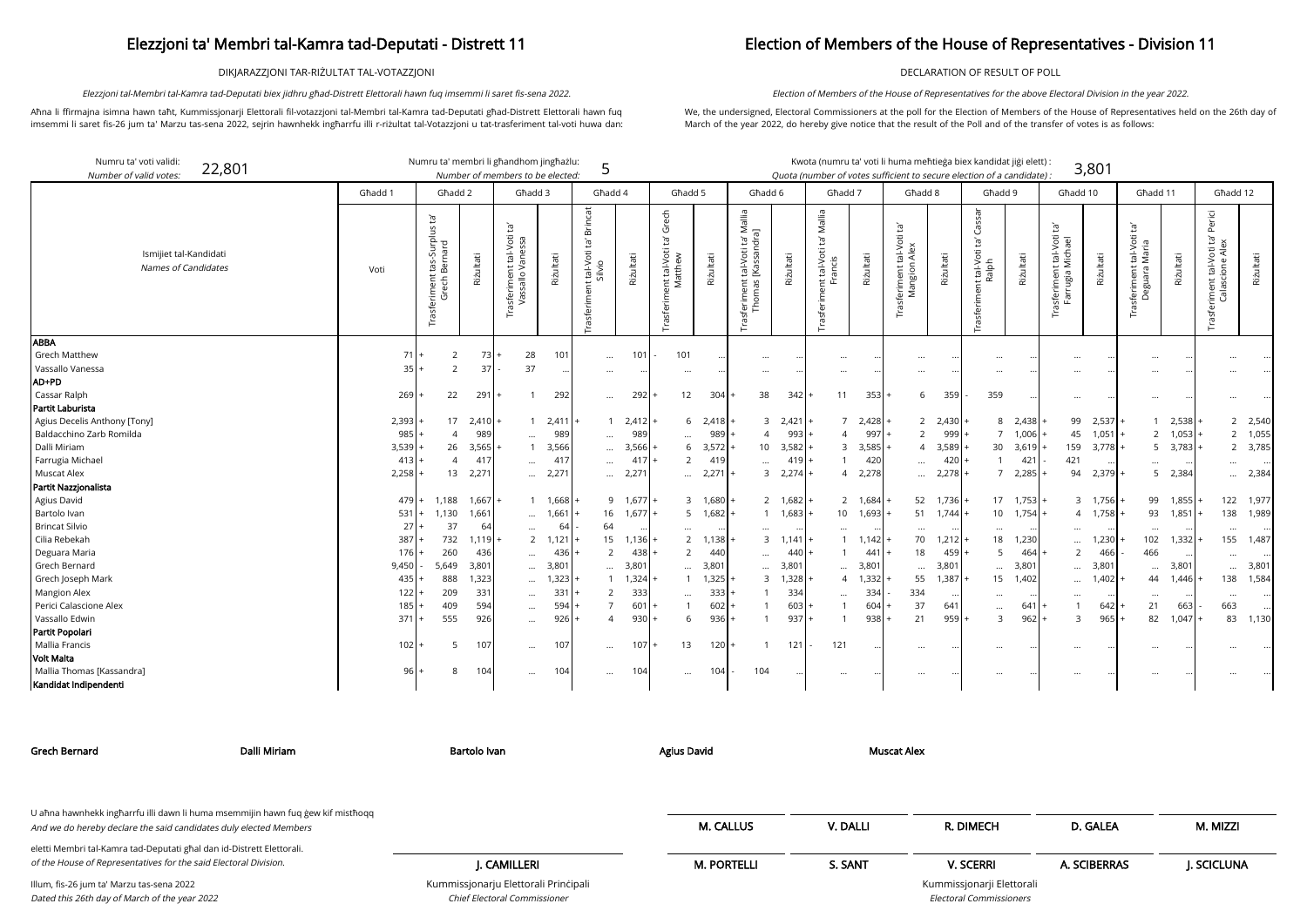DIKJARAZZJONI TAR-RIŻULTAT TAL-VOTAZZJONI

Aħna li ffirmajna isimna hawn taħt, Kummissjonarji Elettorali fil-votazzjoni tal-Membri tal-Kamra tad-Deputati għad-Distrett Elettorali hawn fuq imsemmi li saret fis-26 jum ta' Marzu tas-sena 2022, sejrin hawnhekk ingħarrfu illi r-riżultat tal-Votazzjoni u tat-trasferiment tal-voti huwa dan:

Elezzjoni tal-Membri tal-Kamra tad-Deputati biex jidhru għad-Distrett Elettorali hawn fuq imsemmi li saret fis-sena 2022.

## Election of Members of the House of Representatives - Division 11

DECLARATION OF RESULT OF POLL

We, the undersigned, Electoral Commissioners at the poll for the Election of Members of the House of Representatives held on the 26th day of March of the year 2022, do hereby give notice that the result of the Poll and of the transfer of votes is as follows:

Election of Members of the House of Representatives for the above Electoral Division in the year 2022.

| didat jiği elett): |       |
|--------------------|-------|
| of a candidate) :  | 3,801 |

| ۰  | . . |  |
|----|-----|--|
|    | . . |  |
|    |     |  |
| ۰. |     |  |

| Numru ta' voti validi:<br>22,801<br>Number of valid votes: |         |                                                            | Numru ta' membri li għandhom jingħażlu:<br>Number of members to be elected: |                                |                                |                                                                                 |                                                                      | Kwota (numru ta' voti li huma meħtieġa biex kandidat jiġi elett) :<br>Quota (number of votes sufficient to secure election of a candidate): |                                  | 3,801                                                            |                                               |                                                                 |
|------------------------------------------------------------|---------|------------------------------------------------------------|-----------------------------------------------------------------------------|--------------------------------|--------------------------------|---------------------------------------------------------------------------------|----------------------------------------------------------------------|---------------------------------------------------------------------------------------------------------------------------------------------|----------------------------------|------------------------------------------------------------------|-----------------------------------------------|-----------------------------------------------------------------|
|                                                            | Għadd 1 | Għadd 2                                                    | Għadd 3                                                                     | Għadd 4                        | Ghadd 5                        | Ghadd 6                                                                         | Għadd 7                                                              | Għadd 8                                                                                                                                     | Għadd 9                          | Għadd 10                                                         | Ghadd 11                                      | Għadd 12                                                        |
| Ismijiet tal-Kandidati<br><b>Names of Candidates</b>       | Voti    | ᢛ<br>Surplu<br>hard<br>≔<br>tä<br>Ber<br>riment<br>Grech E | Φ<br>$\circ$<br>πã<br>$\frac{5}{5}$<br>$\ddot{\mathbf{z}}$                  | 'nБ<br>vikit<br>Silvic<br>Rizu | tal-Voti<br>itthew<br>π<br>Riż | ≒<br>$\geq$ $\equiv$<br>᠊᠇<br>ى<br>ੱਚ ਛ<br>āΰ<br>tal-Vc<br>[Kass<br>Rizu<br>– எ | ъ<br><b>J</b> tati<br>$\frac{1}{\sigma}$<br>$\overline{\pi}$<br>Rizu | $\frac{1}{2}$ $\frac{1}{2}$<br>аťі<br>$rac{5}{8}$<br>Riżu                                                                                   | : tal-Voti<br>Ralph<br>āť<br>Riż | Ē<br>.<br>정 ම<br>iç<br>豆<br>Φ<br>ىد<br>൹<br>Riz<br>ğı<br>∵⊏<br>ഄ | $\overline{6}$ $\overline{6}$<br>—<br>ਨ<br>60 | ੌਰ<br>ى<br>'ਰ ਵੱ<br>. ਜ਼<br>$\frac{1}{2}$ $\frac{5}{2}$<br>Rizi |
| Cassola Arnold                                             | $477$ + | 138<br>$615H +$                                            | $617 +$                                                                     | 623                            | $624$ +                        | 24<br>$648$ +                                                                   | 22<br>$670 +$                                                        | 12<br>$682 +$                                                                                                                               | 171<br>$853$ +                   | 854                                                              | 861                                           | 12<br>873                                                       |
| Poloz li mhumiex trasferibbli :                            |         | $\cdots$                                                   |                                                                             |                                | $43+$<br>41                    | $52 +$                                                                          | 49<br>$101 +$                                                        |                                                                                                                                             | 67<br>$172 +$                    | 10<br>$182 +$                                                    | $187$ .                                       | 196                                                             |
| TOTAL                                                      | 22,801  | 22,801                                                     | 22,801                                                                      | 22,801                         | 22,801                         | 22,801                                                                          | 22,801                                                               | 22,801                                                                                                                                      | 22,801                           | 22,801                                                           | 22,801                                        | 22,801                                                          |

Grech Bernard Dalli Miriam Bartolo Ivan Agius David Muscat Alex

| U ahna hawnhekk ingharrfu illi dawn li huma msemmijin hawn fuq gew kif misthoqq<br>And we do hereby declare the said candidates duly elected Members |                                                                      | <b>M. CALLUS</b>   | V. DALLI | R. DIMECH                                            | D. GALEA     | M. MIZZI   |
|------------------------------------------------------------------------------------------------------------------------------------------------------|----------------------------------------------------------------------|--------------------|----------|------------------------------------------------------|--------------|------------|
| eletti Membri tal-Kamra tad-Deputati għal dan id-Distrett Elettorali.                                                                                |                                                                      |                    |          |                                                      |              |            |
| of the House of Representatives for the said Electoral Division.                                                                                     | I. CAMILLERI                                                         | <b>M. PORTELLI</b> | S. SANT  | <b>V. SCERRI</b>                                     | A. SCIBERRAS | J. SCICLUN |
| Illum, fis-26 jum ta' Marzu tas-sena 2022<br>Dated this 26th day of March of the year 2022                                                           | Kummissjonarju Elettorali Principali<br>Chief Electoral Commissioner |                    |          | Kummissjonarji Elettorali<br>Electoral Commissioners |              |            |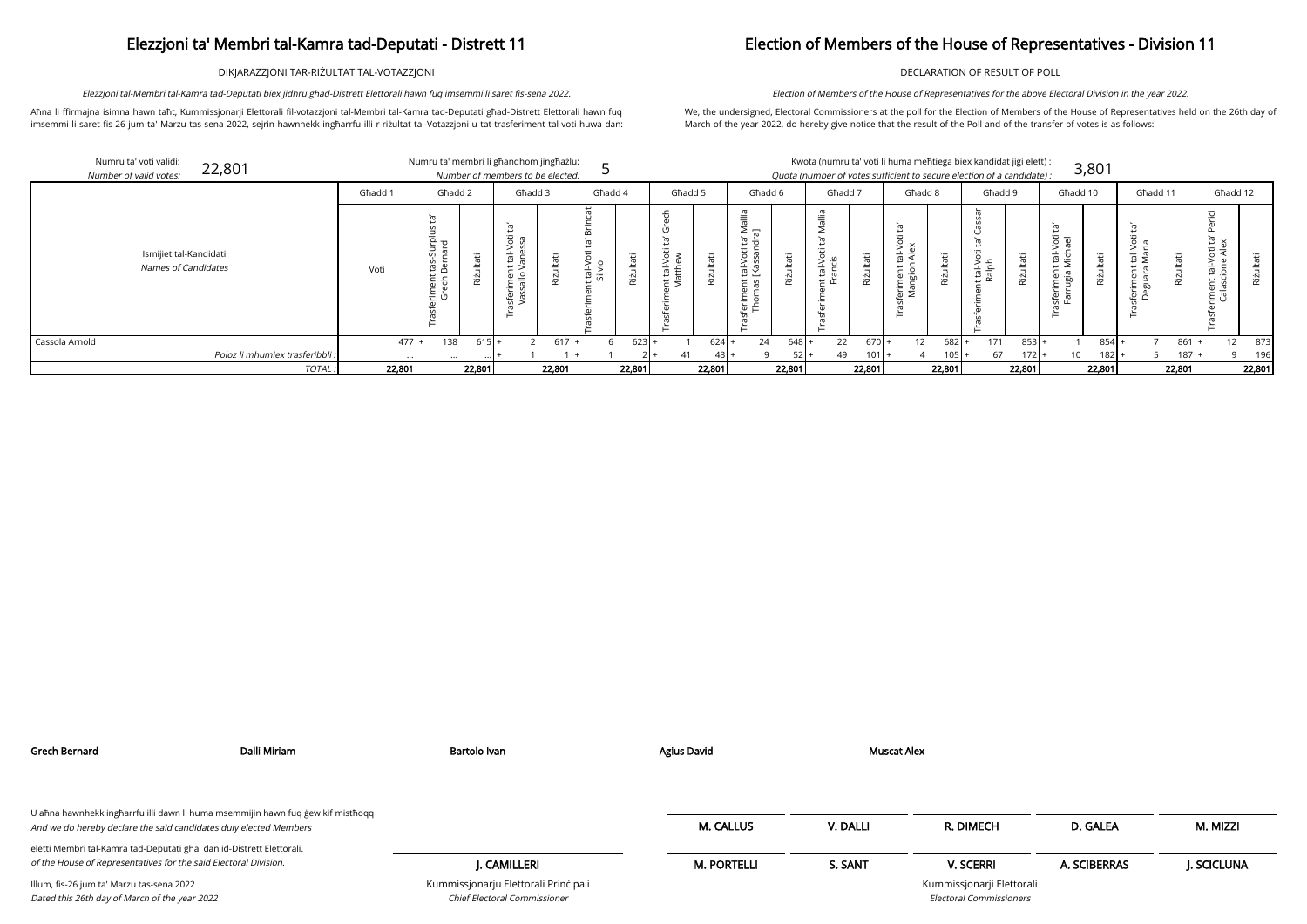DIKJARAZZJONI TAR-RIŻULTAT TAL-VOTAZZJONI

Aħna li ffirmajna isimna hawn taħt, Kummissjonarji Elettorali fil-votazzjoni tal-Membri tal-Kamra tad-Deputati għad-Distrett Elettorali hawn fuq imsemmi li saret fis-26 jum ta' Marzu tas-sena 2022, sejrin hawnhekk ingħarrfu illi r-riżultat tal-Votazzjoni u tat-trasferiment tal-voti huwa dan:

Elezzjoni tal-Membri tal-Kamra tad-Deputati biex jidhru għad-Distrett Elettorali hawn fuq imsemmi li saret fis-sena 2022.

## Election of Members of the House of Representatives - Division 11

Electoral Com

DECLARATION OF RESULT OF POLL

We, the undersigned, Electoral Commissioners at the poll for the Election of Members of the House of Representatives held on the 26th day of March of the year 2022, do hereby give notice that the result of the Poll and of the transfer of votes is as follows:

Election of Members of the House of Representatives for the above Electoral Division in the year 2022.

Numru ta' voti validi: 22,801 Numru ta' membri li għandhom jingħażlu:<br>Numher ef membri ta ba elected: Kwota (numru ta' voti li huma meħtieġa biex kan 5 Number of valid votes: Number of members to be elected: Quota (number of votes sufficient to secure election Għadd 13 Għadd 17 Għadd 18 Għadd 19 Għadd 14 Għadd 15 Għadd 16 Għadd 20 ta' Grech Trasferiment tal-Voti ta' Grech Cilia Trasferiment tas-Surplus ta'<br>Dalli Miriam<br>Riżultati Trasferiment tal-Voti ta' Cilia Trasferiment tas-Surplus ta'<br>Bartolo Ivan<br>Riżultati Trasferiment tas-Surplus ta'<br>Agius David<br>Riżultati Trasferiment tal-Voti ta'<br>Baldacchino Zarb Romilda Baldacchino Zarb Romilda Trasferiment tal-Voti ta'<br>Cassola Arnold  $\tilde{e}_1$ Trasferiment tal-Voti ta' Trasferiment tal-Voti ta' Trasferiment tal-Voti ta' Trasferiment tal-Voti ta'<br>Rebekah Trasferiment tal-Voti<br>Vassallo Edwin Trasferiment tal-Voti t<br>Joseph Mark Ismijiet tal-Kandidati Riżultati Riżultati Riżultati Riżultati Riżultati Names of Candidates Grech Matthew ... ... ... ... ... ... ... ... ... ... ... ... ... ... ... ... Vassallo Vanessa ... ... ... ... ... ... ... ... ... ... ... ... ... ... ... ... AD+PD Cassar Ralph ... ... ... ... ... ... ... ... ... ... ... ... ... ... ... ... Partit Laburista

| andidat jiģi elett):<br>n of a candidate) :                  | 3,801 |
|--------------------------------------------------------------|-------|
| Ismijiet tal-Kandidati Eletti<br>Names of Elected Candidates |       |
|                                                              |       |
| Dalli Miriam                                                 |       |
| <b>Muscat Alex</b>                                           |       |
| Agius David<br>Bartolo Ivan                                  |       |
| Grech Bernard                                                |       |
|                                                              |       |

| CH                           | D. GALEA     | M. MIZZI    |
|------------------------------|--------------|-------------|
| R <sub>l</sub>               | A. SCIBERRAS | J. SCICLUNA |
| rji Elettorali<br>missioners |              |             |

| rai ul Laburisla             |          |           |          |                |           |          |           |        |          |             |          |                    |          |           |           |                          |          |                 |   |                |
|------------------------------|----------|-----------|----------|----------------|-----------|----------|-----------|--------|----------|-------------|----------|--------------------|----------|-----------|-----------|--------------------------|----------|-----------------|---|----------------|
| Agius Decelis Anthony [Tony] | 36       | $2,576 +$ |          | $2,584$ +<br>8 |           | 396      | $2,980 +$ |        | 11       | $2,991 +$   |          | $12 \quad 3,003$ + | 16       | $3,019$ + |           | $3,020 +$                |          | 2, 3,022        |   |                |
| Baldacchino Zarb Romilda     | 15       | $1,070$ + | 16       | 1,086          |           | 1,086    | $\cdots$  |        | $\cdots$ | $\cdots$    | $\cdots$ | $\cdots$           | $\cdots$ | $\cdots$  | $\cdots$  | $\cdots$                 | $\cdots$ |                 |   |                |
| Dalli Miriam                 | 80       | 3,865     | 64       | 3,801          |           | $\cdots$ | 3,801     |        |          | $$ 3,801    | $\cdots$ | 3,801              | $\cdots$ | 3,801     |           | 3,801<br>$\cdots$        |          | 3,801           |   | Dalli Miriam   |
| Farrugia Michael             |          | $\cdots$  | $\cdots$ |                | $\cdots$  | $\cdots$ | $\cdots$  |        | $\cdots$ | $\cdots$    | $\cdots$ | $\cdots$           | $\cdots$ | $\cdots$  | $\cdots$  | $\cdots$                 | $\cdots$ |                 |   |                |
| Muscat Alex                  | 26       | $2,410 +$ | 21       | $2,431$ +      |           | 576      | $3,007 +$ |        |          | $9$ 3,016 + | 20       | $3,036$ +          | 30       | $3,066 +$ |           | $3,068 +$<br>$2^{\circ}$ |          | $6 \quad 3,074$ |   | Muscat Alex    |
| Partit Nazzjonalista         |          |           |          |                |           |          |           |        |          |             |          |                    |          |           |           |                          |          |                 |   |                |
| Agius David                  | 52       | $2,029$ + |          | $2,030$ +      |           | 8        | $2,038$ + |        | 357      | $2,395$ +   | 428      | $2,823$ +          | 933      | $3,756$ + | 460       | $4,216 -$                | 415      | 3,801           |   | IV Agius David |
| Bartolo Ivan                 | 117      | $2,106$ + |          | $2,107$ +      |           | 6        | $2,113 +$ |        | 435      | $2,548$ +   | 423      | 2,971              | ,293     | 4,264     | 463       | 3,801                    |          | $\dots$ 3,801   | Ш | Bartolo Ivan   |
| <b>Brincat Silvio</b>        |          | $\cdot$   | $\cdots$ |                |           | $\cdots$ | $\cdots$  |        | $\cdots$ | $\cdots$    | $\cdots$ | $\cdots$           | $\cdots$ | $\cdots$  | $\cdots$  | $\cdots$                 | $\cdots$ | $\ddotsc$       |   |                |
| Cilia Rebekah                | 99       | $1,586 +$ |          | 3              |           | 12       | 1,601     | $^{+}$ | 155      | .756        | 1,756    | $\cdots$           | $\cdots$ |           | $\cdots$  | $\ddotsc$                | $\cdots$ |                 |   |                |
| Deguara Maria                | $\cdots$ | $\cdots$  | $\cdots$ |                | $\cdots$  | $\cdots$ | $\cdots$  |        | $\cdots$ | $\cdots$    | $\cdots$ | $\cdots$           | $\cdots$ | $\cdots$  | $\cdots$  | $\cdots$                 | $\cdots$ |                 |   |                |
| Grech Bernard                | $\cdots$ | 3,801     | $\cdots$ | 3,801          |           | $\cdots$ | 3,801     |        |          | 3,801       | $\cdots$ | 3,801              | $\cdots$ | 3,801     | $\cdots$  | 3,801                    |          | 3,801           |   | Grech Bernard  |
| Grech Joseph Mark            | 60       | $,644 +$  |          | 3<br>$1,647$ + |           | 5        | $1,652$ + |        | 166      | 1,818       | 733      | 2,551              | 2,551    | $\cdots$  | $\cdots$  | $\ddotsc$                | $\cdots$ | $\cdots$        |   |                |
| Mangion Alex                 |          | $\cdots$  | $\cdots$ |                |           | $\cdots$ | $\bullet$ |        | $\cdots$ | $\cdots$    | $\cdots$ |                    | $\cdots$ | $\cdots$  | $\cdots$  | $\cdots$                 | $\cdots$ |                 |   |                |
| Perici Calascione Alex       |          | $\cdots$  | $\cdots$ |                |           | $\cdots$ | $\cdots$  |        | $\cdots$ | $\cdots$    | $\cdots$ |                    | $\cdots$ | $\cdots$  | $\cdots$  | $\cdots$                 | $\cdots$ |                 |   |                |
| Vassallo Edwin               | 53       | $1,183$ + |          |                | $1,184$ + | 6        | 1,190     |        | 1,190    | $\cdots$    | $\cdots$ | $\cdot$ .          | $\cdots$ |           | $\cdots$  | $\cdots$                 | $\cdots$ |                 |   |                |
| Partit Popolari              |          |           |          |                |           |          |           |        |          |             |          |                    |          |           |           |                          |          |                 |   |                |
| Mallia Francis               |          | $\cdot$ . | $\cdots$ |                |           |          | $\cdots$  |        |          |             | $\cdots$ | $\cdot$ .          | $\cdots$ |           | $\ddotsc$ | $\ddotsc$                |          |                 |   |                |
| Volt Malta                   |          |           |          |                |           |          |           |        |          |             |          |                    |          |           |           |                          |          |                 |   |                |
| Mallia Thomas [Kassandra]    | $\cdots$ |           | $\cdots$ |                |           |          | $\bullet$ |        | $\cdots$ |             | $\cdots$ |                    |          |           | $\cdots$  | $\cdots$                 | $\cdots$ |                 |   |                |
| Kandidat Indipendenti        |          |           |          |                |           |          |           |        |          |             |          |                    |          |           |           |                          |          |                 |   |                |
|                              |          |           |          |                |           |          |           |        |          |             |          |                    |          |           |           |                          |          |                 |   |                |

Kummissjonarju Elettorali Prinċipali Chief Electoral Commissioner

| Grech Bernard                                                                                                                             | Dalli Miriam | Bartolo Ivan                         | <b>Agius David</b> | Muscat Alex |                           |              |             |
|-------------------------------------------------------------------------------------------------------------------------------------------|--------------|--------------------------------------|--------------------|-------------|---------------------------|--------------|-------------|
| U aħna hawnhekk ingħarrfu illi dawn li huma msemmijin hawn fuq ġew kif mistħoqq                                                           |              |                                      |                    |             |                           |              |             |
| And we do hereby declare the said candidates duly elected Members                                                                         |              |                                      | <b>M. CALLUS</b>   | V. DALLI    | R. DIMECH                 | D. GALEA     | M. MIZZI    |
| eletti Membri tal-Kamra tad-Deputati għal dan id-Distrett Elettorali.<br>of the House of Representatives for the said Electoral Division. |              | J. CAMILLERI                         | <b>M. PORTELLI</b> | S. SANT     | <b>V. SCERRI</b>          | A. SCIBERRAS | J. SCICLUNA |
| Illum, fis-26 jum ta' Marzu tas-sena 2022                                                                                                 |              | Kummissjonarju Elettorali Principali |                    |             | Kummissjonarji Elettorali |              |             |

Illum, fis-26 jum ta' Marzu tas-sena 2022 Dated this 26th day of March of the year 2022

**ABBA**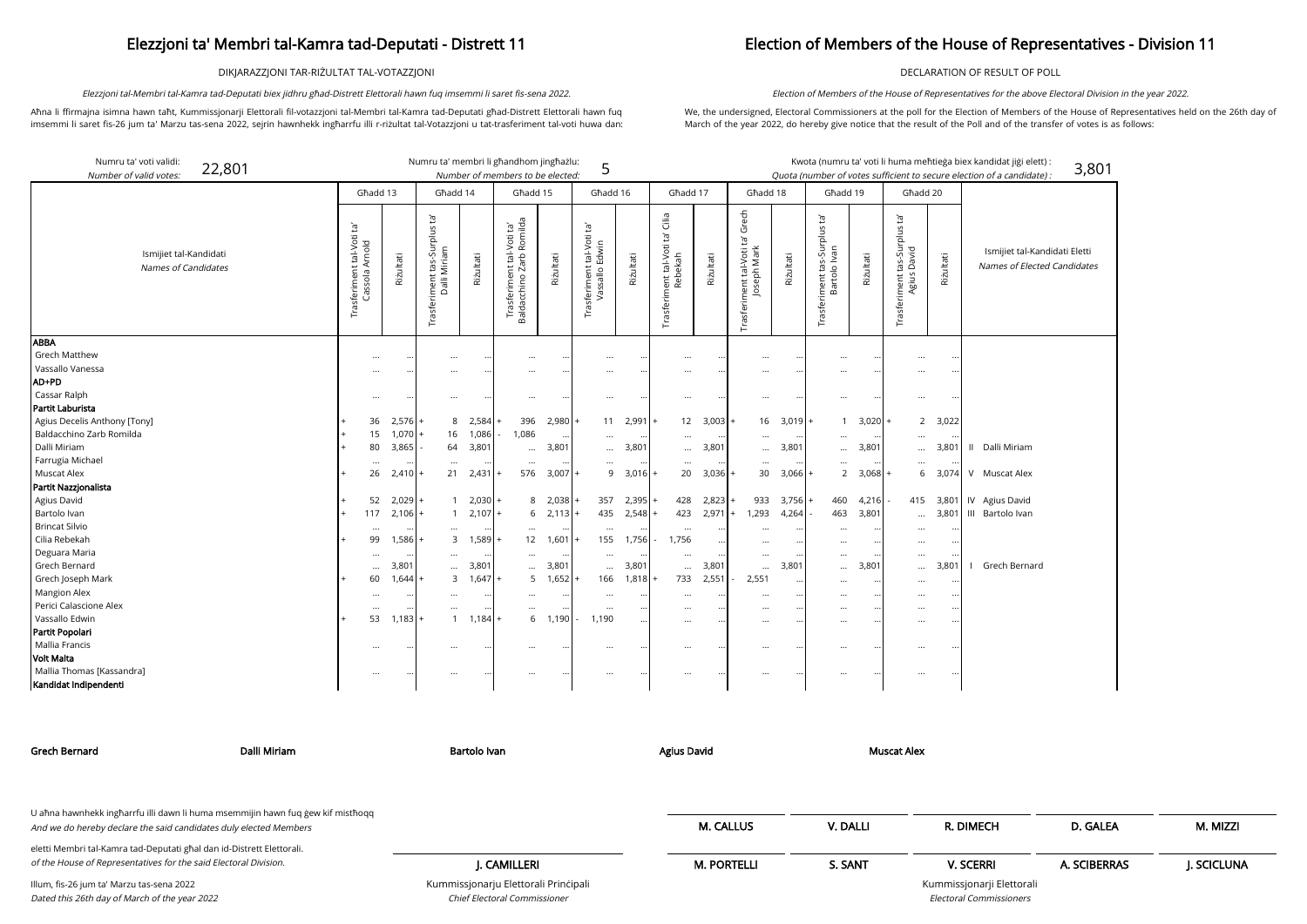DIKJARAZZJONI TAR-RIŻULTAT TAL-VOTAZZJONI

Aħna li ffirmajna isimna hawn taħt, Kummissjonarji Elettorali fil-votazzjoni tal-Membri tal-Kamra tad-Deputati għad-Distrett Elettorali hawn fuq imsemmi li saret fis-26 jum ta' Marzu tas-sena 2022, sejrin hawnhekk ingħarrfu illi r-riżultat tal-Votazzjoni u tat-trasferiment tal-voti huwa dan:

Elezzjoni tal-Membri tal-Kamra tad-Deputati biex jidhru għad-Distrett Elettorali hawn fuq imsemmi li saret fis-sena 2022.

## Election of Members of the House of Representatives - Division 11

DECLARATION OF RESULT OF POLL

We, the undersigned, Electoral Commissioners at the poll for the Election of Members of the House of Representatives held on the 26th day of March of the year 2022, do hereby give notice that the result of the Poll and of the transfer of votes is as follows:

Election of Members of the House of Representatives for the above Electoral Division in the year 2022.

| Numru ta' voti validi:<br>22,801<br>Number of valid votes: |        |                                                   |           | Numru ta' membri li ghandhom jinghażlu:             |          | Number of members to be elected:                                                                                        |           |                                                     |                |                                           |            |                                                                     |           |                                          |                  |                                                               |                | Kwota (numru ta' voti li huma meħtieġa biex kandidat jiġi elett):<br>Quota (number of votes sufficient to secure election of a candidate) : |
|------------------------------------------------------------|--------|---------------------------------------------------|-----------|-----------------------------------------------------|----------|-------------------------------------------------------------------------------------------------------------------------|-----------|-----------------------------------------------------|----------------|-------------------------------------------|------------|---------------------------------------------------------------------|-----------|------------------------------------------|------------------|---------------------------------------------------------------|----------------|---------------------------------------------------------------------------------------------------------------------------------------------|
|                                                            |        | Għadd 13                                          |           | Għadd 14                                            |          | Għadd 15                                                                                                                |           | Għadd 16                                            |                | Ghadd 17                                  |            | Għadd 18                                                            |           | Għadd 19                                 |                  | Għadd 20                                                      |                |                                                                                                                                             |
| Ismijiet tal-Kandidati<br><b>Names of Candidates</b>       |        | Έ,<br>Φ<br>tal-Vot<br>mold<br>feriment<br>Cassola | Riżultati | ഁ൛<br>ᅙ<br>ε<br>Ξ<br>Miriar<br>ى<br>ment<br>Dalli l | āťi      | ebli<br>≀¤<br>Φ<br>$\circ$<br>6q<br>을 한<br>t ä<br>Φ<br>$\circ$<br>ε<br>erim<br>chin<br>Ū<br>in.<br>᠊ᢐ<br>Traid<br>Baldä | Riżultati | ᠤ<br>$\circ$<br>$\geq \frac{1}{2}$<br>ರ<br>ρņ<br>∵⊏ | ultati<br>Rizi | Cilia<br>Φ<br>등<br>Ė<br>훇<br>Re<br>Œ<br>⊢ | Itati<br>ë | $\overline{\mathbf{X}}$<br>: tal-Voti<br>ph Mark<br>ent<br>Sep<br>ö | Rizultati | ᡡ<br>ㅎ<br>⊃<br>n<br>£,<br>ment<br>Bartol | āťi<br>یر<br>Riz | Έ<br>$\mathsf{C}$<br>tas-Surplus<br>David<br>iment t<br>Agius | ultati<br>Riżi | Ismijiet tal-Kand<br>Names of Elected                                                                                                       |
| Cassola Arnold                                             |        | 873                                               |           | $\cdots$                                            | $\cdots$ |                                                                                                                         | $\ddotsc$ | $\cdots$                                            |                | $\ddotsc$                                 | $\cdots$   | $\cdots$                                                            |           | $\cdots$                                 |                  | $\cdots$                                                      |                |                                                                                                                                             |
| Poloz li mhumiex trasferibbli :                            |        | 335                                               | 531       | 10                                                  | $541 +$  | 77                                                                                                                      | $618$  +  | 57                                                  | $675 +$        | 140                                       | $815+$     | 279                                                                 | 1,094     | $\cdots$                                 | $1,094$ +        | 407                                                           | 1,501          |                                                                                                                                             |
|                                                            | TOTAL: |                                                   | 22,801    |                                                     | 22,801   |                                                                                                                         | 22,801    |                                                     | 22,801         |                                           | 22,801     |                                                                     | 22,801    |                                          | 22,801           |                                                               | 22,801         |                                                                                                                                             |

| andidat jiği elett) :<br>n of a candidate) : | 3,801 |
|----------------------------------------------|-------|
|                                              |       |
|                                              |       |
| Ismijiet tal-Kandidati Eletti                |       |
| Names of Elected Candidates                  |       |
|                                              |       |
|                                              |       |
|                                              |       |
|                                              |       |

| I |  |  |
|---|--|--|
|   |  |  |
|   |  |  |

| Grech Bernard                                                                                                                                        | Dalli Miriam | Bartolo Ivan                                                         | Agius David        | Muscat Alex |                                                             |              |            |
|------------------------------------------------------------------------------------------------------------------------------------------------------|--------------|----------------------------------------------------------------------|--------------------|-------------|-------------------------------------------------------------|--------------|------------|
| U ahna hawnhekk ingharrfu illi dawn li huma msemmijin hawn fuq gew kif misthoqq<br>And we do hereby declare the said candidates duly elected Members |              |                                                                      | <b>M. CALLUS</b>   | V. DALLI    | R. DIMECH                                                   | D. GALEA     | M. MIZZI   |
| eletti Membri tal-Kamra tad-Deputati għal dan id-Distrett Elettorali.<br>of the House of Representatives for the said Electoral Division.            |              | J. CAMILLERI                                                         | <b>M. PORTELLI</b> | S. SANT     | <b>V. SCERRI</b>                                            | A. SCIBERRAS | J. SCICLUN |
| Illum, fis-26 jum ta' Marzu tas-sena 2022<br>Dated this 26th day of March of the year 2022                                                           |              | Kummissjonarju Elettorali Principali<br>Chief Electoral Commissioner |                    |             | Kummissjonarji Elettorali<br><b>Electoral Commissioners</b> |              |            |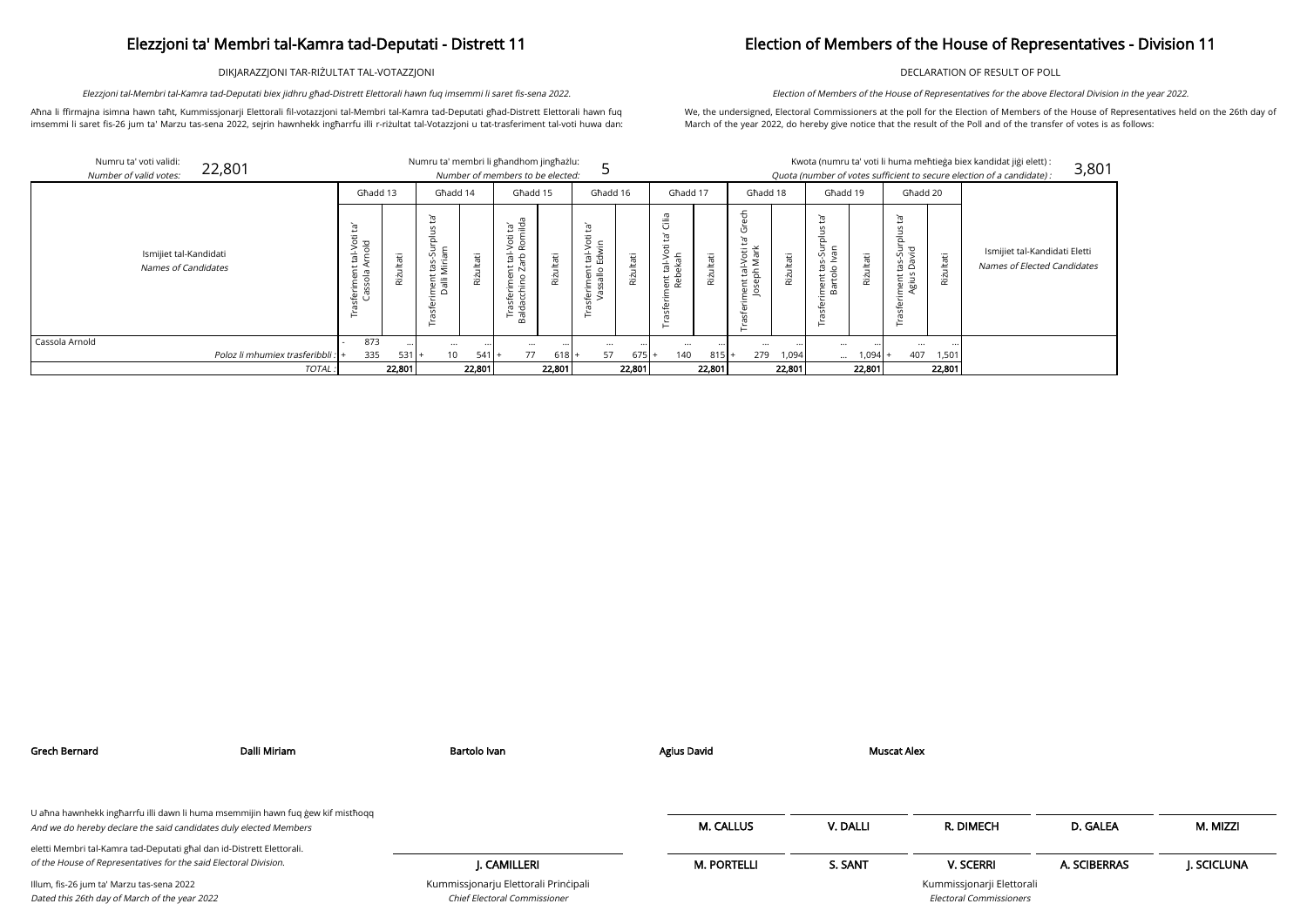DIKJARAZZJONI TAR-RIŻULTAT TAL-VOTAZZJONI

Aħna li ffirmajna isimna hawn taħt, Kummissjonarji Elettorali fil-votazzjoni tal-Membri tal-Kamra tad-Deputati għad-Distrett Elettorali hawn fuq imsemmi li saret fis-26 jum ta' Marzu tas-sena 2022, sejrin hawnhekk ingħarrfu illi r-riżultat tal-Votazzjoni u tat-trasferiment tal-voti huwa dan:

Elezzjoni tal-Membri tal-Kamra tad-Deputati biex jidhru għad-Distrett Elettorali hawn fuq imsemmi li saret fis-sena 2022.

### Election of Members of the House of Representatives - Division 12

DECLARATION OF RESULT OF POLL

| didat jiģi elett) : |       |
|---------------------|-------|
| of a candidate) :   | 3,647 |

We, the undersigned, Electoral Commissioners at the poll for the Election of Members of the House of Representatives held on the 26th day of March of the year 2022, do hereby give notice that the result of the Poll and of the transfer of votes is as follows:

Election of Members of the House of Representatives for the above Electoral Division in the year 2022.

arji Elettorali Electoral Commissioners

| Numru ta' voti validi:<br>21,881<br>Number of valid votes |         | Numru ta' membri li għandhom jingħażlu:   |             | Number of members to be elected:                                             |            | 5                                                              |                        |                                                       |                     |                                                        |           | Kwota (numru ta' voti li huma meħtieġa biex kandidat jiġi elett) :<br>Quota (number of votes sufficient to secure election of a candidate) : |                   |                                            |                    |                                                    |                 |                                           | 3,647             |                                               |               |                                                 |           |
|-----------------------------------------------------------|---------|-------------------------------------------|-------------|------------------------------------------------------------------------------|------------|----------------------------------------------------------------|------------------------|-------------------------------------------------------|---------------------|--------------------------------------------------------|-----------|----------------------------------------------------------------------------------------------------------------------------------------------|-------------------|--------------------------------------------|--------------------|----------------------------------------------------|-----------------|-------------------------------------------|-------------------|-----------------------------------------------|---------------|-------------------------------------------------|-----------|
|                                                           | Ghadd 1 | Għadd 2                                   |             | Għadd 3                                                                      |            | Ghadd 4                                                        |                        | Ghadd 5                                               |                     | Ghadd 6                                                |           | Għadd 7                                                                                                                                      |                   | Ghadd 8                                    |                    | Ghadd 9                                            |                 | Għadd 10                                  |                   | Għadd 11                                      |               | Għadd 12                                        |           |
| Ismijiet tal-Kandidati<br>Names of Candidates             | Voti    | Trasferiment tal-Voti ta'<br>Chircop Jane | Riżultati   | Spiteri<br>Έ<br>tal-Voti<br>amian<br>õ<br>$\overline{\text{c}}$<br>Trasferim | Riżultati  | ĔJ<br>ent tal-Voti ta<br>David John<br>rasferimer<br>Buttigieg | Riżultati              | Attard<br>Trasferiment tal-Voti ta'<br>Joseph Matthew | Riżultati           | Spiteri<br>ď<br>int tal-Voti<br>Kenneth<br>Trasferimer | Riżultati | Grech<br>$\Xi$<br>Trasferiment tal-Voti<br>Mintoff Ivan                                                                                      | Riżultati         | Trasferiment tal-Voti ta'<br>Salomone Paul | Riżultati          | Cachia<br>nt tal-Voti ta' (<br>Naomi<br>Trasferime | Riżultati       | Trasferiment tal-Voti ta'<br>Caruana Luke | Riżultati         | vella<br>Ğ,<br>Trasferiment tal-Voti<br>Dario | Riżultati     | Gauci<br>Ĭā,<br>Trasferiment tal-Voti<br>Sandra | Riżultati |
| ABBA                                                      |         |                                           |             |                                                                              |            |                                                                |                        |                                                       |                     |                                                        |           |                                                                                                                                              |                   |                                            |                    |                                                    |                 |                                           |                   |                                               |               |                                                 |           |
| Buttigieg David John                                      | 41      | $\cdots$                                  | 41          | $\cdots$                                                                     | 41         | 41                                                             |                        | $\ldots$                                              | $\cdots$            | $\ddotsc$                                              |           | $\cdots$                                                                                                                                     |                   | $\cdots$                                   |                    |                                                    |                 | $\cdots$                                  |                   | $\ddotsc$                                     |               |                                                 |           |
| Grech Mintoff Ivan<br>AD+PD                               | 81      |                                           | $8^{\circ}$ | $\cdots$                                                                     | 81         | 29                                                             | 11(                    | $\cdots$                                              | 110 <b>1</b>        | $\overline{1}$                                         | 111       | 111                                                                                                                                          |                   | $\cdots$                                   |                    |                                                    |                 |                                           |                   |                                               |               |                                                 |           |
| Caruana Luke                                              | 247     |                                           | 248         |                                                                              |            |                                                                |                        |                                                       | 249                 |                                                        | 249       | 13                                                                                                                                           | 262               | 11                                         | 273                |                                                    | 274             | 274                                       |                   |                                               |               |                                                 |           |
| Gauci Sandra                                              | 280     |                                           | 281         | $\cdots$                                                                     | 248<br>281 | $\cdots$                                                       | 248<br>28 <sup>2</sup> |                                                       | 282                 | $\cdots$                                               | 282       | 11                                                                                                                                           | 293               | 16                                         | 309                | 2                                                  | 311             | 200                                       | 511               | $\cdots$<br>$\overline{4}$                    | 515           | $\cdots$<br>515                                 |           |
| Partit Laburista                                          |         |                                           |             | $\cdots$                                                                     |            | $\cdots$                                                       |                        |                                                       |                     |                                                        |           |                                                                                                                                              |                   |                                            |                    |                                                    |                 |                                           |                   |                                               |               |                                                 |           |
| Agius Decelis Anthony [Tony]                              | 785     |                                           | $786+$      |                                                                              | 787        |                                                                | 787                    | -5                                                    | $792 +$             | 8                                                      | 800       | 3                                                                                                                                            | $803 +$           | 6                                          | $809$ +            | 15                                                 | $824 +$         |                                           | 825               | 39                                            | 864           | 13                                              | 877       |
| Attard Jonathan                                           | 1,297   |                                           | 1,297       | 5                                                                            | 1,302      |                                                                | 1,303                  | 2                                                     | $1,305$ +           | $\overline{4}$                                         | 1,309     | $2^{\circ}$                                                                                                                                  | $1,311 +$         | $\overline{2}$                             | $1,313$ +          | 34                                                 | 1,347           | $\overline{4}$                            | 1,351             | 46                                            | 1,397         | 5                                               | 1,402     |
| Attard Joseph Matthew                                     | 49      | $\cdots$                                  | 491         | $\overline{2}$                                                               | 51         |                                                                | 51                     | 51                                                    |                     |                                                        |           |                                                                                                                                              |                   |                                            |                    |                                                    |                 |                                           |                   |                                               |               |                                                 |           |
| Baldacchino Zarb Romilda                                  | 740     | $\cdots$                                  | 740         |                                                                              | 747        | $\cdots$                                                       | 747                    | 6                                                     | $\cdots$<br>$753$ + |                                                        | 757       | $\cdots$                                                                                                                                     | $758 +$           | $\cdots$                                   | 759                | 82                                                 | 841             | $\cdots$<br>2                             | 843               | $\cdots$<br>46                                | 889           | $\cdots$<br>19                                  | 908       |
| <b>Bartolo Clayton</b>                                    | 2,863   | $\cdots$                                  | 2,864       | 2                                                                            | 2,866      | $\cdots$                                                       | 2,867                  | 11                                                    | 2,878               |                                                        | 5 2,883   |                                                                                                                                              | $2,884 +$         | 4                                          | 2,888              | 48                                                 | 2,936           | 6                                         | 2,942             | 58                                            | 3,000         | 14                                              | 3,014     |
| <b>Bartolo Evarist</b>                                    | 1,266   | $\mathbf{1}$                              | 1,267       |                                                                              | 1,267      |                                                                | 1,267                  | 9                                                     | 1,276               |                                                        | 1,283     | 3                                                                                                                                            | 1,286             | $\overline{7}$                             | 1,293              | 31                                                 | 1,324           |                                           | 6 1,330           | 33                                            | 1,363         | 39                                              | 1,402     |
| Cachia Naomi                                              | 252     | $\cdots$                                  | 252         | $\cdots$                                                                     | 253        |                                                                | 253                    | 2                                                     | $255$ +             |                                                        | 262       |                                                                                                                                              | 262               |                                            | 262                | 262                                                |                 |                                           |                   |                                               |               |                                                 |           |
| Farrugia Michael                                          | 2,615   |                                           | 2,616       | $\overline{A}$                                                               | 2,620      |                                                                | 2,621                  | 6                                                     | 2,627               | $\overline{7}$                                         | 2,634     | $\cdots$                                                                                                                                     | 2,635             | $\cdots$<br>6                              | 2,641              | 27                                                 | 2,668           | $\cdots$                                  | 3, 2,671          | $\ddots$<br>61                                | 2,732         | $\cdots$<br>15                                  | 2,747     |
| Spiteri Damian                                            | 30      |                                           | 30          | 30                                                                           |            |                                                                |                        |                                                       |                     |                                                        |           |                                                                                                                                              |                   |                                            |                    |                                                    |                 |                                           |                   |                                               |               |                                                 |           |
| Spiteri Kenneth                                           | 53      | $\cdots$<br>$\cdots$                      | 53          | 3                                                                            | 56         | $\cdots$<br>$\cdots$                                           | 56                     | $\cdots$<br>$\overline{3}$                            | $\cdots$<br>59      | $\ddotsc$<br>59                                        | $\cdot$   | $\ddotsc$<br>                                                                                                                                |                   | $\cdots$<br>$\cdots$                       |                    | $\cdots$                                           |                 | $\cdots$<br>$\cdots$                      |                   |                                               |               |                                                 |           |
| Vella Dario                                               | 295     | $\cdots$                                  | 295         | $\Delta$                                                                     | 299        | $\cdots$                                                       | 299                    |                                                       | 300                 | 3                                                      | 303       | $\cdots$                                                                                                                                     | 303               |                                            | 304                | 12                                                 | 316             | $\mathbf{1}$                              | 317               | $\ldots$<br>317                               | $\ddotsc$     | $\cdots$                                        |           |
| Partit Nazzjonalista                                      |         |                                           |             |                                                                              |            |                                                                |                        |                                                       |                     |                                                        |           |                                                                                                                                              |                   |                                            |                    |                                                    |                 |                                           |                   |                                               |               |                                                 |           |
| Bartolo Ivan                                              | 1,775   | $\cdots$                                  | 1,775       | $\cdots$                                                                     | 1,775      |                                                                | $2 \t1,777$ +          |                                                       | $1,778$ +           | $\overline{1}$                                         | 1,779     |                                                                                                                                              | $7 \quad 1,786 +$ |                                            | $9 \quad 1.795$  + |                                                    | $1,796 +$       |                                           | $4 \quad 1,800 +$ |                                               | 1,801         | 36                                              | 1,837     |
| <b>Buttigieg Claudette</b>                                | 1,292   | $\overline{2}$                            | 1,294       | $\cdots$                                                                     | 1,294      |                                                                | 1,294                  | $\cdots$                                              | 1,294               | $\cdots$                                               | 1,294     |                                                                                                                                              | $4 1,298 +$       | $\overline{3}$                             | $1,301$ +          |                                                    | $1 \quad 1,302$ |                                           | 4 1,306           | $\ddotsc$                                     | 1,306         | 47                                              | 1,353     |
| Castillo Ivan                                             | 2,636   | $\overline{1}$                            | 2,637       | $\cdots$                                                                     | 2,637      |                                                                | 2,638                  |                                                       | 2,639               | $\mathbf{1}$                                           | 2,640     |                                                                                                                                              | $2 \quad 2,642 +$ | 8                                          | 2,650              |                                                    | 3, 2,653        |                                           | 15 2,668          | 5                                             | 2,673         | 47                                              | 2,720     |
| Cutajar Robert                                            | 2,523   |                                           | 2,523       |                                                                              | 2,523      |                                                                | 2,523                  | $\cdots$                                              | 2,523               | $\overline{4}$                                         | 2,527     |                                                                                                                                              | $2 \quad 2,529$ + | 14                                         | 2,543              | $\cdots$                                           | 2,543           |                                           | 2,545             |                                               | 2,552         | 19                                              | 2,571     |
| Deguara Maria                                             | 953     | $\cdots$<br>$\cdots$                      | 953         | $\cdots$                                                                     | 953        | $\cdots$<br>$\cdots$                                           | 953                    |                                                       | 954                 | 2                                                      | 956       | 5                                                                                                                                            | 96'               | $\Delta$                                   | 965                | $\cdots$                                           | 965             |                                           | 966               |                                               | 967           | 17                                              | 984       |
| Galea Graziella                                           | 1,650   |                                           | 1,650       | $\cdots$                                                                     | 1,650      | $\cdots$                                                       | 1,650                  |                                                       | 1,650               | $\mathbf{1}$                                           | 1,651     |                                                                                                                                              | $2 \t1,653 +$     | $\overline{7}$                             | 1,660              |                                                    | 1,660           |                                           | 6 1,666           | $\overline{2}$                                | 1,668         | 39                                              | 1,707     |
| Partit Popolari                                           |         | $\cdots$                                  |             | $\cdots$                                                                     |            |                                                                |                        | $\cdots$                                              |                     |                                                        |           |                                                                                                                                              |                   |                                            |                    | $\cdots$                                           |                 |                                           |                   |                                               |               |                                                 |           |
| Salomone Paul                                             | $142 +$ |                                           | 143         | $\cdots$                                                                     | $143 +$    | 2                                                              | 145                    | $\cdots$                                              | $145$ +             | 2                                                      | 147       | 16<br>$+$                                                                                                                                    | 163               | 163                                        |                    | $\cdots$                                           |                 | $\cdots$                                  |                   | $\cdots$                                      | $\cdot \cdot$ |                                                 |           |
|                                                           |         |                                           |             |                                                                              |            |                                                                |                        |                                                       |                     |                                                        |           |                                                                                                                                              |                   |                                            | $\cdots$           |                                                    |                 |                                           |                   |                                               |               |                                                 |           |

Chief Electoral Commissioner

| Bartolo Clayton                                                                                                                                      | Farrugia Michael | Castillo Ivan                        | <b>Cutajar Robert</b> | Galea Graziella |                           |              |            |
|------------------------------------------------------------------------------------------------------------------------------------------------------|------------------|--------------------------------------|-----------------------|-----------------|---------------------------|--------------|------------|
|                                                                                                                                                      |                  |                                      |                       |                 |                           |              |            |
| U ahna hawnhekk ingharrfu illi dawn li huma msemmijin hawn fuq gew kif misthoqq<br>And we do hereby declare the said candidates duly elected Members |                  |                                      | <b>M. CALLUS</b>      | V. DALLI        | R. DIMECH                 | D. GALEA     | M. MIZZI   |
| eletti Membri tal-Kamra tad-Deputati għal dan id-Distrett Elettorali.<br>of the House of Representatives for the said Electoral Division.            |                  | I. CAMILLERI                         | <b>M. PORTELLI</b>    | S. SANT         | <b>V. SCERRI</b>          | A. SCIBERRAS | J. SCICLUN |
| Illum, fis-26 jum ta' Marzu tas-sena 2022                                                                                                            |                  | Kummissjonarju Elettorali Principali |                       |                 | Kummissjonarji Elettorali |              |            |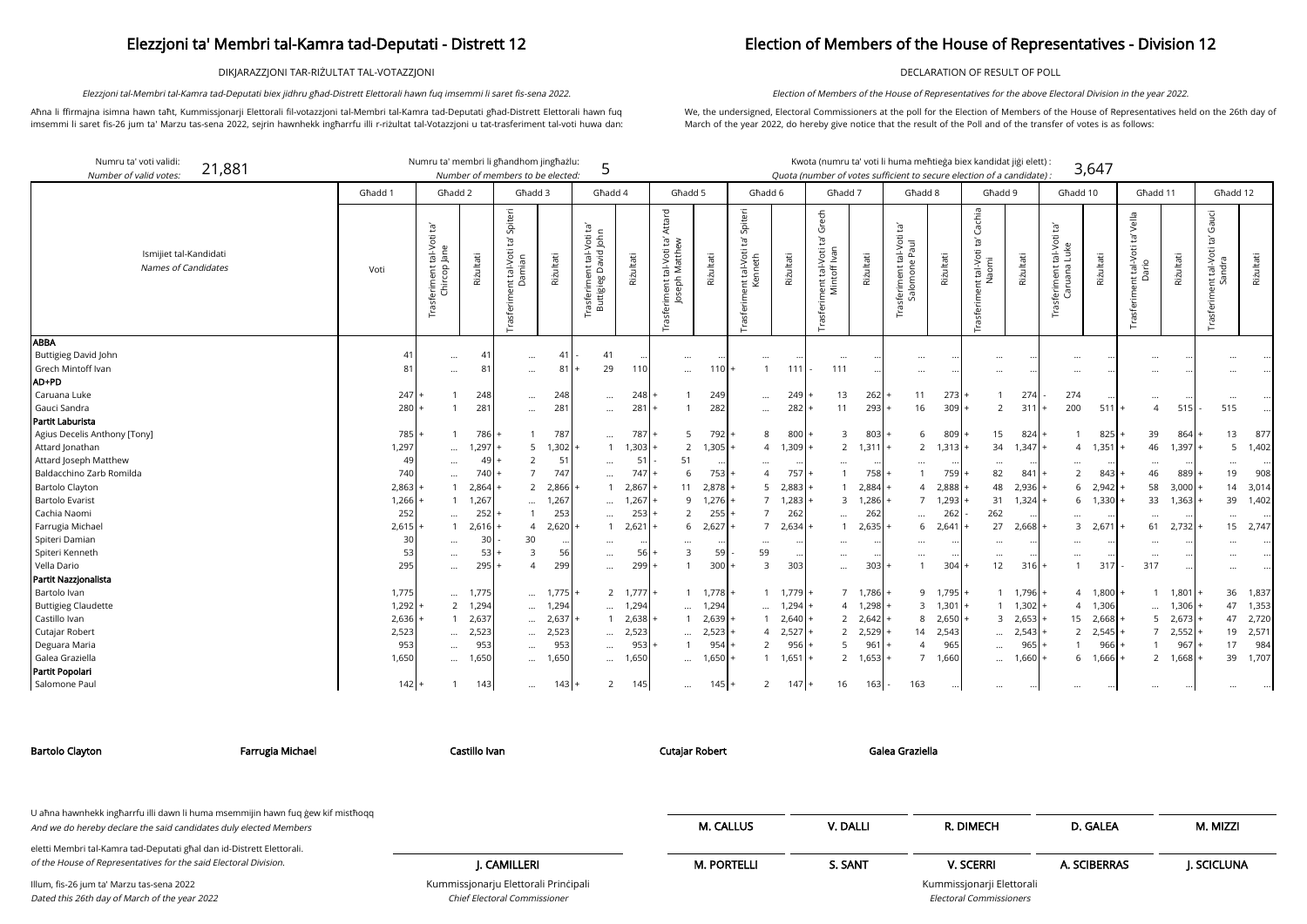DIKJARAZZJONI TAR-RIŻULTAT TAL-VOTAZZJONI

Aħna li ffirmajna isimna hawn taħt, Kummissjonarji Elettorali fil-votazzjoni tal-Membri tal-Kamra tad-Deputati għad-Distrett Elettorali hawn fuq imsemmi li saret fis-26 jum ta' Marzu tas-sena 2022, sejrin hawnhekk ingħarrfu illi r-riżultat tal-Votazzjoni u tat-trasferiment tal-voti huwa dan:

Elezzjoni tal-Membri tal-Kamra tad-Deputati biex jidhru għad-Distrett Elettorali hawn fuq imsemmi li saret fis-sena 2022.

mdidat jiġi elett<mark>)</mark> : of a candidate) : 3,647

## Election of Members of the House of Representatives - Division 12

DECLARATION OF RESULT OF POLL

We, the undersigned, Electoral Commissioners at the poll for the Election of Members of the House of Representatives held on the 26th day of March of the year 2022, do hereby give notice that the result of the Poll and of the transfer of votes is as follows:

Election of Members of the House of Representatives for the above Electoral Division in the year 2022.

| Numru ta' voti validi:<br>21,881<br>Number of valid votes: |         | Numru ta' membri li għandhom jingħażlu:                                                     |           | Number of members to be elected:                                                              |           |                                                                                                       |           |                               |           |                                                                                   |                |                                                                                                  |           | Kwota (numru ta' voti li huma meħtieġa biex ka<br>Quota (number of votes sufficient to secure election |           |                                                                                |
|------------------------------------------------------------|---------|---------------------------------------------------------------------------------------------|-----------|-----------------------------------------------------------------------------------------------|-----------|-------------------------------------------------------------------------------------------------------|-----------|-------------------------------|-----------|-----------------------------------------------------------------------------------|----------------|--------------------------------------------------------------------------------------------------|-----------|--------------------------------------------------------------------------------------------------------|-----------|--------------------------------------------------------------------------------|
|                                                            | Ghadd 1 | Għadd 2                                                                                     |           | Għadd 3                                                                                       |           | Għadd 4                                                                                               |           | Ghadd 5                       |           | Għadd 6                                                                           |                | Għadd 7                                                                                          |           | Għadd 8                                                                                                |           |                                                                                |
| Ismijiet tal-Kandidati<br>Names of Candidates              | Voti    | Ĭā,<br>Ħ<br>ö<br>tal-V<br>Jane<br>$\overline{E}$<br><u>ခ</u><br>Φ<br>erime<br>Chirco<br>in. | Riżultati | piter<br>$\overline{v}$<br>ΣÎ<br>: tal-Voti<br>amian<br>ة بخ<br>(1)<br>∴≐<br>sfer<br>$\sigma$ | Riżultati | Ĭā,<br>Φ<br>$\frac{5}{5}$<br>$\circ$<br>yid<br>亩<br>Ë<br>$\Omega$<br>Φ<br>rasferime<br>Buttigieg<br>는 | Rizultati | ರ<br>᠊ᡴᠣ<br>Ξ.<br>H<br>ō<br>ᅙ | Rizultati | Φ<br>ä<br>$\Omega$<br>Σî<br>öti<br>eth<br>$\frac{1}{10}$<br>Ξ<br>t le<br>ہے<br>in | ultati<br>Rizi | ᠊ᠣ<br>$\mathbf{a}$<br>ט<br>ΣC<br>Voti<br>$\overline{\text{lev}}$<br>hent tal-<br>Mintoff I<br>in | Rizultati | Ĭā,<br>Ħ<br>ΞŠ<br>$V$ -let<br>Ā<br>feriment<br>Salomone<br>in<br>∽<br>⊢                                | Rizultati | chia<br>$\bar{\sigma}$<br>U<br>ρŕ<br>tal-Voti<br>$\mathbf{d}$<br>sfei<br>$\pi$ |

|                                                      | Għadd 1          | Ghadd 2                                                     |          | Għadd 3                                                             |               | Għadd 4                                                                           |          | Għadd 5                                                                              |             | Għadd 6                                            |                   | Ghadd 7                                              |                      | Għadd 8                                                                     |           | Ghadd 9                                                                              |          | Għadd 10                                                                     |               | Għadd 11                           |           | Għadd 12                                         |          |
|------------------------------------------------------|------------------|-------------------------------------------------------------|----------|---------------------------------------------------------------------|---------------|-----------------------------------------------------------------------------------|----------|--------------------------------------------------------------------------------------|-------------|----------------------------------------------------|-------------------|------------------------------------------------------|----------------------|-----------------------------------------------------------------------------|-----------|--------------------------------------------------------------------------------------|----------|------------------------------------------------------------------------------|---------------|------------------------------------|-----------|--------------------------------------------------|----------|
| Ismijiet tal-Kandidati<br><b>Names of Candidates</b> | Voti             | ್<br>CD.<br>$\frac{1}{\sqrt{2}}$<br>$E_{0}$<br>erim<br>Chin | ъ<br>Riż | $\cdot$ $-$<br>ŠP<br>$\cdot$ $-$<br>$\frac{1}{10}$<br>—<br>$\Omega$ | ltati<br>Rizu | Ĕ,<br>ਰ ਦੌ<br>∽<br>ਨ<br>≍ ہ<br>≏<br>hn<br>- GJ<br>$-$<br>60<br>ச ச<br>in.<br>് മ് | ≔<br>Riz | ਨ<br>$\epsilon$ of<br>$\overline{\phantom{0}}$<br>riment tal-Voti t<br>Joseph Matthe | āťi<br>Rizu | $\cdot$ $-$<br>Spiter<br>-Voti<br>eth<br>さき<br>t & | tati<br>÷<br>Rizu | ٯ<br>ïБ.<br>ത<br>$\geq$<br>ta<br>toff<br>ent<br>Mint | H<br>ഁ൛<br>ىد<br>Riz | $\mathbb{E}^1$<br>Φ<br>55<br>><br>ത<br>亩<br>ى<br>ਂ ਤ<br>ധ<br>ferim<br>Salom | Þ<br>Rizi | ÎД.<br>$\overline{S}$<br>$\cdot$ $-$<br>$\overline{\sigma}$<br>ം പ<br>$\overline{z}$ | Ħ<br>Riz | $\cdot$ $-$<br>$\mathbf \omega$<br>$\overline{\phantom{a}}$<br>ᄒ<br>ᆜ<br>္ေပ | ltati<br>Riżu | 으<br>$\cdot$ $-$<br>$\geq$ .<br>효공 | ≔<br>Rizi | $\overline{G}$<br>Ŧ.<br>tal-Vor<br>andra<br>E Sa | π<br>Riz |
| andidat Indipendenti                                 |                  |                                                             |          |                                                                     |               |                                                                                   |          |                                                                                      |             |                                                    |                   |                                                      |                      |                                                                             |           |                                                                                      |          |                                                                              |               |                                    |           |                                                  |          |
| Chircop Jane                                         |                  | 16<br>$16 -$                                                |          | $\cdots$                                                            |               | $\cdots$                                                                          |          | $\cdots$                                                                             |             | $\cdots$                                           |                   |                                                      |                      | $\cdots$                                                                    |           | $\cdots$                                                                             |          |                                                                              |               | $\cdots$                           |           | $\cdots$                                         |          |
| Poloz li mhumiex trasferibbli :                      |                  |                                                             |          |                                                                     |               |                                                                                   |          |                                                                                      |             |                                                    | $41+$             | 38                                                   | 52                   | 64                                                                          | 1161.     |                                                                                      | $121$ +  | 19                                                                           | $140 +$       | 14                                 | 154       | 205                                              | 359      |
|                                                      | 21,881<br>TOTAL: |                                                             | 21,881   |                                                                     | 21,881        |                                                                                   | 21,881   |                                                                                      | 21,881      |                                                    | 21,881            |                                                      | 21,881               |                                                                             | 21,881    |                                                                                      | 21,881   |                                                                              | 21,881        |                                    | 21,881    |                                                  | 21,881   |

| ۰  | . . |  |
|----|-----|--|
|    | . . |  |
|    |     |  |
| ۰. |     |  |

| Bartolo Clayton                                                                                                                                      | Farrugia Michael | Castillo Ivan                                                        | <b>Cutajar Robert</b> | Galea Graziella |                                                             |              |            |
|------------------------------------------------------------------------------------------------------------------------------------------------------|------------------|----------------------------------------------------------------------|-----------------------|-----------------|-------------------------------------------------------------|--------------|------------|
| U aħna hawnhekk ingħarrfu illi dawn li huma msemmijin hawn fuq ġew kif mistħoqq<br>And we do hereby declare the said candidates duly elected Members |                  |                                                                      | <b>M. CALLUS</b>      | V. DALLI        | R. DIMECH                                                   | D. GALEA     | M. MIZZI   |
| eletti Membri tal-Kamra tad-Deputati għal dan id-Distrett Elettorali.                                                                                |                  |                                                                      |                       |                 |                                                             |              |            |
| of the House of Representatives for the said Electoral Division.                                                                                     |                  | I. CAMILLERI                                                         | <b>M. PORTELLI</b>    | S. SANT         | <b>V. SCERRI</b>                                            | A. SCIBERRAS | I. SCICLUN |
| Illum, fis-26 jum ta' Marzu tas-sena 2022<br>Dated this 26th day of March of the year 2022                                                           |                  | Kummissjonarju Elettorali Principali<br>Chief Electoral Commissioner |                       |                 | Kummissjonarji Elettorali<br><b>Electoral Commissioners</b> |              |            |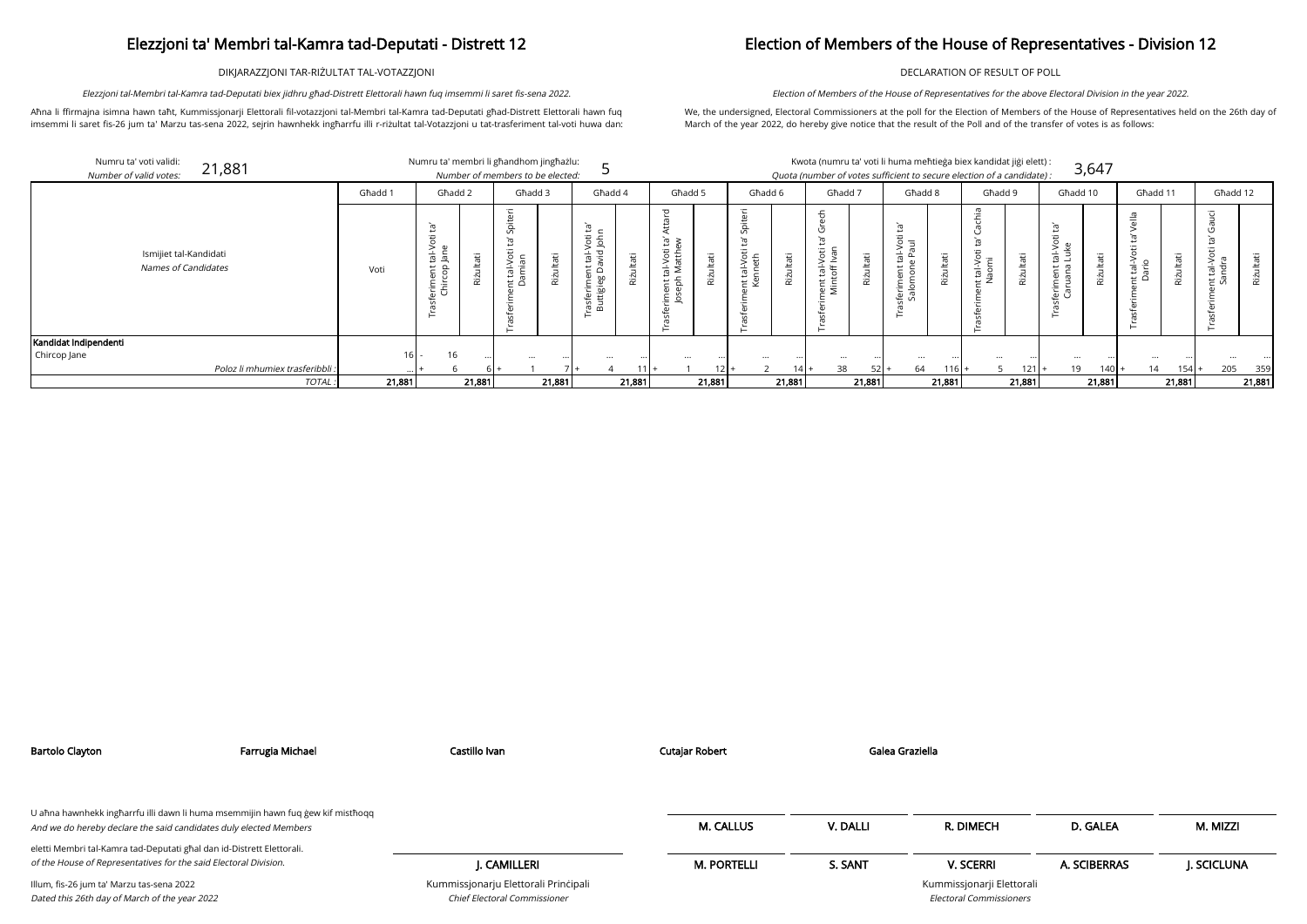DIKJARAZZJONI TAR-RIŻULTAT TAL-VOTAZZJONI

Aħna li ffirmajna isimna hawn taħt, Kummissjonarji Elettorali fil-votazzjoni tal-Membri tal-Kamra tad-Deputati għad-Distrett Elettorali hawn fuq imsemmi li saret fis-26 jum ta' Marzu tas-sena 2022, sejrin hawnhekk ingħarrfu illi r-riżultat tal-Votazzjoni u tat-trasferiment tal-voti huwa dan:

Elezzjoni tal-Membri tal-Kamra tad-Deputati biex jidhru għad-Distrett Elettorali hawn fuq imsemmi li saret fis-sena 2022.

## Election of Members of the House of Representatives - Division 12

DECLARATION OF RESULT OF POLL

We, the undersigned, Electoral Commissioners at the poll for the Election of Members of the House of Representatives held on the 26th day of March of the year 2022, do hereby give notice that the result of the Poll and of the transfer of votes is as follows:

Election of Members of the House of Representatives for the above Electoral Division in the year 2022.

|                                              | kandidat jiģi elett) :<br>on of a candidate) : |      | 3,647                                                        |
|----------------------------------------------|------------------------------------------------|------|--------------------------------------------------------------|
| Għadd 21                                     |                                                |      |                                                              |
| rasferiment tas-Surplus ta'<br>Castillo Ivan | Riżultat                                       |      | Ismijiet tal-Kandidati Eletti<br>Names of Elected Candidates |
|                                              |                                                |      |                                                              |
|                                              |                                                |      |                                                              |
|                                              |                                                |      |                                                              |
|                                              |                                                |      |                                                              |
| <br>3                                        | <br>2,807<br>                                  |      |                                                              |
|                                              | <br>3,647                                      | I    | <b>Bartolo Clayton</b>                                       |
|                                              |                                                |      |                                                              |
|                                              | <br>3,647                                      | П.   | Farrugia Michael                                             |
|                                              |                                                |      |                                                              |
|                                              |                                                |      |                                                              |
|                                              |                                                |      |                                                              |
|                                              |                                                |      |                                                              |
|                                              |                                                |      |                                                              |
| 946                                          | 3,647                                          | Ш    | Castillo Ivan                                                |
|                                              | 3,679                                          | IV I | Cutajar Robert                                               |
| <br>943                                      | 3,773                                          | ٧    | Galea Graziella                                              |
|                                              |                                                |      |                                                              |

| Numru ta' voti validi:<br>21,881<br>Number of valid votes: |                                                                                    |                      |                                                     |               | Numru ta' membri li għandhom jingħażlu:<br>Number of members to be elected: |           | 5                                                                |               |                                                              |           |                                                                                    |                   |                                                                          |           |                                                               |           | Kwota (numru ta' voti li huma meħtieġa biex kandidat jiġi elett) :<br>Quota (number of votes sufficient to secure election of a candidate): |               | 3,647                                 |
|------------------------------------------------------------|------------------------------------------------------------------------------------|----------------------|-----------------------------------------------------|---------------|-----------------------------------------------------------------------------|-----------|------------------------------------------------------------------|---------------|--------------------------------------------------------------|-----------|------------------------------------------------------------------------------------|-------------------|--------------------------------------------------------------------------|-----------|---------------------------------------------------------------|-----------|---------------------------------------------------------------------------------------------------------------------------------------------|---------------|---------------------------------------|
|                                                            |                                                                                    | Ghadd 13             | Għadd 14                                            |               | Ghadd 15                                                                    |           | Għadd 16                                                         |               | Għadd 17                                                     |           | Għadd 18                                                                           |                   | Ghadd 19                                                                 |           | Ghadd 20                                                      |           | Ghadd 21                                                                                                                                    |               |                                       |
| Ismijiet tal-Kandidati<br><b>Names of Candidates</b>       | ti ta' Agius<br>[Tony]<br>tal-Voti<br>ony<br>Anth<br>Trasferiment t<br>Decelis Ant | Rizultati            | Ĭd'<br>tal-Voti<br>Maria<br>Trasferiment<br>Deguara | Rizultati     | Romilda<br>tal-Voti ta'<br>Zarb<br>Trasferiment t<br>Baldacchino Zaı        | Riżultati | $\Xi^{\prime}$<br>Trasferiment tal-Voti t<br>Buttigieg Claudette | Rizultati     | tā'<br>tal-Voti<br>Evarist<br>Trasferiment<br><b>Bartolo</b> | Riżultati | $\mathbb{E}^1$<br>Surplus<br>tas-Surpl<br>o Clayton<br>Bartolo<br>ent<br>Trasferim | Riżultati         | $\mathbb{E}^1$<br>tas-Surplus t<br>a Michael<br>Farrugia<br>Trasferiment | Riżultati | $\mathbb{E}^1$<br>tal-Voti<br>Ivan<br>Bartolo<br>Trasferiment | Riżultati | Surplus ta'<br>lvan<br>tas-<br>$\circ$<br>still<br>iment <sup>-</sup><br>Trasferi                                                           | Riżultati     | Ismijiet tal-Kand<br>Names of Elected |
| <b>ABBA</b>                                                |                                                                                    |                      |                                                     |               |                                                                             |           |                                                                  |               |                                                              |           |                                                                                    |                   |                                                                          |           |                                                               |           |                                                                                                                                             |               |                                       |
| <b>Buttigieg David John</b>                                |                                                                                    |                      | $\ddotsc$                                           |               |                                                                             |           | $\ddotsc$                                                        |               | $\cdots$                                                     |           |                                                                                    |                   |                                                                          | $\cdots$  | $\ddotsc$                                                     |           |                                                                                                                                             |               |                                       |
| Grech Mintoff Ivan                                         |                                                                                    |                      | $\ddotsc$                                           |               |                                                                             |           |                                                                  |               | $\cdot \cdot$                                                |           |                                                                                    |                   |                                                                          |           | $\ddotsc$                                                     |           |                                                                                                                                             |               |                                       |
| AD+PD                                                      |                                                                                    |                      |                                                     |               |                                                                             |           |                                                                  |               |                                                              |           |                                                                                    |                   |                                                                          |           |                                                               |           |                                                                                                                                             |               |                                       |
| Caruana Luke                                               |                                                                                    | $\cdots$             | $\cdots$                                            | $\cdot \cdot$ | $\cdots$                                                                    |           | $\cdots$                                                         | $\cdot \cdot$ | $\cdots$                                                     |           | $\cdots$                                                                           |                   | $\cdots$                                                                 | $\ddotsc$ | $\cdots$                                                      |           |                                                                                                                                             |               |                                       |
| Gauci Sandra                                               |                                                                                    |                      |                                                     |               |                                                                             |           |                                                                  |               |                                                              |           |                                                                                    |                   |                                                                          |           |                                                               |           |                                                                                                                                             |               |                                       |
| Partit Laburista                                           |                                                                                    |                      |                                                     |               |                                                                             |           |                                                                  |               |                                                              |           |                                                                                    |                   |                                                                          |           |                                                               |           |                                                                                                                                             |               |                                       |
| Agius Decelis Anthony [Tony]                               | 877                                                                                |                      | $\cdots$                                            | $\ddotsc$     | $\cdots$                                                                    |           | $\cdots$                                                         |               | $\cdots$                                                     |           | $\cdots$                                                                           |                   | $\cdots$                                                                 | $\ddotsc$ | $\cdots$                                                      |           |                                                                                                                                             | $\ddotsc$     |                                       |
| Attard Jonathan                                            | 366                                                                                | 1,768                |                                                     | 1,769         | 315                                                                         | 2,084     | 4                                                                | 2,088         | 392                                                          | 2,480     | 226                                                                                | 2,706             | 87                                                                       | 2,793     | 11                                                            | 2,804     | 3                                                                                                                                           | 2,807         |                                       |
| Attard Joseph Matthew                                      |                                                                                    | $\cdots$             |                                                     |               | $\ddotsc$                                                                   |           | $\cdots$                                                         | $\ddotsc$     | $\cdots$                                                     |           |                                                                                    |                   | $\cdots$                                                                 | $\ddotsc$ | $\cdots$                                                      |           |                                                                                                                                             | $\ddotsc$     |                                       |
| Baldacchino Zarb Romilda                                   | 110                                                                                | 1,018                | 8                                                   | 1,026         | 1,026                                                                       |           | $\cdots$                                                         |               | $\cdots$                                                     |           |                                                                                    |                   |                                                                          | $\ddotsc$ | $\cdots$                                                      |           |                                                                                                                                             | $\cdot \cdot$ |                                       |
| <b>Bartolo Clayton</b>                                     | 131                                                                                | 3,145                | 5                                                   | 3,150         | 281                                                                         | 3,431     | 6                                                                | 3,437         | 451                                                          | 3,888     | 241                                                                                | 3,647             | $\cdots$                                                                 | 3,647     | $\cdots$                                                      | 3,647     | $\cdots$                                                                                                                                    | 3,647         | Bartolo Clayton                       |
| <b>Bartolo Evarist</b>                                     | 91                                                                                 | 1,493                | 11                                                  | 1,504         | 139                                                                         | 1,643     | 10                                                               | 1,653         | 1,653                                                        |           |                                                                                    |                   | $\cdots$                                                                 | $\ddotsc$ | $\ddotsc$                                                     |           | $\cdots$                                                                                                                                    | $\ddotsc$     |                                       |
| Cachia Naomi                                               |                                                                                    | $\cdots$             | $\cdots$                                            |               |                                                                             |           | $\cdots$                                                         |               | $\cdots$                                                     |           |                                                                                    |                   | $\cdots$                                                                 | $\ddotsc$ | $\ldots$                                                      |           | $\cdots$                                                                                                                                    |               |                                       |
| Farrugia Michael                                           | 142                                                                                | 2,889                | 8                                                   | 2,897         | 207                                                                         | 3,104     | $\overline{A}$                                                   | 3,108         | 630                                                          | 3,738     |                                                                                    | 3,738             | 91                                                                       | 3,647     | $\ddots$                                                      | 3,647     |                                                                                                                                             | 3,647         | Farrugia Michael<br>$\mathbf{II}$     |
| Spiteri Damian                                             |                                                                                    |                      |                                                     |               |                                                                             |           |                                                                  |               |                                                              |           |                                                                                    |                   |                                                                          |           |                                                               |           |                                                                                                                                             |               |                                       |
| Spiteri Kenneth                                            |                                                                                    |                      |                                                     | $\ddotsc$     |                                                                             |           |                                                                  | $\cdot \cdot$ | $\cdots$                                                     | $\ddotsc$ |                                                                                    |                   | $\cdots$                                                                 | $\ddotsc$ | $\cdots$                                                      |           |                                                                                                                                             |               |                                       |
| Vella Dario                                                |                                                                                    |                      | $\ldots$                                            | $\ddotsc$     | $\cdots$                                                                    |           | $\cdots$                                                         | $\cdot \cdot$ | $\cdots$                                                     |           |                                                                                    |                   | $\cdots$                                                                 | $\ddotsc$ | $\ldots$                                                      |           |                                                                                                                                             |               |                                       |
| Partit Nazzjonalista                                       |                                                                                    |                      |                                                     |               |                                                                             |           |                                                                  |               |                                                              |           |                                                                                    |                   |                                                                          |           |                                                               |           |                                                                                                                                             |               |                                       |
| Bartolo Ivan                                               |                                                                                    | 1,842<br>5           | 106                                                 | $1,948$ +     | 3                                                                           | 1,951     | 422                                                              | 2,373         | 17<br>$^{+}$                                                 | $2,390+$  |                                                                                    | $2 \quad 2,392 +$ | -1                                                                       | 2,393     | 2,393                                                         |           |                                                                                                                                             | $\ddotsc$     |                                       |
| <b>Buttigieg Claudette</b>                                 |                                                                                    | 1,355<br>2           | 276                                                 | $1,631$ +     | $\overline{7}$                                                              | 1,638     | 1,638                                                            |               | $\cdots$                                                     |           |                                                                                    |                   |                                                                          |           | $\ldots$                                                      |           |                                                                                                                                             |               |                                       |
| Castillo Ivan                                              |                                                                                    | 3<br>2,723           | 144                                                 | 2,867         | 9                                                                           | $2,876 +$ | 346                                                              | $3,222$ +     | 32                                                           | 3,254     | 6                                                                                  | $3,260 +$         |                                                                          | 3,261     | 1,332<br>$^{+}$                                               | 4,593     | 946                                                                                                                                         |               | 3,647 III Castillo Ivan               |
| Cutajar Robert                                             |                                                                                    | 2,573<br>2           | 228                                                 | 2,801         | 3                                                                           | 2,804     | 315                                                              | 3,119         | 23<br>$+$                                                    | $3,142$ + | $\overline{2}$                                                                     | $3,144$ +         | $\mathbf{1}$                                                             | 3,145     | 534<br>$\ddot{}$                                              | 3,679     | $\cdots$                                                                                                                                    |               | 3,679 IV Cutajar Robert               |
| Deguara Maria                                              |                                                                                    | 985                  | 985                                                 |               |                                                                             |           | $\cdots$                                                         |               | $\cdots$                                                     |           |                                                                                    |                   | $\cdots$                                                                 |           | $\cdots$                                                      |           |                                                                                                                                             |               |                                       |
| Galea Graziella                                            |                                                                                    | 1.710<br>3           | 174                                                 | 1,884         | 8                                                                           | 1,892     | 485                                                              | 2,377         | 14<br>$\overline{+}$                                         | 2,391     | 5 <sup>5</sup>                                                                     | $2,396$ +         |                                                                          | 2,397     | 433                                                           | 2,830     | 943                                                                                                                                         |               | 3,773 V Galea Graziella               |
| Partit Popolari                                            |                                                                                    |                      |                                                     |               |                                                                             |           |                                                                  |               |                                                              |           |                                                                                    |                   |                                                                          |           |                                                               |           |                                                                                                                                             |               |                                       |
| Salomone Paul                                              |                                                                                    | $\cdots$<br>$\cdots$ | $\cdots$                                            | $\cdots$      | $\cdots$                                                                    | $\cdots$  | $\cdots$                                                         | $\cdots$      | $\cdots$                                                     | $\cdots$  | $\cdots$                                                                           |                   | $\cdots$                                                                 | $\cdots$  | $\cdots$                                                      | $\cdots$  | $\cdots$                                                                                                                                    | $\cdots$      |                                       |

Chief Electoral Commissioner

| R. DIMECH                                                   | D. GALEA     | M. MIZZI    |
|-------------------------------------------------------------|--------------|-------------|
| V. SCERRI                                                   | A. SCIBERRAS | J. SCICLUNA |
| Kummissjonarji Elettorali<br><b>Electoral Commissioners</b> |              |             |

| Bartolo Clayton                                                                                                                           | Farrugia Michael                                                                | Castillo Ivan                        | <b>Cutajar Robert</b> | Galea Graziella |                           |              |             |
|-------------------------------------------------------------------------------------------------------------------------------------------|---------------------------------------------------------------------------------|--------------------------------------|-----------------------|-----------------|---------------------------|--------------|-------------|
|                                                                                                                                           |                                                                                 |                                      |                       |                 |                           |              |             |
| And we do hereby declare the said candidates duly elected Members                                                                         | U ahna hawnhekk ingharrfu illi dawn li huma msemmijin hawn fuq gew kif misthoqq |                                      | <b>M. CALLUS</b>      | V. DALLI        | R. DIMECH                 | D. GALEA     | M. MIZZI    |
| eletti Membri tal-Kamra tad-Deputati għal dan id-Distrett Elettorali.<br>of the House of Representatives for the said Electoral Division. |                                                                                 | J. CAMILLERI                         | <b>M. PORTELLI</b>    | S. SANT         | <b>V. SCERRI</b>          | A. SCIBERRAS | J. SCICLUNA |
| Illum, fis-26 jum ta' Marzu tas-sena 2022                                                                                                 |                                                                                 | Kummissjonarju Elettorali Prinċipali |                       |                 | Kummissjonarji Elettorali |              |             |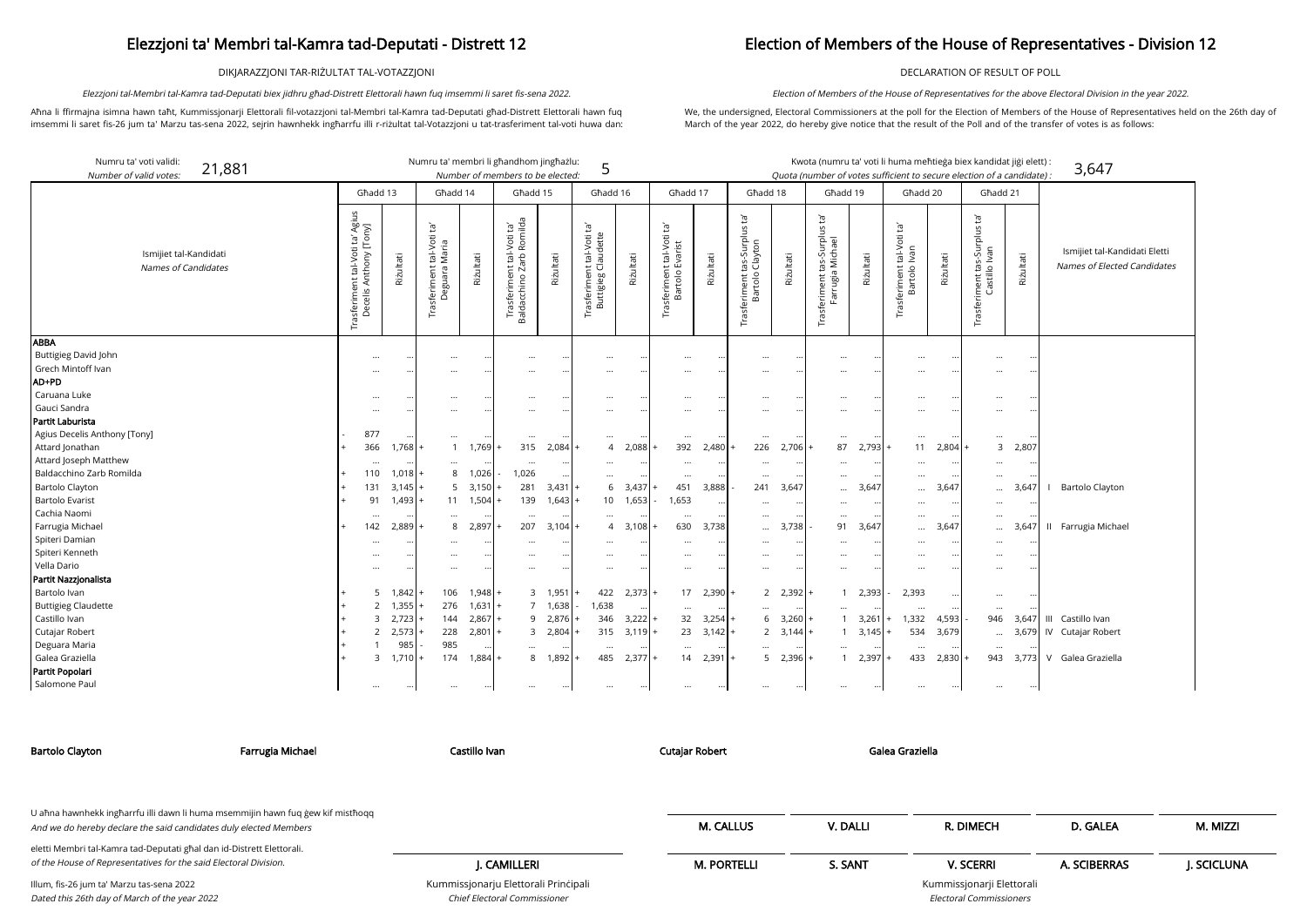DIKJARAZZJONI TAR-RIŻULTAT TAL-VOTAZZJONI

Aħna li ffirmajna isimna hawn taħt, Kummissjonarji Elettorali fil-votazzjoni tal-Membri tal-Kamra tad-Deputati għad-Distrett Elettorali hawn fuq imsemmi li saret fis-26 jum ta' Marzu tas-sena 2022, sejrin hawnhekk ingħarrfu illi r-riżultat tal-Votazzjoni u tat-trasferiment tal-voti huwa dan:

Elezzjoni tal-Membri tal-Kamra tad-Deputati biex jidhru għad-Distrett Elettorali hawn fuq imsemmi li saret fis-sena 2022.

# Election of Members of the House of Representatives - Division 12

DECLARATION OF RESULT OF POLL

We, the undersigned, Electoral Commissioners at the poll for the Election of Members of the House of Representatives held on the 26th day of March of the year 2022, do hereby give notice that the result of the Poll and of the transfer of votes is as follows:

Election of Members of the House of Representatives for the above Electoral Division in the year 2022.

|                        | Numru ta' voti validi:<br>21,881              |                                                                                                                                 |                | Numru ta' membri li għandhom jingħażlu:                                     |                            |                                                                                                                              |           |                                                                          |           |                                                                                                       |            |                                                             |           |                                                               |                | Kwota (numru ta' voti li huma meħtieġa biex kandidat jiġi elett):      |               |                                                                       |           |
|------------------------|-----------------------------------------------|---------------------------------------------------------------------------------------------------------------------------------|----------------|-----------------------------------------------------------------------------|----------------------------|------------------------------------------------------------------------------------------------------------------------------|-----------|--------------------------------------------------------------------------|-----------|-------------------------------------------------------------------------------------------------------|------------|-------------------------------------------------------------|-----------|---------------------------------------------------------------|----------------|------------------------------------------------------------------------|---------------|-----------------------------------------------------------------------|-----------|
| Number of valid votes: |                                               |                                                                                                                                 |                |                                                                             |                            | Number of members to be elected:                                                                                             |           |                                                                          |           |                                                                                                       |            |                                                             |           |                                                               |                | Quota (number of votes sufficient to secure election of a candidate) : |               |                                                                       |           |
|                        |                                               | Għadd 13                                                                                                                        |                | Għadd 14                                                                    |                            | Għadd 15                                                                                                                     |           | Ghadd 16                                                                 |           | Ghadd 17                                                                                              |            | Ghadd 18                                                    |           | Ghadd 19                                                      |                | Għadd 20                                                               |               | Ghadd 21                                                              |           |
|                        | Ismijiet tal-Kandidati<br>Names of Candidates | S<br>प्र<br>भा<br>ថ គ្<br>Φ<br>ξ<br>$\bar{\mathcal{S}}$<br>ng - 15<br>15<br>15<br>∈ ∢<br>$\mathbf \omega$<br>sferime<br>Decelis | ultati<br>Rizi | Ē.<br>Voti<br>∵Ξ<br>ē<br>Na<br>Ĕ<br>rime<br>ത<br>Ō.<br>ω<br>ِ م<br>$\Omega$ | Φ<br>$\overline{a}$<br>Riż | a<br>in lida<br>i<br>öti<br><u>င</u> ္<br>능<br>은<br>さご<br>e<br>E<br>$\circ$<br>erim<br>chine<br>Trasf <sub>i</sub><br>Baldac | Riżultati | Įą,<br>Ħ<br>$\circ$<br>ರ<br>它<br>ٮ<br>99<br>Φ<br>흔<br>.<br>क<br>Φ<br>즓 2 | Riżultati | `Fd<br>Φ<br>$\Omega$<br>$\frac{1}{2}$<br>$\frac{1}{10}$<br>ζō<br>ш<br>tolo<br>노<br>feri<br>ৰ্জ<br>প্ৰ | āťi<br>Riż | Ĭđ<br>고 흐<br>Ģ<br>ă<br>Ge<br>$\frac{1}{10}$<br>Ě<br>Bã<br>⊢ | Riżultati | ρŕ<br>legr<br>Tag<br>tas-Su<br>I Mich<br>ent<br>igu<br>Ē<br>⊢ | ΨĘ<br>言<br>Riz | ΈŢ<br>Φ<br>$\circ$<br>tal-V<br>Ivan<br>eriment<br>Bartolo              | άť<br>Rizulta | 현<br><b>S</b><br>Jurpl<br>ΓS<br>U<br>Ω<br>$\circ$<br>iment<br>Castill | Rizultati |
| Kandidat Indipendenti  |                                               |                                                                                                                                 |                |                                                                             |                            |                                                                                                                              |           |                                                                          |           |                                                                                                       |            |                                                             |           |                                                               |                |                                                                        |               |                                                                       |           |
| Chircop Jane           |                                               | $\cdots$                                                                                                                        |                | $\cdots$                                                                    |                            | $\cdots$                                                                                                                     | $\cdots$  | $\cdots$                                                                 |           | $\cdots$                                                                                              |            |                                                             |           | $\cdots$                                                      |                | $\cdots$                                                               |               | $\cdots$                                                              |           |
|                        | Poloz li mhumiex trasferibbli : +             | 21                                                                                                                              | 380            | 24                                                                          | $404$ +                    | 54                                                                                                                           | $458 +$   | 46                                                                       | 504       | 94                                                                                                    | 598        | $\cdots$                                                    | 598       | $\cdots$                                                      | 598            | 83                                                                     | 681           | $\cdots$                                                              | 681       |
|                        | <b>TOTAL</b>                                  |                                                                                                                                 | 21,881         |                                                                             | 21,881                     |                                                                                                                              | 21,881    |                                                                          | 21,881    |                                                                                                       | 21,881     |                                                             | 21,881    |                                                               | 21,881         |                                                                        | 21,881        |                                                                       | 21,881    |

|                                               | kandidat jiģi elett):<br>on of a candidate) : | 3,647                                                        |
|-----------------------------------------------|-----------------------------------------------|--------------------------------------------------------------|
| Ghadd 21                                      |                                               |                                                              |
| Trasferiment tas-Surplus ta'<br>Castillo Ivan | Rizultati                                     | Ismijiet tal-Kandidati Eletti<br>Names of Elected Candidates |
|                                               |                                               |                                                              |
|                                               | 681                                           |                                                              |
|                                               | 21,881                                        |                                                              |

| сн                           | D. GALEA     | M. MIZZI    |
|------------------------------|--------------|-------------|
| RI                           | A. SCIBERRAS | J. SCICLUNA |
| rji Elettorali<br>missioners |              |             |

| Bartolo Clayton                                                                                                                                      | Farrugia Michael | Castillo Ivan                                                        | Cutajar Robert     |          | Galea Graziella                                             |              |             |
|------------------------------------------------------------------------------------------------------------------------------------------------------|------------------|----------------------------------------------------------------------|--------------------|----------|-------------------------------------------------------------|--------------|-------------|
| U aħna hawnhekk ingħarrfu illi dawn li huma msemmijin hawn fuq ġew kif mistħoqq<br>And we do hereby declare the said candidates duly elected Members |                  |                                                                      | <b>M. CALLUS</b>   | V. DALLI | R. DIMECH                                                   | D. GALEA     | M. MIZZI    |
| eletti Membri tal-Kamra tad-Deputati għal dan id-Distrett Elettorali.<br>of the House of Representatives for the said Electoral Division.            |                  | I. CAMILLERI                                                         | <b>M. PORTELLI</b> | S. SANT  | <b>V. SCERRI</b>                                            | A. SCIBERRAS | J. SCICLUNA |
| Illum, fis-26 jum ta' Marzu tas-sena 2022<br>Dated this 26th day of March of the year 2022                                                           |                  | Kummissjonarju Elettorali Principali<br>Chief Electoral Commissioner |                    |          | Kummissjonarji Elettorali<br><b>Electoral Commissioners</b> |              |             |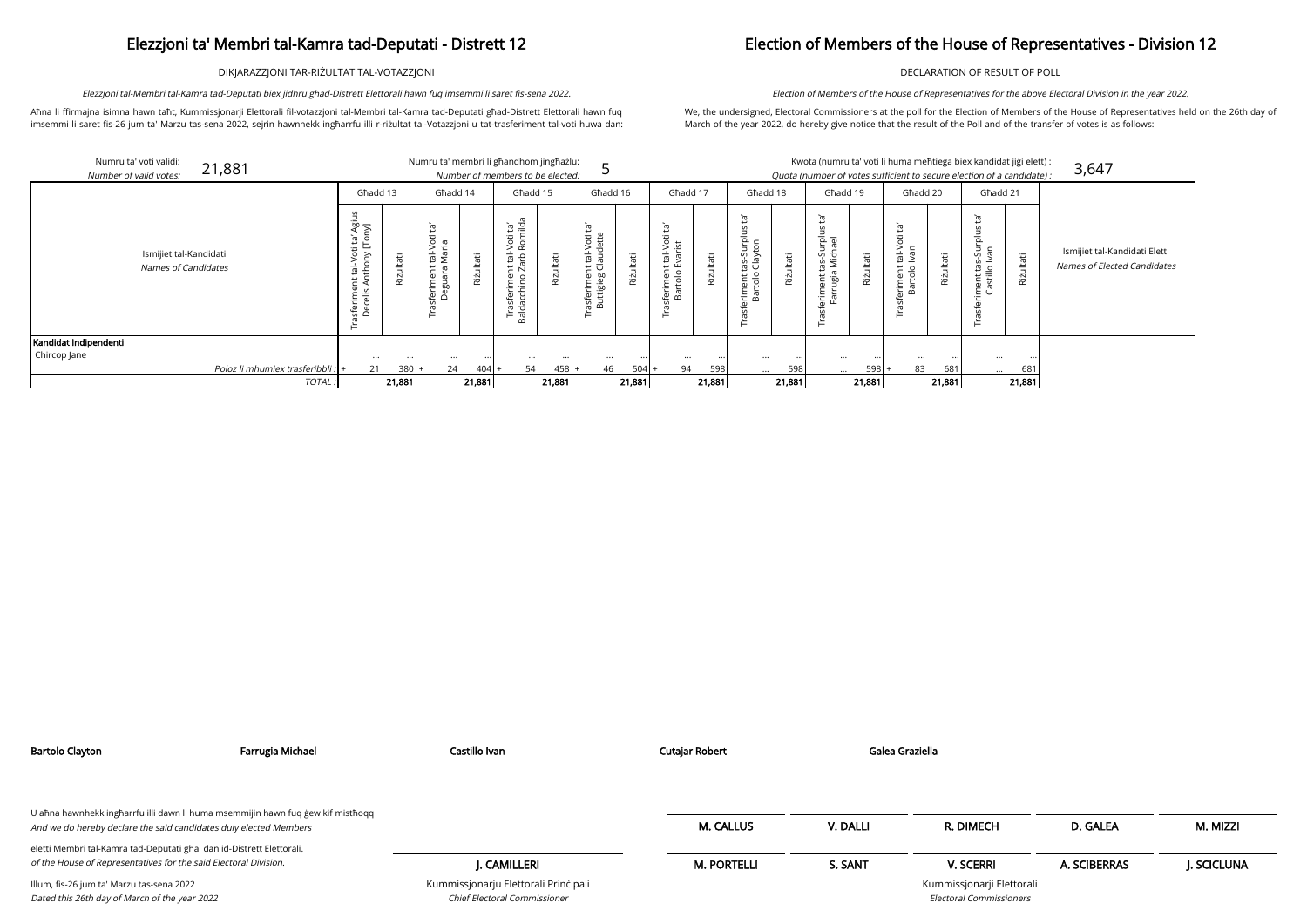DIKJARAZZJONI TAR-RIŻULTAT TAL-VOTAZZJONI

Aħna li ffirmajna isimna hawn taħt, Kummissjonarji Elettorali fil-votazzjoni tal-Membri tal-Kamra tad-Deputati għad-Distrett Elettorali hawn fuq imsemmi li saret fis-26 jum ta' Marzu tas-sena 2022, sejrin hawnhekk ingħarrfu illi r-riżultat tal-Votazzjoni u tat-trasferiment tal-voti huwa dan:

Elezzjoni tal-Membri tal-Kamra tad-Deputati biex jidhru għad-Distrett Elettorali hawn fuq imsemmi li saret fis-sena 2022.

## Election of Members of the House of Representatives - Division 13

DECLARATION OF RESULT OF POLL

| didat jiği elett):        |       |
|---------------------------|-------|
| rf <i>a candidate</i> ) : | 4,393 |

We, the undersigned, Electoral Commissioners at the poll for the Election of Members of the House of Representatives held on the 26th day of March of the year 2022, do hereby give notice that the result of the Poll and of the transfer of votes is as follows:

Election of Members of the House of Representatives for the above Electoral Division in the year 2022.

| Numru ta' voti validi:<br>26,355<br>Number of valid votes: |         |                                                            |              | Numru ta' membri li għandhom jingħażlu:<br>Number of members to be elected: |           | 5                                            |            |                                                           |           |                                                                     |           | Kwota (numru ta' voti li huma meħtieġa biex kandidat jiġi elett) :<br>Quota (number of votes sufficient to secure election of a candidate) : |                    |                                                                                |           |                                                               |           |                                           | 4,393     |                                           |           |                                                               |             |
|------------------------------------------------------------|---------|------------------------------------------------------------|--------------|-----------------------------------------------------------------------------|-----------|----------------------------------------------|------------|-----------------------------------------------------------|-----------|---------------------------------------------------------------------|-----------|----------------------------------------------------------------------------------------------------------------------------------------------|--------------------|--------------------------------------------------------------------------------|-----------|---------------------------------------------------------------|-----------|-------------------------------------------|-----------|-------------------------------------------|-----------|---------------------------------------------------------------|-------------|
|                                                            | Għadd 1 | Ghadd 2                                                    |              | Għadd 3                                                                     |           | Ghadd 4                                      |            | Ghadd 5                                                   |           | Għadd 6                                                             |           | Għadd 7                                                                                                                                      |                    | Ghadd 8                                                                        |           | Ghadd 9                                                       |           | Għadd 10                                  |           | Għadd 11                                  |           | Ghadd 12                                                      |             |
| Ismijiet tal-Kandidati<br>Names of Candidates              | Voti    | $\tilde{E}$<br>Trasferiment tas-Surplus<br>Camilleri Clint | Riżultati    | Ē,<br>Ξ<br>ᄒ<br>JUS<br>tas-Su<br>, Alex<br>ent ta<br>Borg                   | Riżultati | Ĭā<br>Ξ<br>riment tas-Surplu<br>Refalo Anton | Riżultati  | : tal-Voti ta'<br>e Radu<br>Trasferiment ta<br>Gheorghe I | Riżultati | ję,<br>tal-Voti ta<br>avid John<br>īrasferiment ta<br>Buttigieg Dav | Riżultati | tal-Voti ta'<br>orge Paul<br>Trasferiment tal-Vo<br>Camilleri George F                                                                       | Riżultati          | Florian<br>$\overline{c}$<br>tal-Voti<br>nent tal-Voti<br>Stephen<br>Trasferim | Riżultati | Ē,<br>tal-Voti<br>azareno<br>asferiment tal-<br>Bonnici Nazar | Riżultati | Ĭā<br>tal-Voti<br>feriment t<br>Caruana l | Riżultati | Xuereb<br>ent tal-Voti<br>Josephine<br>πέ | Riżultati | $\frac{1}{2}$<br>Ĭā,<br>ent tal-Voti t<br>Joseph<br>Trasferim | Riżultati   |
| <b>ABBA</b>                                                |         |                                                            |              |                                                                             |           |                                              |            |                                                           |           |                                                                     |           |                                                                                                                                              |                    |                                                                                |           |                                                               |           |                                           |           |                                           |           |                                                               |             |
| Buttigieg David John                                       | 63      | 2                                                          | 65 I         |                                                                             | 66        | $\cdots$                                     | 66         | 20                                                        | 86        | 86                                                                  |           | $\ddotsc$                                                                                                                                    |                    |                                                                                |           |                                                               |           | $\cdots$                                  |           |                                           |           |                                                               |             |
| Gheorghe Radu                                              | 26      | 2                                                          | 28           |                                                                             | 29        |                                              | 30         | 30                                                        |           |                                                                     |           |                                                                                                                                              |                    |                                                                                |           |                                                               |           | $\cdots$                                  |           |                                           |           |                                                               |             |
| AD+PD                                                      |         |                                                            |              |                                                                             |           |                                              |            |                                                           |           |                                                                     |           |                                                                                                                                              |                    |                                                                                |           |                                                               |           |                                           |           |                                           |           |                                                               |             |
| Caruana Luke                                               | 331     | 5                                                          | 336          | 13<br>$+$                                                                   | 349       |                                              | 350        | - 1                                                       | $351$ +   | 16                                                                  | 367       | $\cdots$                                                                                                                                     | 367                | 13                                                                             | 380       | 25                                                            | 405       | 405                                       |           | $\cdots$                                  | $\ddotsc$ | $\cdots$                                                      |             |
| Partit Laburista                                           |         |                                                            |              |                                                                             |           |                                              |            |                                                           |           |                                                                     |           |                                                                                                                                              |                    |                                                                                |           |                                                               |           |                                           |           |                                           |           |                                                               |             |
| Abela Jo Etienne                                           | 1,803   | 1,092                                                      | 2,895        | 28                                                                          | 2,923     | 353                                          | $3,276+$   |                                                           | $3,277$ + |                                                                     | 8 3,285   |                                                                                                                                              | $30 \quad 3,315$ + | 4                                                                              | $3,319$ . |                                                               | 16 3,335  |                                           | 27 3,362  | 19                                        | 3,381     |                                                               | 15 3,396    |
| Camilleri Abigail                                          | 394     | 479                                                        | 873          | $\overline{7}$                                                              | 880       | 124                                          | 1,004      | $\cdots$                                                  | 1,004     |                                                                     | 5 1,009   | 29                                                                                                                                           | 1,038              | 2                                                                              | 1,040     |                                                               | 7, 1,047  |                                           | 17 1,064  | $\overline{3}$                            | 1,067     |                                                               | $5 \t1,072$ |
| Camilleri Clint                                            | 6,458   | 2,065                                                      | 4,393        | $\cdots$                                                                    | 4,393     |                                              | 4,393      | $\cdots$                                                  | 4,393     | $\cdots$                                                            | 4,393     | $\cdots$                                                                                                                                     | 4,393              | $\cdots$                                                                       | 4,393     | $\cdots$                                                      | 4,393     | $\cdots$                                  | 4,393     | $\cdots$                                  | 4,393     |                                                               | 4,393       |
| Camilleri George Paul                                      | 38      | 46                                                         | 84           |                                                                             | 85        | 11                                           | 96         | $\cdots$                                                  | 96        |                                                                     | 96        | 96                                                                                                                                           |                    |                                                                                |           |                                                               |           |                                           |           |                                           |           |                                                               |             |
| Refalo Anton                                               | 5,002   |                                                            | 5,002        | $\cdots$                                                                    | 5,002     | 609                                          | 4,393      | $\cdots$                                                  | 4,393     | $\cdots$                                                            | 4,393     | $\cdots$                                                                                                                                     | 4,393              | $\cdots$                                                                       | 4,393     | $\cdots$                                                      | 4,393     | $\cdots$                                  | 4,393     | $\cdots$                                  | 4,393     |                                                               | 4,393       |
| Zammit Christian                                           | 415     | 348                                                        | 763          | 12                                                                          | 775       | 91                                           | 866        |                                                           | 867       | $\Delta$                                                            | 871       | 30                                                                                                                                           | 901                | 6                                                                              | 907       | 11                                                            | 918       | 39                                        | 957       | 5                                         | 962       | 15                                                            | 977         |
| Partit Nazzjonalista                                       |         |                                                            |              |                                                                             |           |                                              |            |                                                           |           |                                                                     |           |                                                                                                                                              |                    |                                                                                |           |                                                               |           |                                           |           |                                           |           |                                                               |             |
| Borg Alex                                                  | 6,108   | $\cdots$                                                   | 6,108        | 1,715                                                                       | 4,393     |                                              | 4,393      | $\cdots$                                                  | 4,393     |                                                                     | 4,393     | $\cdots$                                                                                                                                     | 4,393              | $\cdots$                                                                       | 4,393     |                                                               | 4,393     | $\cdots$                                  | 4,393     | $\ddotsc$                                 | 4,393     | $\cdots$                                                      | 4,393       |
| <b>Buttigieg Claudette</b>                                 | 609     | 11                                                         | 620          | 323                                                                         | 943       | 3                                            | 946        | $\cdots$                                                  | 946       |                                                                     | 947       |                                                                                                                                              | 948                | $\cdots$                                                                       | 948       |                                                               | 956       | 45                                        | 1,001     | 157                                       | 1,158     | 132                                                           | 1,290       |
| Cutajar Kevin                                              | 1,177   | 22                                                         | .199         | 491                                                                         | 1,690     | 6                                            | 1,696      | $\cdots$                                                  | 1,696     | $\overline{7}$                                                      | 1,703     | $\cdots$                                                                                                                                     | 1,703              | 5                                                                              | 1,708     |                                                               | 1,715     | 40                                        | 1,755     | 180                                       | 1,935     | 326                                                           | 2,261       |
| Ellis Joseph                                               | 536     | 6                                                          | 542          | 131                                                                         | 673       | 2                                            | 675        |                                                           | 676       |                                                                     | 677       |                                                                                                                                              | 678                | $\cdots$                                                                       | 678       |                                                               | 681       | 12                                        | 693       | 46                                        | 739       | 739                                                           | I           |
| Said Chris                                                 | 2,772   | 35                                                         | 2,807        | 534                                                                         | 3,341     | 10 <sup>°</sup>                              | 3,351      |                                                           | 3,352     |                                                                     | 2 3,354   |                                                                                                                                              | 3,354              | 6                                                                              | 3,360     |                                                               | 3,368     | 29                                        | 3,397     | 134                                       | 3,531     | 221                                                           | 3,752       |
| Xuereb Josephine                                           | 378     | 5                                                          | 383          | 163                                                                         | 546       | $\overline{2}$                               | 548        | $\cdots$                                                  | 548       |                                                                     | 549       | $\cdots$                                                                                                                                     | 549                | $\Delta$                                                                       | 553       | -5                                                            | 558       | 18                                        | 576       | 576                                       |           |                                                               |             |
| Partit Popolari                                            |         |                                                            |              |                                                                             |           |                                              |            |                                                           |           |                                                                     |           |                                                                                                                                              |                    |                                                                                |           |                                                               |           |                                           |           |                                           |           |                                                               |             |
| Florian Stephen                                            | 88      | 3                                                          | 91           | $\overline{2}$                                                              | 93        | $\cdots$                                     | 93         | 2                                                         | 95        | 14                                                                  | 109       | $\ldots$                                                                                                                                     | 10 <sup>°</sup>    | 109                                                                            |           |                                                               |           | $\cdots$                                  |           | $\cdots$                                  |           |                                                               |             |
| Kandidat Indipendenti                                      |         |                                                            |              |                                                                             |           |                                              |            |                                                           |           |                                                                     |           |                                                                                                                                              |                    |                                                                                |           |                                                               |           |                                           |           |                                           |           |                                                               |             |
| Bonnici Nazareno                                           | $157 +$ | 9                                                          | 166 <b>I</b> | 8                                                                           | 174       | $5\overline{)}$                              | <b>179</b> | $\cdots$                                                  | $179+$    | 3                                                                   | 182       |                                                                                                                                              | $183 +$            | 23                                                                             | 206       | 206                                                           |           | $\cdots$                                  |           | $\cdots$                                  |           | $\cdots$                                                      |             |
| Poloz li mhumiex trasferibbli                              |         |                                                            |              |                                                                             |           |                                              |            | $\mathbf{R}$                                              |           | 24                                                                  | 27        |                                                                                                                                              | -31                | 46                                                                             | 77        | 116                                                           | 193       | 178                                       | 371       | 32                                        | 403       | 25                                                            | 428         |
| <b>TOTAL</b>                                               | 26,355  |                                                            | 26,355       |                                                                             | 26,355    |                                              | 26,355     |                                                           | 26,355    |                                                                     | 26,355    |                                                                                                                                              | 26,355             |                                                                                | 26,355    |                                                               | 26,355    |                                           | 26,355    |                                           | 26,355    |                                                               | 26,355      |

| Camilleri Clint                                                                                                                                      | <b>Borg Alex</b> | Refalo Anton                         | Abela Jo Etienne   | <b>Said Chris</b> |                                |              |            |
|------------------------------------------------------------------------------------------------------------------------------------------------------|------------------|--------------------------------------|--------------------|-------------------|--------------------------------|--------------|------------|
|                                                                                                                                                      |                  |                                      |                    |                   |                                |              |            |
| U ahna hawnhekk ingharrfu illi dawn li huma msemmijin hawn fuq gew kif misthoqq<br>And we do hereby declare the said candidates duly elected Members |                  |                                      | <b>M. CALLUS</b>   | V. DALLI          | R. DIMECH                      | D. GALEA     | M. MIZZI   |
| eletti Membri tal-Kamra tad-Deputati għal dan id-Distrett Elettorali.                                                                                |                  |                                      |                    |                   |                                |              |            |
| of the House of Representatives for the said Electoral Division.                                                                                     |                  | J. CAMILLERI                         | <b>M. PORTELLI</b> | S. SANT           | <b>V. SCERRI</b>               | A. SCIBERRAS | J. SCICLUN |
| Illum, fis-26 jum ta' Marzu tas-sena 2022                                                                                                            |                  | Kummissjonarju Elettorali Principali |                    |                   | Kummissjonarji Elettorali      |              |            |
| Dated this 26th day of March of the year 2022                                                                                                        |                  | <b>Chief Electoral Commissioner</b>  |                    |                   | <b>Electoral Commissioners</b> |              |            |